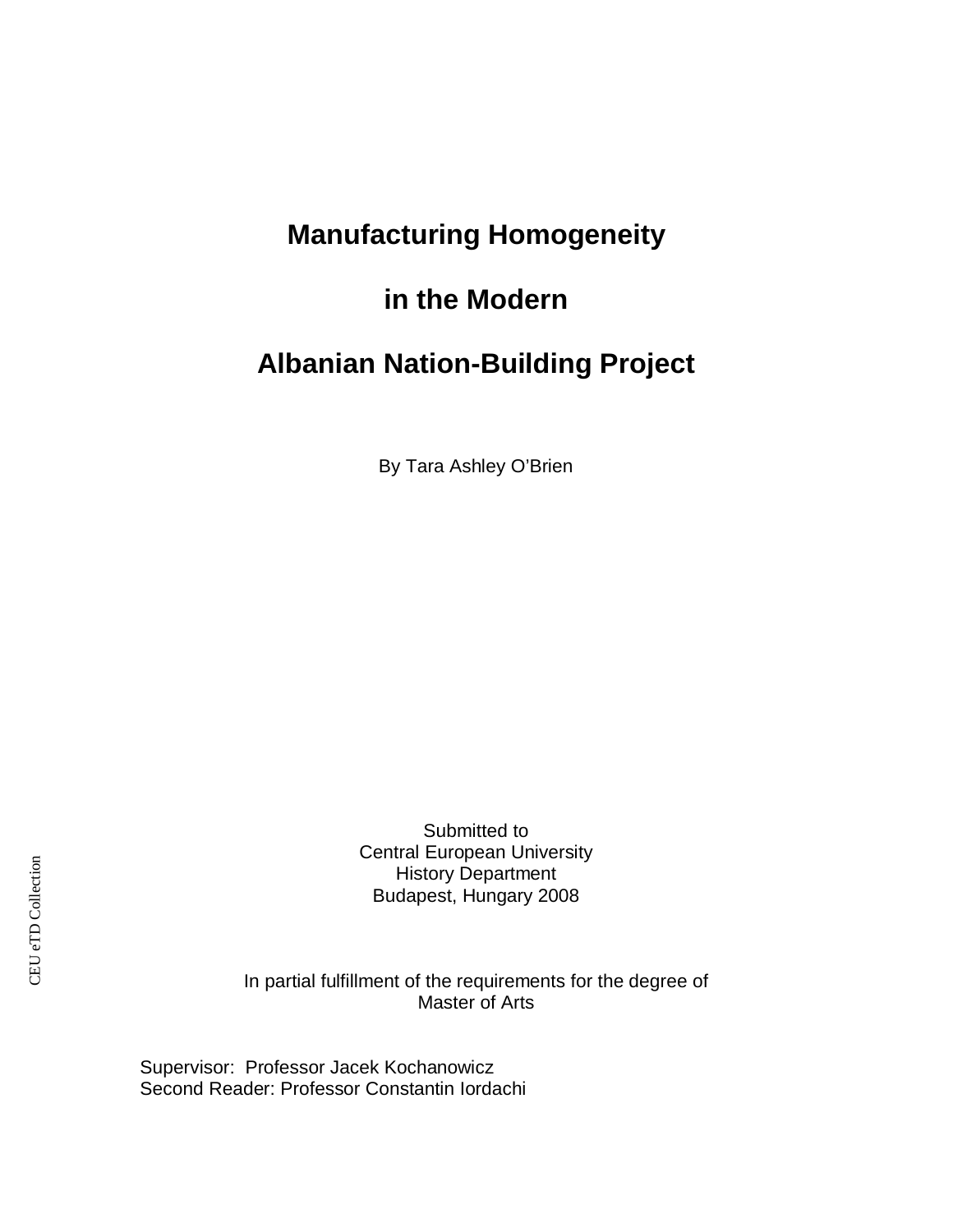**Copyright in the text of this thesis rests with the Author.**

**Copies by any process, either in full or part, may be made only in accordance with the instructions given by the Author and lodged in the Central European Library. Details may be obtained from the librarian. This page must form a part of any such copies made. Further copies made in accordance with such instructions may not be made without the written permission of the Author**.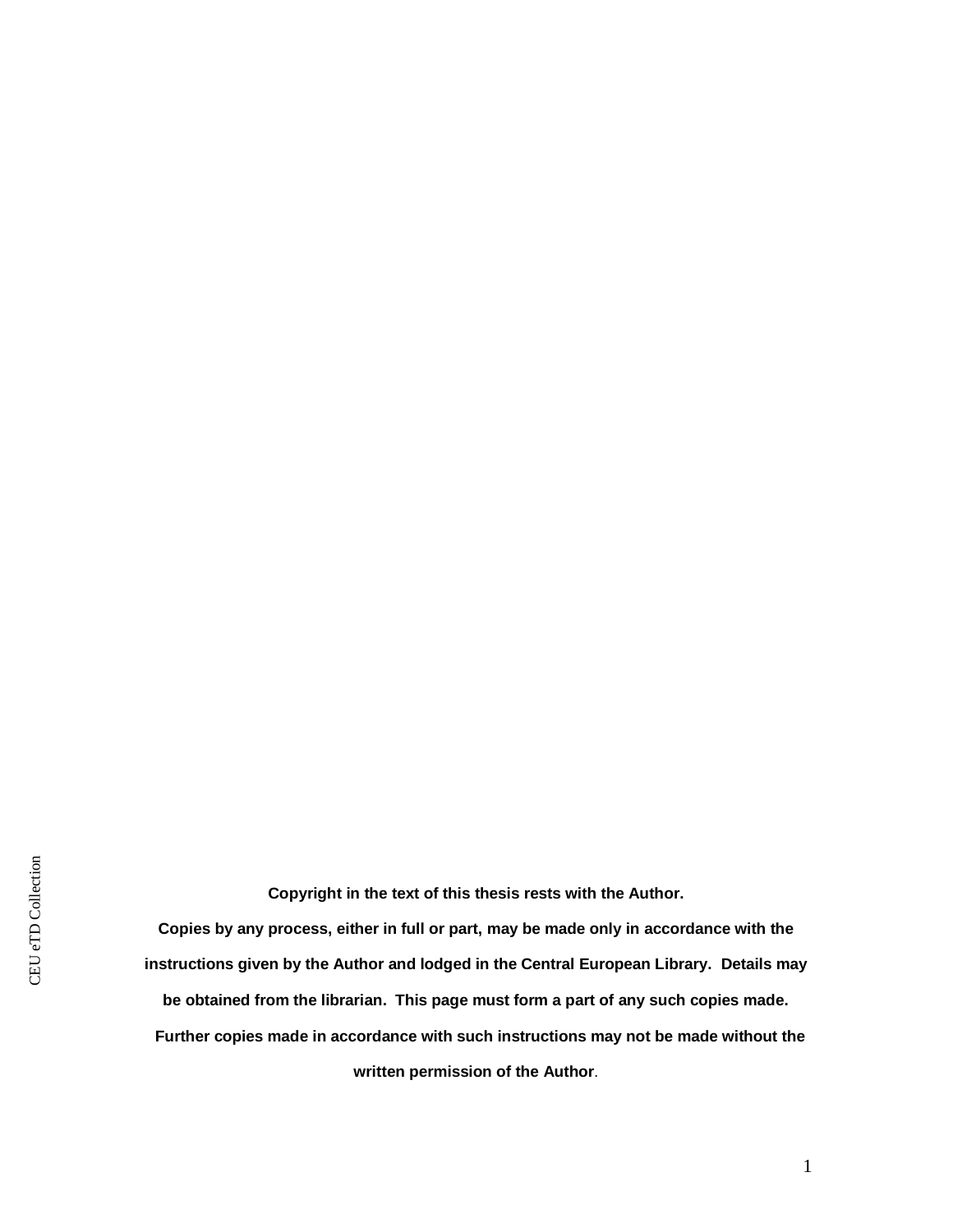# **TABLE OF CONTENTS**

| <b>1. INTRODUCTION AND THEORETICAL FRAMEWORK3</b>                                                                                                                                                                |
|------------------------------------------------------------------------------------------------------------------------------------------------------------------------------------------------------------------|
|                                                                                                                                                                                                                  |
| 2. 'INTERNAL' OBSTACLES WITH THE CREATION OF                                                                                                                                                                     |
|                                                                                                                                                                                                                  |
| 3. THE ROLE OF THE OTTOMAN EMPIRE, POST 1878 24                                                                                                                                                                  |
|                                                                                                                                                                                                                  |
| 4. EVIDENCE OF LACK OF NATIONAL IDENTITY AND<br>UNITY THE INTERNATIONAL COMMISSION  48                                                                                                                           |
| 4.1 THE INTERNATIONAL COMMISSION: AN ATTEMPT TO DISCERN ALBANIAN<br>4.2 ABSENCE OF POLITICAL UNITY AS EVIDENCE OF FRAGMENTED NATIONAL                                                                            |
| 5. THE COMMUNIST RISE TO POWER AND ATTEMPT<br>TO PROMOTE A NATIONAL COMMUNIST IDENTITY  70                                                                                                                       |
| 5.1 THE COMMUNIST ASSENT TO POWER AND THE NATION-BUILDING PROCESS 71<br>5.2 THE COMMUNIST ATTEMPT TO LESSEN DIFFERENCES AND PROMOTE A<br>The Use of The Media to Popularize Ideas of a Communist and Nationalist |
|                                                                                                                                                                                                                  |
| 97                                                                                                                                                                                                               |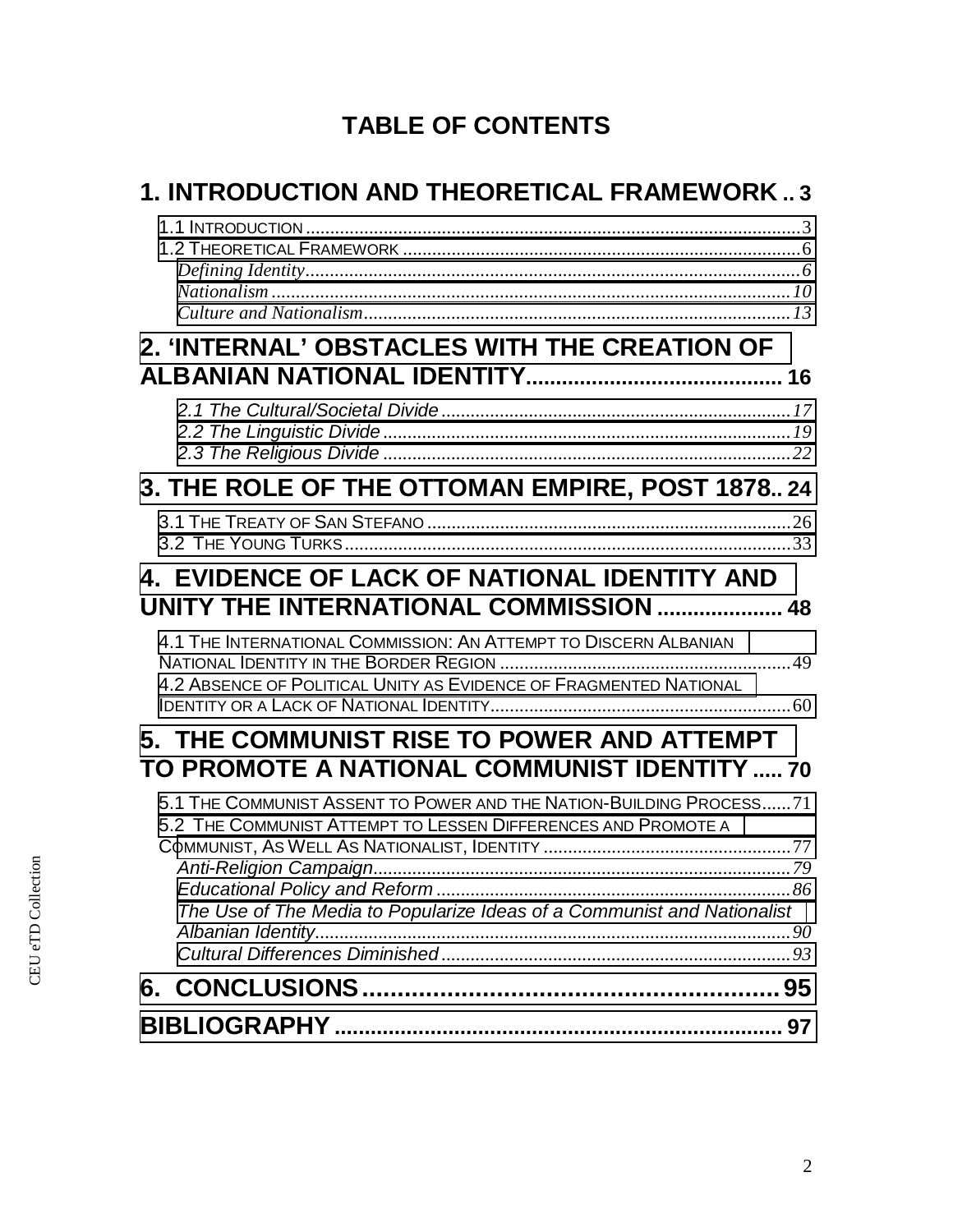### **1. Introduction and Theoretical Framework**

### <span id="page-3-0"></span>**1.1 Introduction**

The Albanian state building process achieved its success in 1912 with the National Congress and declaration of independence from the Ottoman Empire. The nation-building process, however, had achieved minimal success thus far and would strengthen much later. As of 1912, Albanian national identity was fragmented, possibley non-existent in much of the new country; the state existed, the nation did not. The International Commission Correspondence, a border demarcation commission sent by the Congress of London, will provide further proof as to the political and ideological disunity within Albania during the first few years of the state's existence. This state of disunity and ideological fragmentation would remain until the nation-building project of the communist period. The communists would continue the nation-building process begun decades before with their mass education program and successful control of the media. They would achieve greater success and reach larger segments of the population than any other regime before, thus creating Albanian national communist identity.

CEU eTD Collection CEU eTD Collection

The paper begins by exploring, and, in some cases, defining key concepts relevant to the remainder of the paper in the theoretical framework. Next, in chapter two, the internal obstacles, as of the late  $19<sup>th</sup>$  century are outlined within the Ottoman context. Internal obstacles refer to the obstacles, within the population, preventing that same population from identifying with each other as somehow similar or the same peoples. Within the Albanian context these internal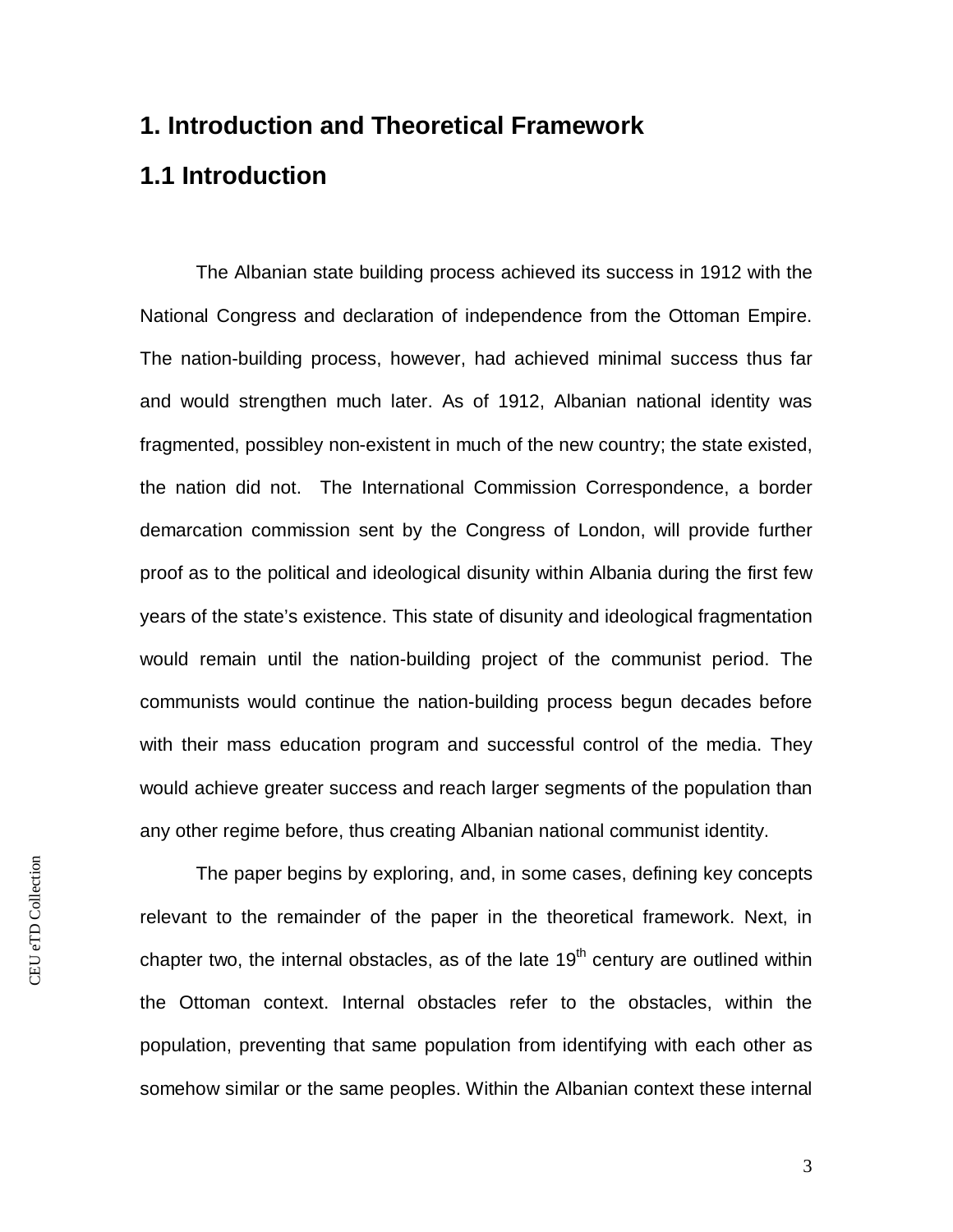obstacles include the presence of three religious groups within the region, two cultural groups, the existence of two dialects and many sub-dialects (based upon the cultural region) and several forms of the written language as well. These obstacles prevented Albanians from identifying and cooperating with one another during the state building process and after.

Chapter three explores how and why, regardless of the obstacles outlined previously, Albanians were motivated to recognize each other as having similar interests. These interests were due to the collapsing Ottoman Empire, the surrounding new and nationalizing nation states, and the almost-implemented Treaty of San Stefano in 1878. Thus, 1878 in particular was a turning point in the Albanian state building process because it made clear the need for a stronger autonomy movement that would eventually develop into a nation-building movement if the Ottoman Empire fully collapsed and the need for an independent state thus arose. The Treaty of San Stefano reveals how the stimulus for a nation building movement and Albanian state was based upon fear of partition, rather than national identity. Fear motivated nationalism. The Young Turk movement, also described in chapter three, also served as a later stimulus for the nation building movement as it 'backed nationalist into a corner.' With the Young Turk movement Albanians were forced to decide between becoming more integrated into the Young Turk Empire or becoming a state.

The International Commission Correspondence is examined in chapter four and is used to illustrate the political chaos and lack of national identity within Albania as of 1913-1914 (after independence). The details of the

CEU eTD Collection CEU eTD Collection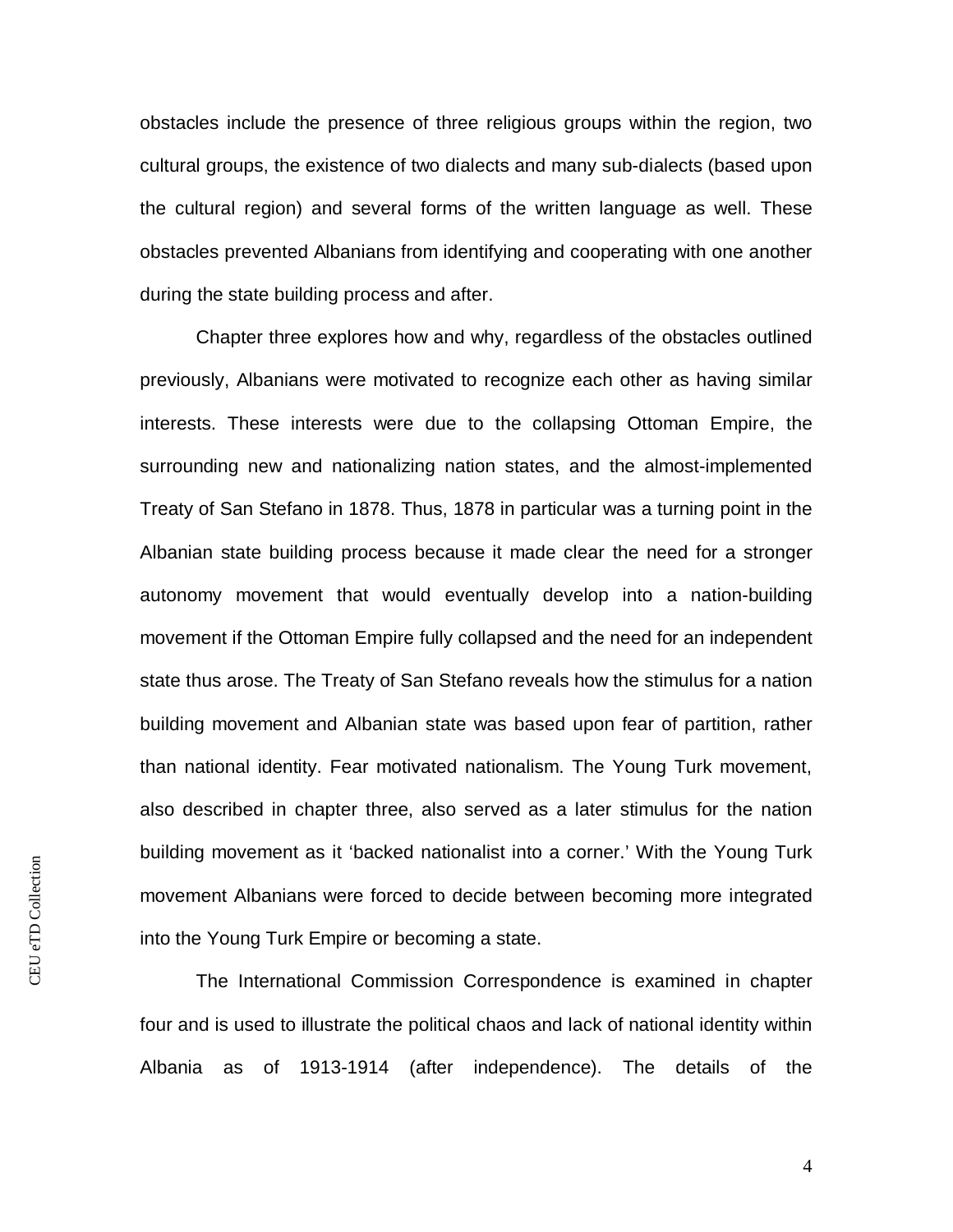correspondence between Commission members and The Head of the British Foreign Ministry, Sir Edward Grey, reveal that representative members found great difficulties in differentiating between Albanian and Greek citizens. Commission reports also elaborate on the political chaos within Albania and the great tension among religious and cultural groups. These Commission reports reveal the disunity of Albanians and their evident difficultly in recognizing each other as a distinct national group. These reports hint at the possibility that an Albanian national identity had not yet come into being.

Thus, when did a popular Albanian national identity emerge? The final section of the essay, chapter five, attempts to show how the communist party rose to power and then consolidated its hold on Albanians by creating a popular nationalist and communist identity. Through the communists Party's mass education program of the late 1940s and early 1950s, the anti-religious campaigns crystallizing in the banning of religion by 1967, their continual isolationist policies, and use of the media they were able to spread their vision of Albanian national communist identity. Thus, the communists continued the nation-building process begun in the late  $19<sup>th</sup>$  century by forming and popularizing an Albanian national communist identity that reached proportions of the population never greatly influenced before.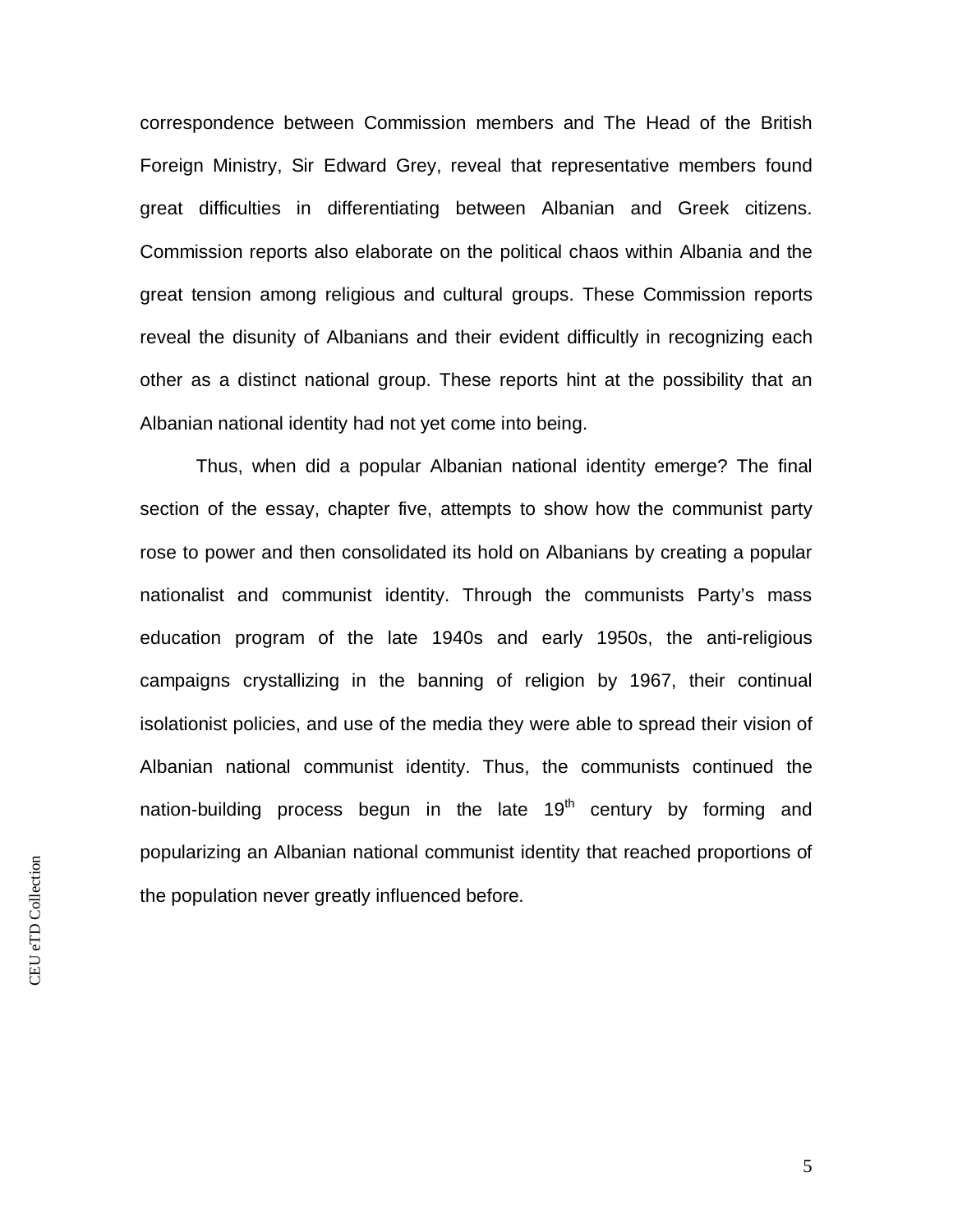### <span id="page-6-0"></span>**1.2 Theoretical Framework**

#### <span id="page-6-1"></span>**Defining Identity**

How does one define identity, especially within the context of a new and culturally, religiously, and linguistically divided nation? When and how does identity, or in particular, national identity, develop within a group of people? Does culture, language, ethnicity, religion, etc. form and/or define national identity? One must understand definitions of identity before tackling these questions.

In an influential work entitled, "Beyond Identity," Rogers Brubaker and Frederick Cooper explore the meaning(s) of identity and discuss problems within their definitions. They explain that the definitions of identity used in the humanities are either too 'hard' or 'too 'soft,' or symbolize too much or simply nothing at all<sup>1</sup>[.](#page-6-2) Thus, identity, has become an unhelpful concept, a term that is ambiguous and somewhat useless to theory. However, the authors admit that despite problems with the definition of identity, the discussion and acceptation of the term is often necessary<sup>2</sup>[.](#page-6-3)

This discussion has important implications for this thesis as the argument for the Albanian state rested on the claim of a shared Albanian identity which was first ethnically based and then later developed into a more national identity.

<span id="page-6-2"></span><sup>1</sup> Rogers Brubaker and Frederick Cooper. "Beyond Identity." *Theory and Society*. Vol. 29, No. 1. (Feb. 2000), p. 2.

<span id="page-6-3"></span><sup>2</sup> Rogers Brubaker and Frederick Cooper. "Beyond Identity." *Theory and Society*. Vol. 29, No. 1. (Feb. 2000), p.9.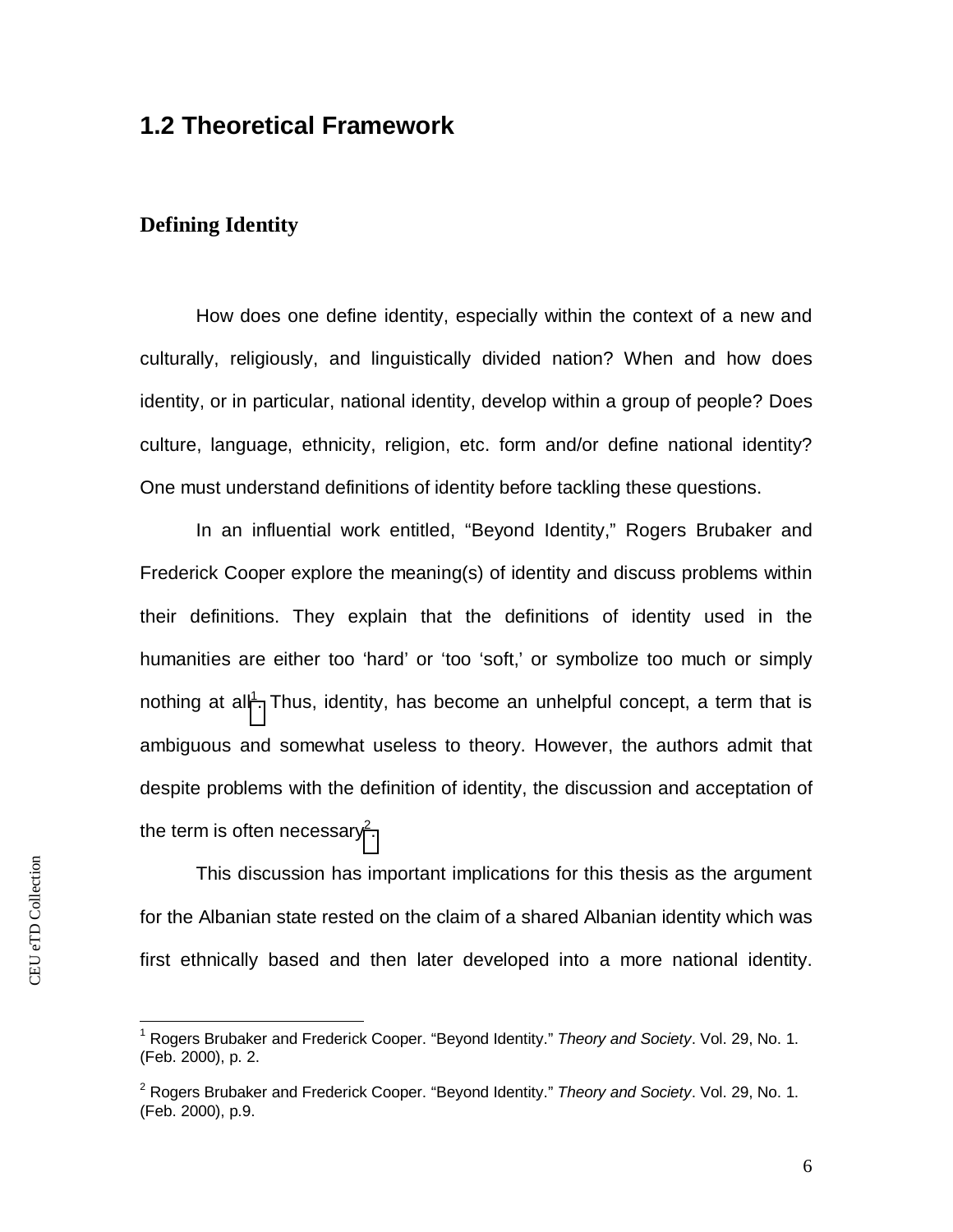Whether or not an Albanian national identity existed in 1912, when Albania declared its nationhood, is yet another matter to explore further in the proceeding chapters.

Thus, instead of discussing further the weaknesses of the term itself, another aspect of identity which is important to explore is how collective identity is defined, shaped, shared, and constantly modified within a group of people. In a work entitled, "Identity in a Post-Communist Balkan State: An Albanian Village Study," Douglas Saltmarshe argues that identity formation is a "dynamic process" that is created through historical continuity or shared experience among a group of people and eventually expands to the national context.<sup>3</sup> [S](#page-7-0)lowly people begin to identify themselves with each other and include themselves within the larger structures of the nation that develop.

This process is particularly interesting in the late 19<sup>th</sup> century early 20<sup>th</sup> century Albanian context as the society can be defined as tribally-based and "pre-modern." In a tribally-based or collective society, concepts such as time and individual identity take-on a different form than within a modern or post-modern society. The concepts of past and present, as well as the notion of "I" do not exist.<sup>4</sup> [T](#page-7-1)hus, without the concept of past and present, or history, the feeling of a shared history and common future for a group of people could not exist. Anderson argues that, instead of linear time, pre-modern peoples experienced

<span id="page-7-0"></span> $^3$  Douglas Saltmarshe. "Identity in a Post-Communist Balkan State: An Albanian Village Study." Ashgate Publishing Limited. England: 2001, pp. 209-210.

<span id="page-7-1"></span><sup>&</sup>lt;sup>4</sup> Douglas Saltmarshe. "Identity in a Post-Communist Balkan State: An Albanian Village Study." Ashgate Publishing Limited. England: 2001, p.211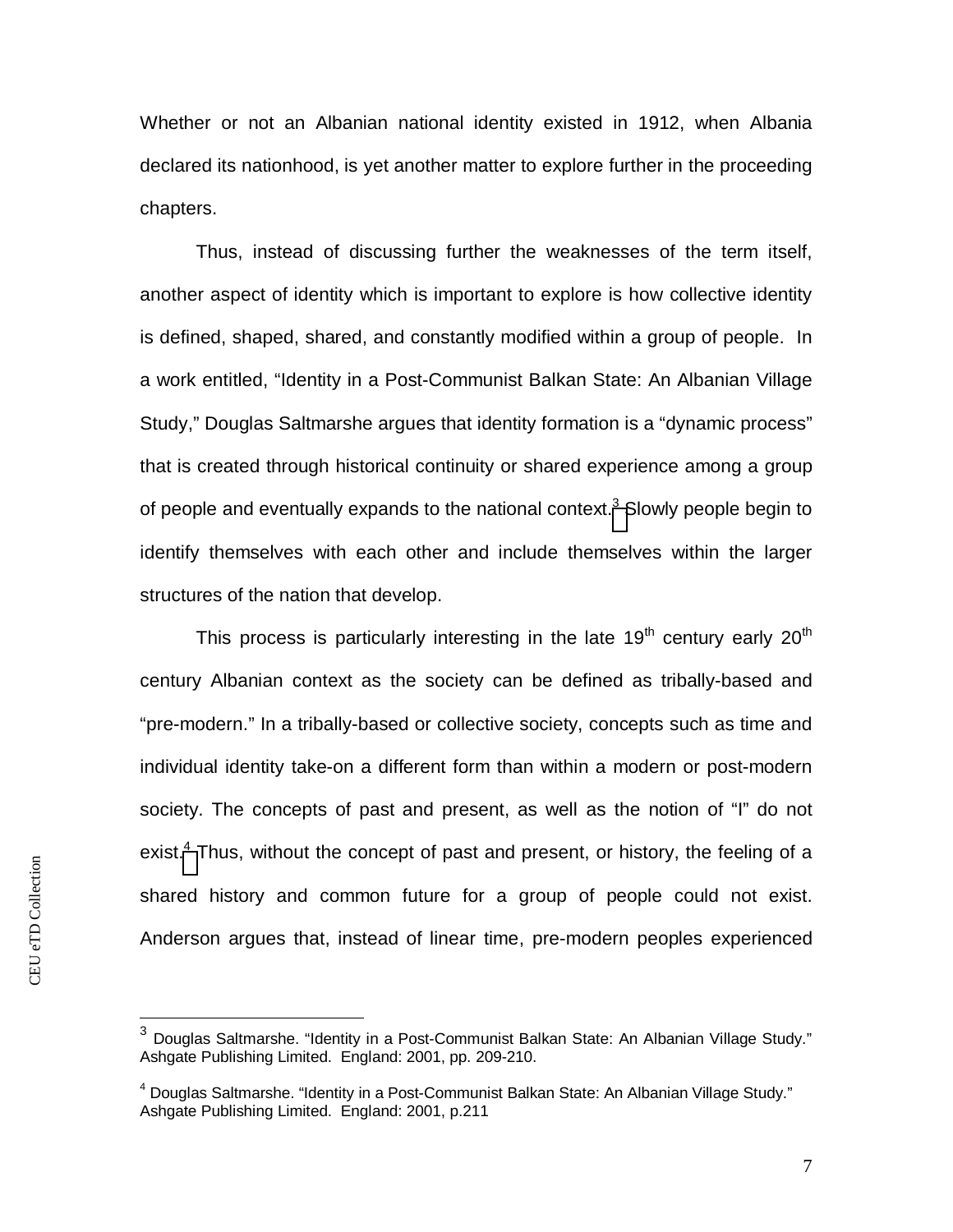time as a cyclical process.<sup>5</sup> [A](#page-8-0)nd furthermore, the idea of individual identity, that is separate from the clan or *fis*, could not exist without the reorganization of time. Instead, the *fis* served as both the traditional basis of society and as a way for members to connect with the "outside" world. Thus, for the rural Albanian at the time of independence and perhaps until as late as the communist period, time was a cyclical process of traditions, supported by tribal loyalties, and relative changelessness, not of change and individuality.

Also important to the discussion of identity is its fluid nature. Identity only crystallizes at certain moments in time, especially instances of collective identity, or, more relevant to this thesis, national identity. What, then creates this instance of collective identity? Thus, when and how did those peoples of the "Albanianinhabited" regions of the Ottoman Empire or even later, after the declaration of Albanian independence, actually conceive of themselves as a group, a nation of people with a shared national identity?

Gellner, argues that common identity, and the nation state in particular, could only develop after the formation of a shared national culture that would break the power of primordial traditions and that the nation state was created only as a consequence to increasing technology and wealth. $<sup>6</sup>$  [W](#page-8-1)hat began as a</sup> more ethnic identity, in the Albanian context, eventually developed, due to the communist party's strong rhetoric and wide-reaching policies of the 1940s and 1950s, into a more national communist Albanian identity. This ethnic identity

<span id="page-8-0"></span><sup>&</sup>lt;sup>5</sup> Benedict Anderson, 1991. p.36.

<span id="page-8-1"></span> $^6$  Gellner, 1984, p. 8.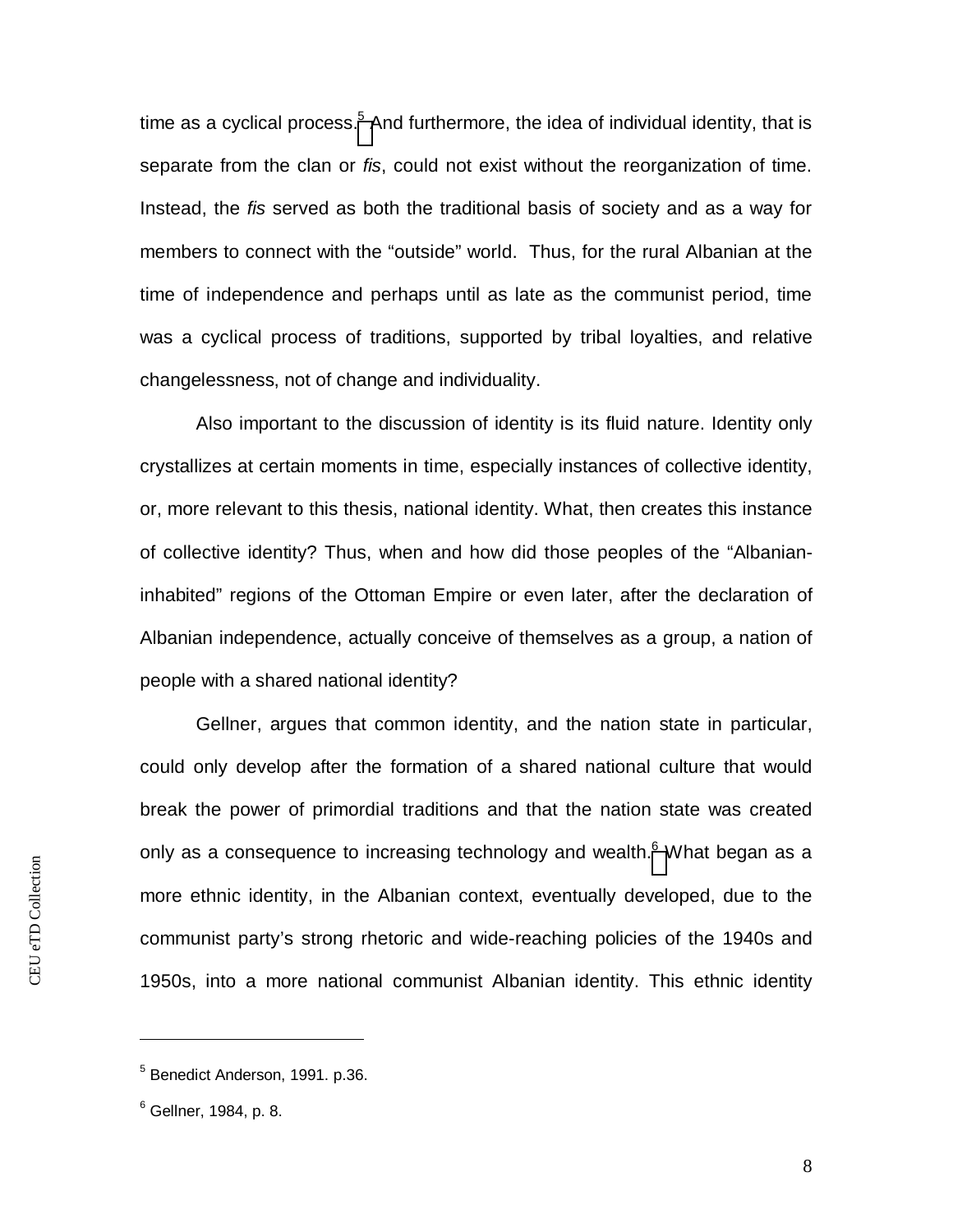differed from the national identity that developed as one important feature of ethnic, rather than national, identity is that it defines what it is in relation to what it is not and is defined by shared culture.<sup>7</sup> [T](#page-9-0)his process of forming national identity and popularizing it could not occur until the many cultural barriers between Albanians were lessened and peoples were shown the similarities, whether real or imagined, between each other, rather than the differences

Thus, in this work collective identity will be defined, as "… a fundamental and consequential sameness among members of a group or category. This may be understood objectively (as a sameness "in itself") or subjectively (as an experienced, felt, or perceived sameness)." [8](#page-9-1)

Brubaker and Cooper explore the term identity within the context of the nation as well. They show how national identity is based upon subjective, or perceived sameness and refer to the nation itself as "a powerfully imagined and strongly felt commonality."<sup>9</sup> [T](#page-9-2)he following chapters will illustrate how this sense of collective national identity was formed later then the creation of the state itself and resulted in the nation-building process of communist-period Albania.

<span id="page-9-0"></span><sup>&</sup>lt;sup>7</sup> Douglas Saltmarshe. "Identity in a Post-Communist Balkan State: An Albanian Village Study." Ashgate Publishing Limited. England: 2001, p.29.

<span id="page-9-1"></span><sup>8</sup> Rogers Brubaker and Frederick Cooper. "Beyond Identity." *Theory and Society*. Vol. 29, No. 1. (Feb. 2000), p.8.

<span id="page-9-2"></span><sup>9</sup> Rogers Brubaker and Frederick Cooper. "Beyond Identity." *Theory and Society*. Vol. 29, No. 1. (Feb. 2000), p.8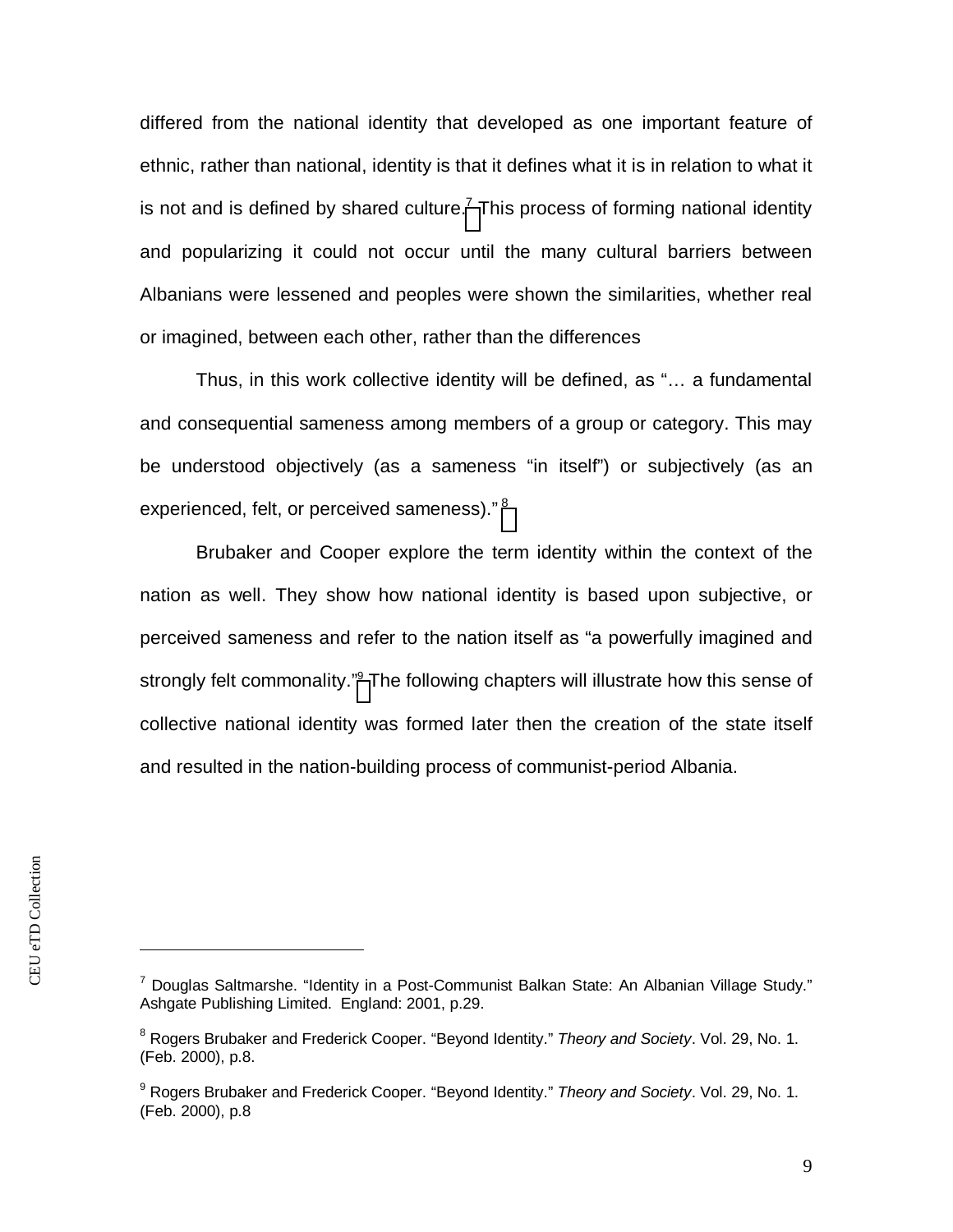#### <span id="page-10-0"></span>**Nationalism**

Eli Kedourie defines nationalism as,

A doctrine invented in Europe at the beginning of the nineteenth century…to supply a criterion for the determination of the unit of a population proper to enjoy a government exclusively its own, for the legitimate exercise of power in the state, and for the right organization of a society of states.<sup>10</sup>

Nationalism, although a broad term, and a broad field, becomes an important concept for this work because of the particular development of the nation-building project within Albania. It would be impossible to do justice to the term and research regarding nationalism due to the small scope of this thesis, however, certain questions that fall within the field are important to at least mention here. One such question is; what prompts the change from autonomy movement to national movement? Or, in the Albanian nation-building context; what radicalized the autonomists? The second question asks; what role does fear play in nationalism? Or furthermore…does fear trump identity? These questions, and their possible answers, are intertwined within the Albanian nationbuilding process.

To address the first question; The nation-building project began in the late 19<sup>th</sup> century as a movement for more autonomy within the Ottoman Empire, not

 $10$  James Mayall, "Nationalism and Imperialism" in: Belamy (ed.) The Cambridge History of Twentieth Century Political Thought, Cambridge: Cambridge UP, p.106.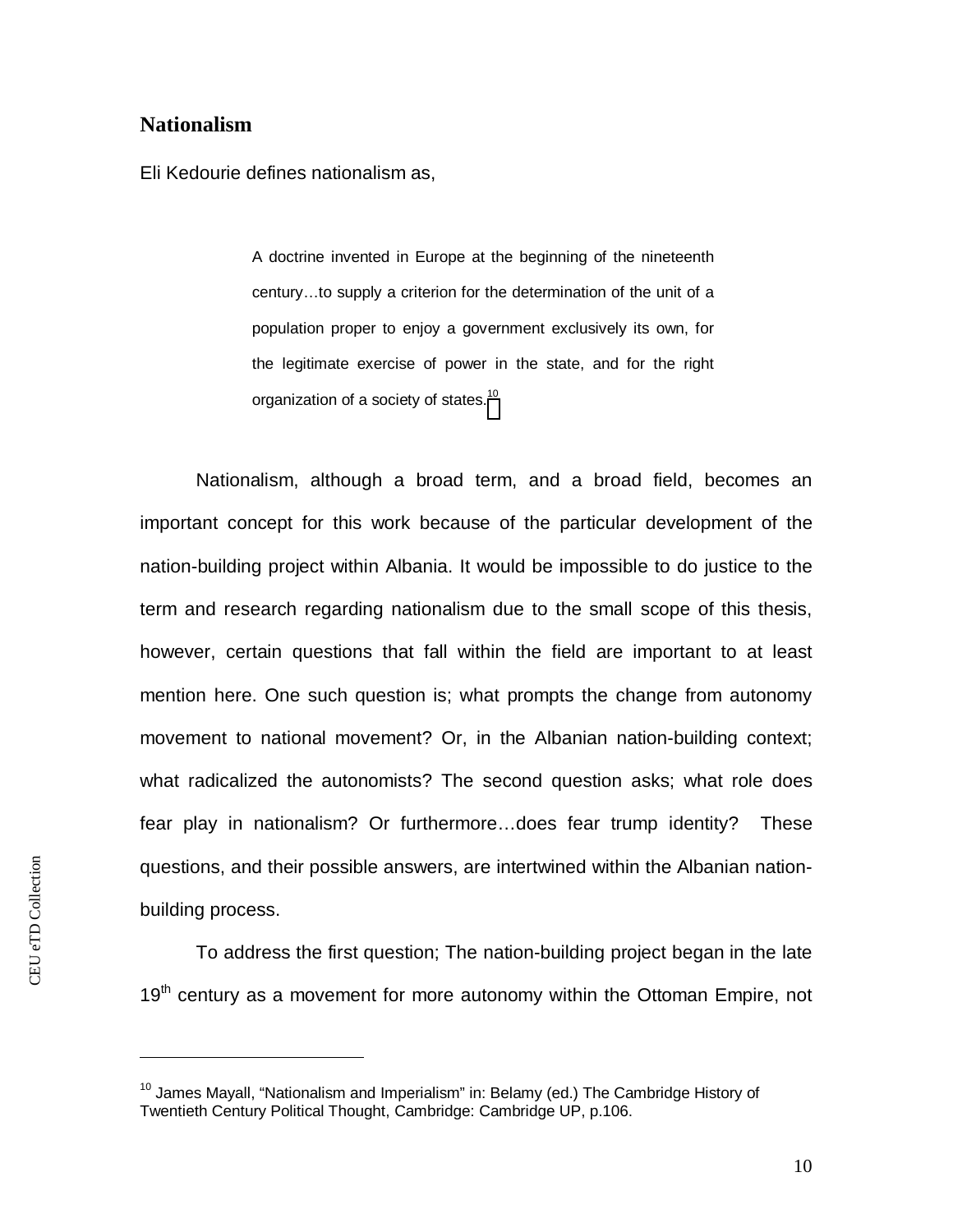as a movement advocating for succession. This difference between the autonomy movement and nationalist movement, as well as the autonomist and nationalist goals, is important. This path of development could possibly further explain the lack of an attempt to form an Albanian national identity. The formation of national identity is important to the nationalist, but, it is not necessarily important to the autonomist. Thus, the very character of the nation-building process within Albanian-inhabited lands of the Ottoman Empire became also an obstacle to the formation of a unified Albanian national identity.

Although this series of events, from autonomy movement to national movement, is not unique, the reasons for this shift perhaps are. This shift occurred due to the immanent collapse of the Ottoman Empire and the fear of many Albanians that their traditional inhabited lands would be partitioned among the other nationalizing states of the Balkans. Thus, to address the second question, the impetus for radicalization was not the recognition or choice to recognize a shared Albanian national identity, that would serve as the argument and basis for a state, but the result of fear; the fear of becoming minorities within nationalizing states. Thus, fear played an influential role (and perhaps the greatest role) in the shift from autonomy movement to national movement. To state it quite bluntly; as of 1912, fear was the primary impetus for Albanian statehood. This will be discussed further in chapter two, "What radicalized the Autonomists?"

However, if fear was the impetus for statehood, than one must ask what would happen after Albania was created and the reason for the fear was thus

CEU eTD Collection CEU eTD Collection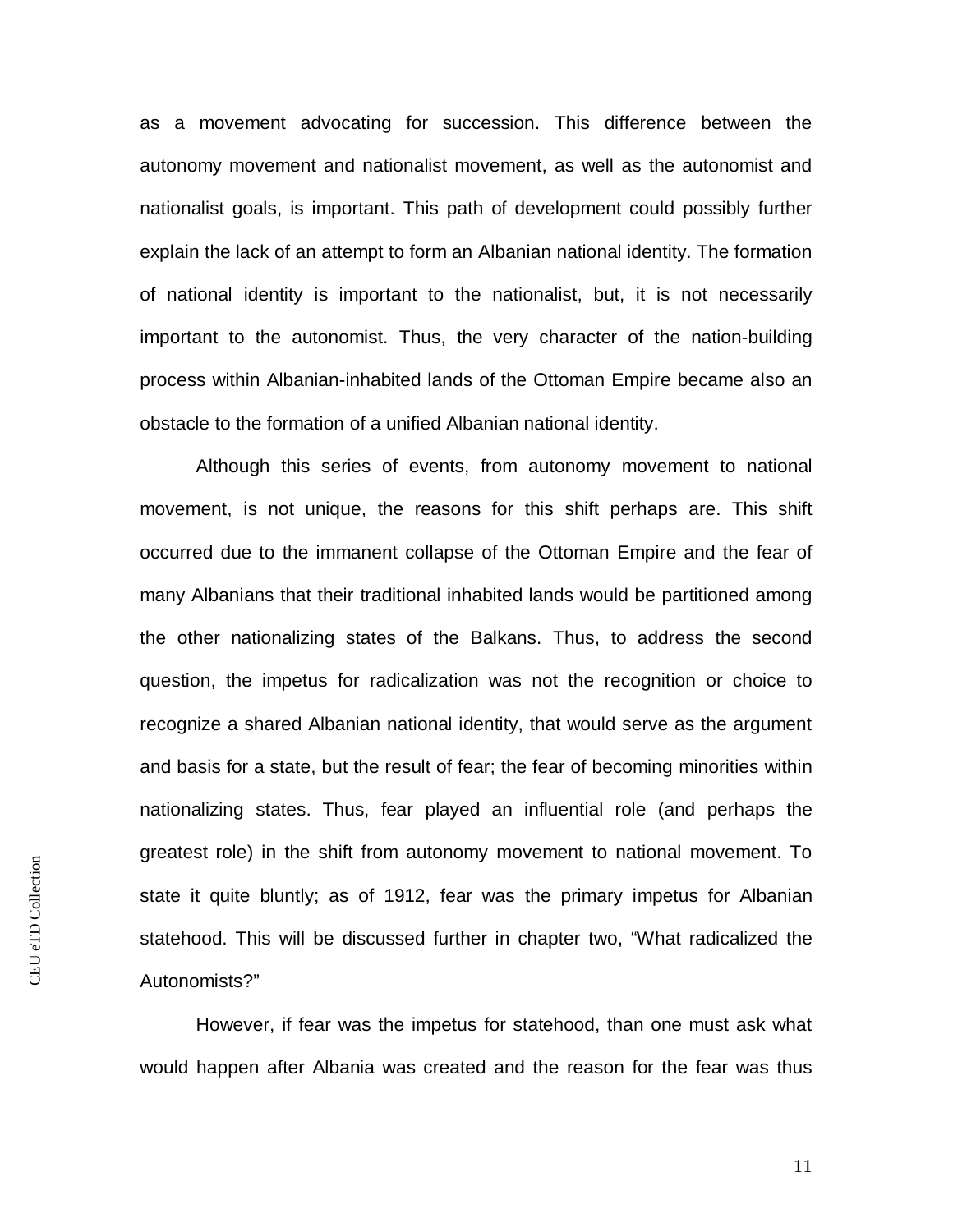removed? The fear of partition, became less of a concern after the state of Albania was recognized by the international community. What then, if not fear (as before) would hold the state together in the absence of national identity…in the absence of a unified nation? The assumption here is, of course, that for a modern state to survive it must have a nation.

Hoxha and his Party seemed to believe this. Immediately after achieving power the communist Party in Albania sought to form and popularize their own state sponsored Albanian national communist identity in an attempt to create, for the first time in Albania's history, a unified nation. The purpose behind doing so was not a revival of nationalism in itself but an effort to consolidate and hold onto power and government. Party leaders knew that the method to receive allegiance was through the lessening of local and tribally-based loyalties and the creation of a different and new set of loyalties. This was brought about through a mixture of creating the national myth, the appropriation of traditions, and the redrawing of history.<sup>[11](#page-12-0)</sup> Thus, the communists recognized that by manipulating the individual's need for identity they could replace traditional markers of self-identification such as familial or tribal loyalties, with nationalist ones.<sup>[12](#page-12-1)</sup> However, to form and popularize a national Albanian communist identity meant that the Party needed to both lessen cultural barriers whilst culturally appropriating aspects of different cultural groups to unify the population. This also meant that mass education and the media would be used to spread and popularize their ideas.

<span id="page-12-0"></span><sup>&</sup>lt;sup>11</sup> Douglas Saltmarshe. "Identity in a Post-Communist Balkan State: An Albanian Village Study." Ashgate Publishing Limited. England: 2001, p.33

<span id="page-12-1"></span> $12$  Douglas Saltmarshe. "Identity in a Post-Communist Balkan State: An Albanian Village Study." Ashgate Publishing Limited. England: 2001, p.30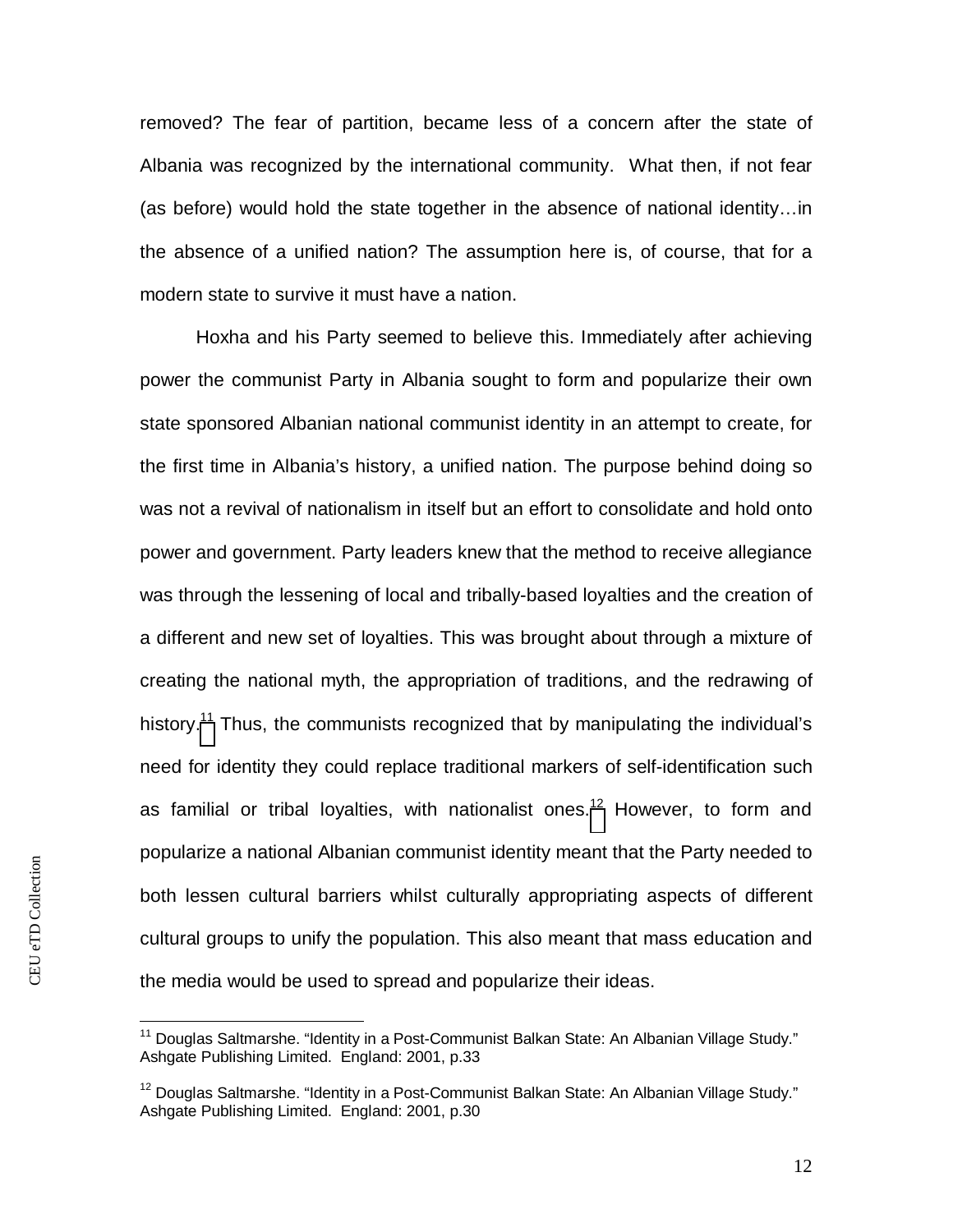The creation and popularization of national identity was important to the communists as the state required mass-participation and this would only occur if the party was able to create a national identity and common public culture of the state which included shared beliefs, norms, values and customs.<sup>[13](#page-13-1)</sup> This will be elaborated upon further in the final chapter entitled, "The Communist Attempt to Lessen Differences and Create a Nationalist, as well as Communist, Identity."

#### <span id="page-13-0"></span>**Culture and Nationalism**

Also important to understanding the context of this work is a definition of culture. This is important as shared culture, is important to the definition of ethnicity, and shared ethnicity was more the basis of the claim for the State of Albania than shared nationality.

E.A Hammel, in an essay entitled, *A Theory of Culture and Demography*, defines,

> Culture [as] an evaluative conversation constructed by actors out of the raw materials afforded by tradition and ongoing experience. It is continually modified by them in processes of social interaction, and their behavior is guided by anticipation of such cultural evaluation. <sup>14</sup>

<span id="page-13-1"></span> $13$  Douglas Saltmarshe. "Identity in a Post-Communist Balkan State: An Albanian Village Study." Ashgate Publishing Limited. England: 200, pp.29-30.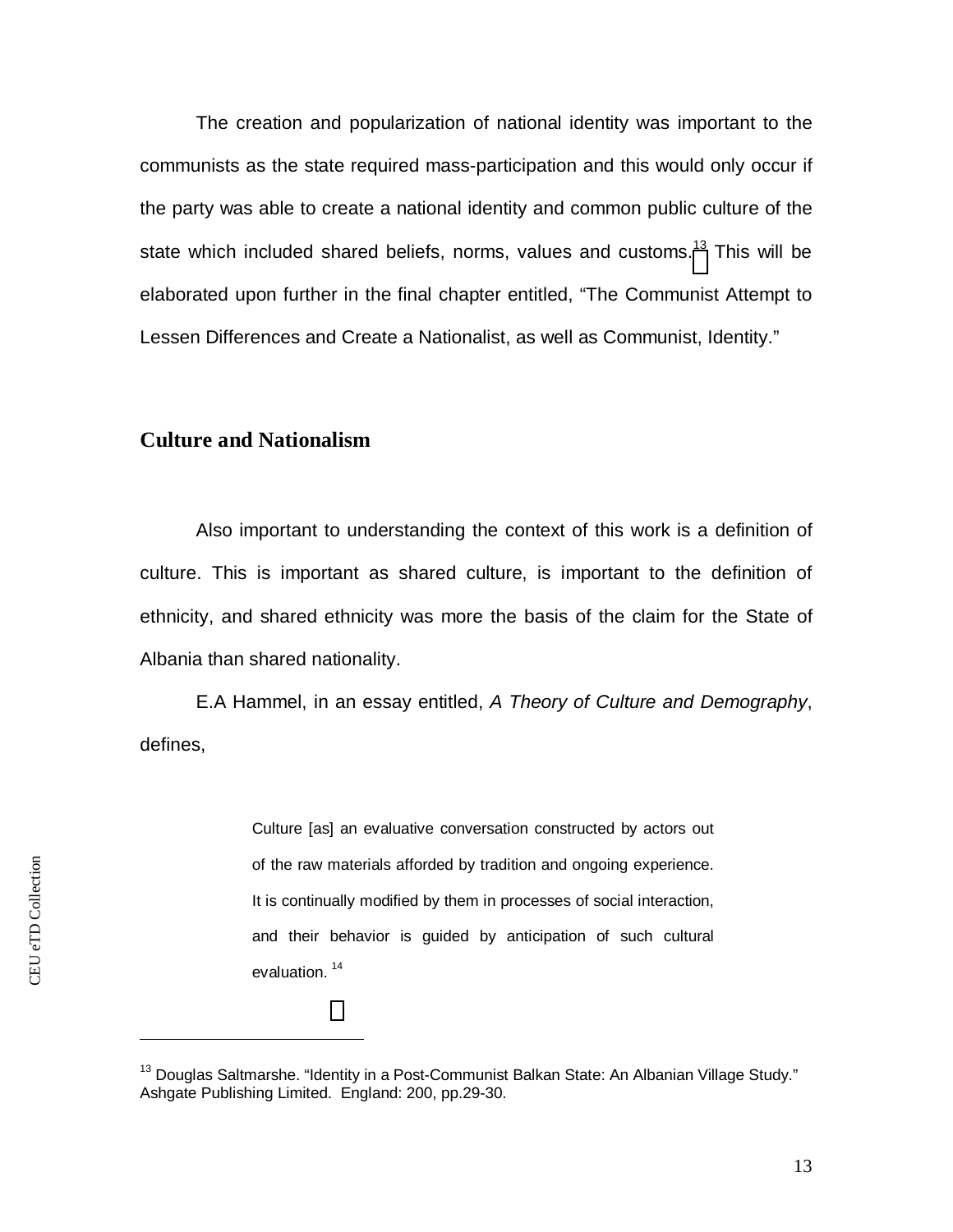The definition of culture is important as in the fourth chapter of this thesis as the International Commission Reports will be examined and used as somewhat of a case study to show how Albanian national identity was difficult (or impossible) to define in the southern border regions as of 1913-1914.

The duties of the International Commission were not only to draw a border between Albania and Greece, that would satisfy the concerns of the Powers, but also an attempt to try to, "…understand people quite differently placed than [themselves], encased in different material conditions, driven by different ambitions, possessed of different notions as to what life is all about…" and attempt to place these border peoples into cultural, ethnic, or national categories; To identify and group border peoples into Albanian or Greek national identities<sup>15</sup>[.](#page-14-0)

Thus, in demarcating a border the representatives had to identify Albanian national culture. To do this they relied upon locating symbols of Albanian nationality. However, the International Commission chose only to catalogue particular habits to identify nationality such as the language spoken in the home or religion instead of noticing the particulars that create national culture. If culture is defined as "…an identifier of social groups; a body of autonomous tradition; a set of coherently patterned behaviors; a determinant of human action; an artistic expression of human experience; and a set of symbols negotiated between

<sup>14</sup> E.A Hammel. **"**A Theory of Culture and Demography." *Population and Development Review*, Vol. 16, No. 3. (Sept., 1990), p. 3.

<span id="page-14-0"></span><sup>15</sup> Clifford Geertz, "History and Anthropology." *New Literary History*, Vol. 21, No. 2 (Winter 1990), p. 323.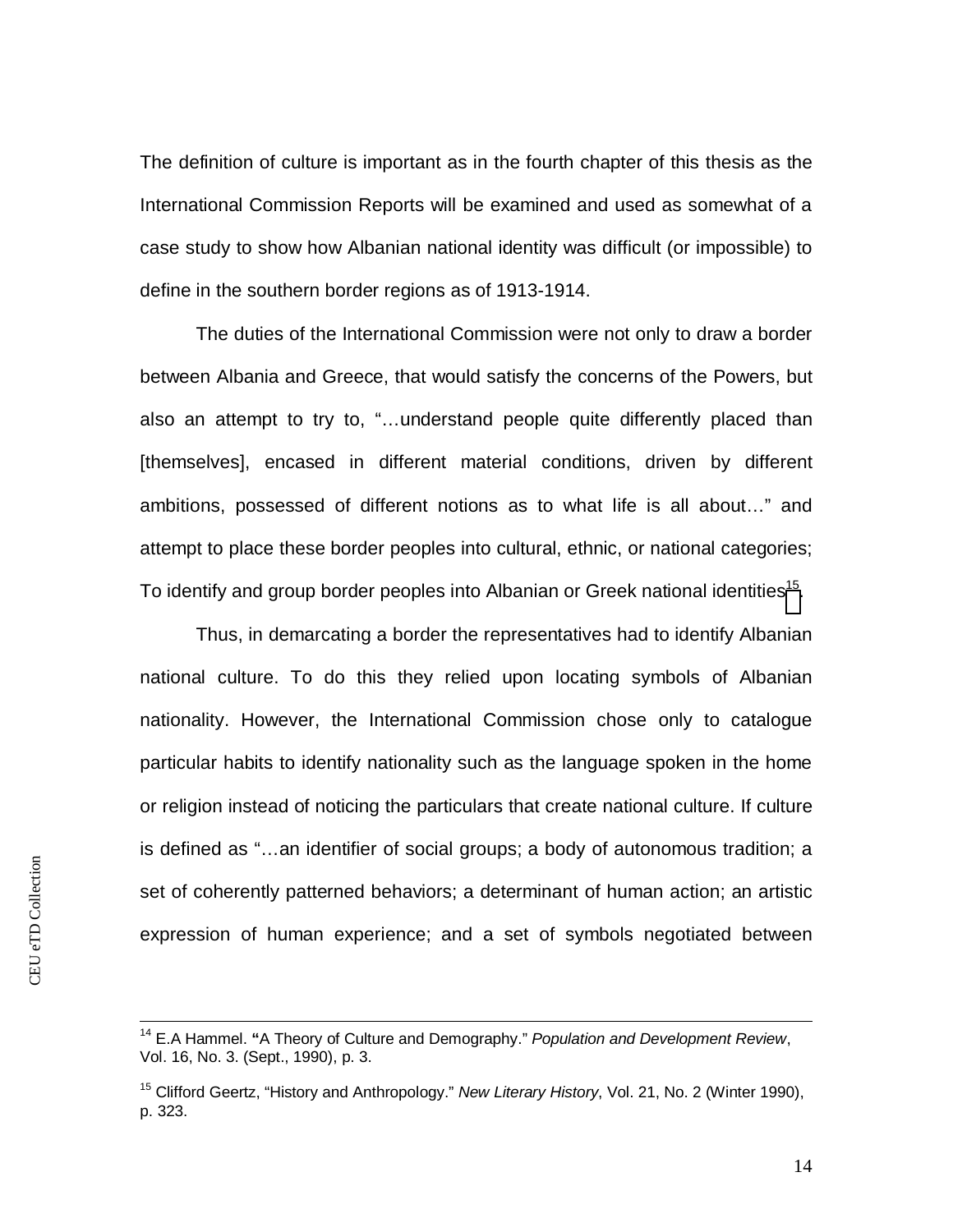social actors," then why were the representatives of the Commission unable to distinguish between two cultures, Albanian and Greek?<sup>[16](#page-15-0)</sup>

One must question whether people of the border regions, as of 1913- 1914, (only two years after Albanian Independence was declared), identified themselves as an Albanian or Greek nationals? This question is difficult to answer and the International Commission Reports can shed light only from an 'outside' perspective. Thus, this is the both the benefit and the limitation of the International Commission Reports. The International Commission Reports can serve, instead, as evidence of the lack of clear group identities in the southern border region of Albania as they were unable to distinguish between the two cultural (and national) groups residing in the region.

Thus, the, "Interpretation, selection, and innovation by individual actors, as well as their representation of social groups that may be thought of as institutional actors, combine to merge these analytically separable concepts in the flux of real history"<sup>17</sup>[.](#page-15-1) And so, the International Commission could not merely enforce the wishes of their perspective governments whilst demarcating the southern Albanian border. They had to also take into account the local populations, how they identified themselves, and the culture they created and lived within. Only by navigating in between these two, often conflicting, criteria

<span id="page-15-0"></span><sup>16</sup> E. A Hammel. **"**A Theory of Culture and Demography." *Population and Development Review*, Vol. 16, No. 3. (Sept., 1990), p. 4.

<span id="page-15-1"></span><sup>17</sup> E. A Hammel. **"**A Theory of Culture and Demography." *Population and Development Review*, Vol. 16, No. 3. (Sept., 1990), p.4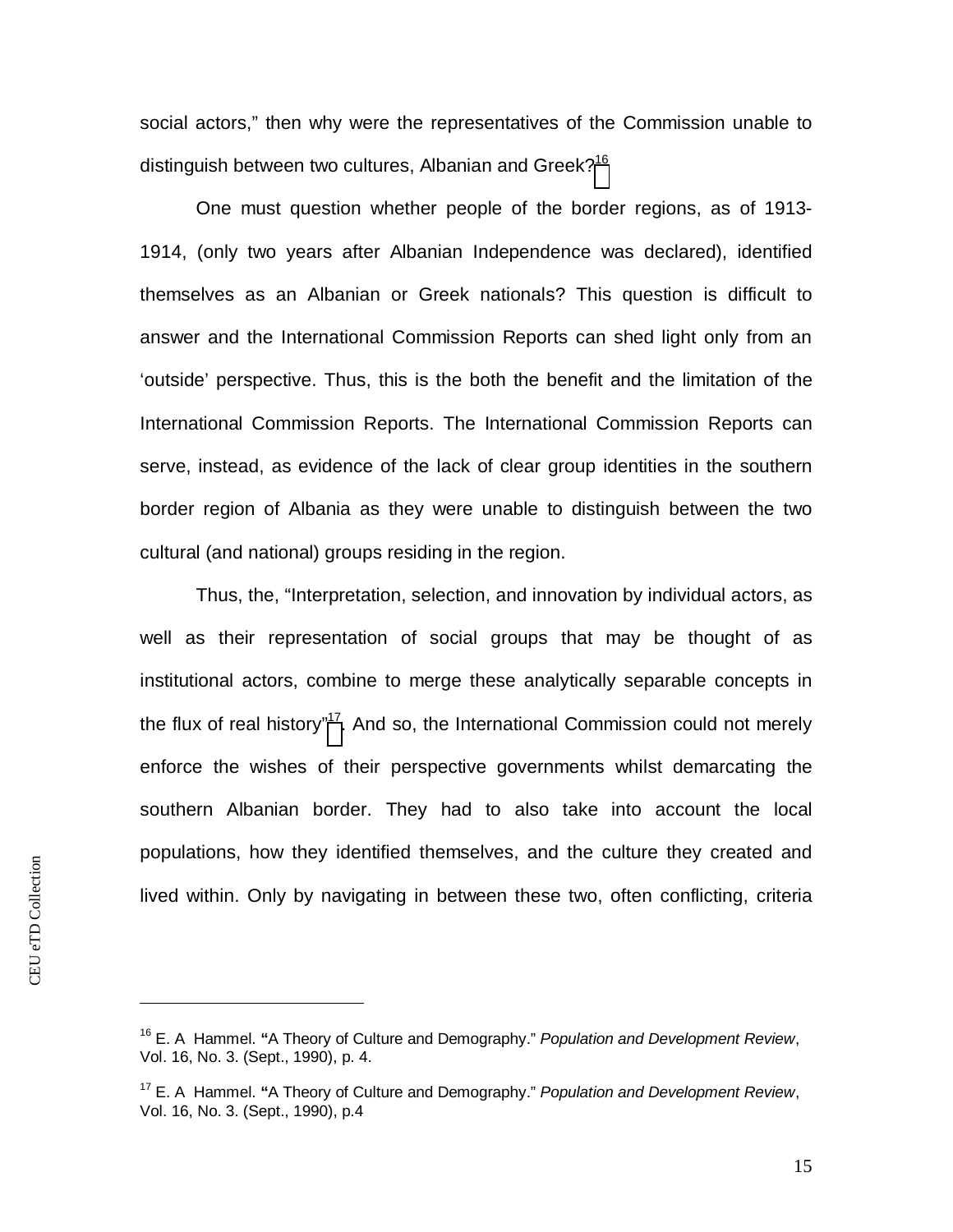(the wishes of the Powers and the Local populations) could the International Commission create a border that would stand the test of time.

# <span id="page-16-0"></span>**2. 'Internal' Obstacles With the Creation of Albanian National Identity**

The Albanian nation-building process was a movement that developed out of the push for greater autonomy within the Ottoman Empire and was faced by many internal obstacles due to the cultural diversity of the peoples within the region. Internal obstacles refer to the factors that impeded the formation of a national consciousness, thus, the roles of the international community and the Ottoman Porte would be considered external factors. These internal obstacles are factors that impeded the process of recognizing or choosing to identify oneself with another. These factors are the cultural, religious, and regionallybased divisions within the population which would eventually become the basis for the claim to nationhood in 1912. However, as of 1912, a national Albanian identity, had not yet formed and spread throughout the population of the newly formed state.

To understand the difficulty with forming an Albanian national identity in the late  $19<sup>th</sup>$  century one must first examine the diversity within the population. These cultural, linguistic, and religious differences prevented national movement leaders to unite Albanians behind a national identity.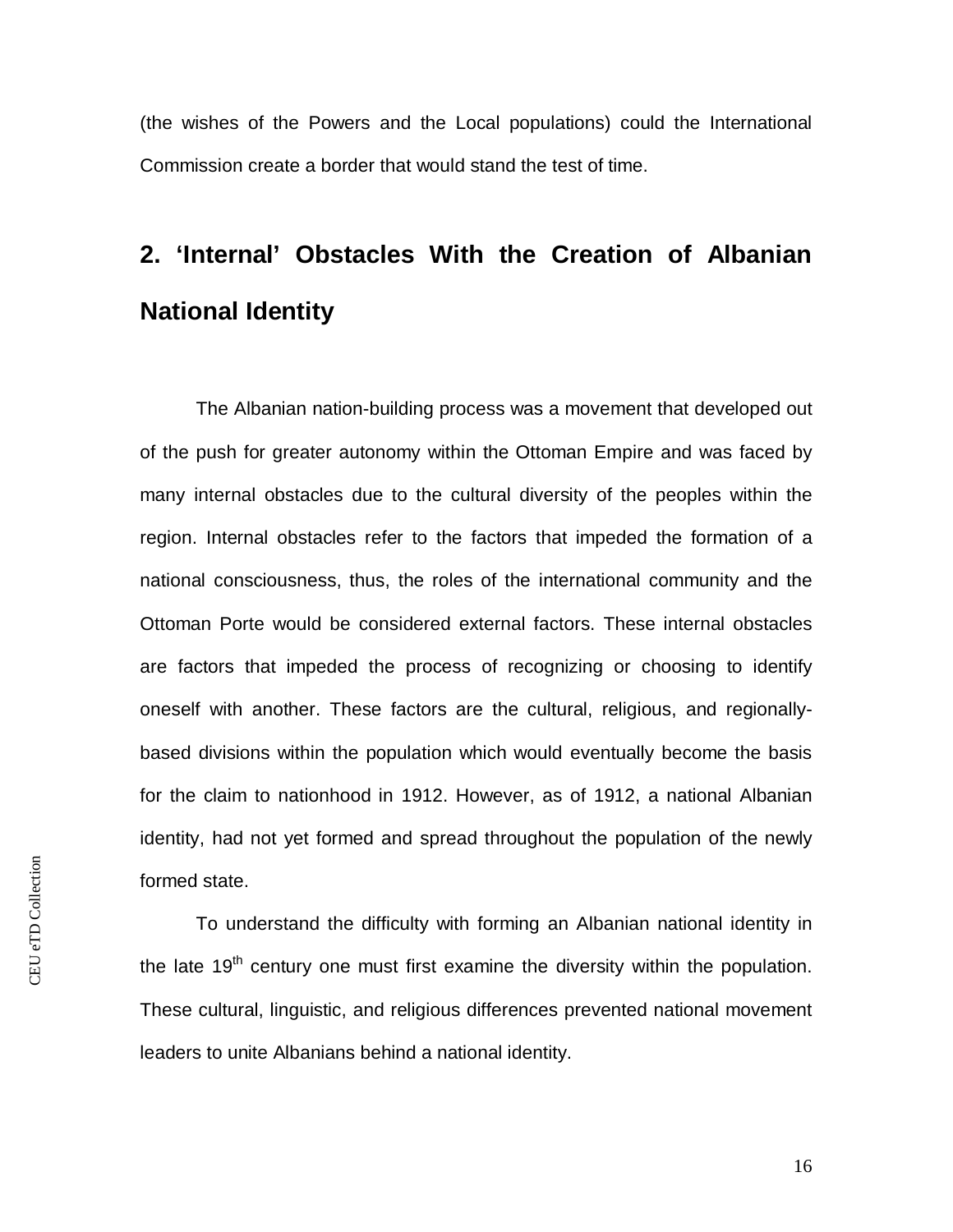#### <span id="page-17-0"></span>**2.1 The Cultural/Societal Divide**

As of 1877-1878 Albanian-inhabited lands were divided within the Ottoman Empire into four *vilyets* or provinces, Iskodra (Skoder), Kosova (Kosovo), Manastir (Bitola) and Yanya.<sup>[18](#page-17-1)</sup> At this time the Albanians, referred to by the Ottoman Empire as *Arnavudlar,* were divided into two culturally distinct regions, Gegani (Albanian) or Gegalik (Ottoman Turkish) and Toskeri (Albanian) or Toskalik (Ottoman Turkish), and two corresponding populations the Ghegs and the Tosks.[19](#page-17-2) Ghegs lived primarily within the *vilayets* of Iskodra and Kosova, but some also lived in Monastir. Most simply, the Ghegs are from the northernmost mountainous regions of Albanian territory, north of the Shkumbi River, and the Tosks lived primarily in the central and southern regions of Albania<sup>20</sup>[.](#page-17-3) "The Ghegs, partly Roman Catholic, but mostly Muslim, live until after WWII in a mountain society characterized by blood feuds and fierce clan and tribal loyalties."<sup>[21](#page-17-4)</sup> This isolationism and tribalism can be attributed to less contact with outside groups than the Tosk Albanians and more importance placed upon the traditional law code called the *Kanun*. <sup>22</sup> Thus, tribal society was organized along

<span id="page-17-1"></span><sup>&</sup>lt;sup>18</sup> George W. Gawrych. "The Crescent and the Eagle: Ottoman Rule, Islam, and the Albanians, 1874-1913" I.B. Tauris & Co Ltd. London:2006, p. 21.

<span id="page-17-2"></span><sup>&</sup>lt;sup>19</sup> George W. Gawrych. "The Crescent and the Eagle: Ottoman Rule, Islam, and the Albanians, 1874-1913" I.B. Tauris & Co Ltd. London:2006, p. 22.

<span id="page-17-3"></span> $^{20}$  Miranda Vickers. "The Albanians: A Modern History." I.B. Tauris and Co. Ltd. London: 1995, p.5.

<span id="page-17-4"></span> $21$  Library of Congress. "Albania: A Country Study." Library of Congress Cataloguing-in-Publication Data. 1994, p.75.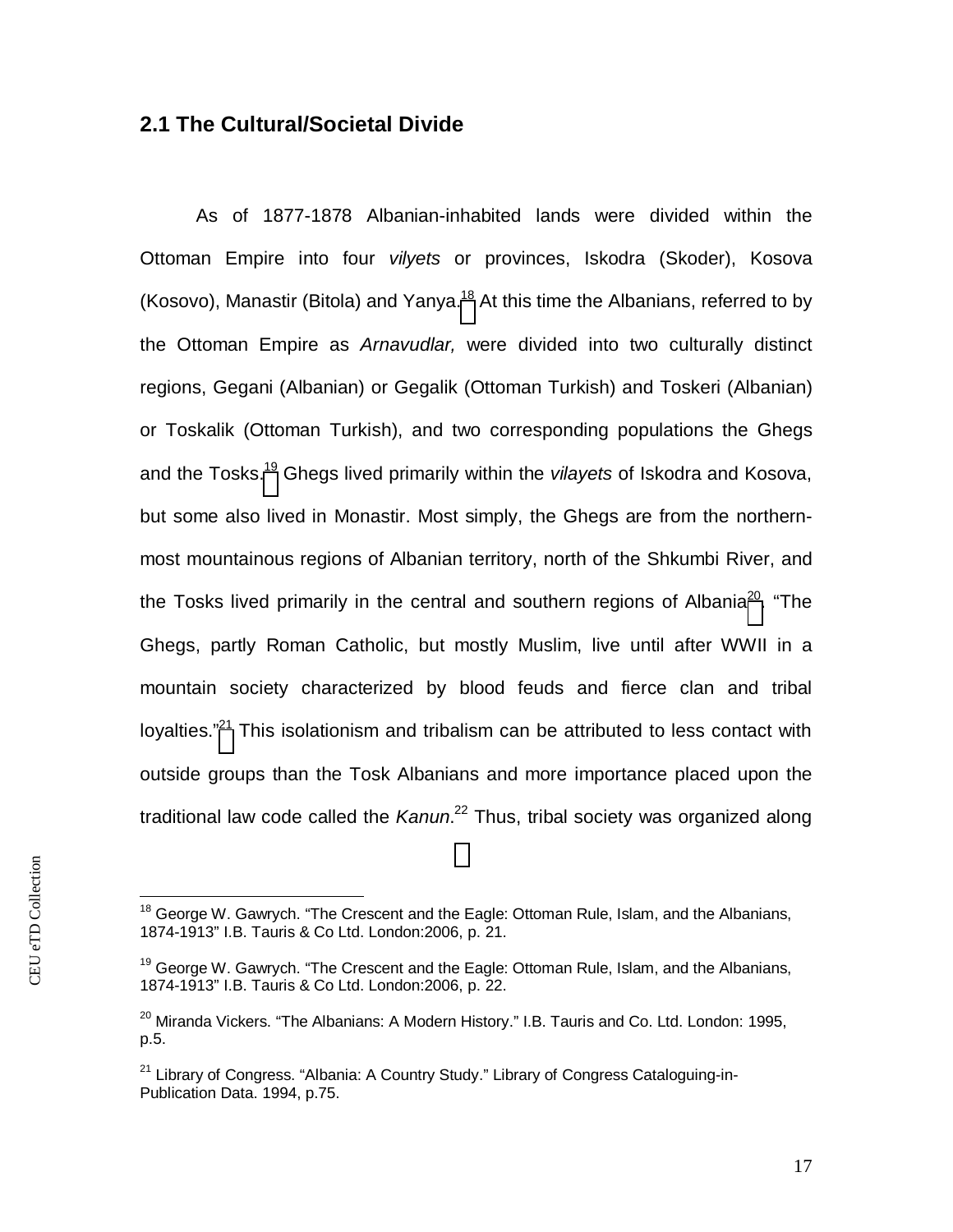lines of kinship and descent with extended family as the basic unit of society and the combination of several families forming clans; All this according to the unwritten laws of the *Kanun*. [23](#page-18-0) The social structure was patriarchal and patrilocal, with the male head serving as clan chief with decent traced through his lineage. And so, women filled a lesser role within both public and family life.

As of the 1880s the Tosk population lived mostly in the vilayet of Yanya, but also within Monastir[.](#page-18-1) $24$  The social structure of the Tosks was less tribal than that of the Ghegs, due to the greater influence and integration into the Ottoman Empire within the region.<sup>[25](#page-18-2)</sup> The geography played a major role in the differences between the Gheg and Tosk Albanians as, "southern Albania's accessibility lead to its coming much more firmly under Ottoman control."<sup>[26](#page-18-3)</sup> Thus, due to Ottoman influence, the Tosk social system was characterized as semi-feudal with land notables deriving their wealth from farming, mining, lumbering, and minor industry.[27](#page-18-4) A small number of wealthy Muslim Tosk families owned much of the countryside and lived somewhat like the traditional nobility of Europe, but on a

 $22$  George W. Gawrych. "The Crescent and the Eagle: Ottoman Rule, Islam, and the Albanians, 1874-1913" I.B. Tauris & Co Ltd. London:2006, p. 30.

<span id="page-18-0"></span> $23$  "Library of Congress. "Albania: A Country Study." Library of Congress Cataloguing-in-Publication Data. 1994, pp. 67-68.

<span id="page-18-1"></span> $24$  George W. Gawrych. "The Crescent and the Eagle: Ottoman Rule, Islam, and the Albanians, 1874-1913" I.B. Tauris & Co Ltd. London:2006, p. 22.

<span id="page-18-2"></span><sup>25</sup> Kemal H. Karpat. "The Transformation of the Ottoman State, 1789-1908." *International Journal of Middle East Studies*, Vol. 3, No.3. (July 1972), p.296.

<span id="page-18-3"></span><sup>&</sup>lt;sup>26</sup> Library of Congress. "Albania: A Country Study." Library of Congress Cataloguing-in-Publication Data. 1994, p,76.

<span id="page-18-4"></span> $27$  Stevan K.. Pavlowitch. "A History of the Balkans, 1804-1945" Addison Wesley Longman Limited, United Kingdom: 1999, p.10.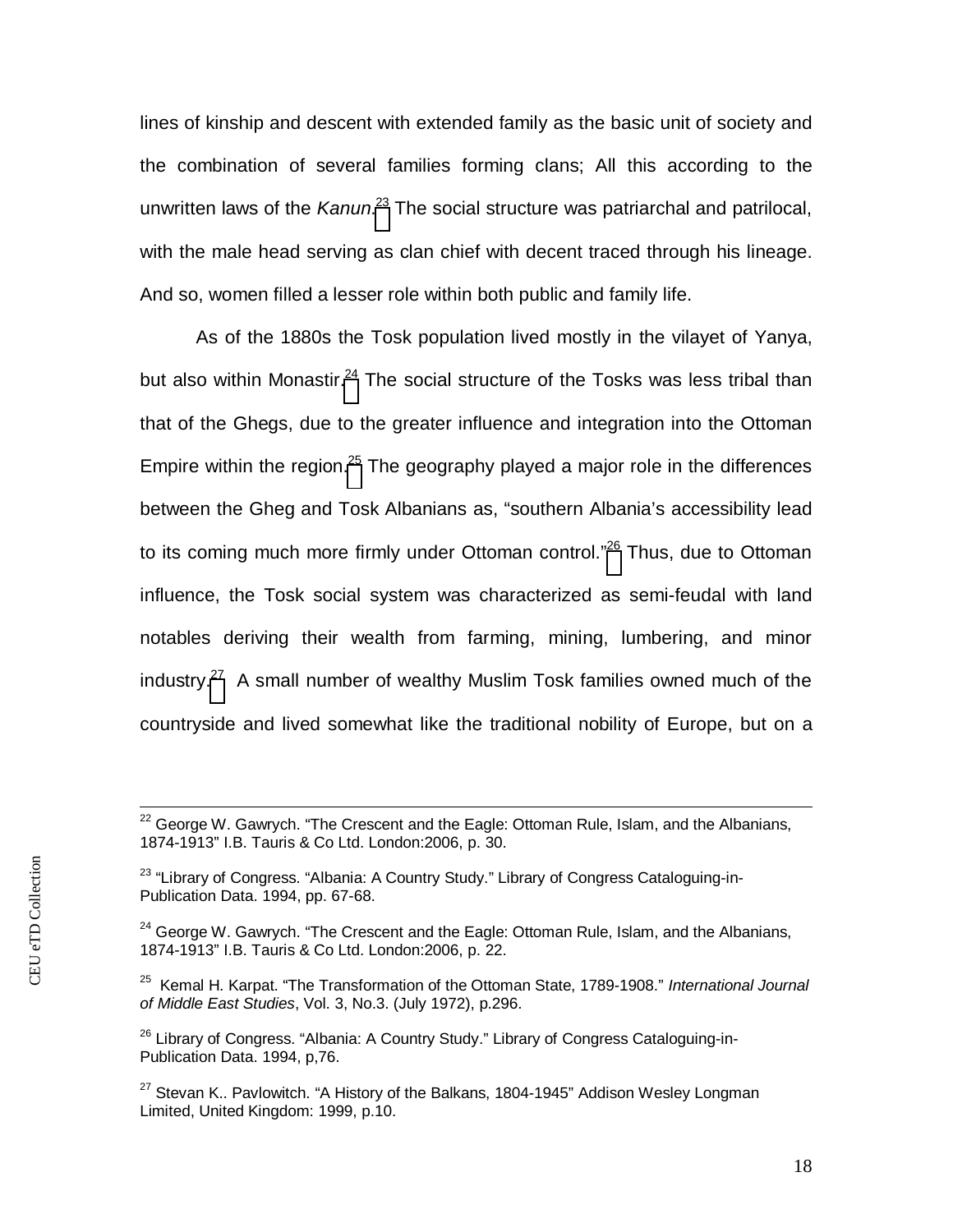smaller scale. Within the Tosk social structure family, as well as civil, authority was the responsibility of the semi-feudal *bey*.

#### <span id="page-19-0"></span>**2.2 The Linguistic Divide**

Albanian is defined as its own separate branch of the Indo-European language family, but the language has much Latin influence as well<sup>28</sup>[.](#page-19-1) Two primary dialects existed, one traditionally used by the Ghegs, the other by the Tosks, while several other local sub- dialects were present within these two largergroups.<sup>29</sup> These dialects were regionally very strong during the 19<sup>th</sup> and early 20<sup>th</sup> centuries. Many sub-dialects existed as well.<sup>[30](#page-19-3)</sup> However, Gheg and Tosk Albanians could easily understand each other. Thus, both the Gheg and Tosk cultural groups were not only divided by geography, religion, and social structure, but also linguistically, by spoken dialect.

Also within the language were numerous differences in script. "By the early twentieth century, more than a dozen different alphabets were being used byAlbanians."<sup>31</sup> Latin, Greek, and Turko-Arabic were all widely used by Albanians dependant upon regional and religious affiliation. Latin script was

<span id="page-19-1"></span><sup>&</sup>lt;sup>28</sup> Robert Elsie. "History of Albanian Literature." Colombia University Press. New York: 1995, p.9-11.

<span id="page-19-2"></span> $29$  Stevan K. Pavlowitch. "A History of the Balkans, 1804-1945." Addison Wesley Longman Limited. London: 1999, p.103.

<span id="page-19-3"></span><sup>&</sup>lt;sup>30</sup> "Library of Congress. "Albania: A Country Study." Library of Congress Cataloguing-in-Publication Data. 1994, p.71.

<span id="page-19-4"></span><sup>&</sup>lt;sup>31</sup> "Library of Congress. "Albania: A Country Study." Library of Congress Cataloguing-in-Publication Data. 1994, p. 71.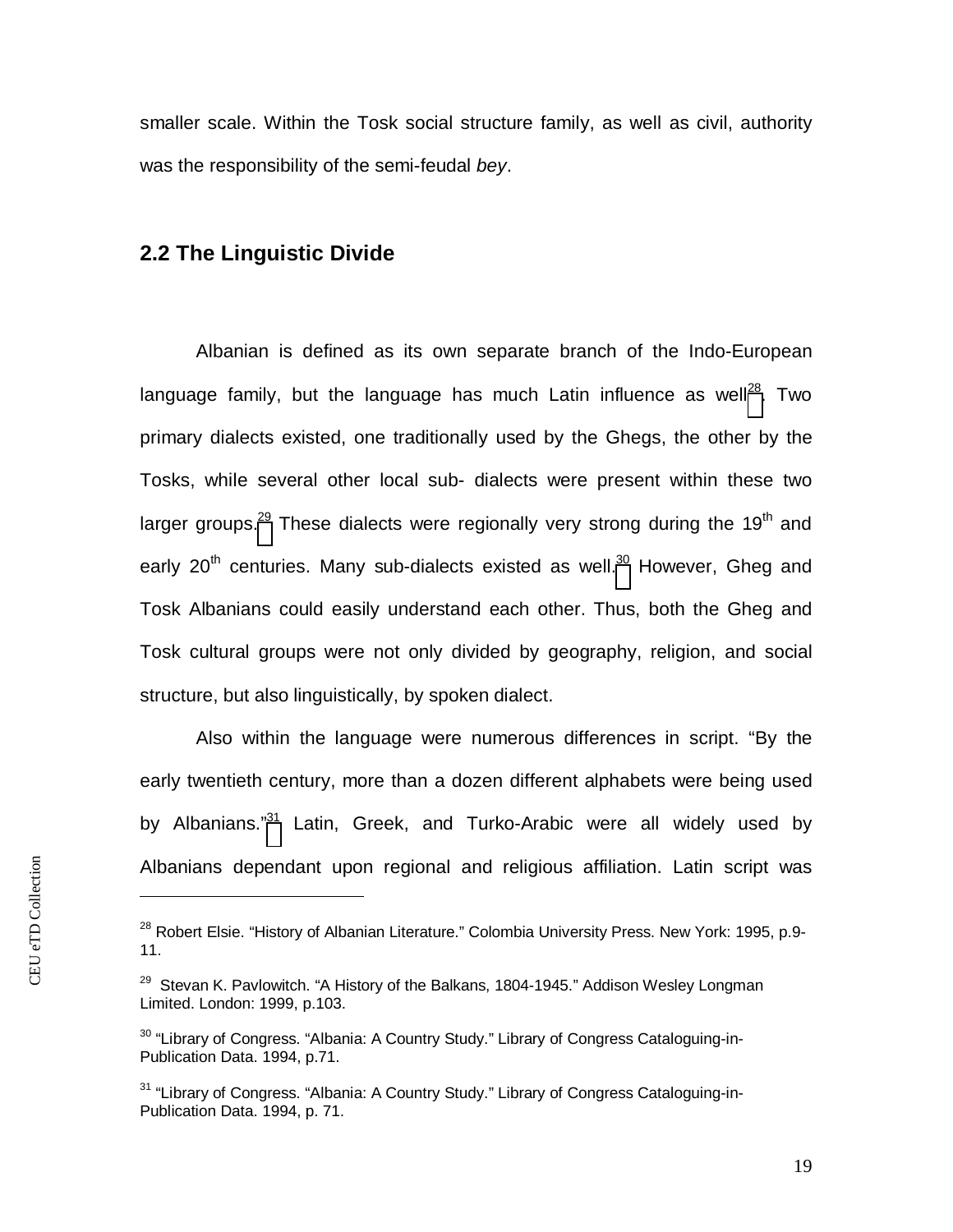primarily used in the Catholic northern mountainous regions of Albanianinhabited lands, the Turko-Arabic script was used in the central regions of the territory where the most Ottoman and Muslim influences spread, while the Greek alphabet was used in the more Orthodox South, due to Greek influence. Combinations of these scripts were also common. The use of different script was based on the region and religion of the writer.

The script was standardized into two alphabets at a National Congress held in Monastir (Bitolja, Macedonia) that took place from November 14-22, 1908.<sup>[32](#page-20-0)</sup> The Monastir Congress was attended by fifty-eight Albanian members representing twenty-three different cultural clubs throughout Albanian-inhabited lands.<sup>[33](#page-20-1)</sup> These alphabets were both in the Latin script but were each based on the Tosk and Gheg dialects respectively. The initial purpose of the Congress was to pick only one alphabet so as to unify Gheg and Tosk and Christian and Muslim Albanians. However, as no consensus could be found, the representatives at the convention decided to adopt both regionally-based alphabets and hope that eventually one would become the popular alphabet. Thus, instead of a unifying congress, this convention instead further divided Albanians by polarizing them further between these two alphabets. The diverse use of script, and alphabet, is yet another example of the cultural diversity within

<span id="page-20-0"></span> $32$  Miranda Vickers. "The Albanians: A Modern History." I.B. Tauris and Co. Ltd. London: 1995, p.55.

<span id="page-20-1"></span> $33$  George W. Gawrych. "The Crescent and the Eagle: Ottoman Rule, Islam and the Albanians." I.B Tauris and Co Ltd. London:2006, p.165.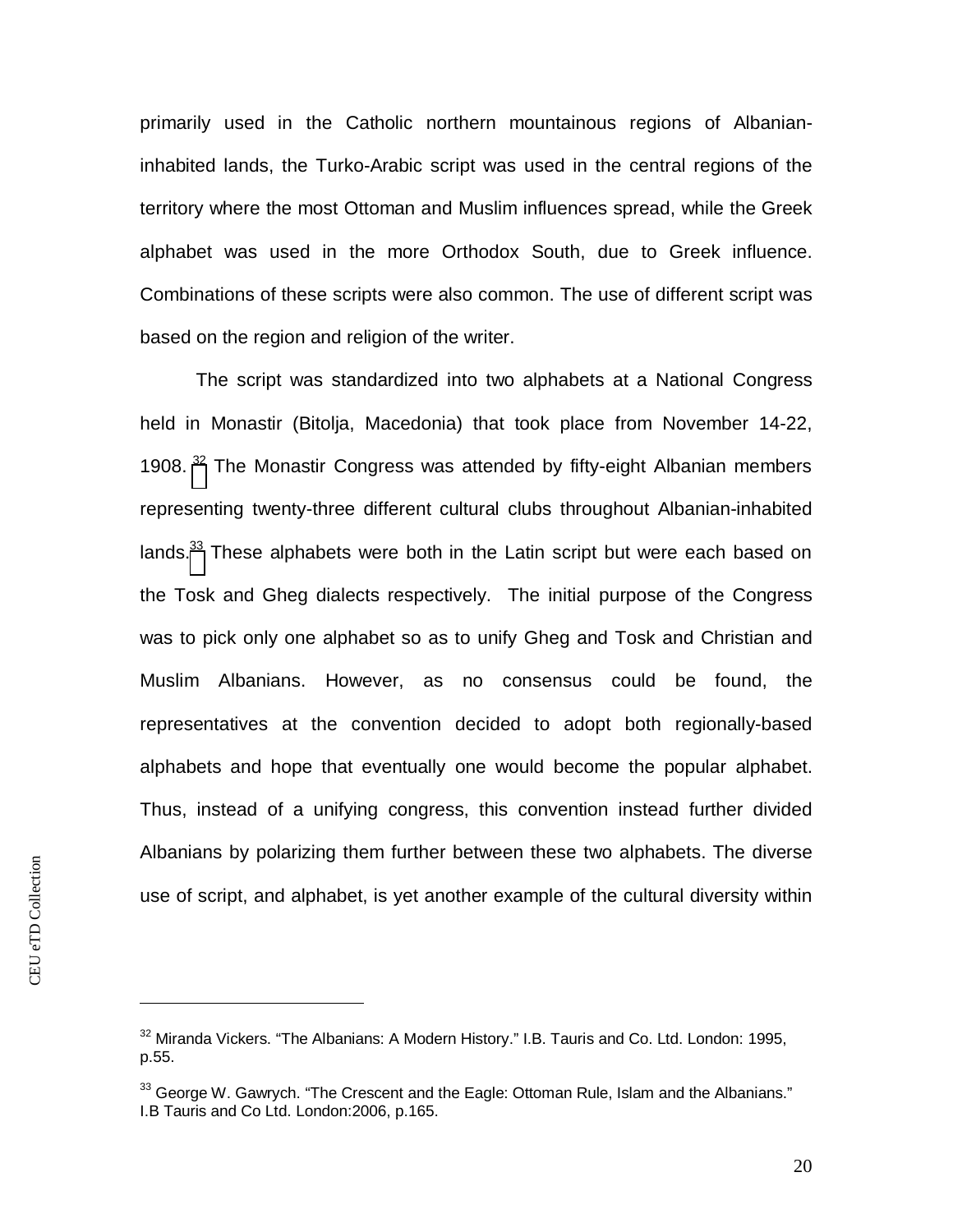Albanian-inhabited regions and a reason for the difficulty in creating a unified Albanian nation-building project in the early twentieth century.

Regardless of the adoption of two Latin alphabets in 1908 and the official adoption of a single Latin-based alphabet in 1924, the majority of the population remained illiterate until the compulsory mass education policy of the 1940s employed by the communist government. Thus, this unifying attempt, and mechanism to popularize national Albanian identity, was rather ineffective as leaders could only reach the literate members of the population. To what extent even the small literate percentage of the population viewed themselves as possessing an Albanian nationality as of 1912 is also questionable.

> "…Hobsbawm at one point concedes that the production of literary text by no means guaranteed their reception by the population at large: 'we should beware of too much reliance on the literate. In what sense, or even how far, ordinary Albanians in the late nineteenth century and early twentieth centuries saw themselves as such, or recognized an affinity with one another, is far from clear' (Hobsbawn 1992:53). $<sup>34</sup>$ </sup>

Another important factor to note is the fact that many Albanians also spoke more then one language including Serbian, Greek, and Turkish, dependant upon the region in which they lived. $35$  This was both a dividing and

<sup>&</sup>lt;sup>34</sup> Jane C. Sugarman. "Imagining the Homeland: Poetry, Songs, and the Discourses of Albanian Nationalism." *Ethnomusicology*, Vol. 43, No. 3. (Autumn, 1999), pp. 419-420.

 $35$  George W. Gawrych. "The Crescent and the Eagle: Ottoman Rule, Islam, and the Albanians, 1874-1913" I.B. Tauris & Co Ltd. London:2006, p. 22.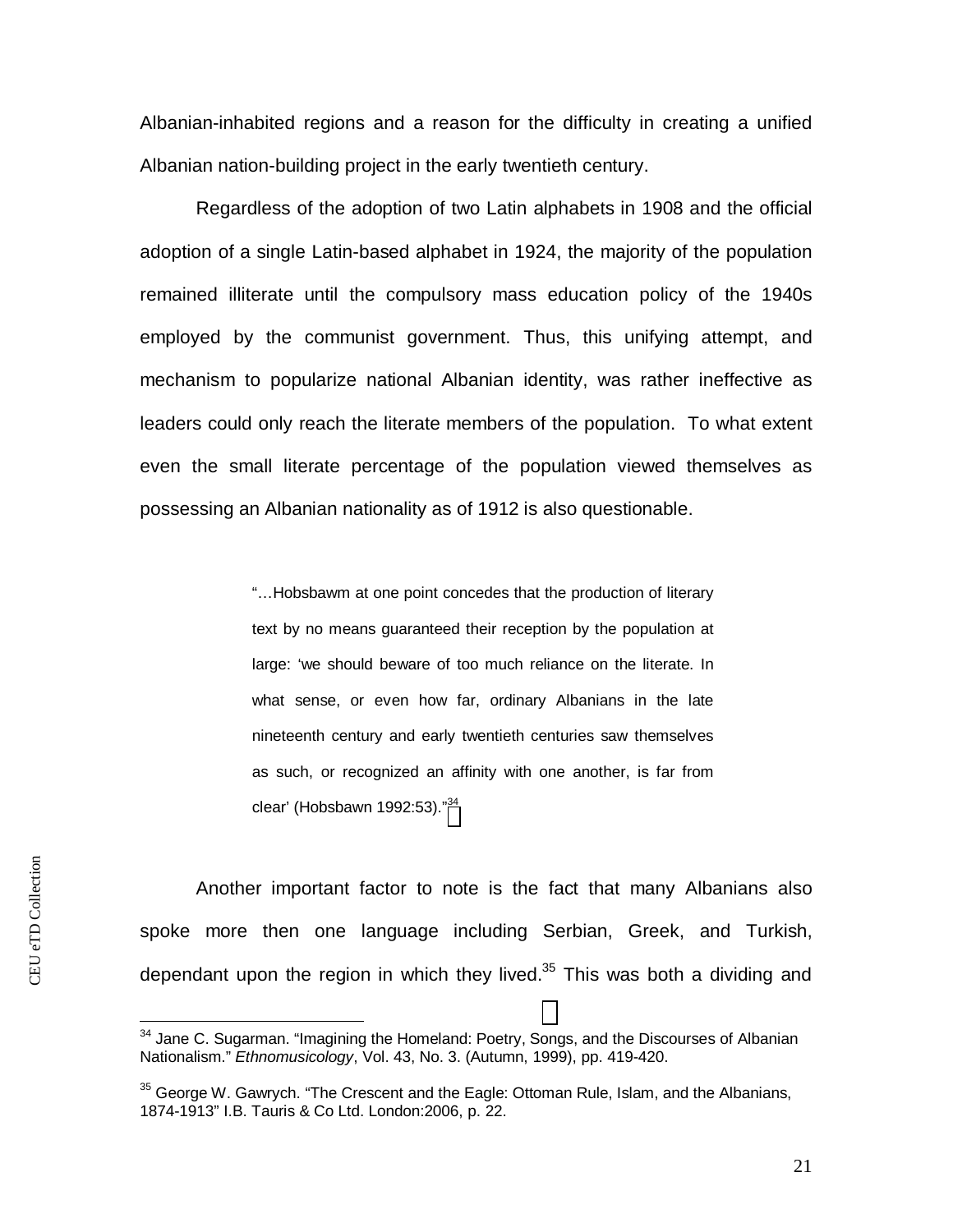unifying factor; in one respect, "The regional dimension of society in the Western Balkans was not a feature unique to the early part of the nineteenth century, but it remained a significant force for fostering an atmosphere of tolerance toward both religious and cultural diversity[.](#page-22-1).."<sup>36</sup>. Thus, the presence, and acceptance of the use of, different languages, fostered an environment of acceptance of religious differences, which enabled people to unify behind a more secular Albanian identity regardless of religious affiliation. However, the existence of bilingualism or tri-lingualism, especially, after 1912, in border regions, also created difficulties with the construction of a distinct Albanian national identity. This will become more clear in chapter four with the examination of the International Commission reports.

#### <span id="page-22-0"></span>**2.3 The Religious Divide**

Albanians were divided into three religious groups, based upon region and the amount of influence other 'outside' groups acted upon the local population. These three religions were Catholic, Bektashi or Sunni Muslim, and Orthodox. As of the early  $20<sup>th</sup>$  century, the northern, Gheg, regions of Albanian-inhabited territory was comprised mostly of Bektashi and Sunni Muslims and some

<span id="page-22-1"></span><sup>&</sup>lt;sup>36</sup> George W. Gawrych, "Tolerant Dimensions of Cultural Pluralism in the Ottoman Empire: The Albanian Community, 1800-1912." *International Journal of Middle East Studies*, Vol. 15, No. 4. (November, 1983), p. 520.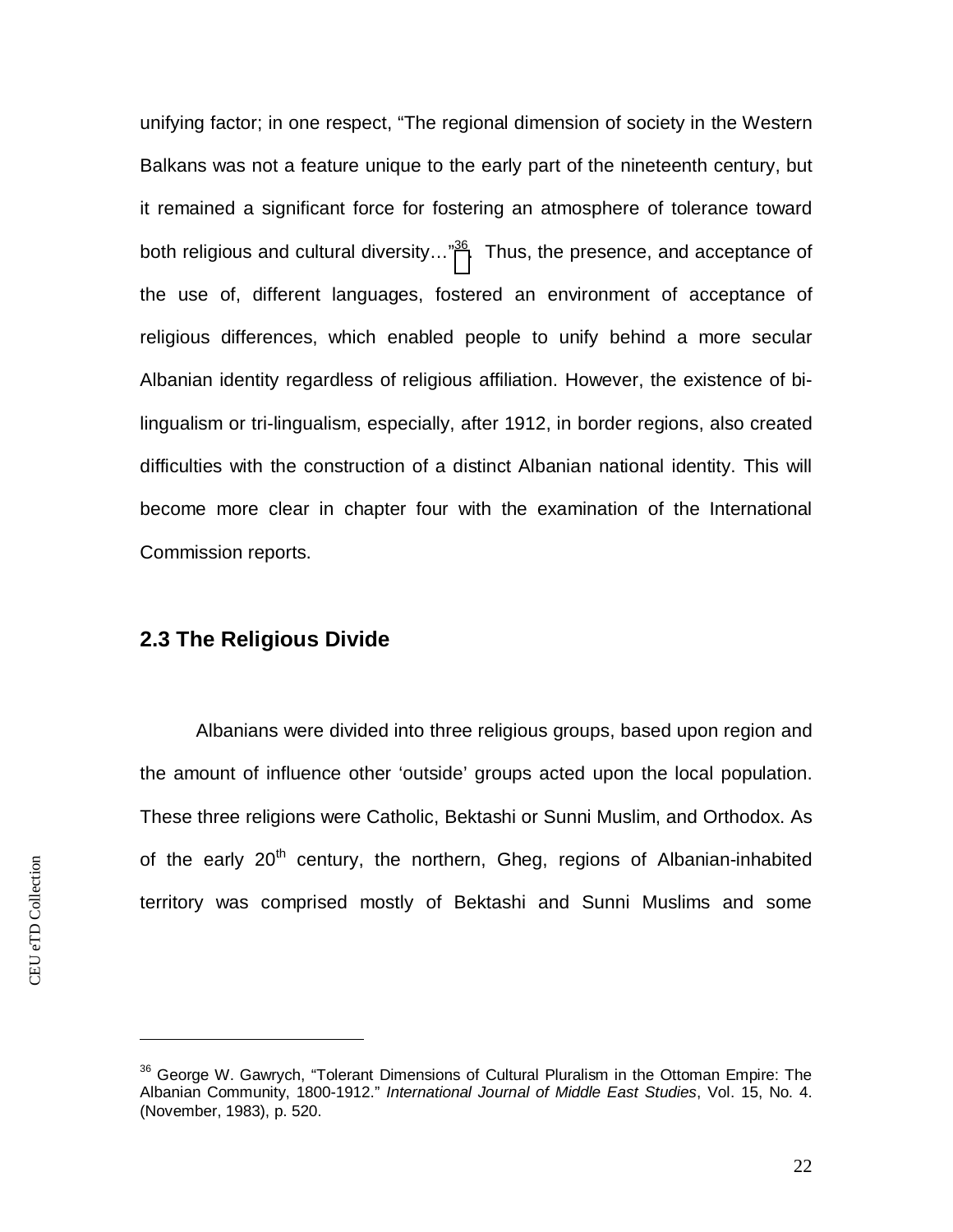Catholics. The central and southern regions were primarily Bektashi and Sunni Muslim, but increasingly Orthodox in the southern-most territories $37$ .

Also, due to the political infrastructure of the Ottoman Empire, subjects were defined by and separated into different groups dependent upon religion. This was the "…Ottoman practice of using religion and not ethnic consciousness as a method of determining allegiance…"[38](#page-23-1)

Thus, Orthodox, Muslim, and Catholic Albanians were subject to different taxation systems, law codes, and hierarchies. $39$  Thus, Muslim Albanians were subject to the Sultan as not only political, but also a religious leader. Orthodox subjects fell under the authority of the Rum Ecumenical Patriarch, which was responsible for the Orthodox schools and churches within Albanian-inhabited lands as well.<sup>[40](#page-23-3)</sup> The language used in these schools and churches was only Greek. And lastly, the Catholic Albanians fell under the protection of AustriaHungryand were administered to by Italian or Austrian clergy.<sup>41</sup> Thus, religious affiliation was not simply a personal experience, but one that greatly influenced many aspects of a Ottoman subject's life.

<span id="page-23-0"></span> $37$  "Library of Congress. "Albania: A Country Study." Library of Congress Cataloguing-in-Publication Data. 1994, p. 75.

<span id="page-23-1"></span><sup>&</sup>lt;sup>38</sup> Kondis, Basil. "Greece and Albania, 1908-1914." Institute for Balkan Studies. Thessaloniki: 1976, p.12

<span id="page-23-2"></span> $39$  George W. Gawrych. "The Crescent and the Eagle: Ottoman Rule, Islam and the Albanians." I.B Tauris and Co Ltd. London:2006, p.21.

<span id="page-23-3"></span> $40$  George W. Gawrych. "The Crescent and the Eagle: Ottoman Rule, Islam and the Albanians." I.B Tauris and Co Ltd. London:2006, p.22.

<span id="page-23-4"></span> $41$  George W. Gawrych. "The Crescent and the Eagle: Ottoman Rule, Islam and the Albanians." I.B Tauris and Co Ltd. London:2006, p.21.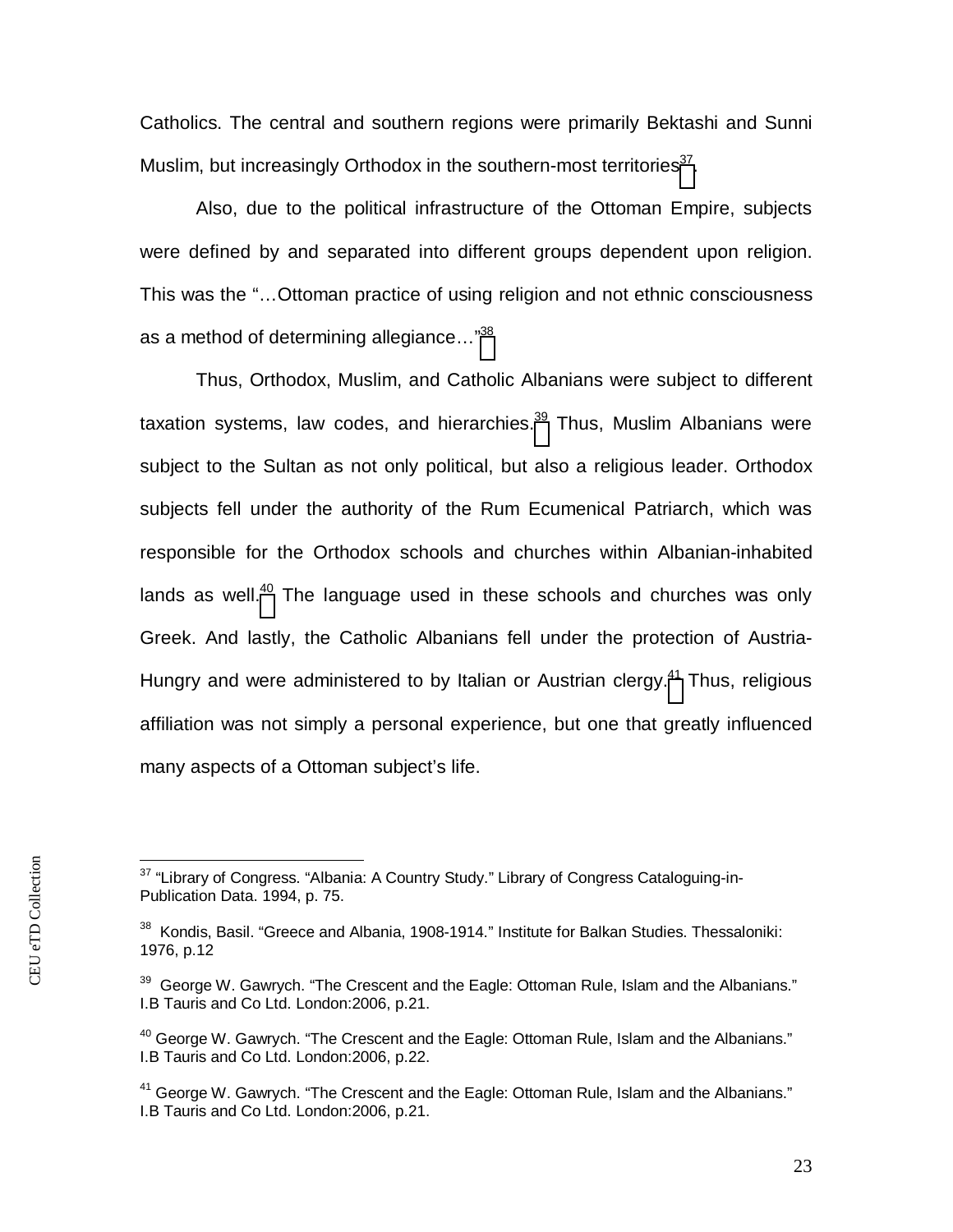The existence of three religious groups, based on region, forced the leaders of the nation-building movement in the late  $19<sup>th</sup>$  century, to adopt a secular approach. This approach was gradually adopted as early as the creation of the Prizren League in 1878. This strategy, however, alienated religious leaders and the conservative religious elements of the population. Thus, the existence of these three religious groups created an obstacle for the unification of national identity during the early state building process.

### <span id="page-24-0"></span>**3. The Role of the Ottoman Empire, Post 1878**

As noted previously, in the theoretical framework section, the common fear of 'outsiders' taking-over Albanian-inhabited lands united Albanians and eventually resulted in the nation-building movement. This common fear was due, in great part, to the collapsing Ottoman Empire; and the quickly shrinking territory, its political instability with the rise of the Young Turk revolution, and its corresponding loss of economic and military resources.

The leading factors that fueled the Albanian nationalist movement, in particular, were the fear of outsiders taking traditionally Albanian-inhabited lands, especially after the Turko-Russo War and the Treaty of San Stefano that followed (but was not implemented) in 1978. The many other nationbuilding projects within and outside of the Ottoman Empire also played a factor in the emergence of a nation-building movement within Albanian-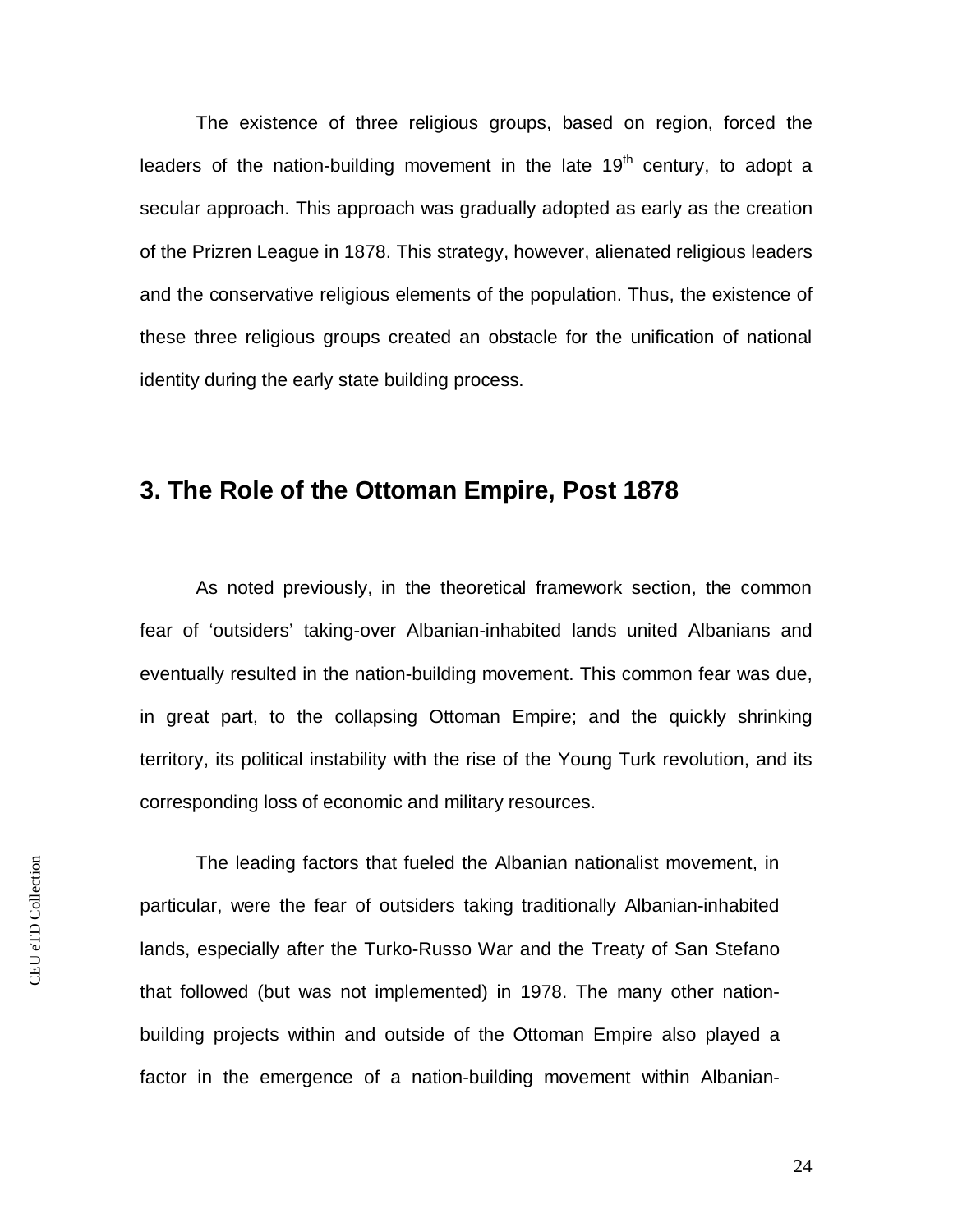inhabited territories as these other movements provided examples as well and created a feeling of competition and fear. This fear was created by the possibility that the Ottoman Empire would break apart and Albanians would be left as minorities within newly formed nationalizing states. The Treaty of San Stefano, however, was perhaps the most significant unifying event for Albanian autonomy or nation-seekers. The event starkly revealed to Albanians the weakness of the Ottoman Empire and fulfilled their fears of partition. Thus, with the Treaty of San Stefano, the lack of an Albanian national identity no longer mattered. Fear became a unifying agent and the common goal of remaining one entity, whether within or outside of the Ottoman Empire, created the Albanian nationalist movement.

However, it is also important to keep in mind the effect of domestic unrest within the Ottoman Empire due to other important factors. Not only fear, but frustration with the Young Turk's inability or unwillingness to negotiate with nationalist groups only increased unrest and fueled tensions. The reasons for unrest are threefold; first, the government attempted to establish tighter control of administration in the Balkans without adequate financial or military resources. Second, the Ottoman government was unable to bring about social change or unify its diverse peoples. And thirdly, peoples within this diverse empire felt increasingly disillusioned by its inefficiency and, thus, looked to newly forming nationalist movements for self-identification and community-building. Each of these factors account for the growing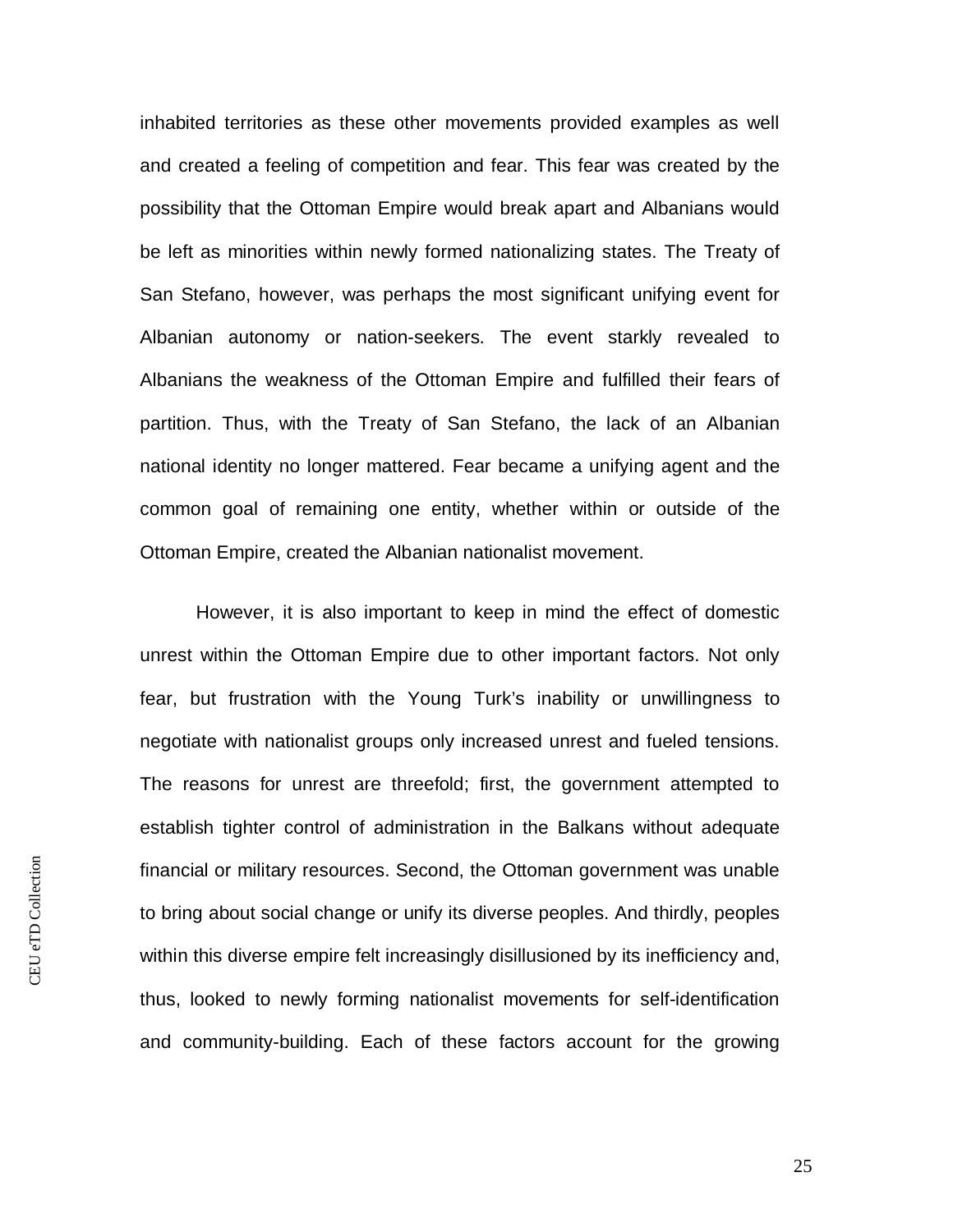dissatisfaction of Albanians with the Ottoman administration and Young Turks.

Both the fear created by the Treaty of San Stefano in 1878 and the instability of Albanian-inhabited lands that resulted from the policies of the Young Turks in the early  $20<sup>th</sup>$  century motivated and fueled the Albanian nationalistmovement. In the proceeding two sub-chapters both the Treaty of San Stefano and the role of fear (instead of nationalism motivated by national identity) and well as the effects of the Young Turk movement will be examined.

### <span id="page-26-0"></span>**3.1 The Treaty of San Stefano**

Albanian nationalism grew within the context of fear of other nationalities attempting to acquire traditionally Albanian-inhabited territory during and after the Russo-Turkish War of 1877-1878.<sup>[42](#page-26-1)</sup> The fear that Albanian-inhabited lands would be partitioned between Montenegro, Serbia, Bulgaria, and Greece only further fueled the rise of Albanian early nationalism at the close of the  $19<sup>th</sup>$  century.<sup>[43](#page-26-2)</sup> This fear became a legitimate one with the signing of the Treaty of San Stefano on March 3, 1878. This treaty granted traditionally Albanian-populated lands to Serbia, Montenegro, and Bulgaria. This first draft of the Treaty of San Stefano was blocked by Austria-Hungary and Britain due to the fear that it would disrupt

<span id="page-26-1"></span><sup>&</sup>lt;sup>42</sup> Michael R. Milgrim. "An Overlooked Problem in Turkish-Russian Relations: The 1878 War Indemnity." *International Journal of Middle East Studies,* Vol. 9, No. 4. (Nov., 1978), p. 519.

<span id="page-26-2"></span><sup>&</sup>lt;sup>43</sup> Barbara Jelavich. (Review of) Stavro Skendi. "The Albanian National Awakening 1878-1912" *The Journal of Modern History*, Vol. 40, No. 4. (Dec., 1968), p. 684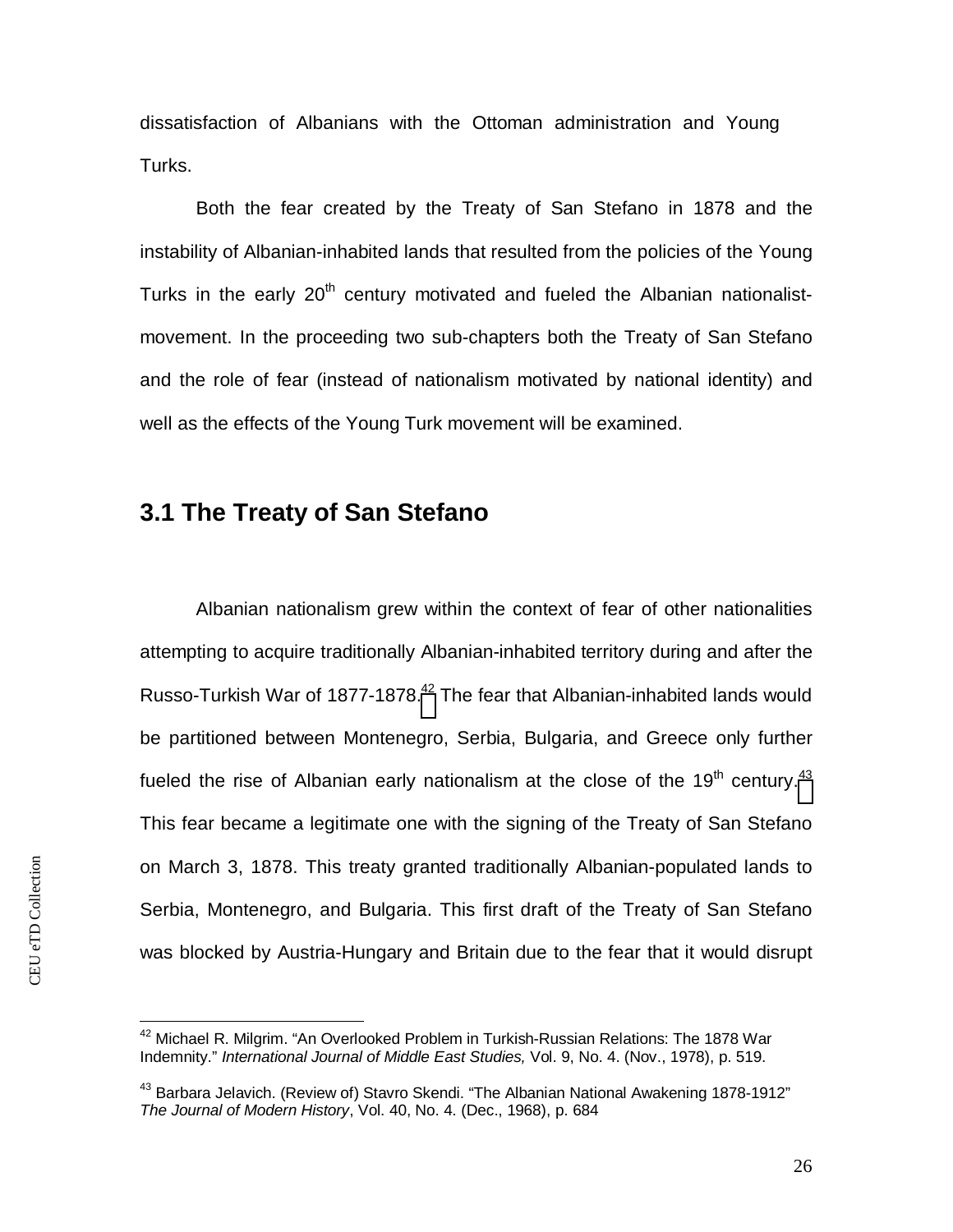the balance of power within Europe by giving Russia too strong a position within the Balkans. $44$ 

F.A.K Yasmee explores the role of fear and/or vulnerability in his article, "Nationality in the Balkans: The Case of the Macedonians." He explains, "The chronic sense of vulnerability, both to immediate neighbors and to extra-Balkans power, has had important repercussions on the foreign policies of Balkan states"  $45$ . Fear, and this feeling of vulnerability after the Treaty of San Stefano, radicalized Albanian nationalists and members in the autonomy movement.

This draft of the Treaty of San Stefano was a unifying event for Albanian autonomy-seekers and nationalists. This treaty, as well as the obvious weakening of the Ottoman Empire after its defeat in the Russo-Turkish War of 1877-1878, caused much anxiety to Albanian autonomists and nationalists.<sup>[46](#page-27-2)</sup> By early 1878 Albanian leaders began to organize defense groups within Albanian territories.<sup>[47](#page-27-3)</sup> These groups did not initially have secessionist ambitions, but defensive goals. The early purpose of these groups was not independence from the Ottoman Empire but, more autonomy within it.

Frasherli Abdyl Bey was a founder of one of these particularly active groups and later became one the Albanian nation-building movement's leading

<span id="page-27-0"></span><sup>44</sup> A. F. Pollard. "The Balance of Power." *Journal of the British Institute of International Affairs*, Vol. 2, No.2. (March 1923), p. 57

<span id="page-27-1"></span><sup>&</sup>lt;sup>45</sup> Yasmee, "Nationality in the Balkans: The Case of the Macedonians." p. 122.

<span id="page-27-2"></span><sup>&</sup>lt;sup>46</sup> Stavro Skendi. "Beginnings of the Albanian Nationalist and Autonomist Trends: The Albanian League, 1878-1881." *American Slavic and East European Review*, Vol. 12, No. 2. (Apr., 1953), p.220

<span id="page-27-3"></span><sup>&</sup>lt;sup>47</sup> Stavro Skendi. "Beginnings of the Albanian Nationalist and Autonomist Trends: The Albanian League, 1878-1881." *American Slavic and East European Review*, Vol. 12, No. 2. (Apr., 1953), p.221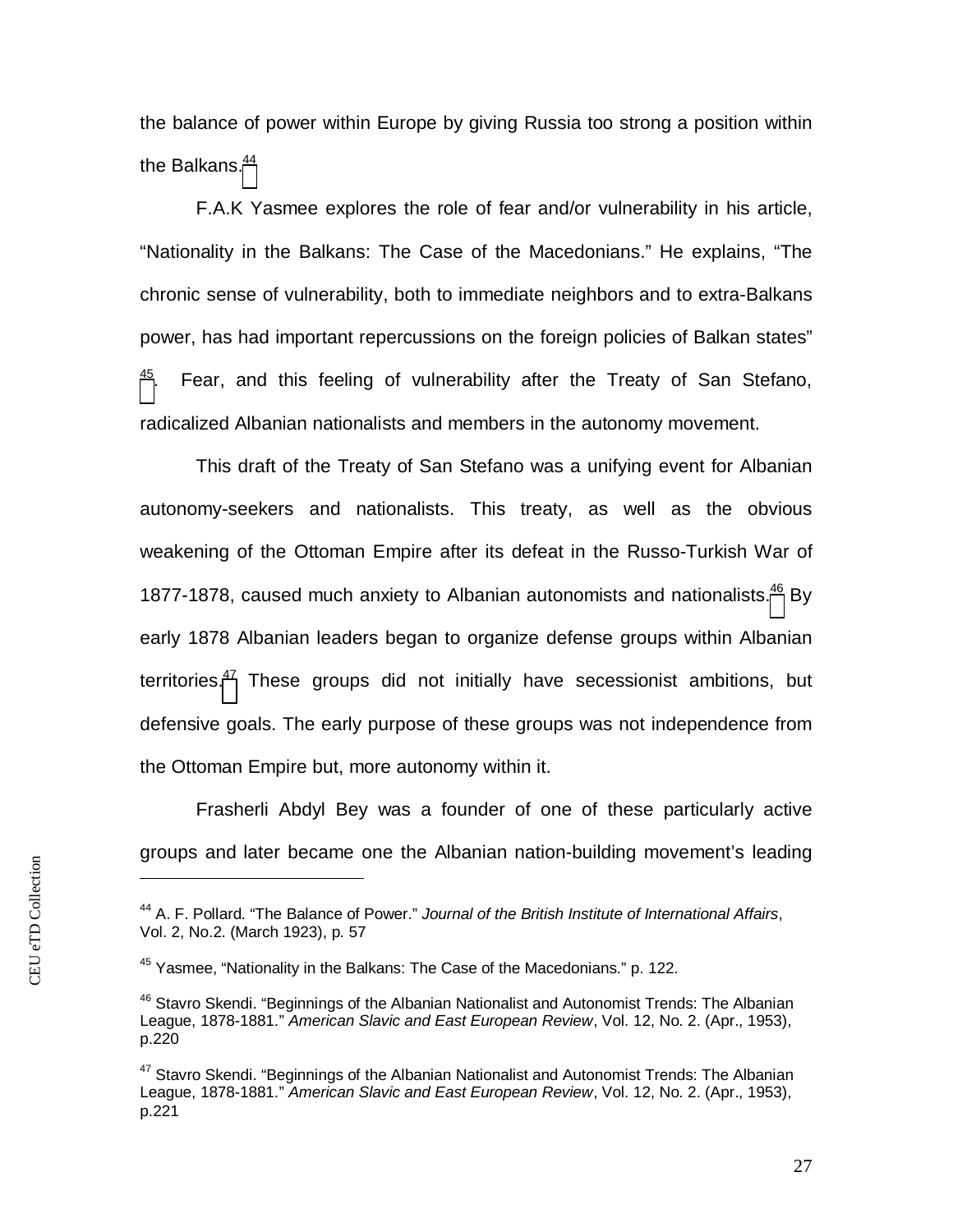figures. Frasherli, a member of parliament and brother of Semseddin Sami, was responsible for organizing the first meeting of Albanian representatives, primarily regionalleaders and clan chiefs, in Prizren on June 10, 1878.<sup>48</sup> This group of first autonomist and later nationalist activists became known as the Prizren League and would become the primary organizing body in the autonomy, and later, the nationalist movement.

The initial goal of the Prizren League was not to achieve Albanian independence, but to gain autonomy within the Ottoman Empire, attain the right to tax the population, and form a defensive army to protect Albanian inhabited lands in case of the implementation of the Treaty of San Stefano.<sup>[49](#page-28-1)</sup> After speaking with unnamed leaders within the Prizren League, referred to in the letter as the Albanian League, the British Consul Kirby Green wrote to Marquis of Salisbury of the non-nationalistic purposes of the organization. Whether these leaders the delegate conversed with were honest is yet another question to consider. However, these League members stated that they were not Albanian nationalists, but wished to protect the territorial integrity of both the Empire and Albanian-inhabited lands. On November 11, 1898 Consul Green wrote, "They Hate that the League merely embodies a determination, which, in the absence of

<span id="page-28-0"></span> $48$  George W. Gawrych. "The Crescent and the Eagle: Ottoman Rule, Islam and the Albanians." I.B Tauris and Co Ltd. London:2006, p.40.

<span id="page-28-1"></span><sup>&</sup>lt;sup>49</sup> Stavro Skendi. "Beginnings of the Albanian Nationalist and Autonomist Trends: The Albanian League, 1878-1881." *American Slavic and East European Review*, Vol. 12, No. 2. (Apr., 1953), p.226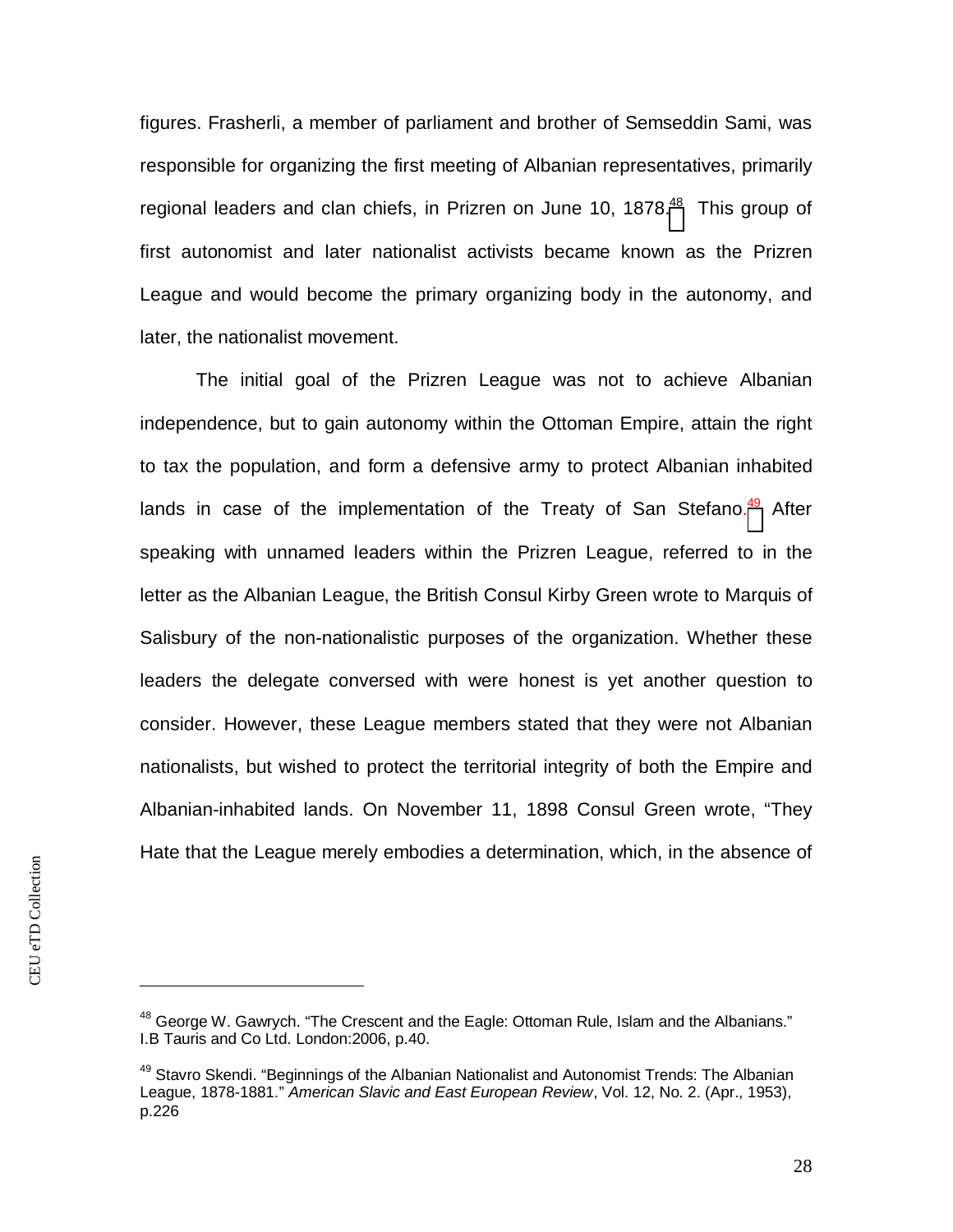a better expression they call 'national'…The term 'national must not be taken to mean even the shadow of a desire for separation from the Sultan's rule. "<sup>[50](#page-29-0)</sup>

Due to its initial goals, the Prizren League was first supported by the Ottoman government. However, Ottoman authorities insisted that delegates to the Prizren League swear their allegiance to the Ottoman Empire, and secondly to the Prizren League. The delegation split on this issue and some were radicalized somewhat by this event. Some delegates agreed, and began to advocate for the protection of Moslem-inhabited lands within the Ottoman Empire, including present-day Bosnia and Herzegovina.<sup>[51](#page-29-1)</sup> The other representatives to the delegation, however, where hesitant to make this oath and continued, under Frasheri's leadership, to advocate for Albanian autonomy. This somewhat more radical faction remained a minority at this point, however, as most of the Prizren League were conservative Muslim and thus supported the Ottoman Empire's request due to religious allegiances. This split weakened the League. In a letter sent by British Consul Kirby Green from Scutari to the Marquis of Salisbury on October 22, 1878 he noted that, "Although the League split up into Committees and Sub-Committees, some religious and others military, has lost somewhat of its importance, it has still sufficient influence to raise up resistance." <sup>52</sup> Which, after the Congress of Berlin re-convened, it did.

<span id="page-29-0"></span> $50$  Consul Kirby Green to M. of Salisbury. About the Albanian League. Dec. 2, 1878. Found in British National Archives, Kew.

<span id="page-29-1"></span><sup>&</sup>lt;sup>51</sup> George W. Gawrych. "The Crescent and the Eagle: Ottoman Rule, Islam and the Albanians." I.B Tauris and Co Ltd. London:2006, p.45.

 $52$  Consul Kirby Green to the M of Salisbury. The Albanian League. October 22, 1878. Found in the British National Archives, Kew.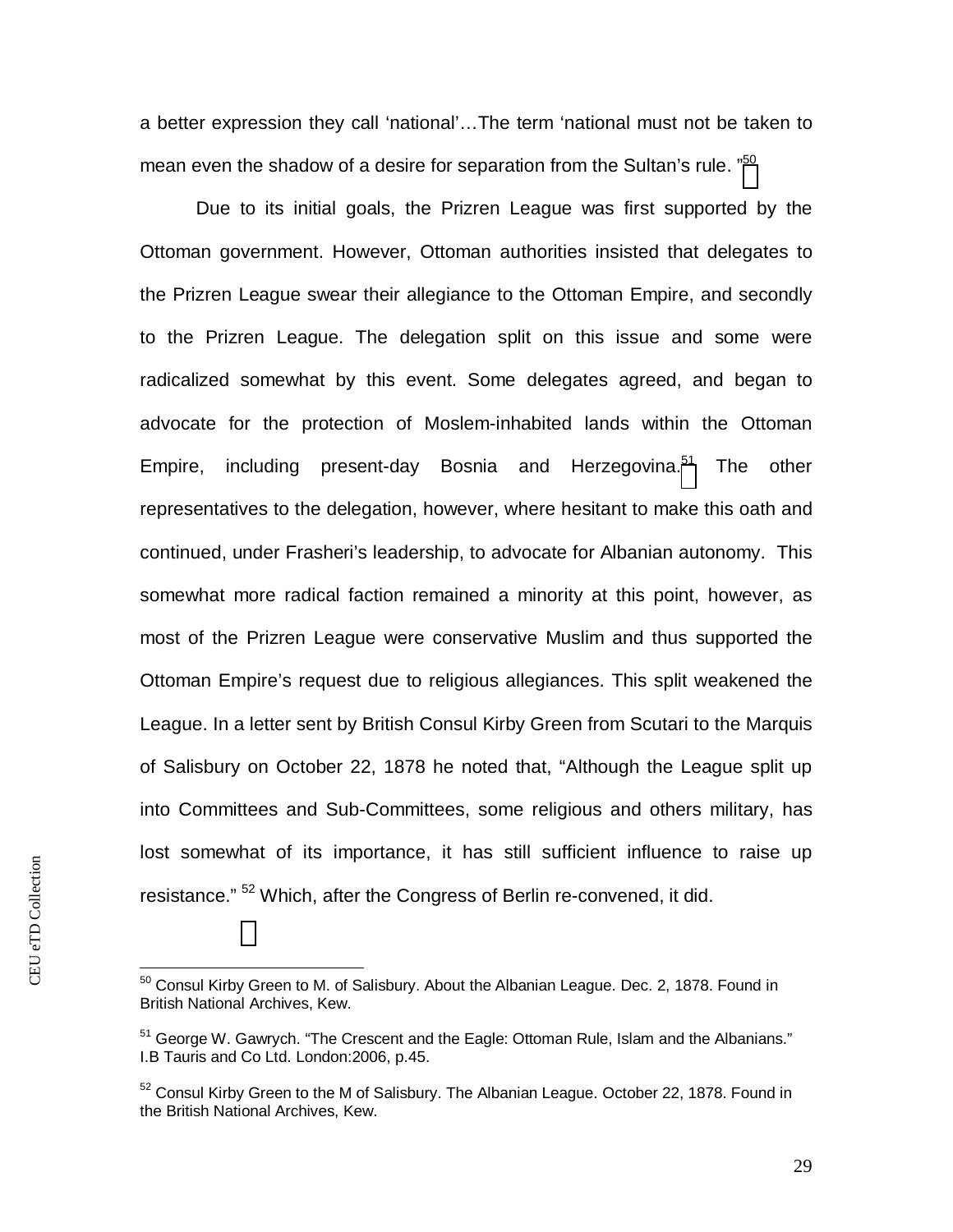By July 1878 the Congress of Berlin convened to re-assess the terms of the Treaty of San Stefano. The Prizren League sent the Great Powers a memorandum demanding the unification of Albanian lands into an autonomous Ottoman province with an elected assembly, chosen through universal suffrage, anda Turkish governor stationed in the town of Bitola.<sup>53</sup> This memorandum is important as it is a declaration on behalf of all Albanians to the international community. It is the declaration of a group separate from the Ottoman Empire and a radical step in the Albanian nation-building process. The Congress of Berlin ignored the League's demands, however, and decided to give the primarily Albanian-inhabited cities of Bar and Podgorica, as well as lands surrounding the villages of Gusinje and Plav, to Montenegro. Serbia was also given Albanianinhabited territory. Despite the territorial loses, the Prizren League remained loyal to the Ottoman Empire although many Albanians began to fear the possibility of losing Albanian-inhabited lands of Epirus to Greece. In reaction to the territorial loses suffered by the newly created draft of the Treaty of San Stefano, the Prizren League formed a central committee with Seyh Mustafa, a religious official from Tepedelen, as president and formed armed resistance groups in Gusinje, Plav, Prizren, Janina, Prevesa, and Shkoder.<sup>[54](#page-30-1)</sup>

The Congress of Berlin also assigned a special commission to attempt to trace a border between the Ottoman Empire and Montenegro while

<span id="page-30-0"></span> $53$  George W. Gawrych. "The Crescent and the Eagle: Ottoman Rule, Islam and the Albanians." I.B Tauris and Co Ltd. London:2006, p.44.

<span id="page-30-1"></span><sup>&</sup>lt;sup>54</sup> George W. Gawrych. "The Crescent and the Eagle: Ottoman Rule, Islam and the Albanians." I.B Tauris and Co Ltd. London:2006, p.46.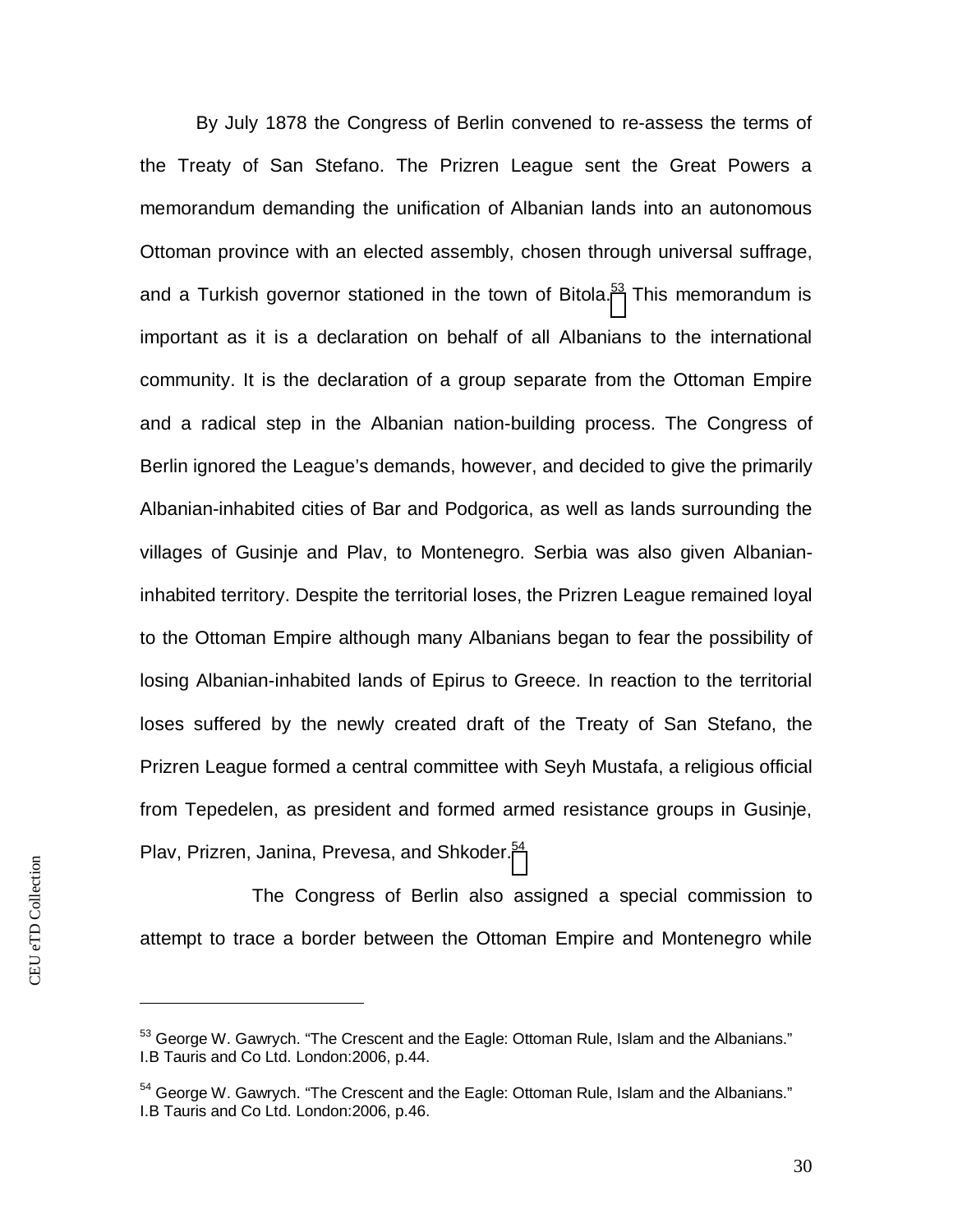also asking the Ottoman Empire and Greece to negotiate a border separately from the Congress. The Congress assumed that the Ottoman Empire would assume the responsibility of administering these border reforms. However, because the Ottoman Empire was militarily too weak to enforce the borders the government armed the Albanians instead.<sup>[55](#page-31-0)</sup> This move only resulted in the further armed resistance of Albanians to the new borders created by the Congress of Berlin, especially in the Northern mountainous regions of modern-day Albania where clan-based Catholic tribesmen such as the Malissori organized themselves.<sup>[56](#page-31-1)</sup> Due to the continued resistance of Albanians to the attempted border adjustments, the Great Powers were eventually forced to alter the border again by returning the towns of Gusinje and Plav to the Ottoman Empire. The town of Ulcinj, however, remained within Montenegro. Once again, Albanians formed armed resistance groups within Ulcinj until the Great Powers blockaded the coastal town while pressuring the Ottoman Empire to assist in taking control of the population.<sup>[57](#page-31-2)</sup>

This uprising and resistance in Ulcinj further revealed the radicalization of Albanian nationalists as well as the administrative and military inability of the Ottoman Empire to control its Albanian population. Thus, due to international

<span id="page-31-0"></span><sup>55</sup> W. David Wrigley. "Germany and the Turco-Italian War, 1911-1912." *International Journal of Middle East Studies*, Vol. 11, No. 3. (May, 1980), p.314.

<span id="page-31-1"></span> $56$  George W. Gawrych. "The Crescent and the Eagle: Ottoman Rule, Islam and the Albanians." I.B Tauris and Co Ltd. London:2006, p.47.

<span id="page-31-2"></span> $57$  George W. Gawrych. "The Crescent and the Eagle: Ottoman Rule, Islam and the Albanians." I.B Tauris and Co Ltd. London:2006, pp.66-67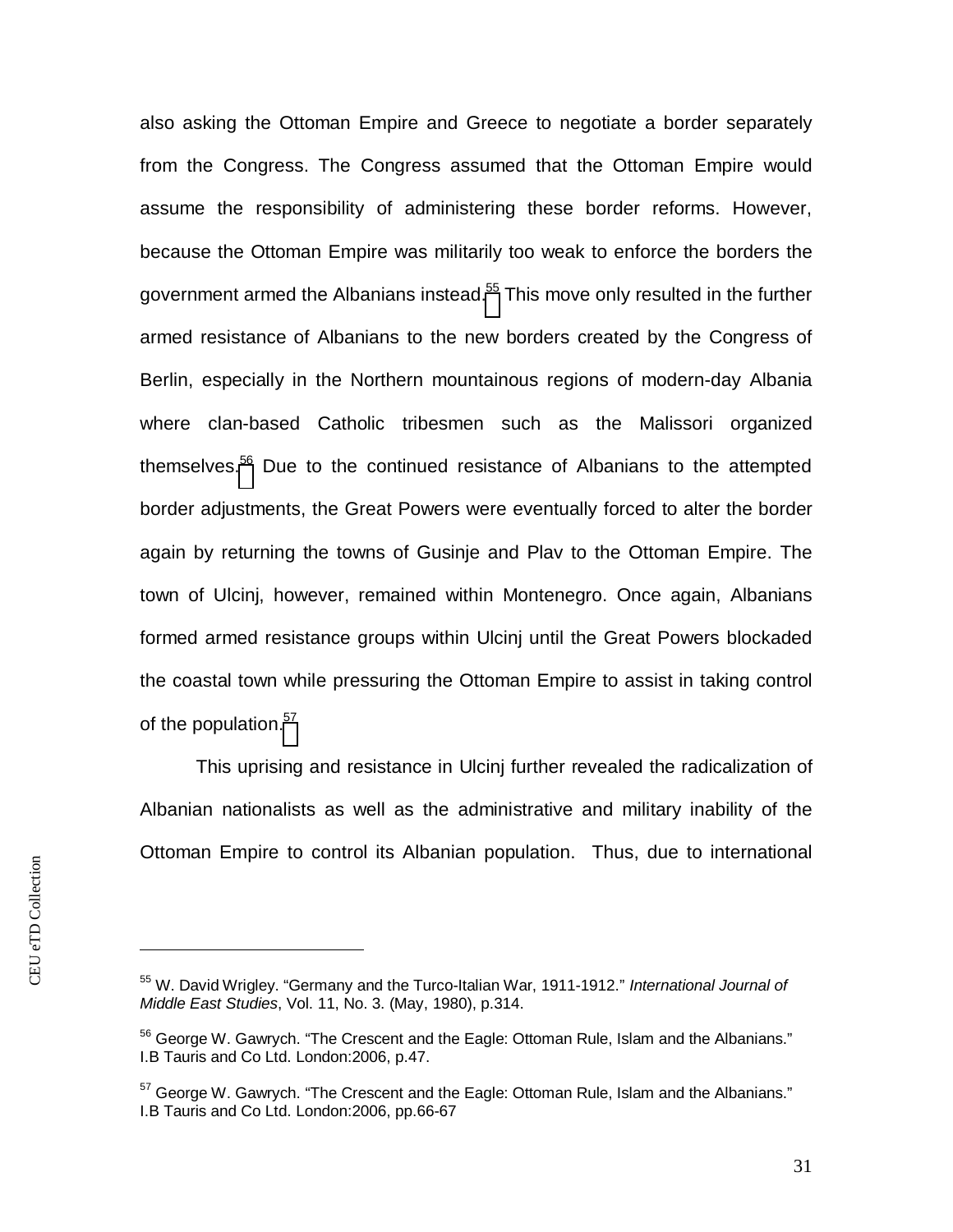pressure, the Sultan sent Dervish Turgent Pasha and a military force to forcibly suppress the Prizren League as well as other resistance groups within Ulcinj.<sup>[58](#page-32-0)</sup>

 Although the Prizren League was effectively destroyed, its legacy remained. It effectively organized resistance groups that made the internationally community aware of the existence of an Albanian people with a unified interest in autonomy within the Ottoman Empire. The Ulcinj incident in particular reveals that the Ottomans were using more prohibitive policies rather than conflict resolution as a response to nationalist activity as well. These prohibitive policies, later adopted by the Young Turks, would only further radicalize the Prizren League (after its re-emergence) and other nationalist groups within Albania.

The unitary actions of the Prizren League reveal the radicalization of this group, created by the fear resulting from the Treaty of San Stefano. The Prizren League unitarily sent a memorandum to the Congress of Berlin and then later organized armed resistance in an effort to prevent border reforms from being enforced. Although the League still alleged loyalty to the Porte, it is evident that its leadership had already lost some faith in the Ottoman Empire's ability to maintainits territorial integrity.<sup>59</sup> The League found it necessary to even disobey the Ottoman Porte, if necessary, to protect the Albanian-inhabited lands that the Porte was unable, or perhaps unwilling, to secure. Thus, the increased radicalization of Albanian nationalists was not only due to the later reforms of the

<span id="page-32-0"></span><sup>&</sup>lt;sup>58</sup> Stavro Skendi. "Beginnings of the Albanian Nationalist and Autonomist Trends: The Albanian League, 1878-1881." *American Slavic and East European Review*, Vol. 12, No. 2. (Apr., 1953), pp. 229-230.

<span id="page-32-1"></span><sup>&</sup>lt;sup>59</sup> George W. Gawrych. "The Crescent and the Eagle: Ottoman Rule, Islam and the Albanians." I.B Tauris and Co Ltd. London:2006, pp.70-71.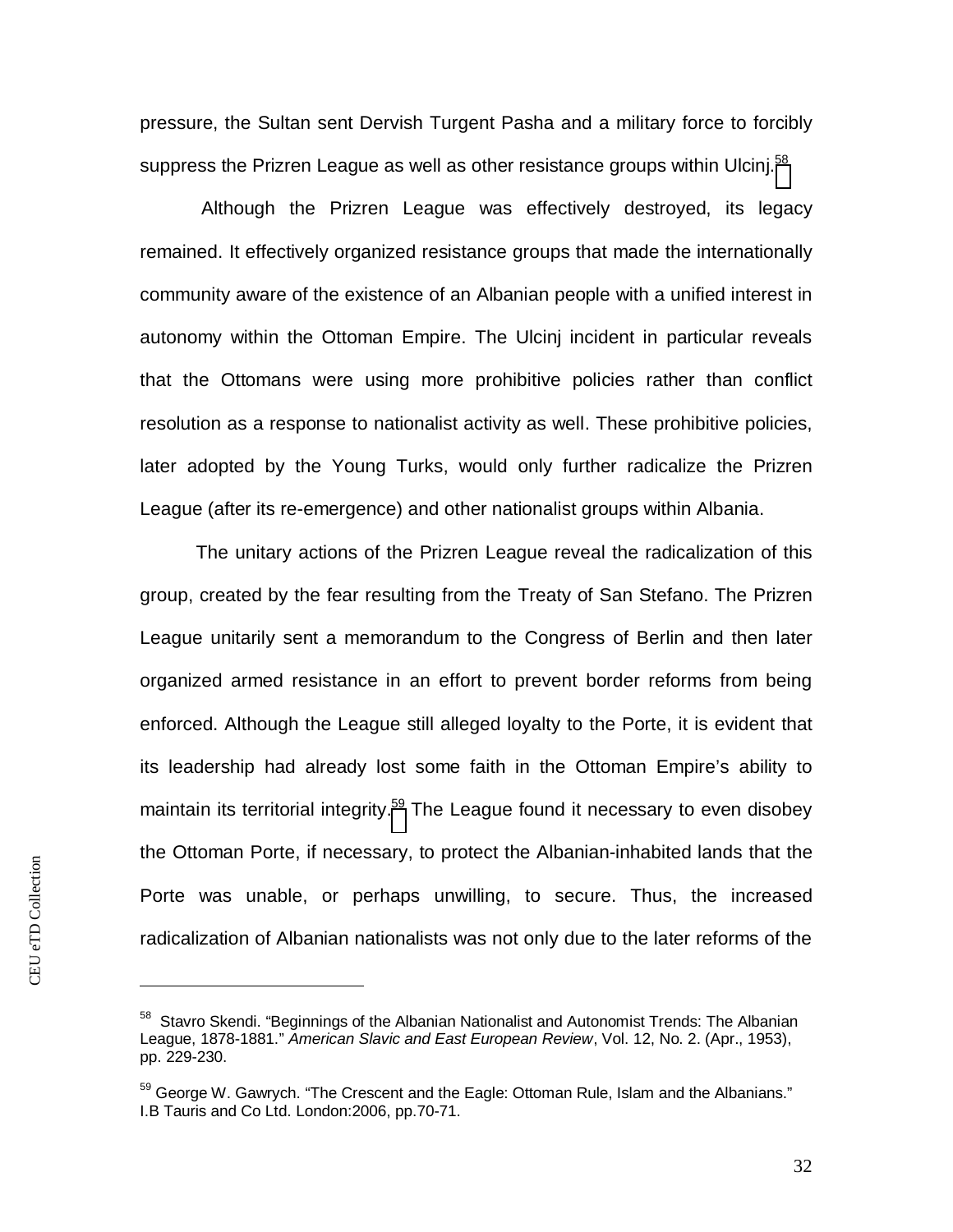Young Turks, but was due to the overwhelming fear of the partition of Albanianinhabited lands into the surrounding nationalizing states. The Treaty of San Stefano crystallized this fear, and served as a turning point in the Albanian nation-building process. The early twentieth century policies and reforms of the Young Turks would later serve as more a "final push" in the radicalization of Albanian nationalists.

Thus, in the absence of a unified Albanian identity, only common fear unified and motivated Albanians to protect their traditionally inhabited lands and maintain the status quo. At the close of the  $19<sup>th</sup>$  century the options facing Albanians were few; hope and fight so that the Ottoman Empire would not collapse, accept that Albanian-inhabited lands will be partitioned among the surrounding nationalizing states, or struggle to create an Albanian nation-building project.

### <span id="page-33-0"></span>**3.2 The Young Turks**

The Young Turk Era, spanning 1908-1918, played an important role in the Albanian nation-building process for two primary reasons[.](#page-33-1)<sup>60</sup> Firstly, Albanians were radicalized due to the Young Turks inability to fulfill the promises made by the constitution and secondly, the Young Turks were unwilling or unable to compromise with nationalist groups. The Young Turks continually switched between policies that either granted minor concessions to ease tension or rather

<span id="page-33-1"></span><sup>60</sup> Kemal H. Karpat. "The Transformation of the Ottoman State, 1789-1908." *International Journal of Middle East Studies*, Vol. 3, No.3. (July 1972), p. 281.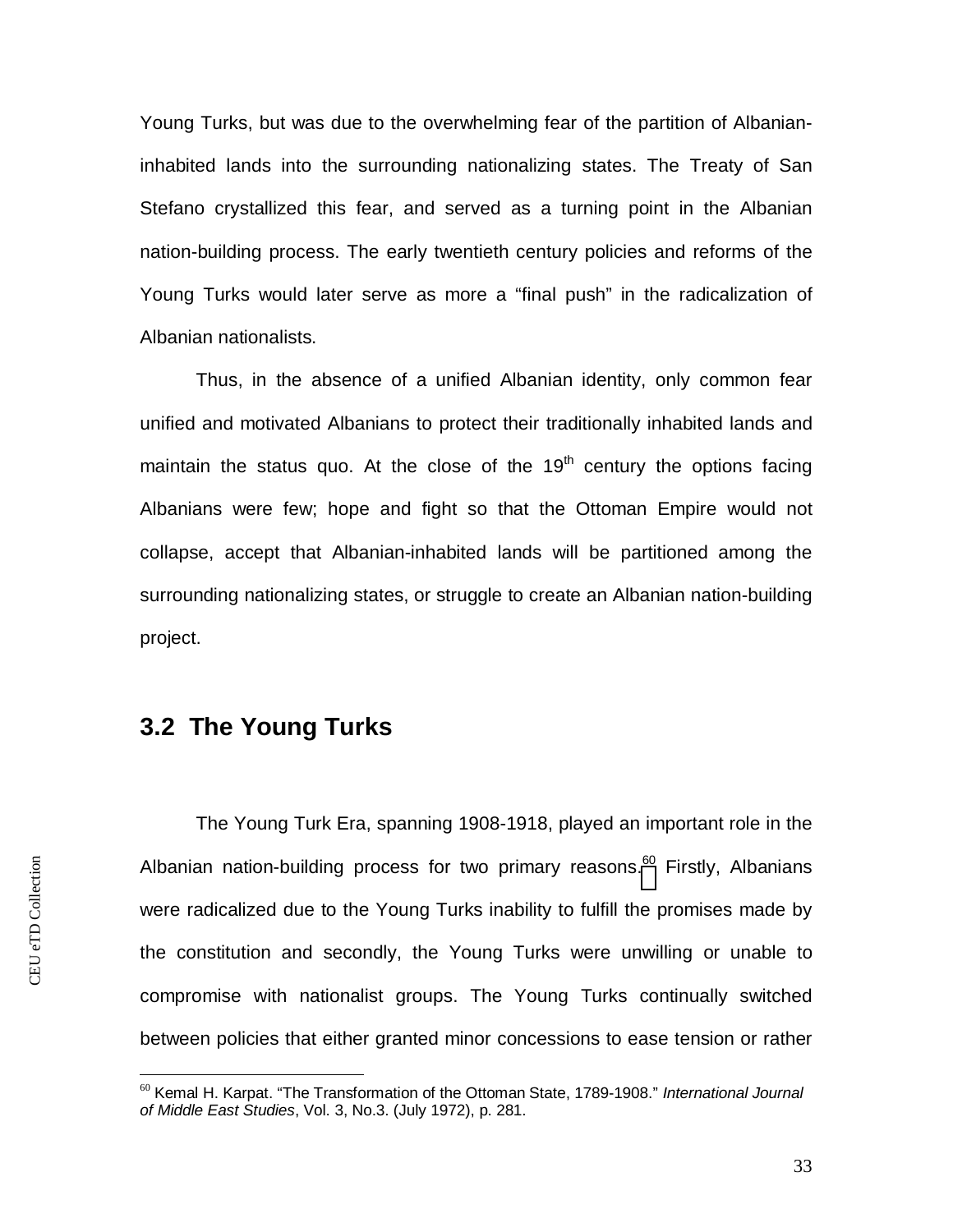repressive policies that closed schools, banned the Albanian language, and outlawed political groups. Both the failures of the constitution and the lack of a uniform policy towards Albanians fueled the growing discontent already existent within the region further radicalizing nationalists and convincing autonomists that negotiation was an impossibility under the new Young Turk regime.

 Stevan K. Pavlowitch, in his book entitled, "A History of the Balkans, 1804-1945" explains that the primary motives of the Young Turks, or the Committee of Union and Progress was to save the Ottoman Empire and cut-off foreign influence by removing Abdulhamid from power and restore the constitution.<sup>[61](#page-34-0)</sup> They argued that the values inherent in democracy could be found within Islam and Ottoman/Islamic culture. Nader Sohrabi, in the article, "Global Waves, Local Actors: What the Young Turks Knew About Other Revolutions and Why It Mattered," explains, "The Young Turks linked all major problems within the Empire to the constitutional solution, and justified this doctrine by drawing on the language of religion and the "invented" constitutional "tradition" of Islam" $62$ [.](#page-34-1)

On July 24<sup>th</sup>, 1908 the Young Turks restored the constitution of 1876: "While in the North (of Albania) there was much unrest and a lot of confusion, in the south the Albanians were favorably disposed toward the new regime."<sup>[63](#page-34-2)</sup> This was the same constitution that in Article 8 and 17 stated, "All individuals of the

<span id="page-34-0"></span> $61$  Stevan K. Pavlowitch. "A History of the Balkans, 1804-1945" Addison Wesley Longman Limited. United States: 1999, p.167.

<span id="page-34-1"></span> $62$  Nader Sohrabi. "Global Waves, Local Actors: What the Young Turks Knew About Other Revolutions and Why It Mattered" *Comparative Studies in Society and History*, Vol. 44, No. 1. (Jan., 2002), p. 46.

<span id="page-34-2"></span><sup>63</sup> Kondis, Basil. "Greece and Albania, 1908-1914." *Institute for Balkan Studies*. Thessaloniki: 1976, p.38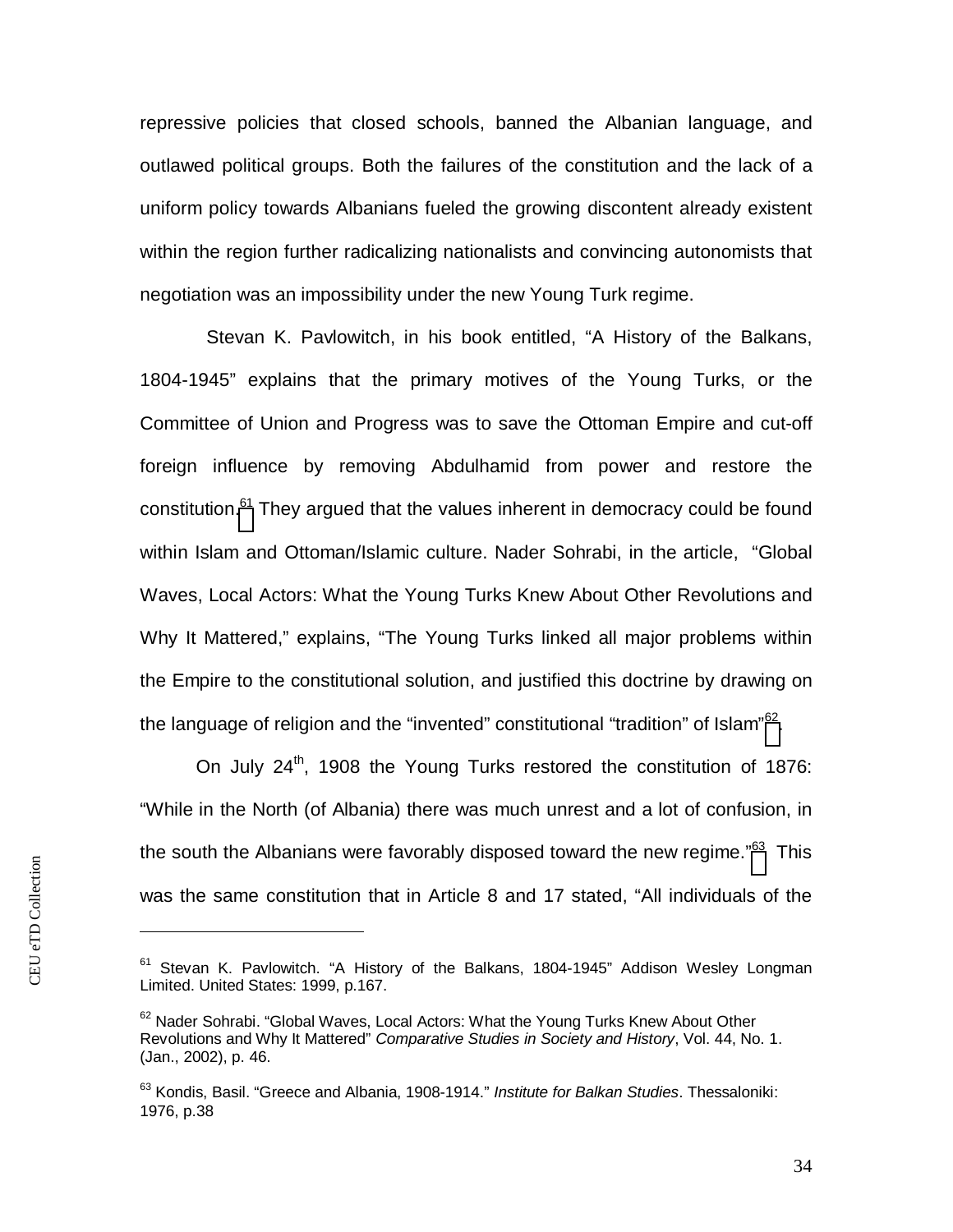Empire are, without distinction, called Ottomans whatever their religion or sect" and, "All Ottomans are equal before the law and equal in rights and duties regardless of religion or sect."<sup>[64](#page-35-0)</sup> It is estimated that in the first ten months after the constitutional government was formed four national congresses convened within Albanian-inhabited lands, sixty-six Albanian culture clubs were formed, fifteen literary societies were created, and four printing presses, eleven newspapers, three musical societies, and twenty-four night schools began operation[.](#page-35-1)<sup>65</sup> Many Albanian nationalists hoped that the new constitution would allow for more educational liberty. The Congress of Monostir was held in Novemeber of 1908 to pick the new Albanian script as during this period many alphabets variations existed. New schools in the Albanian language were founded in Albanian inhabited lands. Thus, enabling the unhindered use and development of the Albanian language and national identity. After the reimplementation of the constitution of 1876 Albanian clubs were created within Albanian-inhabited territory and throughout the rest of the Ottoman Empire as well. Some Christian Albanians, however, became increasingly concerned that the re-implementation of the constitution of 1876 was simply a tool to prevent international intervention as the Young Turks took control of the Empire. $^{66}$ 

<span id="page-35-0"></span><sup>&</sup>lt;sup>64</sup> George W. Gawrych. "The Crescent and the Eagle: Ottoman Rule, Islam and the Albanians." I.B Tauris and Co Ltd. London:2006, p.39.

<span id="page-35-1"></span><sup>&</sup>lt;sup>65</sup> George W. Gawrych. "The Crescent and the Eagle: Ottoman Rule, Islam and the Albanians." I.B Tauris and Co Ltd. London:2006, pp.163-164.

 $66$  Kemal H. Karpat. "The Memoirs of N. Batzaria: The Young Turks and Nationalism." *International Journal of Middle East Studies*, Vol. 6, No. 3. (July 19), p. 292.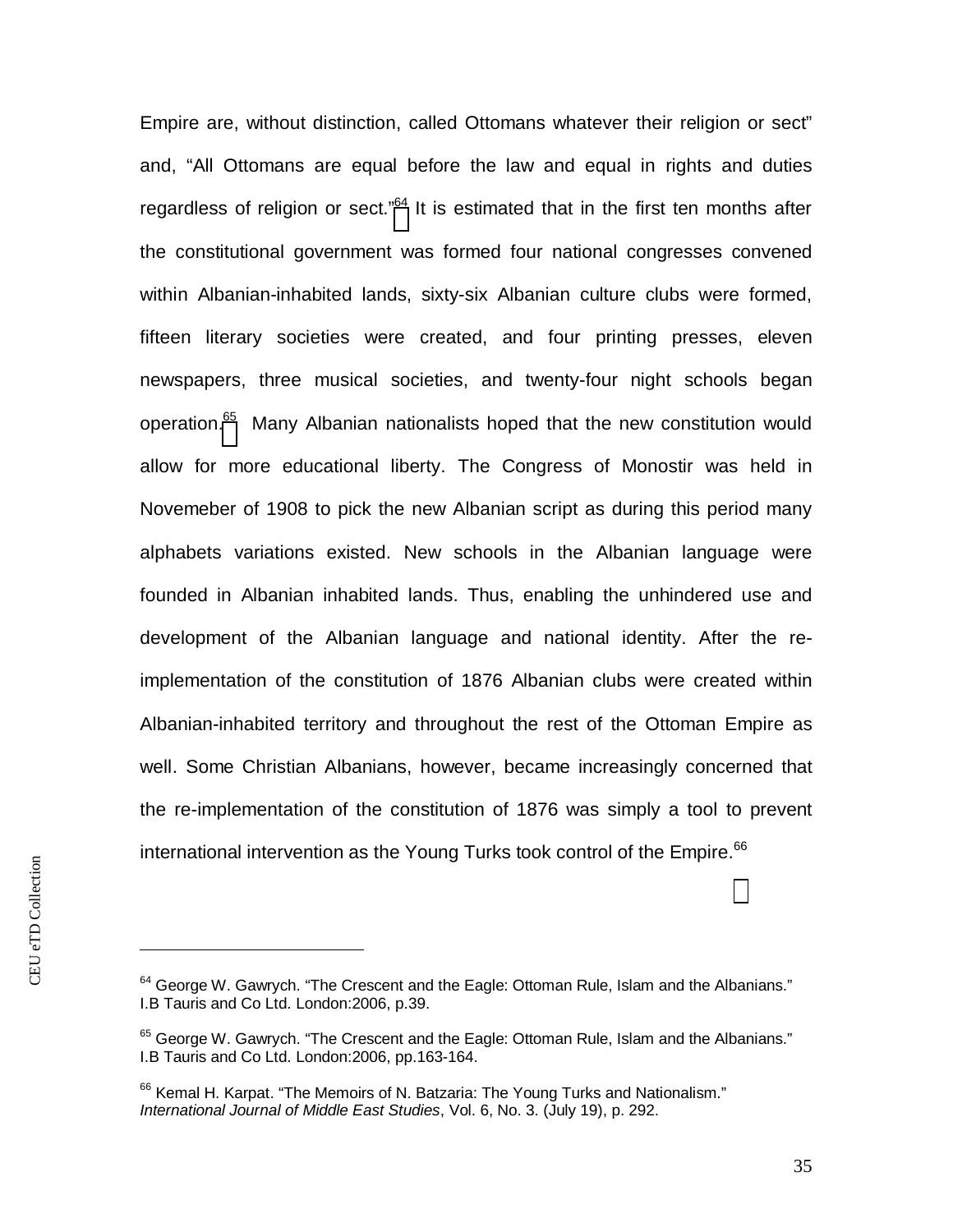During the Novemeber and December electoral period of 1908 the Young Turks faced a series of significant crisis when Bulgaria asserted its independence on the  $5<sup>th</sup>$  of October and the next day autonomous Crete united with Greece and Austria-Hungry annexed Bosnia and Herzegovina.<sup>[67](#page-36-0)</sup> The Young Turks appealed to the Great Powers for assistance and enacted a rather unsuccessful boycott of Austrian goods in protest to the annexation of Bosnia and Herzegovina. The Albanian club located in Constantinople was a strong supporter of the Young Turk boycott and sent telegrams to the Embassies of the Great Powers saying that, "…the Albanian people were united against the threat of foreign invasion. They could not any longer accept territorial losses in favor of Serbia, Montenegro, and Greece, and were ready to die for the territorial integrity of their country."<sup>68</sup>This is an understandable statement given that the Albanians were getting closer and closer to the Powers as the Ottoman Empire was quickly shrinking. They did not want Albanian-inhabited lands to become the next annexed territory and be integrated into a new and nationalizing state. Thus, initially many Albanians supported the Young Turks.<sup>[69](#page-36-2)</sup>

 Regardless of the territorial loses and the unsuccessful boycott, the election was completed on December 17, 1908. Out of the 288 total deputies elected, there were 147 Turks, 60 Arabs, 27 Albanians, 26 Greeks, 14

<span id="page-36-0"></span><sup>&</sup>lt;sup>67</sup> George W. Gawrych. "The Crescent and the Eagle: Ottoman Rule, Islam and the Albanians." I.B Tauris and Co Ltd. London:2006, p.155.

<span id="page-36-1"></span><sup>68</sup> Kondis, Basil. "Greece and Albania, 1908-1914." *Institute for Balkan Studies*. Thessaloniki: 1976, p.41

<span id="page-36-2"></span> $69$  Kemal H. Karpat. "The Memoirs of N. Batzaria: The Young Turks and Nationalism." *International Journal of Middle East Studies,* Vol. 6, No. 3. (July 19), p. 292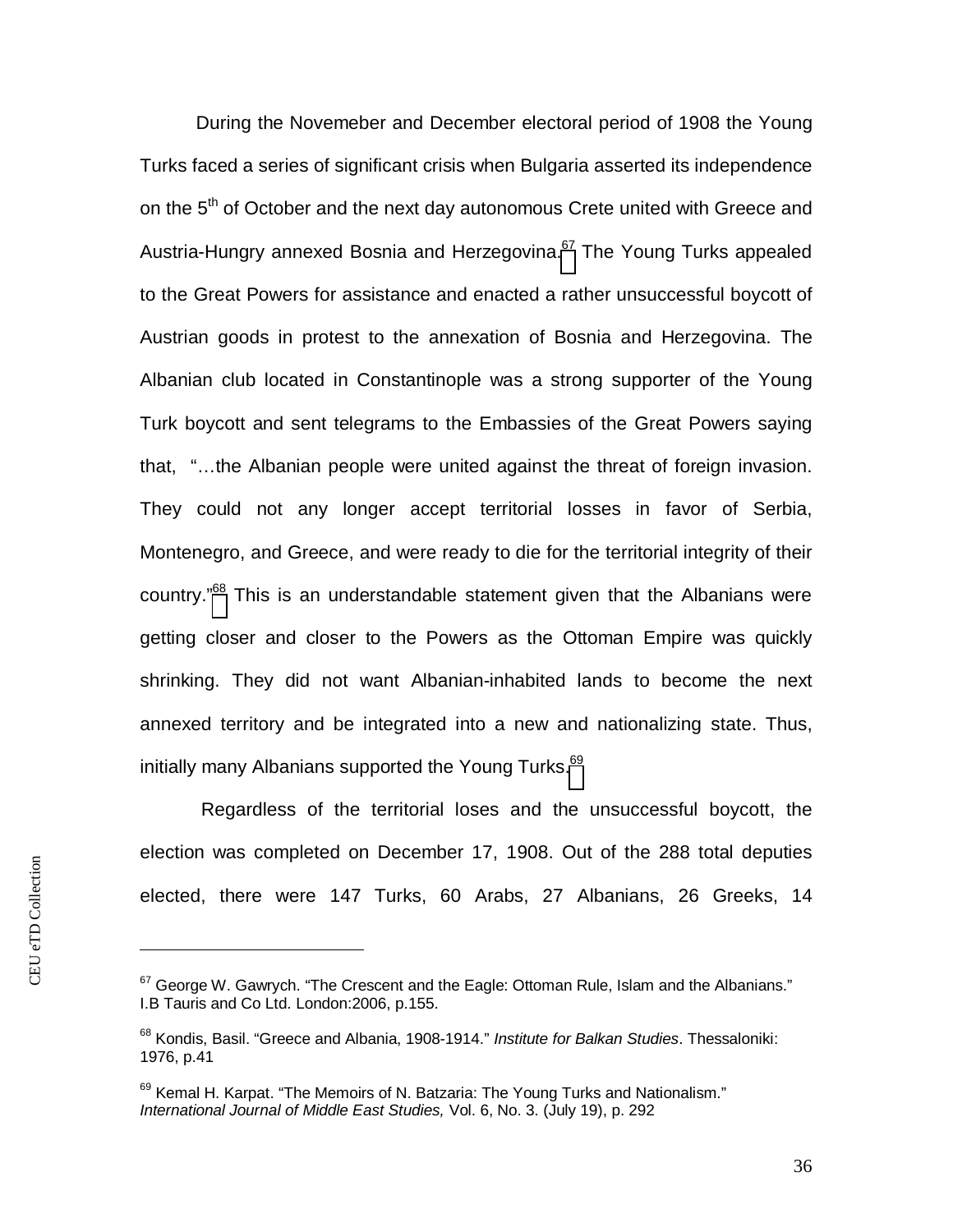Armenians, 10 Slavs, and 4 Jews chosen to serve in the new parliament.<sup>[70](#page-37-0)</sup> A small group of Albanian deputies including leaders such as Ismail Kemal, Hassan Prishtine, Shanin Kolonja, and Nexhip Druga, followed by all the Greeks representatives, formed a federalist opposition by forming the Party of the Liberal Union, or *Osmanli Ahrar Firkasi*, in opposition to the central authority of the Committee of Union and Progress or the Young Turks.<sup>[71](#page-37-1)</sup> Unlike the Committee of Union and Progress, the Ahrar party favored decentralization of the government administration and more local autonomy for national minorities within the Empire.

The April Uprising took place in Hagia Sophia Square in Constantinople on April 12, 1909 and began with the First Army Corps, a primarily Albanian corps and was quickly joined by theological studies and others.<sup>[72](#page-37-2)</sup> They rose in reaction to the policies of the Young Turks and called for the restoration of Sheriat or religious law. Demonstrators killed and/or burned members of the Committee of Union and Progress and military officers. Ismail Kemal and other Ahrarparty members supported the move but were not directly involved.<sup>73</sup> To pacify to rebels, Huseyin Hilmi, the grand vezir, gave his resignation and the Sultan chose a successor. The Third Army Corps, lead by Mahmud Sevket Pasa, the former *Vali* of Kosova, was also summoned to forcibly put down the rebellion

<span id="page-37-0"></span> $70$  Kemal H. Karpat. "The Memoirs of N. Batzaria: The Young Turks and Nationalism." *International Journal of Middle East Studies*, Vol. 6, No. 3. (July 19), p.279

<span id="page-37-1"></span> $71$  George W. Gawrych. "The Crescent and the Eagle: Ottoman Rule, Islam and the Albanians." I.B Tauris and Co Ltd. London:2006, p.157.

<span id="page-37-2"></span> $72$  George W. Gawrych. "The Crescent and the Eagle: Ottoman Rule, Islam and the Albanians." I.B Tauris and Co Ltd. London:2006, p.167.

<span id="page-37-3"></span> $^{73}$  Owen Pearson. "Albania and King Zog: Independence, Republic, and Monarchy, 1908-1939" The Centre for Albanian Studies in association with I.B Tauris Publishers, pp.5-6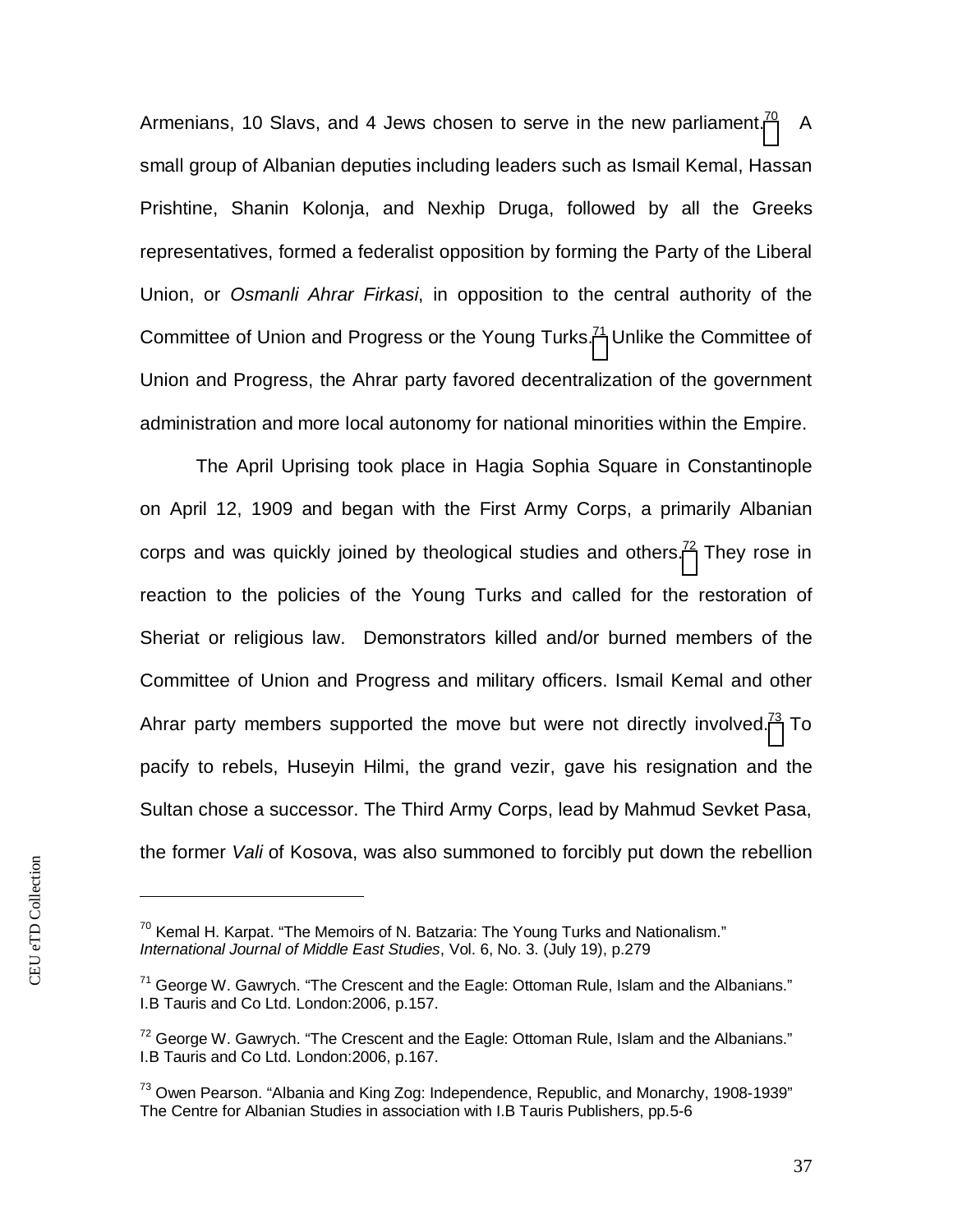with a force of 20,000 to 25,000 regulars and 15,000 volunteers.<sup>[74](#page-38-0)</sup> They were able to secure the city. Soon after the uprising the members were quickly suppressed and leading deputies punished; including Ismail Kemal who fled to Athens. The news of Ismail Kemal, a popular leader in Southern Albania, prompted many of the Albanian clubs and supporters of Kemal to go underground as the Young Turks began to actively seek out and punish his supporters.<sup>[75](#page-38-1)</sup> Thus, in Southern Tosk Albanian-inhabited lands the climate changed from excitement over the new constitution to fear of the Young Turk regime. Also, in the northern-most Albanian-inhabited regions, the Catholic Ghegs, were becoming increasingly disappointed with the constitution and its failed promises and further disillusioned by the Young Turks. Many refused to pay taxes. In May of 1909, after a law was created banning the carrying of arms the Catholic Ghegs refused. This is no surprise, however, as the carrying of arms was a valued tradition and status symbol to the northern Catholic Gheg tribesmen. The situation reached a breaking point when, on June 12, 1909 a group of Catholic Ghegs from the Kosova region organized and attacked Turkish troops stationed there.

 "As pressure against Ottoman rule increased in the Balkans, the Committee of Union and Progress showed itself less flexible toward nationalist issues, and became more concerned with the Turkification of all subjects of the

<span id="page-38-0"></span> $74$  George W. Gawrych. "The Crescent and the Eagle: Ottoman Rule, Islam and the Albanians." I.B Tauris and Co Ltd. London:2006, p.167.

<span id="page-38-1"></span><sup>75</sup> George P. Scriven. "The Awakening of Albania." *Geographical Review*, Vol. 8, No.2. (Aug., 1919), p. 7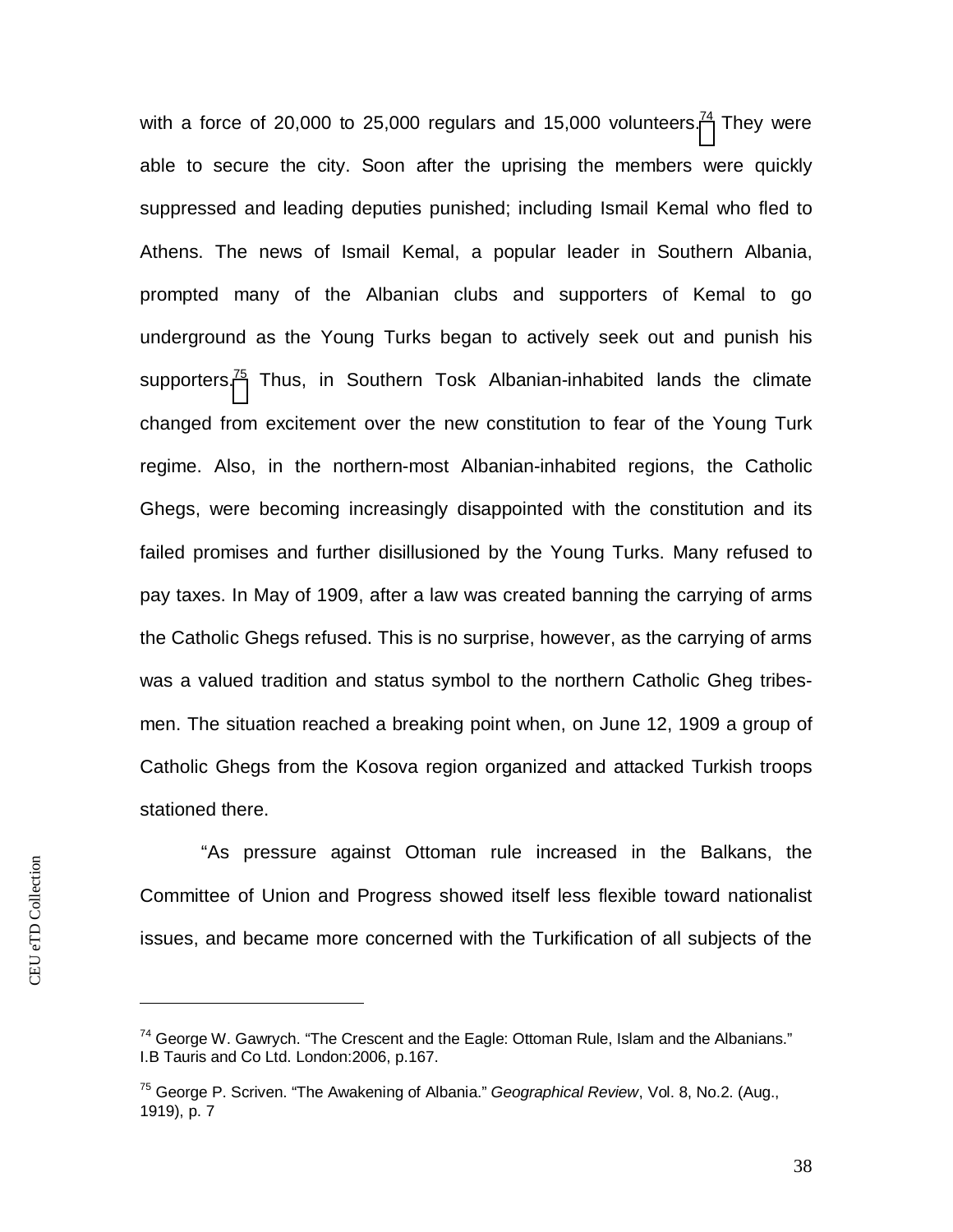Empire and the formation of strong centralized government."<sup>[76](#page-39-0)</sup> Thus, the Young Turks were unable to negotiate with the Albanians and thus changed their tactic from one of relative patience to one of suppression and an attempt to "denationalize"rebellious populations.<sup>77</sup> And so, the Young Turks began an attempt to disarm and pacify Albanian-inhabited lands. Although earlier attempts failed, and resulted in violent reaction, the Young Turks continued trying to imposed compulsory military service, taxation, and the arms ban upon the northern Albanian Catholic Gheg tribes-people. On June 7, 1909 another ban was passed outlawing the carrying of arms by the Moslem population as well.<sup>[78](#page-39-2)</sup> This was another unprecedented move as the Moslem population within the Ottoman Empire was always permitted to own weaponry. They also outlawed educational instruction in the Albanian language and allowed only Turkish language instruction.

Once again, in reaction to the suppressive measures of the Young Turks the northern Gheg Albanians militarily rose up against the regime in the spring of 1909. The Young Turks sent Javid Pasha and a Turkish force to suppress the rebellion,but they were initially unsuccessful.<sup>79</sup> In a non-military response the Young Turks also passed another repressive measure in Novemeber 1909 that

<span id="page-39-0"></span><sup>&</sup>lt;sup>76</sup> Kondis, Basil. "Greece and Albania, 1908-1914." Institute for Balkan Studies. Thessaloniki: 1976, p.46.

<span id="page-39-1"></span> $77$  Kemal H. Karpat. "The Memoirs of N. Batzaria: The Young Turks and Nationalism." *International Journal of Middle East Studies*, Vol. 6, No. 3. (July 19), p. 293.

<span id="page-39-2"></span><sup>&</sup>lt;sup>78</sup> Owen Pearson. "Albania and King Zog: Independence, Republic, and Monarchy, 1908-1939" The Centre for Albanian Studies in association with I.B. Tauris Publishers, p,6.

<span id="page-39-3"></span> $79$  Owen Pearson. "Albania and King Zog: Independence, Republic, and Monarchy, 1908-1939" The Centre for Albanian Studies in association with I.B Tauris Publishers, p. 11.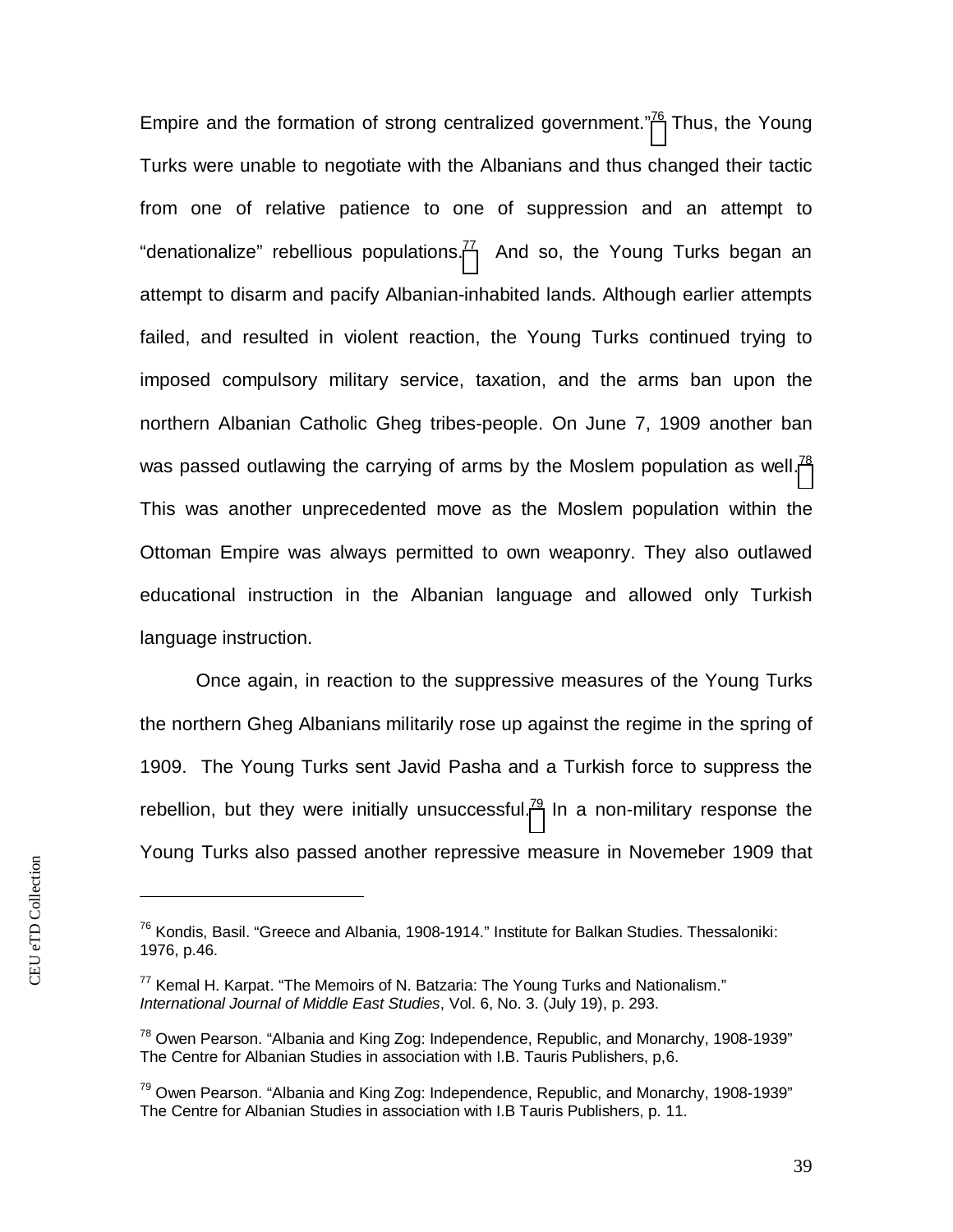completely outlawed 'bands.<sup>[80](#page-40-0)</sup> This was a direct attack against the northern Albanian Catholic Gheg tribes-people, who in response swore a besa (or oath) to oppose the Young Turk regime for impeding on their traditions and way of life. The government responded to the continued dis-obedience of the northern Albanians by sending an even larger troop under general Shevket Turgent Pasha to the town of Uskub. Yet another troop under Mahmud Shevket Pasha (the Minister of War) arrived on May 2, 1910. $81$  The two troops totaled around 10,000 soldiers and on July  $24<sup>th</sup>$  they had completed the defeat of the uprising and entered the town of Scutari.<sup>[82](#page-40-2)</sup> After their victory they begun to forcibly disarm the population and register people for taxation purposes. The trend of forcible suppression continued and during the final six months of 1910 the Young Turks began closing Albanian cultural and political clubs as well as schools throughout Albanian-inhabited regions. They also outlawed newspapers and imprisoned nationalist leaders.

In March 1911, another revolt, carried-out by the Northern Catholic Malissori tribes, began close to the Montenegrin border.<sup>[83](#page-40-3)</sup> The Malissori were a Catholic Gheg tribally-based society which lived in the mountains and historically

<span id="page-40-0"></span><sup>&</sup>lt;sup>80</sup>Kondis, Basil. "Greece and Albania, 1908-1914." Institute for Balkan Studies. Thessaloniki: 1976, p.47.

<span id="page-40-1"></span><sup>&</sup>lt;sup>81</sup> Owen Pearson. "Albania and King Zog: Independence, Republic, and Monarchy, 1908-1939" The Centre for Albanian Studies in association with I.B Tauris Publishers, p.11.

<span id="page-40-2"></span> $82$  Kondis, Basil. "Greece and Albania, 1908-1914." Institute for Balkan Studies. Thessaloniki: 1976, p.48.

<span id="page-40-3"></span> $83$  George W. Gawrych. "The Crescent and the Eagle: Ottoman Rule, Islam, and the Albanians, 1874-1913" I.B. Tauris & Co Ltd. London:2006, p. 30.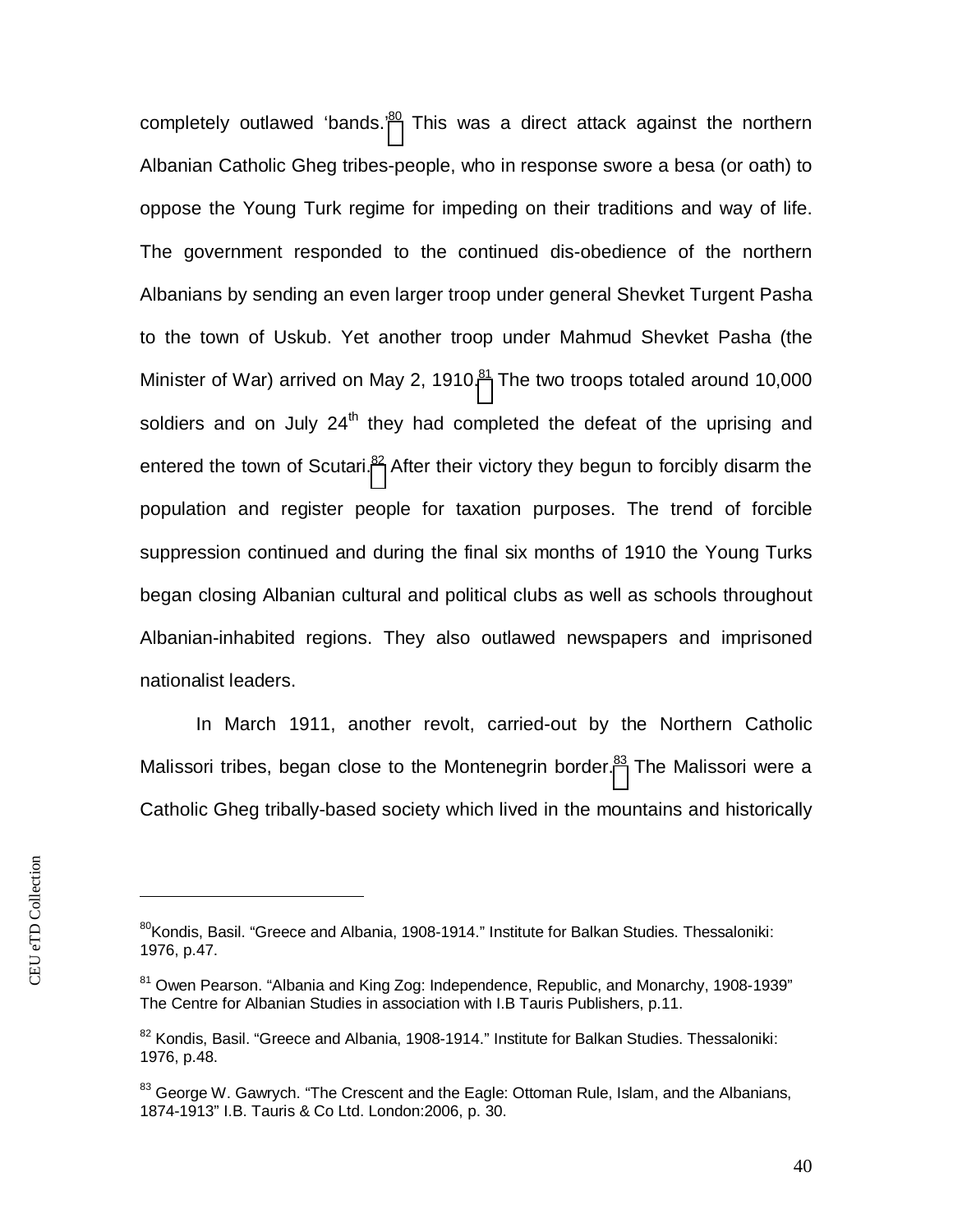occupied Iskodra.<sup>[84](#page-41-0)</sup> The Malissori tribes-people had no political program, but rose up instead as a result of their frustration with the conscription policies and taxes and disillusionment with the Young Turks. The tribes began by attacking Turkish outposts close to the town of Sctari. In response, the Vali of Scutari Bedri Pasha, "…appealed to the Moslems of Scutari to defend their town and faith against the Catholics and presented the Christian revolt…," as anti-Muslim. The Moslems of Sctari responded by burning two Catholic churches, which only further fueled anti-Turkish sentiment among the tribes. This uprising reveals not only the increasing frustration with the Young Turks but also the distrust between Moslem and Catholic Albanians and disunity among even Gheg Albanians; members of the same cultural group and region. Shevket Turgent Pasha was dispatched once again to forcibly repress the revolt and was able to chase the Malissori tribes into Montenegrin territory.

Having heard about the events, the nationalist leaders Ismail Kemal, Luigj Gurakuqi (the Catholic director of the school in Elbasan) and Tiranli Cemal Bey called a meeting with the Mallissori clan leaders in the village of Gerce in Montenegro to sign a list of demands named the Gerche memorandum, which wasto be sent to the Young Turk leaders. $85$  It asked for things such as, the grantee that no un-constitutional actions would be committed by the government against Albanians, that Albanians could choose their deputies, that the Albanian

<span id="page-41-0"></span><sup>&</sup>lt;sup>84</sup> George W. Gawrych. "The Crescent and the Eagle: Ottoman Rule, Islam, and the Albanians, 1874-1913" I.B. Tauris & Co Ltd. London:2006, p. 31.

<span id="page-41-1"></span><sup>&</sup>lt;sup>85</sup> Owen Pearson. "Albania and King Zog: Independence, Republic, and Monarchy, 1908-1939" The Centre for Albanian Studies in association with I.B Tauris Publishers, p.18. and George W. Gawrych. "The Crescent and the Eagle: Ottoman Rule, Islam and the Albanians." I.B Tauris and Co Ltd. London:2006, pp. 186-187.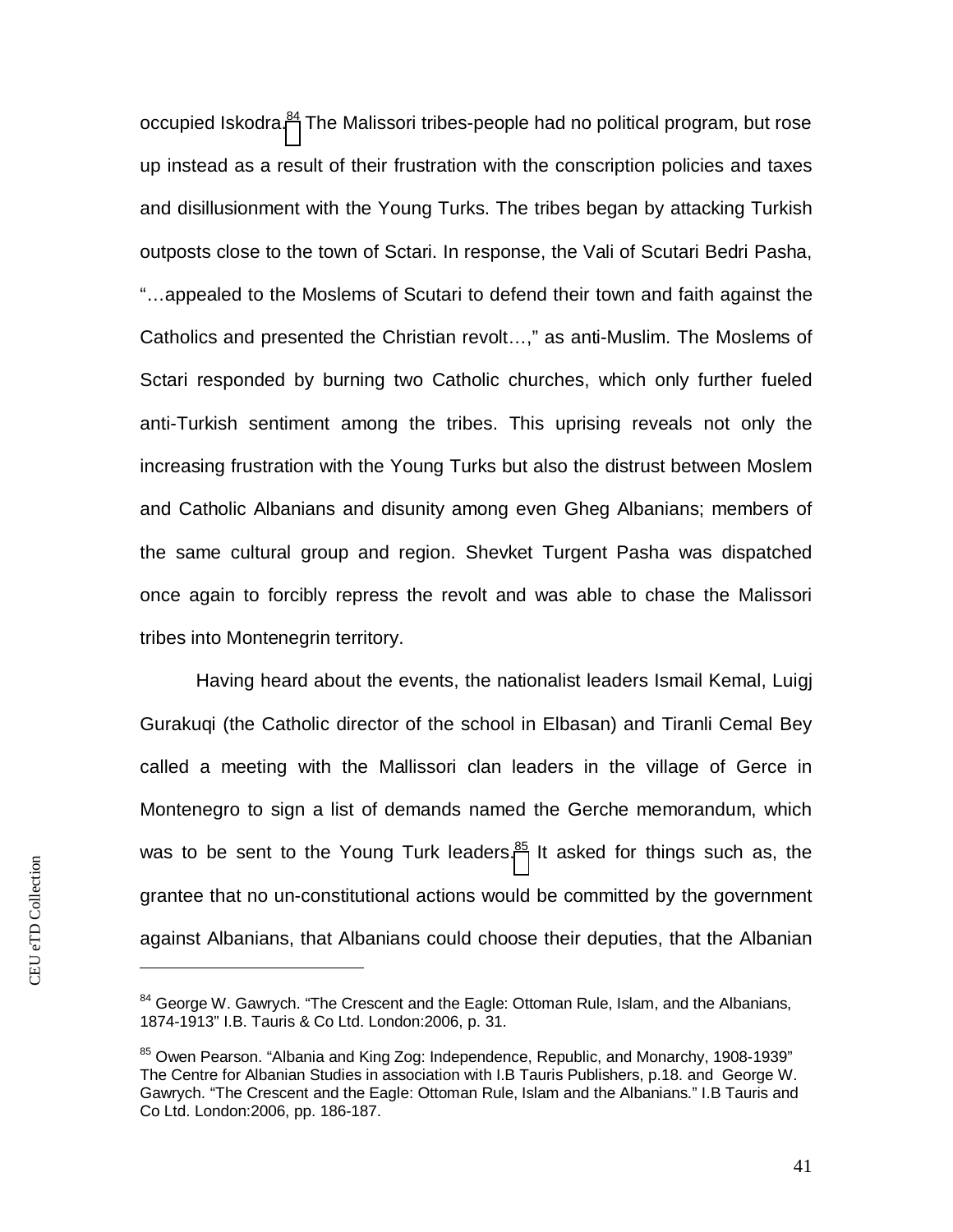language could be used freely, that Albanian schools would be re-opened, and thatall taxes collected in Albania would be used in Albania, etc. $86$  The twelvepoint list also, and most importantly, asked for more administrative and territorial autonomy for Albanians and claimed that the European Powers must guarantee the fulfillment of all demands. $87$  The memorandum was also sent to Edward Grey, who supported it, despite German protest.<sup>[88](#page-42-2)</sup> On August 3, 1911, after the Young Turks offered to re-open Albanian schools, implement economic reforms, allow the Mallisori tribe to carry weaponry, limited military service to Albanian lands and lessened taxes, and granted amnesty to members of the uprising, the Mallisoriagreed to leave Montenegro and return to Albania.<sup>89</sup> The revolt did not spread in the north as Moslem Albanians were distrustful of the revolution because it was begun by Catholics.

Albanians in the South, urged by the Central Revolutionary Committee, began other anti-Young Turk movements in several villages.<sup>[90](#page-42-4)</sup> The revolutionary atmosphere was spreading. On May 5, 1911 the Central Revolutionary Committee sent out an appeal to other clubs and towns calling people to prepare

<span id="page-42-0"></span><sup>86</sup> Kondis, Basil. "Greece and Albania, 1908-1914." Institute for Balkan Studies. Thessaloniki: 1976, p. 54.

<span id="page-42-1"></span> $87$  Owen Pearson. "Albania and King Zog: Independence, Republic, and Monarchy, 1908-1939" The Centre for Albanian Studies in association with I.B Tauris Publishers, pp.18-19.

<span id="page-42-2"></span><sup>88</sup>G. P. Gooch. "Recent Revelations on European Diplomacy." *Journal of the British Institute of International Affairs,* Vol. 2, No.1. (Jan., 1923), p.11.

<span id="page-42-3"></span><sup>89</sup> Kondis. Basil. "Greece and Albania, 1908-1914." Institute for Balkan Studies. Thessaloniki: 1976, p. 56.

<span id="page-42-4"></span><sup>&</sup>lt;sup>90</sup>Kondis. Basil. "Greece and Albania, 1908-1914." Institute for Balkan Studies. Thessaloniki: 1976, p.56.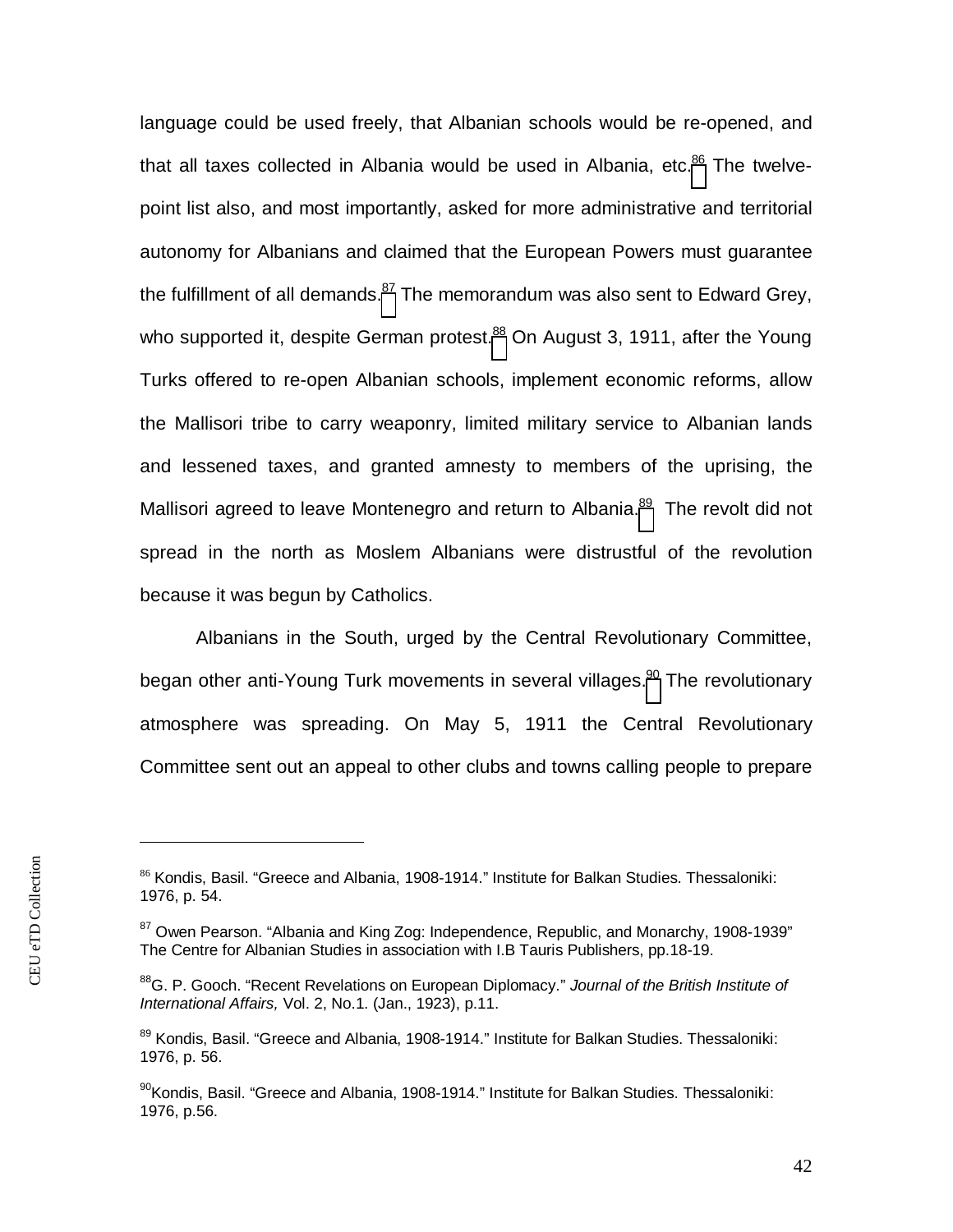for a revolution.<sup>[91](#page-43-0)</sup> Simultaneously, they sent a list of demands to the Young Turk government that almost exactly mirrored the demands of the Prizren League after the Treaty of San Stefano asking for "Administrative autonomy within the Ottoman Empire; union of the four villages (Scutari, Kosovo, Monastir, Janina) in a single vilayet governed by Albanians, with a separate parliament and a separate army; and that all government employees to be of the Albanian nationality."<sup>[92](#page-43-1)</sup> It is important to note here that they use the term nationality. The Turks ignored the list of demands and in response the Albanians began forming guerilla bands. Armed demonstrations were held throughout the four villayets and the Young Turks reacted by moving troops into place once again.

Soon leaders of these movements in the southern Albanian-inhabited regions became aware of the concessions made to the Malissori tribe and demanded that those same concessions be made to all four villayets and to all Albanians. The Young Turks ignored Albanian demands, especially as the Christian population did not seem supportive[.](#page-43-2) $93$  On August 18, 1911, the Young Turks agreed to meet with the Southern revolt leaders in the town of Tepelene.<sup>[94](#page-43-3)</sup> However, they refused to accept the Gerche memorandum used with the Malissori tribes before. Instead they offered, general amnesty to those involved in

<span id="page-43-0"></span> $91$  Owen Pearson. "Albania and King Zog: Independence, Republic, and Monarchy, 1908-1939" The Centre for Albanian Studies in association with I.B Tauris Publishers, p. 12.

<span id="page-43-1"></span> $92$  Barbara Jelavich. (Review of) Stavro Skendi. "The Albanian National Awakening 1878-1912" *The Journal of Modern History*, Vol. 40, No. 4. (Dec., 1968), p. 684.

<span id="page-43-2"></span> $93$  Kondis, Basil. "Greece and Albania, 1908-1914." Institute for Balkan Studies. Thessaloniki: 1976, p.58.

<span id="page-43-3"></span> $94$  Owen Pearson. "Albania and King Zog: Independence, Republic, and Monarchy, 1908-1939" The Centre for Albanian Studies in association with I.B Tauris Publishers, p. 21.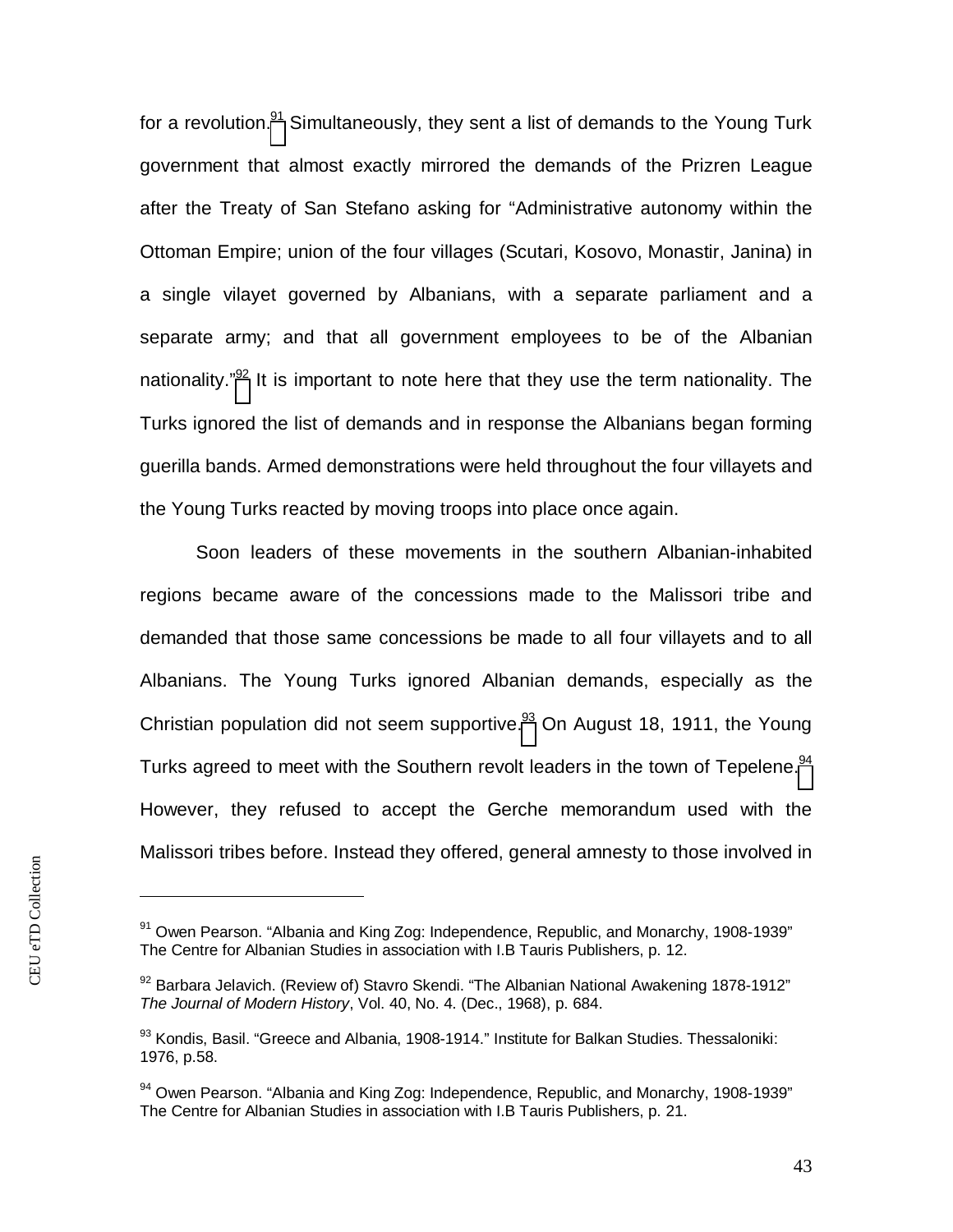the uprisings, the re-opening of Albanian schools, the teaching of the Albanian language, the appointment of civil servants who knew the Albanian language and customs, military service only within the four Albanian villayets, reduced taxation, and the right to carry arms but only with special permission.<sup>[95](#page-44-0)</sup> Those present accepted, however, the concessions were only marginally implemented as amnesty was never fully granted and no schools had been opened in the Albanian language either.<sup>[96](#page-44-1)</sup> Due to the continued ineffectiveness of negotiations with the Young Turks, and the inability or unwillingness of the regime to implement all of the agreed points from the Tepelene meeting, in January of 1912, under the leadership of Ismail Kemal, Albanian leaders met in Constantinople and agreed to organize a full-scale rebellion, starting in the Kosovaregion and spreading south all over Albanian-inhabited territory.<sup>97</sup> Ismail Kemal was able to acquire weaponry from an unofficial Italian committee called "Pro-Albania."[98](#page-44-3) Fighting ensued in the northern and southern regions of Albanian-inhabited lands.

In an effort to pause the widespread rebellion in Albanian-inhabited lands the Young Turks agreed to negotiate with movement leaders. The demands were more moderate than previously. Albanian leaders asked for many of the same

<span id="page-44-0"></span><sup>95</sup> Kondis, Basil. "Greece and Albania, 1908-1914." Institute for Balkan Studies. Thessaloniki: 1976, pp.59-60.

<span id="page-44-1"></span><sup>&</sup>lt;sup>96</sup>Barbara Jelavich. (Review of) Stavro Skendi. "The Albanian National Awakening 1878-1912" *The Journal of Modern History,* Vol. 40, No. 4. (Dec., 1968), p. 684.

<span id="page-44-2"></span> $97$  George W. Gawrych. "The Crescent and the Eagle: Ottoman Rule, Islam and the Albanians." I.B Tauris and Co Ltd. London:2006, p.190.

<span id="page-44-3"></span><sup>98</sup> Kondis. Basil. "Greece and Albania, 1908-1914." Institute for Balkan Studies. Thessaloniki: 1976, p.66.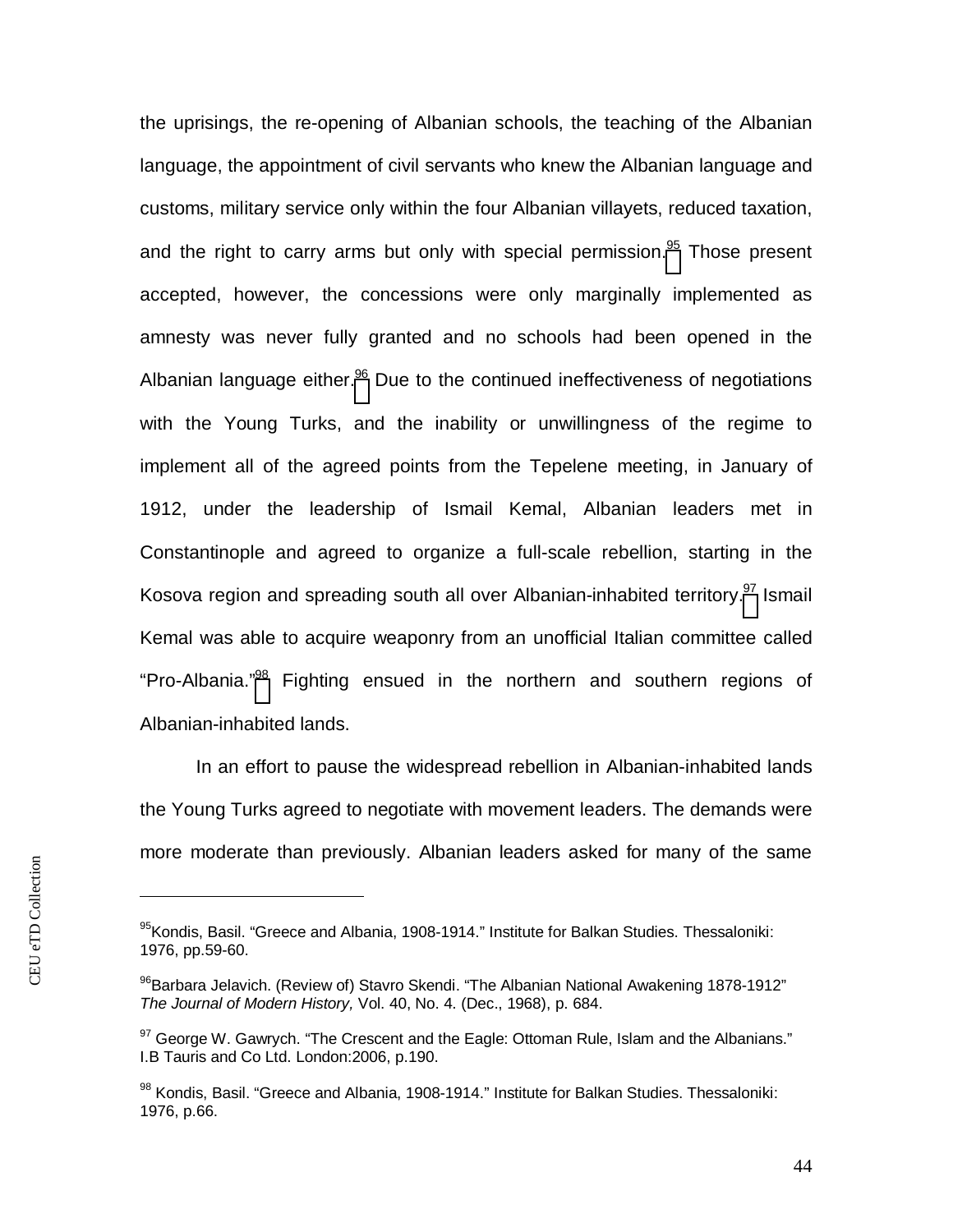demands as before but excluded the more radical demand of autonomy, taxation collected from Albanians only spent in Albania, etc. After expressing their demands the Albanians gave the Young Turks forty-eight hours to respond. They did not, and in response Albanian rebels occupied the town of Uskub. Thus, on August 12, 1912 the capital of the vilayet of Kosova, Uskub, was overtaken by the 30,000 strong Albanian irregular forces and forces of for powerful chieftains, Bajram Bey Curri, Riza Bey Gjakova, and Idriz Seferi, led by Isa Bey Boletani.<sup>[99](#page-45-0)</sup> They encountered little resistance. Two days later, on August 14, 1912 the towns of Durres, Kruje, and Peshkopi, in Shkoder, and Fier and Permet, in Janina, also fell to other Albanian rebel forces.<sup>[100](#page-45-1)</sup> By September 4, 1912 the Porte officially accepted the demands of the movement leaders.<sup>[101](#page-45-2)</sup> This made Albanian lands, and the four villayets a more political entity than it had been before as only Albanian leaders could govern in these four villayets.

The out break of the First Balkan War created the fear that the Balkan allies intended to partition Albanian-inhabited lands following the war.<sup>[102](#page-45-3)</sup> Once again, as with the Treaty of San Stefano before, the role of fear radicalized Albanian nationalists. Albanian leaders organized a meeting on October 14, 1912 in the town of Uskub to discuss the war and its impact on Albanian-inhabited

<span id="page-45-0"></span> $99$  Owen Pearson. "Albania and King Zog: Independence, Republic, and Monarchy, 1908-1939" The Centre for Albanian Studies in association with I.B Tauris Publishers, p. 26.

<span id="page-45-1"></span><sup>&</sup>lt;sup>100</sup> Owen Pearson. "Albania and King Zog: Independence, Republic, and Monarchy, 1908-1939" The Centre for Albanian Studies in association with I.B Tauris Publishers, p. 27.

<span id="page-45-2"></span><sup>&</sup>lt;sup>101</sup> Kondis. Basil. "Greece and Albania, 1908-1914." Institute for Balkan Studies. Thessaloniki: 1976, p. 76.

<span id="page-45-3"></span> $102$ Kemal H. Karpat. "The Memoirs of N. Batzaria: The Young Turks and Nationalism." *International Journal of Middle East Studies*, Vol. 6, No. 3. (July 19), p. 296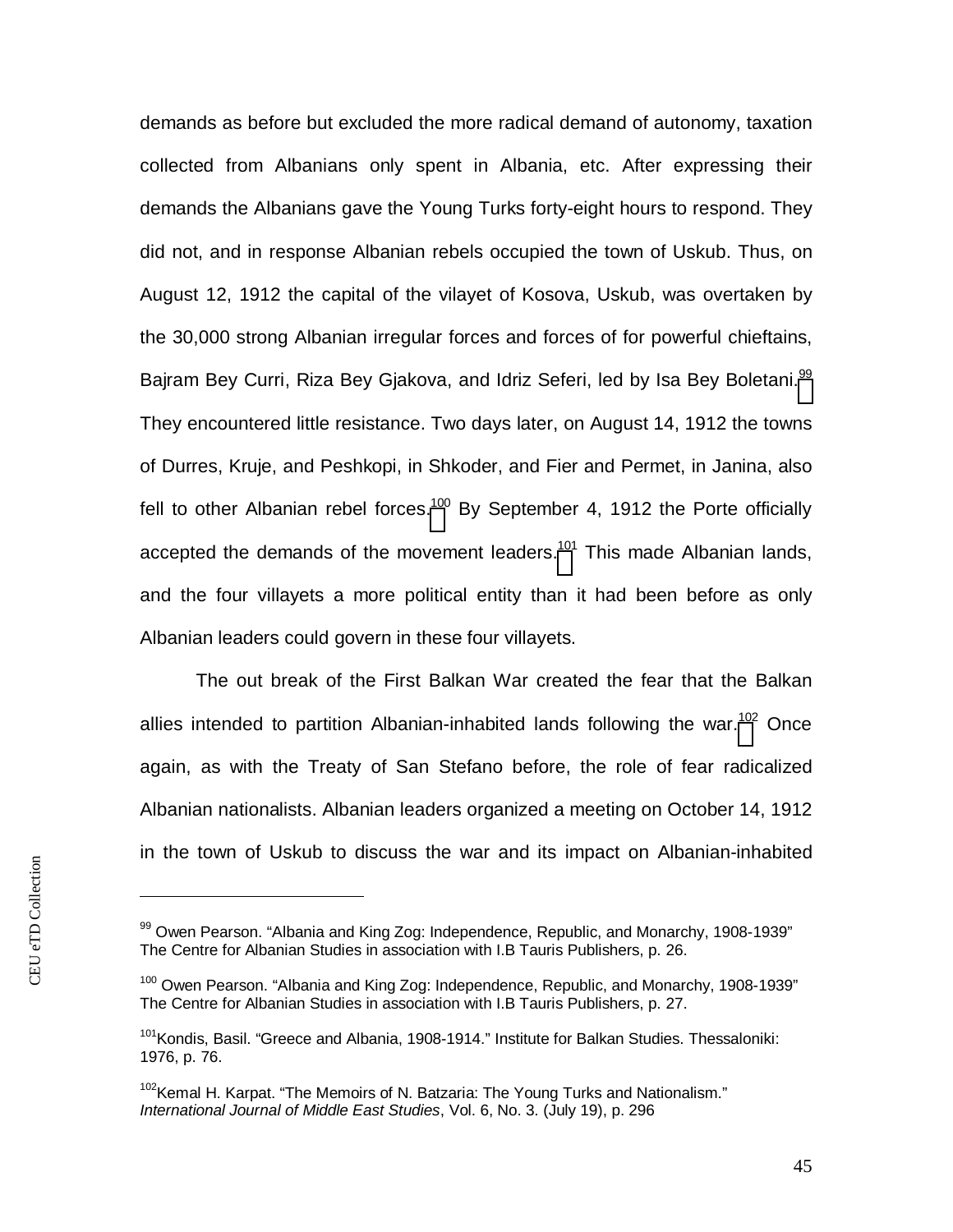lands.<sup>[103](#page-46-0)</sup> Leaders agreed that the Ottoman Empire would probably lose the war. In response leaders sent a message to the Great Powers stating that Albanians would not fight to strengthen the Ottoman Empire, but to protect the territorial integrity of their traditionally inhabited lands.<sup>[104](#page-46-1)</sup> Thus, the Albanians made clear to the international community that they were fighting on the side of Turkey only to maintain their territory.

Kemal then worked to gather support of Albanian independence from other governments. "Kemal, on Novemeber 12, called on the Ministry of Foreign Affairs and told the Austrian officials about his plans to call a meeting of Albanian notables, address a memorandum to the powers containing the wishes of the Albanian people, and urge the Turkish government to order the military and civil authorities in Albania to cooperate with the leaders of the national movement."<sup>[105](#page-46-2)</sup> Austrian support was luke-warm although they were trying to begin a more assertive foreign policy within the Balkans.<sup>[106](#page-46-3)</sup> A few Austrian officials gave him support, but, most importantly, he was able to receive the support of Berchtold.<sup>107</sup>

<span id="page-46-0"></span><sup>&</sup>lt;sup>103</sup> Barbara Jelavich. (Review of) Stavro Skendi. "The Albanian National Awakening 1878-1912" *The Journal of Modern History*, Vol. 40, No. 4. (Dec., 1968), p. 684.

<span id="page-46-1"></span><sup>&</sup>lt;sup>104</sup> Kondis, Basil. "Greece and Albania, 1908-1914." Institute for Balkan Studies. Thessaloniki: 1976, p. 84.

<span id="page-46-2"></span><sup>&</sup>lt;sup>105</sup> Kondis, Basil. "Greece and Albania, 1908-1914." Institute for Balkan Studies. Thessaloniki: 1976, p. 88.

<span id="page-46-3"></span><sup>&</sup>lt;sup>106</sup> Joe D. Hagan. "Does Decision Making Matter? Systematic Assumptions vs. Historical Reality in International Relations Theory." *International Studies Review*, Vol. 3, No. 2, Leaders, Groups, and Coalitions: Understanding the People and Processes in Foreign Policymaking. (Summer, 2001), p. 14.

<sup>107</sup> G.P. Gooch. "Recent Revelations on European Diplomacy" *Journal of the British Institute of International Affairs*, Vol. 2, No. 1. (Jan., 1923), p.17.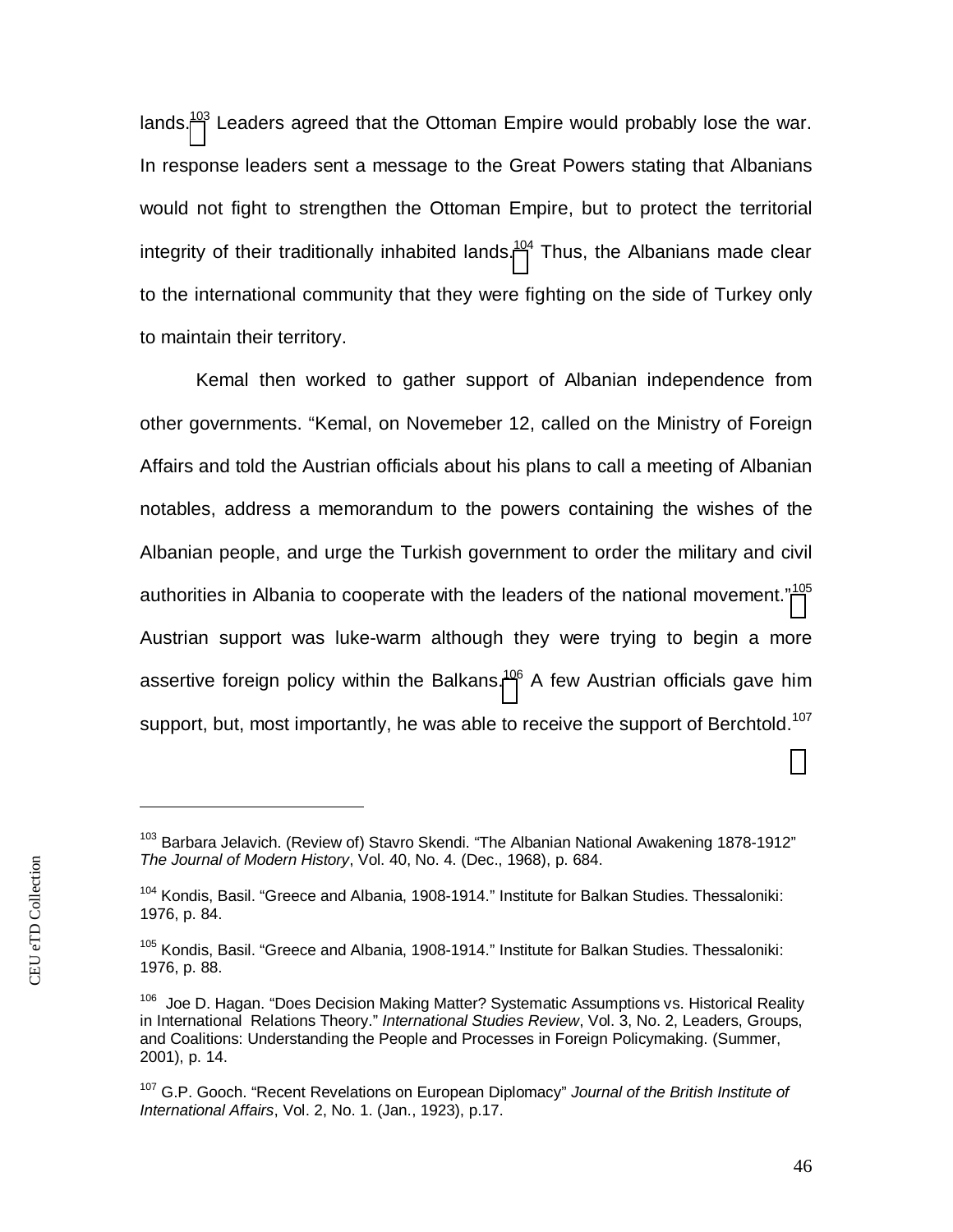After receiving his support, Kemal, sent a message to the delegates in Albania to gather in Valona for the national congress.

The National convention opened on November 28, 1912. Ismail Kemal presided as speaker and opened the convention with a speech saying that, "…in view of the critical situation created by the Balkan war, the only way to salvation for Albanians was the separation from the Ottoman Empire."<sup>[108](#page-47-0)</sup> In closing Kemal proposed a declaration of independence for Albania, the election of a senate to serve in the provisional government, and the formation of a special commission to send members to the capitals of the Great Powers. Kemal was elected as the president of the provisional government and a telegram was sent out to the Great Powers announcing the independence of Albania.<sup>[109](#page-47-1)</sup>

The Young Turks, concluded an armistice on December 3, 1912 with Serbia, Bulgaria, and Montenegro. Greece refused to sign the armistice but attended the peace conference, which began in London on December 16, 1912. The peace conference would eventually recognize Albania as an independent state and send an International Commission to delaminate a border between southern Albania and Northern Greece.

The inability and/or unwillingness of the Young Turk regime to negotiate with the Albanian nationalists only further radicalized Albanian nationalist activities. The loyalty that some Albanians and Albanian groups felt towards the

<span id="page-47-0"></span><sup>&</sup>lt;sup>108</sup> Kondis. Basil. "Greece and Albania, 1908-1914." Institute for Balkan Studies. Thessaloniki: 1976, p. 91

<span id="page-47-1"></span><sup>109</sup> George P. Scriven. "The Awakening of Albania" *Geographical Review*, Vol. 8, No.2. (Aug., 1919), p. 73.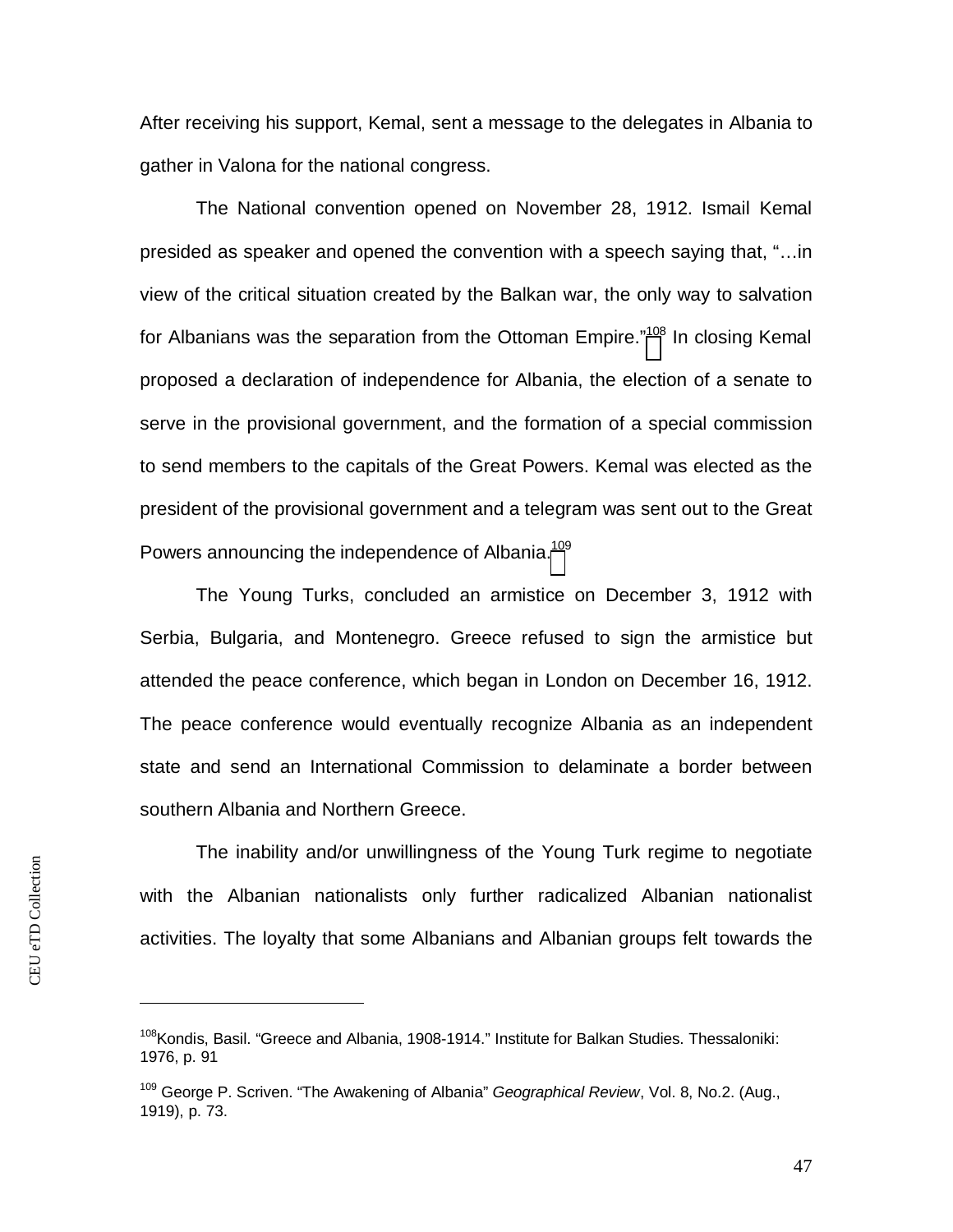Ottoman Porte shifted with the Young Turks. That loyalty somewhat disappeared for many. Albanians were once again, as in 1878 with the Treaty of San Stefano, in a position where only radical and opposing steps could be taken. One step, or choice, was to 'Turkify," and the only other option was to rebel. The state was announced in 1912, accepted in 1914, but the nation had yet to be formed.

## **4. Evidence of Lack of National Identity and Unity The International Commission**

The International Commission and their detailed correspondence serve as an example of how 'outsiders,' or those outside of a particular cultural group, identified Albanian nationality in the Southern Albanian border region as of 1913- 1914. As mentioned previously, in the sub-chapter entitled "Defining Identity: How Does This Work Address the Topic," the members of the International Commission were asked by the Powers to demarcate a border based upon the majority nationality of the towns in the border regions between Albania and Greece. The "markers" of nationality, chosen for Commission members to locate within the population, will be discussed in more detail to follow.

Most importantly this chapter should illustrate that, despite months of investigation, Commission members found great difficultly in differentiating who was, and who was not, Albanian national, in this border region. This could reveal that perhaps a distinct Albanian nationality did not exist, or at least was unimportant, to populations in the border regions of Albania two years after the

48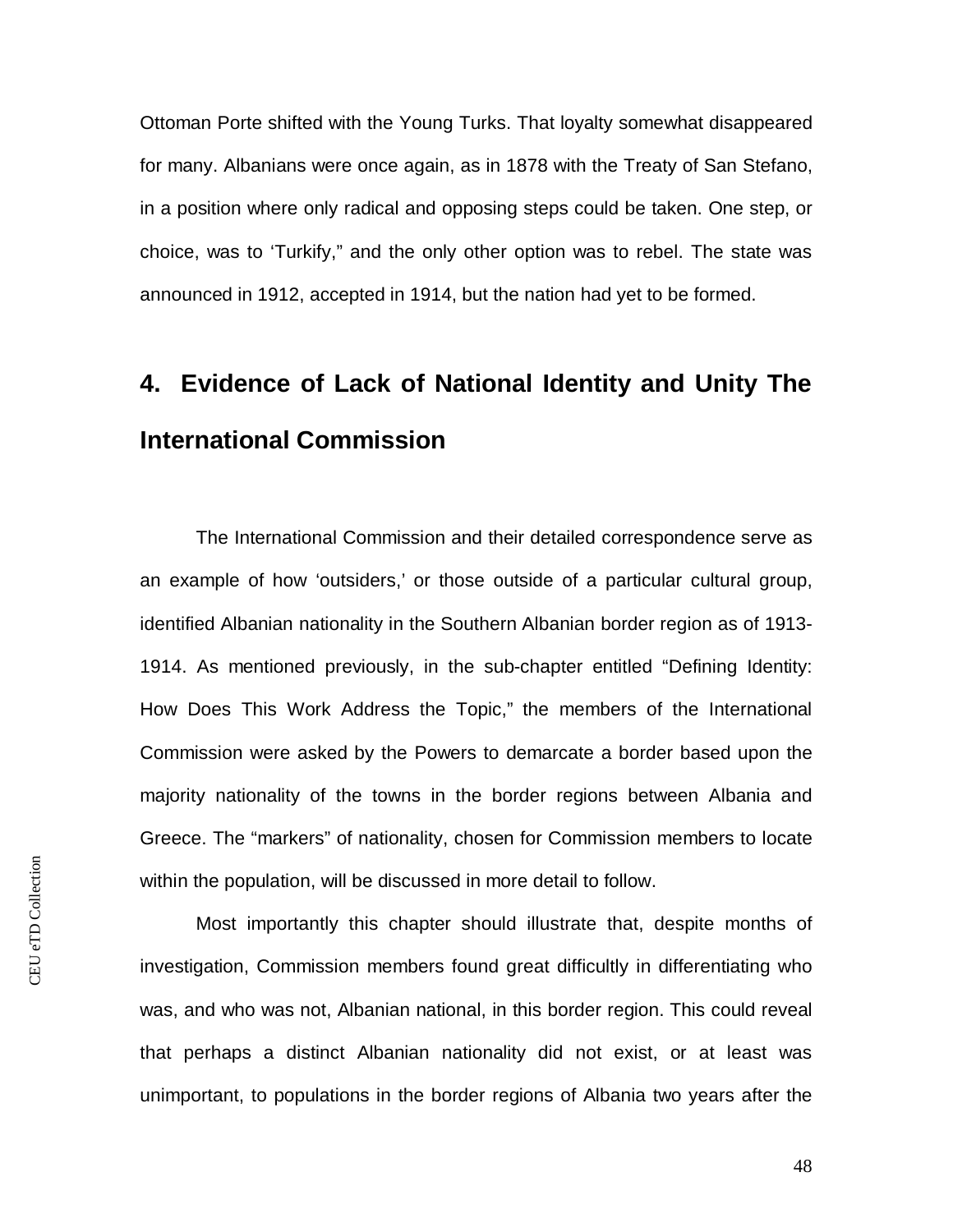state's existence. Thus, either national Albanian identity was weak in the southern regions of the country, or it did not exist yet. Further evidence as to the weakness of national identity within Albania during this period is also outlined in the second sub-chapter of this section as the various governments and political movements mentioned in the Commission correspondence are also briefly examined.

#### **4.1 The International Commission: An Attempt to Discern Albanian National Identity in the Border Region**

The Great Powers began the Conference of London on December  $13<sup>th</sup>$ . 1912. with Edward Grey presiding, to discuss the "Albanian problem" and others that had arose during the war.<sup>[110](#page-49-0)</sup> There was some disagreement between the member states as to what form that the future government would take and the territory that Albania would encompass. The Austrian Ambassador, Count Mensdorff, stated that Albania should be viable and large enough to have its own separate existence. This is unsurprising as Austria-Hungry wanted to check the territorial expansion of Serbia.<sup>[111](#page-49-1)</sup> The Russian Ambassador argued that autonomous Albania should be controlled by the six Great Powers under the sovereignty of the Sultan. By December 20, 1912 the representatives agreed

<span id="page-49-0"></span><sup>110</sup> Stephan P. Duggan. "The Balkan Adjustment." *Political Science Quarterly*. Vol. 28, No.4. (Dec., 1913), p. 629.

<span id="page-49-1"></span><sup>&</sup>lt;sup>111</sup> Owen Pearson. "Albania and King Zog: Independence, Republic, and Monarchy, 1908-1939" The Centre for Albanian Studies in association with I.B Tauris Publishers, p. 35.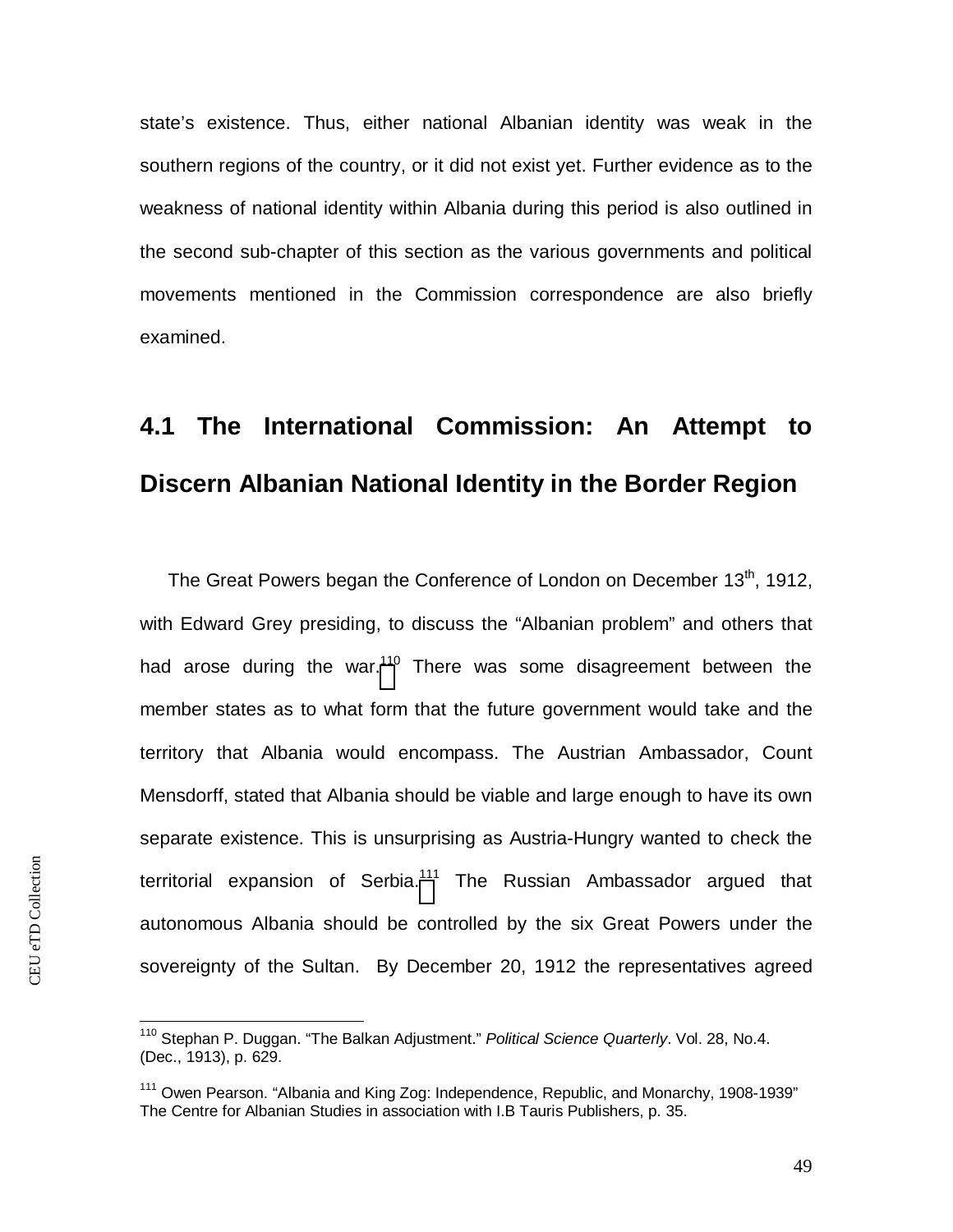that an autonomous and neutral Albania would be set up only under the sovereignty of the Sultan.<sup>[112](#page-50-0)</sup> This decision was made despite the fact that Albania had declared its independence from the Ottoman Empire on November 28<sup>th</sup>, 1912 already.<sup>[113](#page-50-1)</sup> The negotiations over what territory this autonomous region would control then began and many different opinions circulated.

On July 29, 1913 the Conference of Ambassadors recognized Albania as an independent state and found a consensus on how the new state would be organized.<sup>[114](#page-50-2)</sup> Albania was to be independent and assigned a prince by the Great Powers. Thus, Albania finally achieved recognition by the international community as an independent state and not simply as an autonomous region. On March 26 the conference also agreed upon the northern and northeastern boundary of Albania. "In order to carry her point that Scutari must be Albania, Austria-Hungary agreed that the almost exclusively Albanian towns of Ipek, Djakova, Prizrend, and Dibra should go to the Serbs."[11](#page-50-3)5 However, representatives were still unable to define the southern boundary of the new country. Austria, Italy, and Greece (with French support) could not agree on a border in the north or (especially) in the south. The border delimitation of Albania was also delayed due to disagreements regarding whether Greece or Turkey

<span id="page-50-0"></span><sup>&</sup>lt;sup>112</sup> Basil Kondis. "Greece and Albania, 1908-1914." Institute for Balkan Studies. Thessaloniki: 1976, p. 96.

<span id="page-50-1"></span><sup>&</sup>lt;sup>113</sup> Owen Pearson. "Albania and King Zog: Independence, Republic, and Monarchy, 1908-1939" The Centre for Albanian Studies in association with I.B Tauris Publishers, pp. 33-34.

<span id="page-50-2"></span><sup>114</sup> Basil Kondis. "Greece and Albania, 1908-1914." Institute for Balkan Studies. Thessaloniki: 1976, p.107.

<span id="page-50-3"></span><sup>115</sup> Stephan P. Duggan. "The Balkan Adjustment." *Political Science Quarterly*. Vol. 28, No.4. (Dec., 1913), p. 630.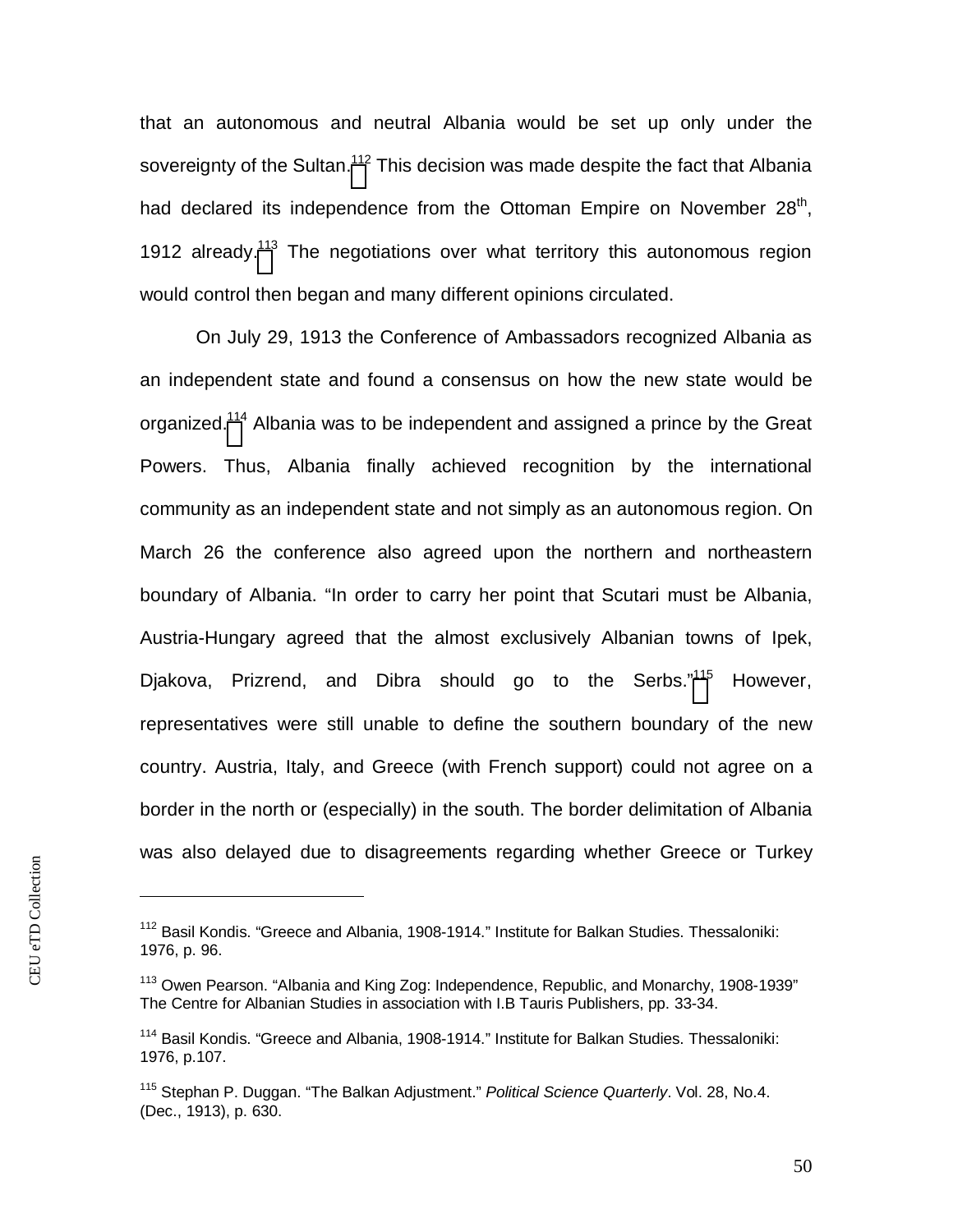would take possession of the Aegean islands as well. The populations of these islands were primarily Greek, but Turkey claimed Imbros, Tenedos, and Lemnos to defense reasons.<sup>[116](#page-51-0)</sup> The issues of the Albanian border with Greece and the Aegean islands would become linked during the negotiations to follow over the preceding years. The Aegean islands would become a tool to ensure Greek support of the eventual border modifications of Albanian territory.

In an attempt to investigate the identities of border populations between Albania and Greece in the south, on August 1, 1913 Sir Edward Grey proposed that an International Commission be sent to create a south and southeastern boundary of Albania.<sup>[117](#page-51-1)</sup> The six delegate International Commission composed of delegates from the Powers and lasting ten years, was included in the new Constitution passed on July 29, 1913 by the Conference of Ambassadors in London and included clauses such as the sovereignty and neutrality of Albania, the form of government being henceforth a principality appointed by the Powers, and an international gendarmerie presence.<sup>[118](#page-51-2)</sup>

The International Commission began its investigation and correspondence September 30, 1913 and was asked to base its final decision on ethnographic and geographic principles.<sup>119</sup> Ethnographic criteria refers to the language spoken

<span id="page-51-0"></span><sup>116</sup> Stephan P. Duggan. "The Balkan Adjustment." *Political Science Quarterly*. Vol. 28, No.4. (Dec., 1913), p. 628.

<span id="page-51-1"></span> $117$  Basil Kondis. "Greece and Albania, 1908-1914." Institute for Balkan Studies. Thessaloniki: 1976, p. 109.

<span id="page-51-2"></span><sup>&</sup>lt;sup>118</sup> Owen Pearson. "Albania and King Zog: Independence, Republic, and Monarchy, 1908-1939" The Centre for Albanian Studies in association with I.B Tauris Publishers, pp. 43-44.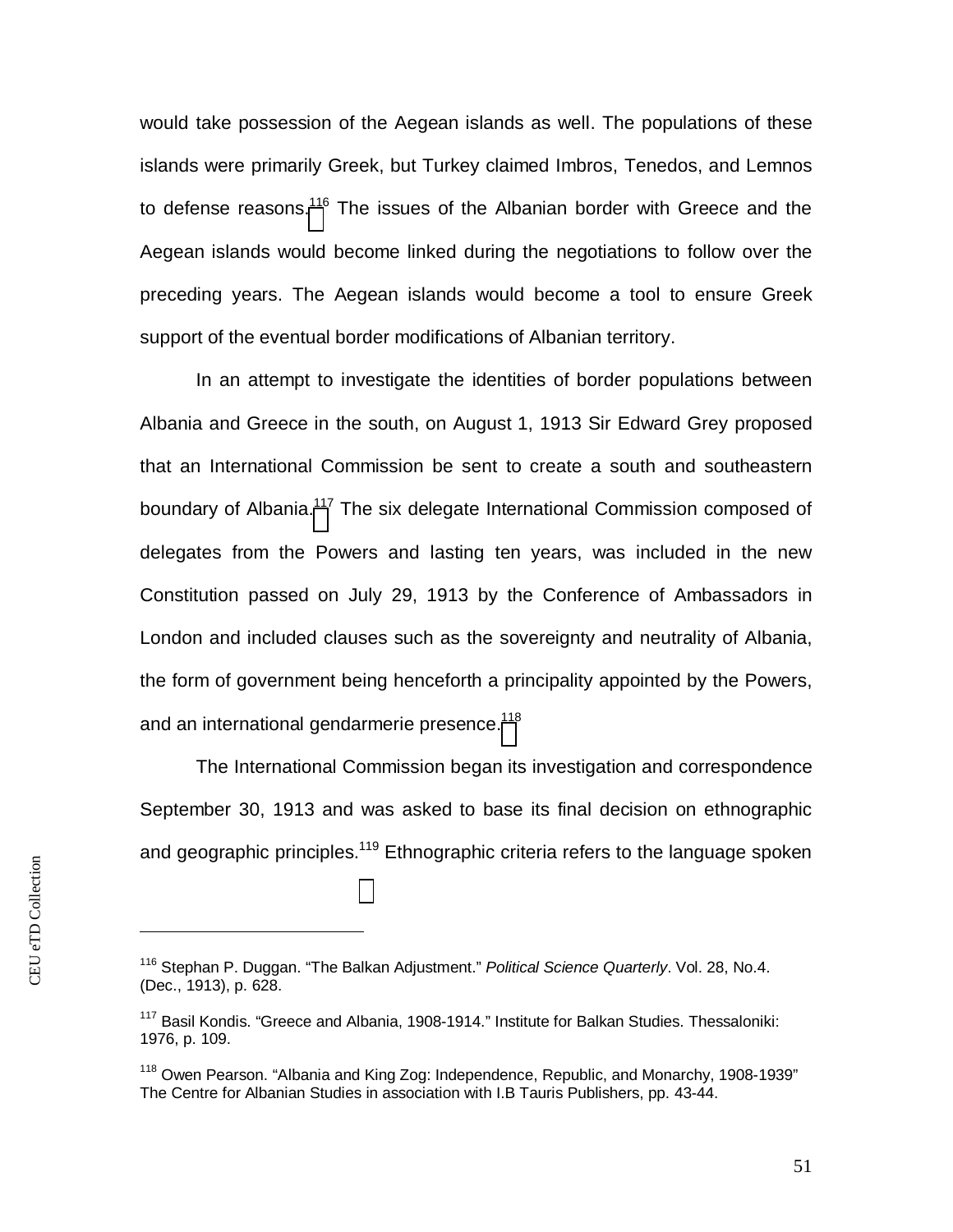in the home.<sup>[120](#page-52-0)</sup> However, the International Commission encountered several difficulties with attempting to follow solely this criterion. The Commission formulated other general rules in order to maintain fairness. In a letter sent by Sir Edward Grey to Sir F. Bertie the Minister outlines some general rules that the International Commission should follow so as to maintain fairness. These rules included the exclusion of all journalists and Albanian or Greek military and civil guides, and complete secrecy regarding the deliberations.<sup>[121](#page-52-1)</sup> Thus, the International Commission would conduct secret deliberations in an attempt to ascertain the national identity of villages in the border regions by finding the language spoken in local homes.

As soon as the International Commission began its investigation, notable differences arose between the Triple Alliance and Triple Entente representatives. As was the case in the Conference of Ambassadors in London, France and Russia pressed for the Greek claims to territory, while Austria, Italy, and Germany advocated for the Albanian cause and the largest possible territory for that state.<sup>[122](#page-52-2)</sup> Austria and Italy argued that the boundary should be drawn at least twelve kilometers south of the town of Argyrocastro. In support of this claim they

<sup>&</sup>lt;sup>119</sup> International Commission Correspondence. "Part I: Correspondence Respecting the Affairs of Albania: October to December 1913" No.1. p. 1. Letter from Mr. Crackanthorpe to Sir Edward Grey. September 30, 1913. Accessed at the British National Archives, Kew.

<span id="page-52-0"></span><sup>&</sup>lt;sup>120</sup> International Commission Correspondence. "Part I: Correspondence Respecting the Affairs of Albania: October to December 1913." No. 181. p.92. Sir Edward Grey to Mr Dering. October 29, 1913. Accessed at the British National Archives, Kew.

<span id="page-52-1"></span><sup>&</sup>lt;sup>121</sup> International Commission Correspondence. "Part I: Correspondence Respecting the Affairs of Albania: October to December 1913." No. 73. pp. 37-38. Sir Edward Grey to Sir F. Bertie. October 14, 1913. Accessed at British National Archives, Kew.

<span id="page-52-2"></span><sup>&</sup>lt;sup>122</sup> Owen Pearson. "Albania and King Zog: Independence, Republic, and Monarchy, 1908-1939" The Centre for Albanian Studies in association with I.B Tauris Publishers, p. 45.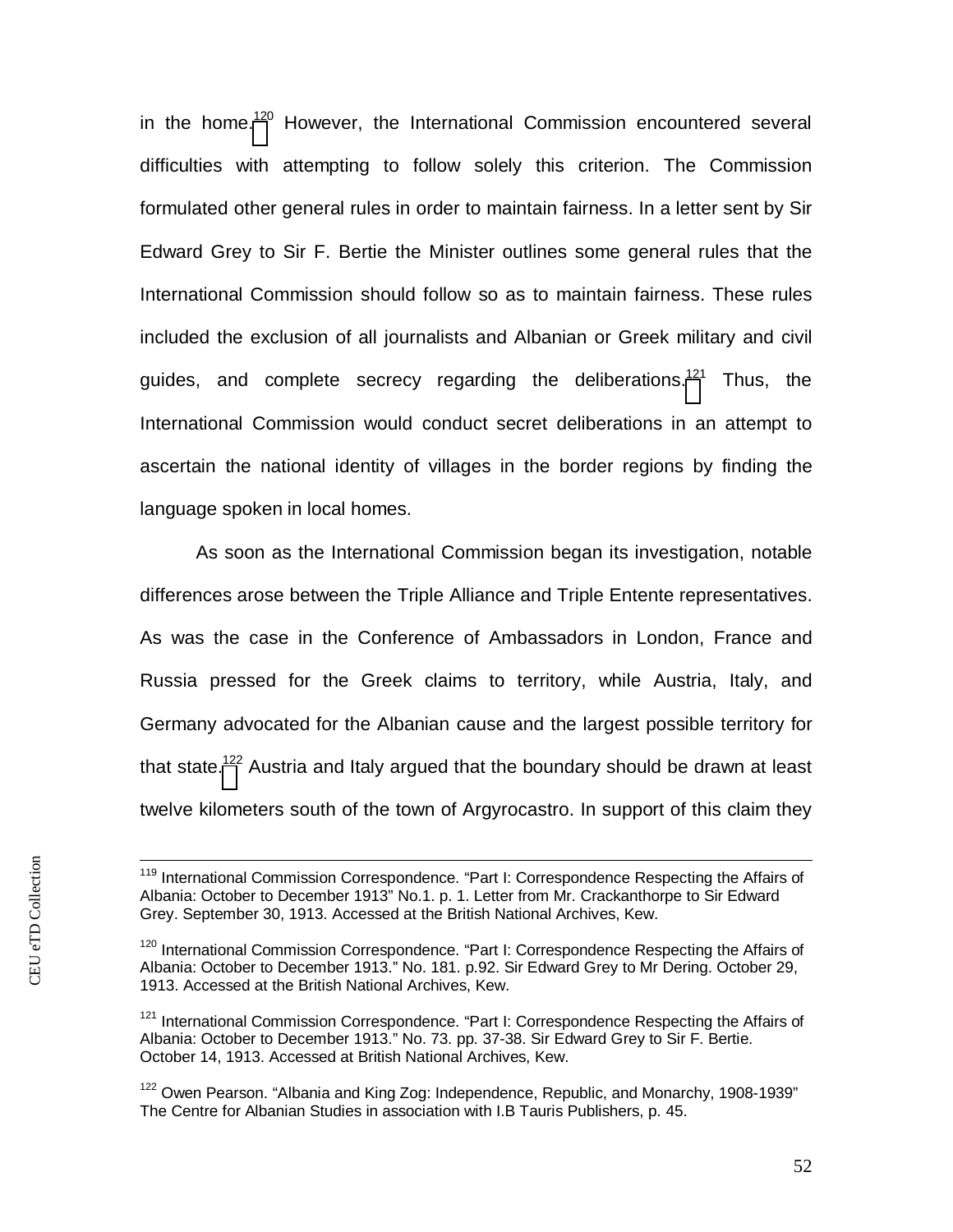reasoned that, "the coastal region already granted to Albania would be too narrow if the valley of Argyrocastro were to be given to another country; secondly that the road from Argyrocastro to Delvino must remain within Albania, and thirdly that Argyrocastro was the industrial center for the territory, and Santa Quaranta the port which the entire country communicated with the outside world."<sup>[123](#page-53-0)</sup>

Thus, economic reasons for the border delimitation were of primary importance, not the will of the local populations to live under one state or the other. The wishes of the international community were also placed above the national compositions of the local towns as well. Thus, not only the national identity of the majority of the population of each town was taken into account when delaminating the border but also economic concerns and the demands of the Great Powers and neighboring states.

However, the International Commission still attempted to locate whether the majority population of each town in the border region was either Albanian or Greek. As noted previously, the criterion for identifying nationality was the language spoken in the home. The International Commission encountered some difficulties with this method. For example, often the older generation of a given town spoke Albanian while the younger spoke only Greek.<sup>[124](#page-53-1)</sup> Often inhabitants were bilingual and spoke both Albanian and Greek in the home as well. In a letter written from Lieutenant-Colonel Doughty-Wylie to Sir Edward Grey from Kolonia

<span id="page-53-0"></span><sup>&</sup>lt;sup>123</sup>Kondis, Basil. "Greece and Albania, 1908-1914." Institute for Balkan Studies. Thessaloniki: 1976, p.117.

<span id="page-53-1"></span><sup>&</sup>lt;sup>124</sup> International Commission Correspondence. "Part I: Correspondence Respecting the Affairs of Albania: October to December 1913." No. 202. pp. 99-101. Lieutenant-Colonel Doughty-Wylie to Sir Edward Grey. October 26, 1913. Accessed at British National Archives, Kew.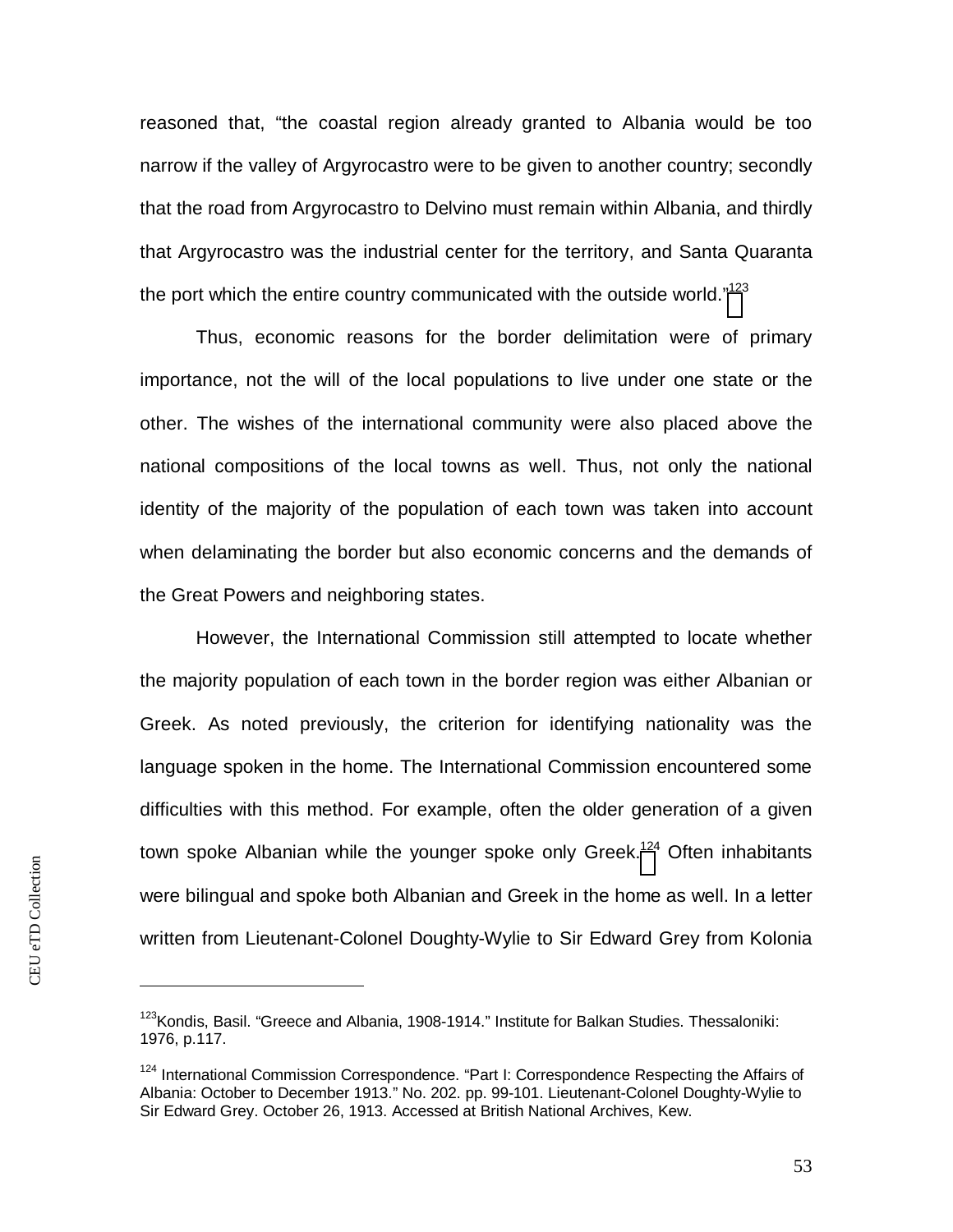on October 26, 1913 he explains that the goal of the commission; "to establish an ethnographic and geographic base for a frontier, and, for the ethnographic part of it, to take as a guide the language spoken in the families," was an inadequate way to delaminate a border. He continues by stating, "The general result is that it is entirely impossible to establish nationality on this basis."<sup>[125](#page-54-0)</sup>

Another problem contributing to the difficulty of using language as the determining factor of nationality was that, for a period of time, Christian households were being closed from the International Commission. In correspondence from Lieutanent-Colonel Doughty-Wylie to Sir Edward Grey from Colonia on Oct. 26, 1913 the Lieutenant explains that the Commission was at a standstill because the "Conditions laid down in London have been impossible to follow. Languages of families have been concealed from us by the closing of all Christian houses and various preparations.["](#page-54-1)<sup>126</sup> Thus, the International Commission could not visit homes in an attempt to investigate the language spoken by family members.

In the proceeding correspondence International Commission members, and Sir Edward Grey, attempted to understand why these many Christian households were being closed. Consul-General Lamb thought that this was due to the bullying of Albanian households by Greek members of the community for

<span id="page-54-0"></span><sup>&</sup>lt;sup>125</sup> International Commission Correspondence. "Part I: Correspondence Respecting the Affairs of Albania: October to December 1913." No. 202. pp. 99. Lieutenant-Colonel Doughty-Wylie to Sir Edward Grey. October 26, 1913. Accessed at British National Archives, Kew.

<span id="page-54-1"></span><sup>&</sup>lt;sup>126</sup> International Commission Correspondence. "Part I: Correspondence Respecting the Affairs of Albania: October to December 1913." No. 162. p.93. Lieutanent-Colonel Doughty-Wylie to Sir Edward Grey. Oct. 26, 1913. Accessed at British National Archives, Kew.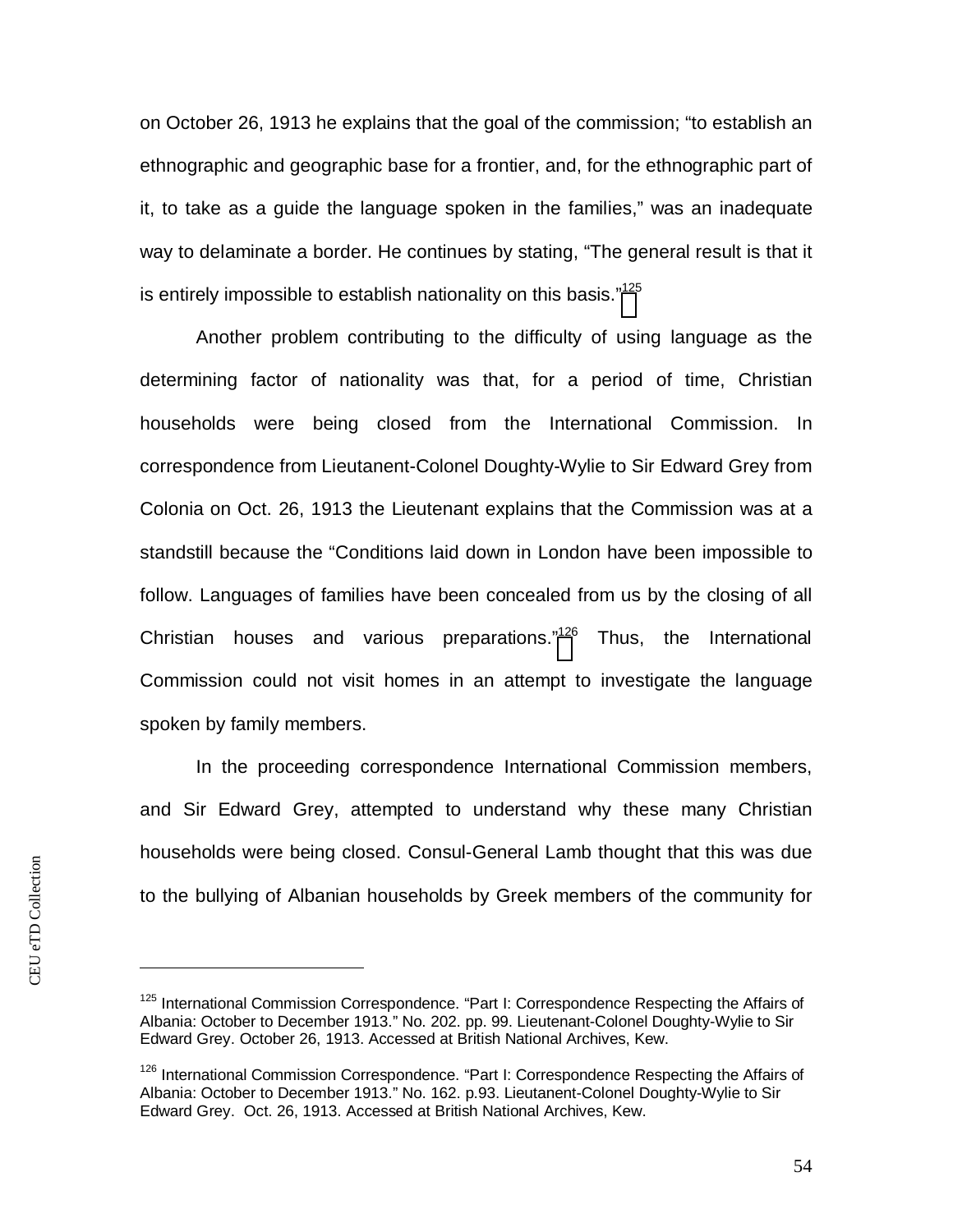fear that they would identify themselves as Albanian.<sup>[127](#page-55-0)</sup> Lieutanent-Colonel Doughty-Wylie mentioned the possibility is that these homes were closed in an attempt to conceal Christian households with Moslem, Albanian-speaking mothers.[128](#page-55-1) Intermarriage between Christian men and Moslem women was common in these border regions. Thus the Greek and Albanian populations were somewhat integrated in some of these border towns making it very difficult, if not impossible, for International Commission members to distinguish which community members were Albanian and which were Greek as both languages were often spoken within families or simply because the home was closed.

Thus, the Greek government continued to complain that language was not a reliable criterion for determining the national character of a population and that, instead, national consciousness should serve for the basis of identifying the nationality of populations[.](#page-55-2)<sup>129</sup> This is an unsurprising request as the Greeks were probably aware that national consciousness was new and fragmented, ununified, or simply inexistent in Albania, especially in border regions. In a letter from the Acting Consul-General Morgan to Sir L. Mallet from Salonica on Oct.  $29<sup>th</sup>$  1913 he explains that perhaps religion could be used as the basis for nationality. "It can almost be taken as certain, however, that, even though

<span id="page-55-0"></span> $127$  International Commission Correspondence. "Part I: Correspondence Respecting the Affairs of Albania: October to December 1913" No. 182. p. 92. Consul-General Lamb to Sir Edward Grey. October 26, 1913. Accessed at British National Archives, Kew.

<span id="page-55-1"></span><sup>&</sup>lt;sup>128</sup> International Commission Correspondence. "Part I: Correspondence Respecting the Affairs of Albania: October to December 1913" No. 193. pp. 96-97. Lieutanent-Colonel Doughty-Wylie to Sir Edwarad Grey. October 30, 1913. Accessed at British National Archives, Kew.

<span id="page-55-2"></span> $129$  Owen Pearson. "Albania and King Zog: Independence, Republic, and Monarchy, 1908-1939" The Centre for Albanian Studies in association with I.B Tauris Publishers, p. 39.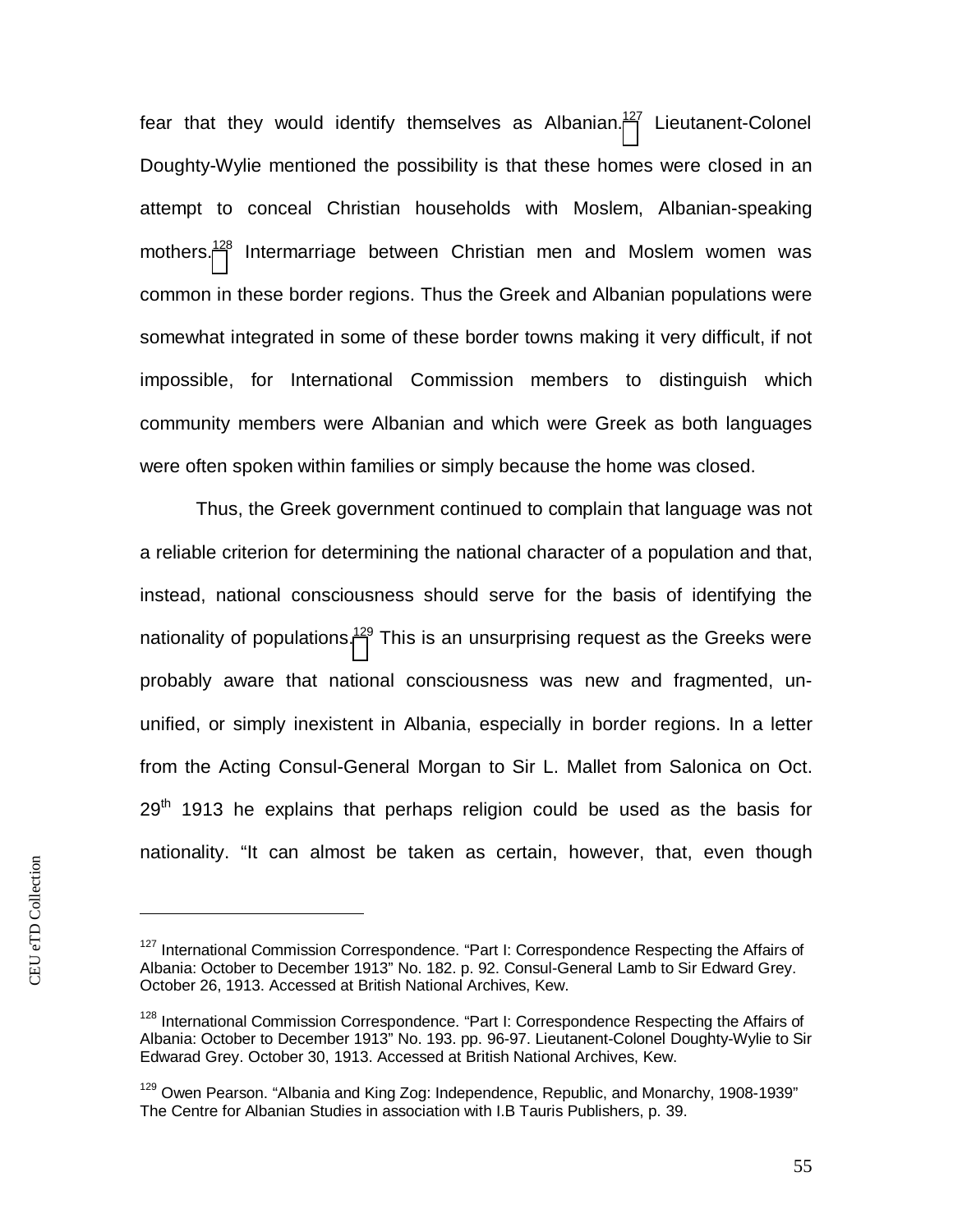speaking Albanian in the home, none of the members of any Christian family desire to change Greek for Albanian rule. The cleavage between Christian and Moslem in this country cannot be bridged in the present case by the bonds of nationality. Christian and Moslem in Epirus may both be of Albanian origin, but no Christian will desire to pass from a Christian government under a government composed in the majority of Moslems. It would be simpler to take as an axiom that all Christian villages in the zone under examination sincerely desire union to Greece..."<sup>[13](#page-56-0)0</sup> Thus, language was an insufficient determinant, national consciousness as a criterion was perhaps one sided, and religion un-useful as the argument was invalid because there was a Christian population within northern Albania.

Due to the problems encountered with using language as the primary criterion for identifying nationality, as well as continuing pressure from the Greek government, the British delegate to the International Commission telegraphed Sir Edward Grey asking what representatives should do as the language test was ineffective. Sir Edward Grey recommended that instead of using language as a determinant of nationality, Commission members attempt to learn what they could about Albanian nationality by looking at the rest of the nation along with Albania's economic, strategic, and geographic features.<sup>131</sup> The Commission

<span id="page-56-0"></span><sup>&</sup>lt;sup>130</sup> International Commission Correspondence. "Part I: Correspondence Respecting the Affairs of Albania: October to December 1913" No. 271. pp. 139-141. Acting Consul-General Morgan to Sir L. Mallet. October 29, 1913. Accessed at British National Archives, Kew.

<sup>&</sup>lt;sup>131</sup> International Commission Correspondence. "Part I: Correspondence Respecting the Affairs of Albania: October to December 1913" No.247. p. 128. Sir Edward Grey to Sir F. Berti. November 7, 1913. Accessed at British National Archives, Kew.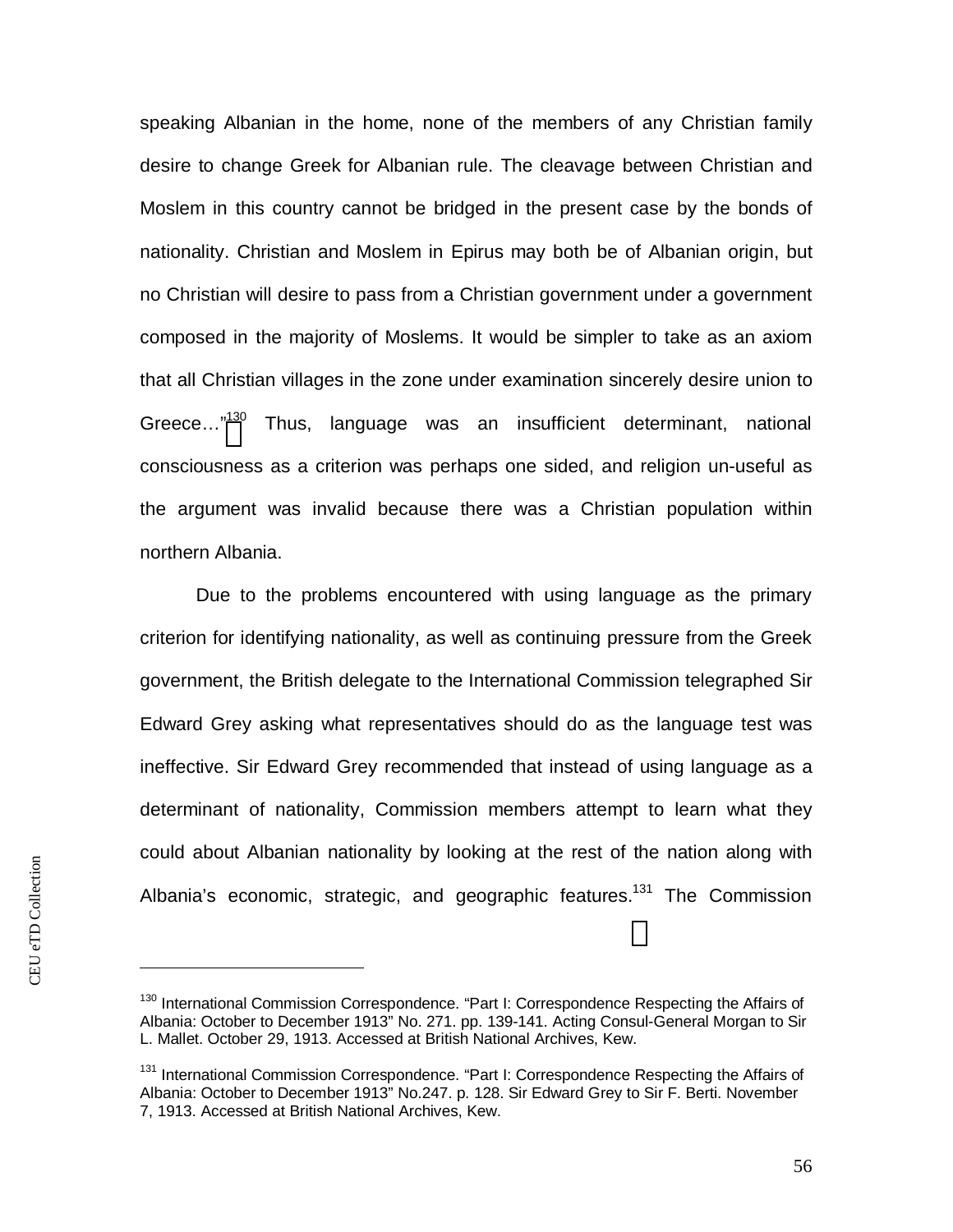agreed.<sup>[132](#page-57-0)</sup> However, this task was never completed as a border proposal was sent December 12, 1913.

The International Commission, while in Leskoviki, sent a proposal to the British Foreign Ministry that would create, a somewhat arbitrary line which left almost all of the disputed territory to Albania. The proposed frontier would, "…follow a specified line from Grammos mountains westward. Greek and Moslem populations of certain districts should specifically migrate across the frontier, receiving compensation; and Vlachs should be Greek."<sup>[133](#page-57-1)</sup> Thus, a border was proposed that ignored the national identities of local populations, as these identities could not be identified by the International Commission. The Italian and Austrian members agreed with the proposal. The Greek government, however, disagreed with the boundary purposed. Venizelos warned that many Greeks would be forced into Albania and would eventually rebel against the government as they would not want to live under a state governed by a majority of Moslem leaders.<sup>[134](#page-57-2)</sup>

 Instead of hopelessly advocating against the proposal, he instead submitted a memorandum to the Great Powers on Dec. 12, 1913 advocating for

<span id="page-57-0"></span><sup>&</sup>lt;sup>132</sup> Kondis, Basil. "Greece and Albania, 1908-1914." Institute for Balkan Studies. Thessaloniki: 1976, p. 118.

<span id="page-57-1"></span><sup>&</sup>lt;sup>133</sup> International Commission Correspondence. "Part I: Correspondence Respecting the Affairs of Albania: October to December 1913" No. 264. p.136. Mr. O'Beirne to Sir Edward Grey. November 9, 1913. Accessed at British National Archives, Kew.

<span id="page-57-2"></span><sup>&</sup>lt;sup>134</sup>International Commission Correspondence. "Part I: Correspondence Respecting the Affairs of Albania: October to December 1913" No. 367. pp. 187-188. Sir Edward Grey to Sir F. Elliot. November 25, 1913. Accessed at British National Archives, Kew.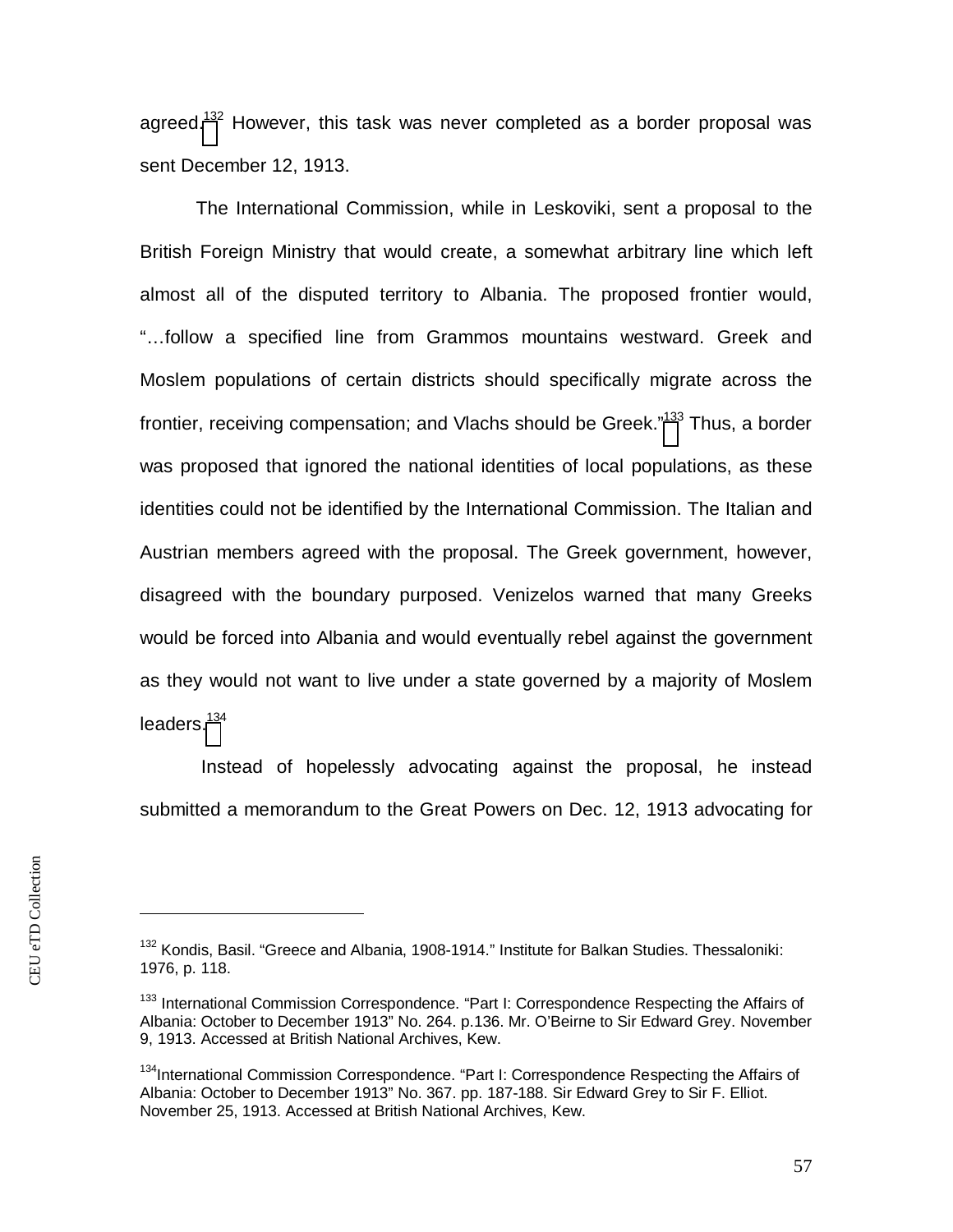the acquirement of Aegean islands by Greece.<sup>[13](#page-58-0)5</sup> Sir Edward Grey agreed that the Aegean islands should go to Greece, excluding the islands of Tenedos and Imbros, but only if Greece would be cooperative with the border delimitation proposed.

Having reached a decision the International Commission traveled to Florence to create maps illustrating the new border. This border was included in the Protocol of Florence on December 17, 19[13](#page-58-1). $136$  According to the new border, "…Delvino, Chimara, Santi Quaranta, Tepeleni, Premeti, Cape Stylos, and both Korcha and Argyrocastro, two focal points of the disputed territory were to go to Albania."<sup>[137](#page-58-2)</sup>. On Feb. 13, 1914 the Great Powers agreed that Greece would receive the Aegean islands, excluding Tenedos, Imbros, and Casteloritzo only after it had evacuated its troops from Albanian territory.

 "In the south (Northern Epirus) a compromise, better Greek interests on the one hand and Italo-Austrian, Albanian interests on the other, was reached with the Aegean islands used as compensation for the loss of much of Northern Epirus."<sup>[138](#page-58-3)</sup> Thus the interests of the local populations were of second importance when compared to the goals and policies of the Great Powers. Further proof of this sacrifice of the wishes of local populations can be found in a speech

<span id="page-58-0"></span><sup>&</sup>lt;sup>135</sup> International Commission Correspondence. "Part I: Correspondence Respecting the Affairs of Albania: October to December 1913," No.496. pp. 264-266. Sir F. Elliot to Sir Edward Grey. December 10, 1913. Accessed at British National Archives, Kew.

<span id="page-58-1"></span><sup>&</sup>lt;sup>136</sup> Owen Pearson. "Albania and King Zog: Independence, Republic, and Monarchy, 1908-1939" The Centre for Albanian Studies in association with I.B Tauris Publishers, p.53.

<span id="page-58-2"></span><sup>&</sup>lt;sup>137</sup> Kondis, Basil. "Greece and Albania, 1908-1914." Institute for Balkan Studies. Thessaloniki: 1976, p.120.

<span id="page-58-3"></span><sup>&</sup>lt;sup>138</sup> Kondis, Basil. "Greece and Albania, 1908-1914." Institute for Balkan Studies. Thessaloniki: 1976, p.111.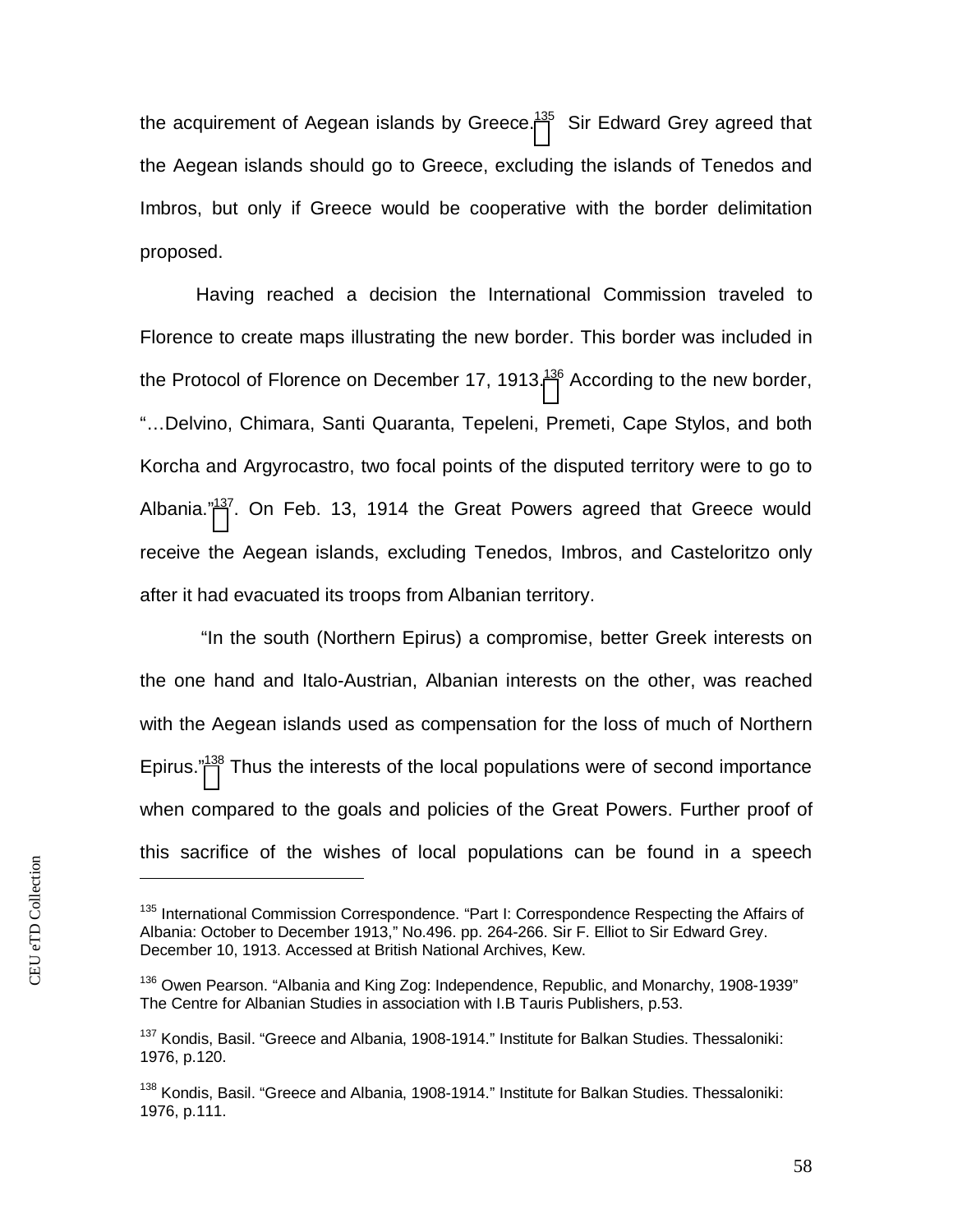delivered to the House of Commons as early as August 12, 1913 when Sir Edward Grey explained,

> I am quite aware that when the whole comes to be stated it will be open on many points to a great deal of criticism from anyone with local knowledge who looks at it purely on the merits of the locality itself. It is to be borne in mind that in making the agreement the primary essential was to preserve agreement between the Great Powers themselves, and if the agreement about Albania has secured that it has done the work which is most essential in the interests of the peace of Europe.<sup>[139](#page-59-0)</sup>

Thus, in the end, because the International Commission could not identify which cities had majority Albanian or Greek populations, they more or less arbitrarily drew a border between Greece and Albania. This end result of the International Commission, as well as their evident difficulty in creating relevant criterion for identifying Albanians, reveals that perhaps a clear Albanian national identity did not exist in these border regions. Both language and religion could not be used to identify Albanian nationals. The lack of identity in the southern border regions is not the only indicator of a lack of a clear national Albanian identity at this time however. A lack of political unity, tension between religious groups, and a movement to return to the Ottoman Empire are also further evidence as to the lack of national identity and unity within the population. This will be examined in the following chapter.

<span id="page-59-0"></span><sup>&</sup>lt;sup>139</sup> Owen Pearson. "Albania and King Zog: Independence, Republic, and Monarchy, 1908-1939" The Centre for Albanian Studies in association with I.B Tauris Publishers, pp.45-46.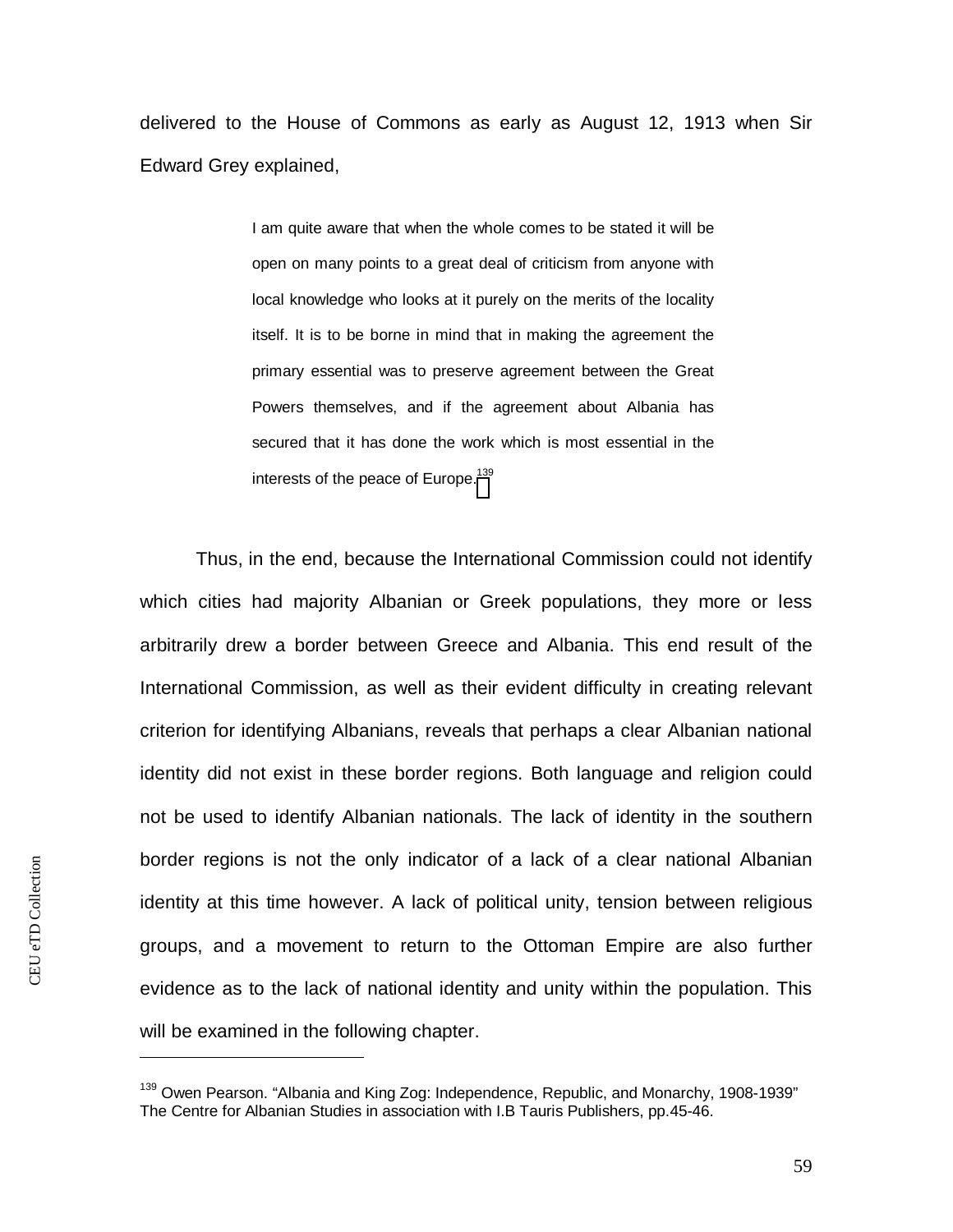# **4.2 Absence of Political Unity as Evidence of Fragmented National Identity or a Lack of National Identity**

The political disunity and presence of various movements advocating for changes such as a return to the Ottoman Empire or the formation of a new Epirote State in Southern Albania reveal the fragmentation of Albanian national identity. Throughout the new country local leaders, such as Ismail Kemal and Essad Pasha Toptani, as well as there supporters, had very different views of what Albania should become politically. Thus, each of these leaders, as well as their followers, as had differing views on how the country should look and who Albanians would become. The presence of great political fragmentation, with each movement's corresponding different political values, as well as the desire to create a new Epirote state is evidence of a lack of unified Albanian national identity.

 With regard to the political situation in Albania, by the summer of 1913 the country was still in a state of relative anarchy. The authority of the provisional government formed by Ismail Kemal in Valona continued to extend only to the *kazas* of the *sanjack* of Berat. Thus, only a small population recognized and were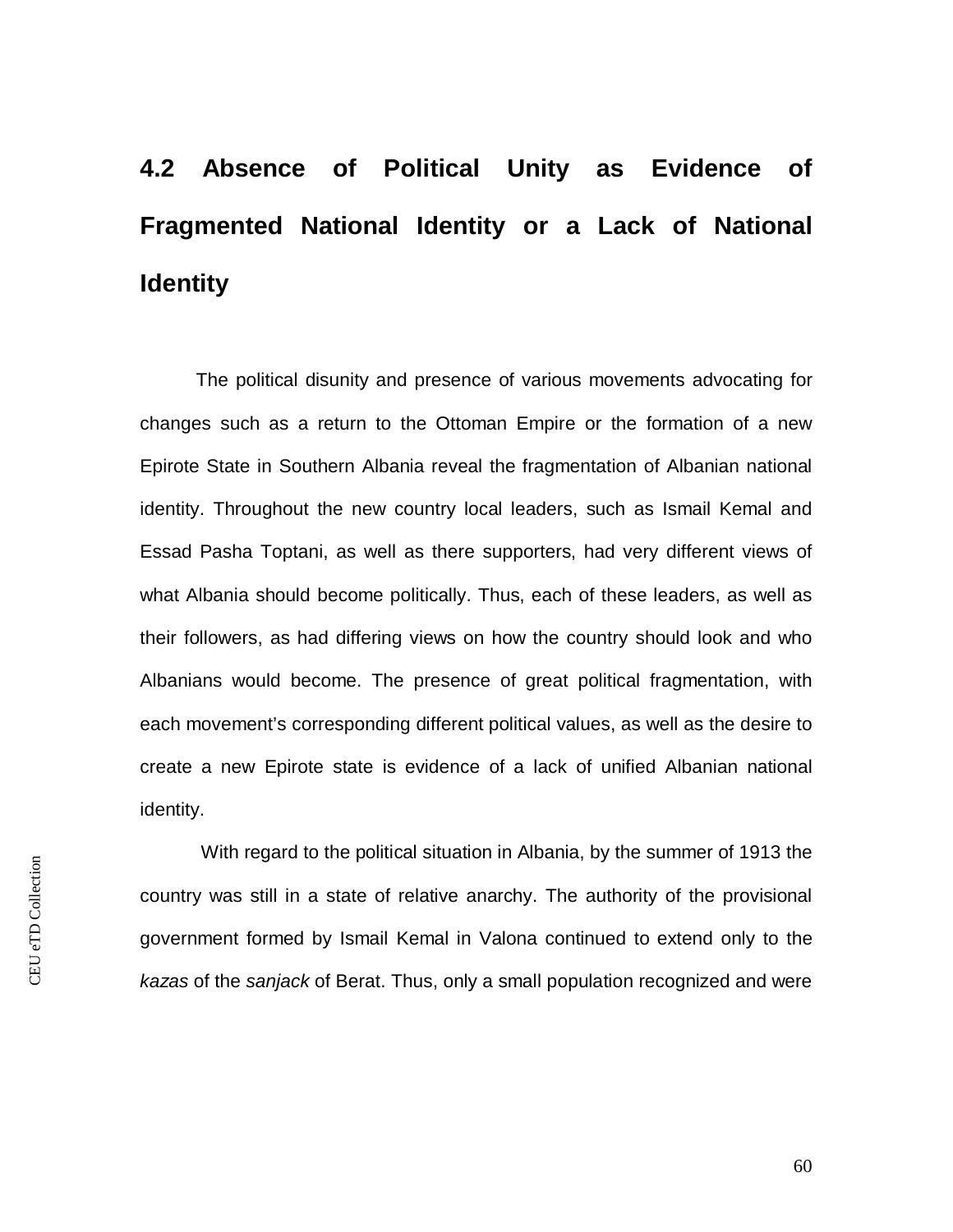controlled by this provisional government.<sup>[140](#page-61-0)</sup> The authority of the provisional government was blocked by Essad Pasha Toptani who, after the surrender of the town of Scutari, had marched to Tirana and Durazzo with a large armed force and was able to take control of most of central Albania.<sup>[141](#page-61-1)</sup> Thus, both Kemal and Essad, as well as their supporters, were in direct opposition for control of each others spheres of influence as each leader influenced territories outside of each others reach.

Essad was a powerful political force within Albania as he held the support of many Moslem Albanians, especially in the north. Within the International Commission reports there is mention that Essad also possibley began movements advocating for a return to Ottoman rule within Albania or the establishing of a Moslem prince under Suzeranity of the Sultan.<sup>[142](#page-61-2)</sup> The development of this movement will be discussed in more detail later and will serve as an example of religious-based political division between the Christian and Moslem populations. Regardless of the rumored involvement of Essad in the creation of this movement his eventual goal was to overthrow Kemal's provisional government established in Valona. Essad attempted to sabotage the government of Valona by accusing it of being controlled by Italy and Austria. In an attempt to pacify Essad, Ismail Kemal offered him the position of Ministry of Interior, which

<span id="page-61-0"></span><sup>&</sup>lt;sup>140</sup> International Commission Report. "Part I: Correspondence Respecting the Affairs of Albania: October to December 1913." No. 81. p.41. Consul-General Lamb to Sir Edward Grey. Oct. 16, 1913. Accessed at British National Archives, Kew.

<span id="page-61-1"></span><sup>&</sup>lt;sup>141</sup> Owen Pearson. "Albania and King Zog: Independence, Republic, and Monarchy, 1908-1939" The Centre for Albanian Studies in association with I.B Tauris Publishers, p.44.

<span id="page-61-2"></span> $142$  International Commission Correspoendence. "Part I: Correspondence Respecting the Affairs of Albania: October to December 1913." No. 262. p. 99. Mr. Lamb to Sir Edward Grey. May 25, 1914. Accessed at British National Archives, Kew.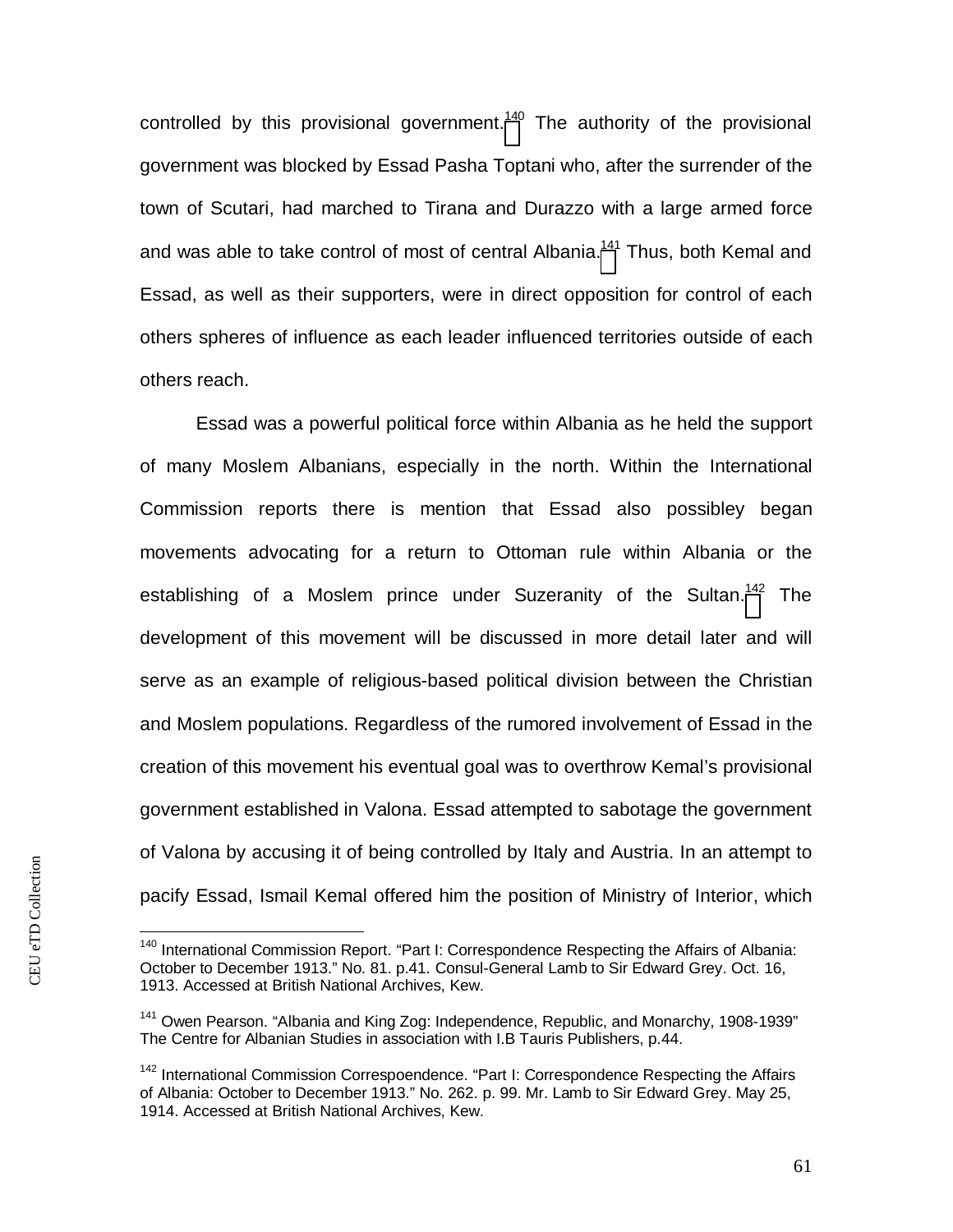he accepted. This helped lessen the tension between the two leaders and their corresponding supporters, but only for a short time, as Essad remained a powerful leader within central Albania.

The political tensions between Kemal and Essad were not the only ones, however. As of August 1913, other authorities had risen to power in various regions of the country. Scutari continued to be administered by the International Commission (which had taken control in May), Catholic Malissori tribes controlled the Montenegrin border and followed their tribal chiefs or religious authorities, and Moslem tribes near Pike, Dakota and Prizren, refused to officially accept the authority of the provisional government of Ismail Kemal.<sup>[143](#page-62-0)</sup> It is also important to note that the different tribes were separate entities and were not unified. Thus, there was still widespread political disunity within Albania as local populations identified themselves with local, tribal, or religious leaders rather than any national leader or government. Thus local allegiances, based upon the recognized local identity, replaced any national identity and allegiance to any national leader or government.

By October 12, 1913 the political situation became even further complicated as Essad Pasha Toptani established a new government at Durazzo called the Senate of Central Albania and sent a memorandum to the Great Powers pressuring them to choose the new leader of Albania.<sup>144</sup> In a letter

<span id="page-62-0"></span><sup>&</sup>lt;sup>143</sup> Kondis, Basil. "Greece and Albania, 1908-1914." Institute for Balkan Studies. Thessaloniki: 1976, p.113.

<sup>&</sup>lt;sup>144</sup> Owen Pearson. "Albania and King Zog: Independence, Republic, and Monarchy, 1908-1939" The Centre for Albanian Studies in association with I.B Tauris Publishers, pp.46-47.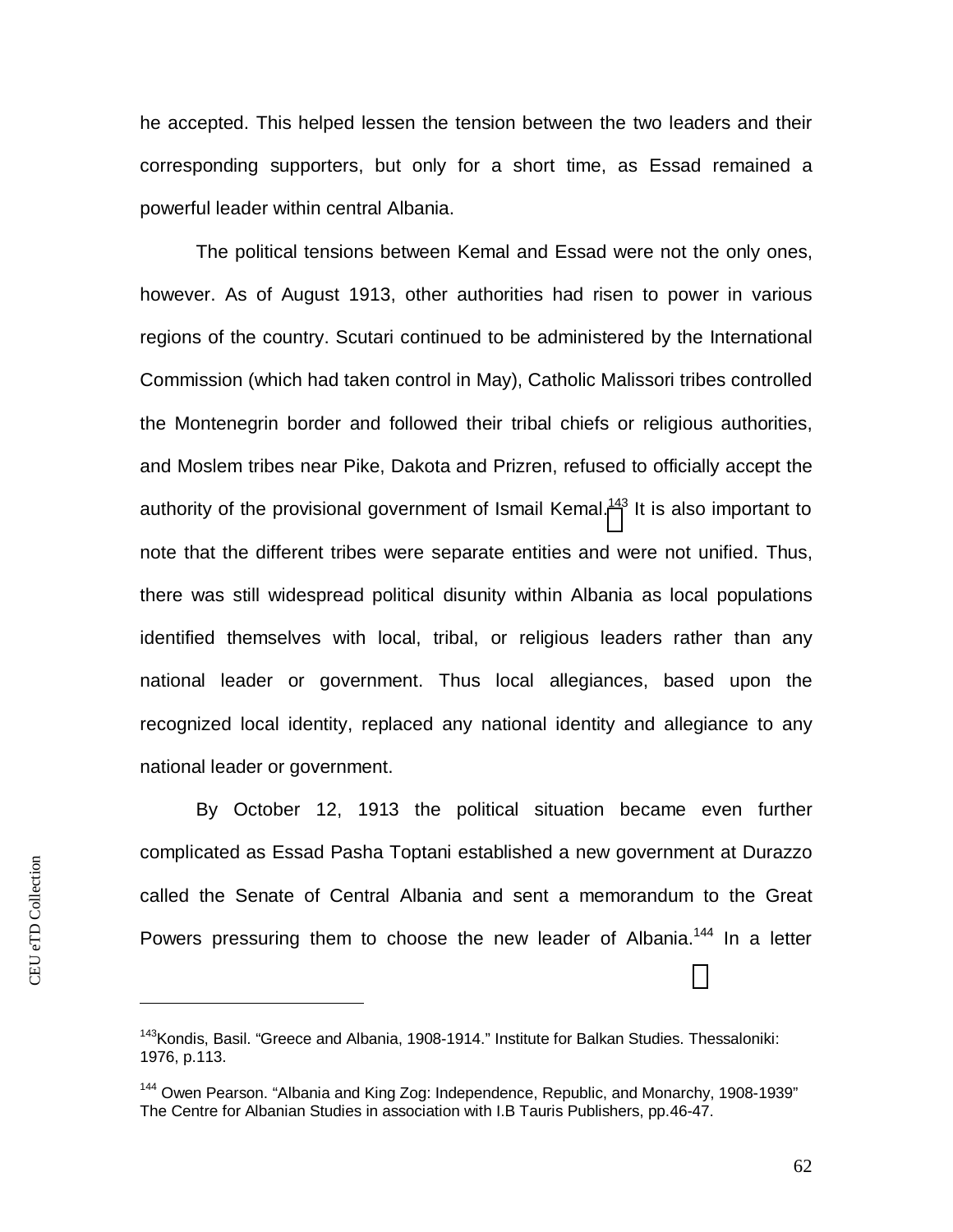written by Colonel Granet to Sir Edward Grey sent from Tirana on October 15, 1913 and received on October  $23<sup>rd</sup>$ , the Colonel explained how in a visit to Durazzo four Commission members met with local notables including Fazil Pasha Topkhanie and Faik Bey Kanitza and planned to meet with Essad Pasha. On the way to meet Essad Pasha Faik Bey Kanitza explained to the Commission that Essad Pasha had "disavowed the provisional government of Ismail Kemal Bey at Vallona, and had formed a Senate, of which he had nominated himself president."[145](#page-63-0)

Thus, as of October 1913, Albania had two governments claiming control over the country, one in Valona and one in Durazzo as well as many other groups refusing to owe allegiance to either government. Thus, one must stop and ask, what does the existence of two governments, both claiming to be the official representative government of Albania, reveal about the status of Albanian national identity? The followers of both of these leaders gave their allegiance because, either they identified with that leader because he was from their region and he was familiar or they identified with his political values. If supporters gave allegiance to a 'national' leader simply because he was from their locality, then they likely felt that their loyalty was warranted because he was 'one of their own.' Thus, Kemal or Essad's supporters perhaps personally identified with their leader. Thus loyalty came from a feeling of 'being the same;' of sharing the same identity. The second possibility for identifying with a certain political leader was

<span id="page-63-0"></span><sup>&</sup>lt;sup>145</sup> International Commission Correspondence. "Part I: Correspondence Respecting the Affairs of Albania: October to December 1913." No. 141. pp. 69-71. Colonel Granet to Sir Edward Grey. October 15, 1913. Accessed at British National Archives, Kew.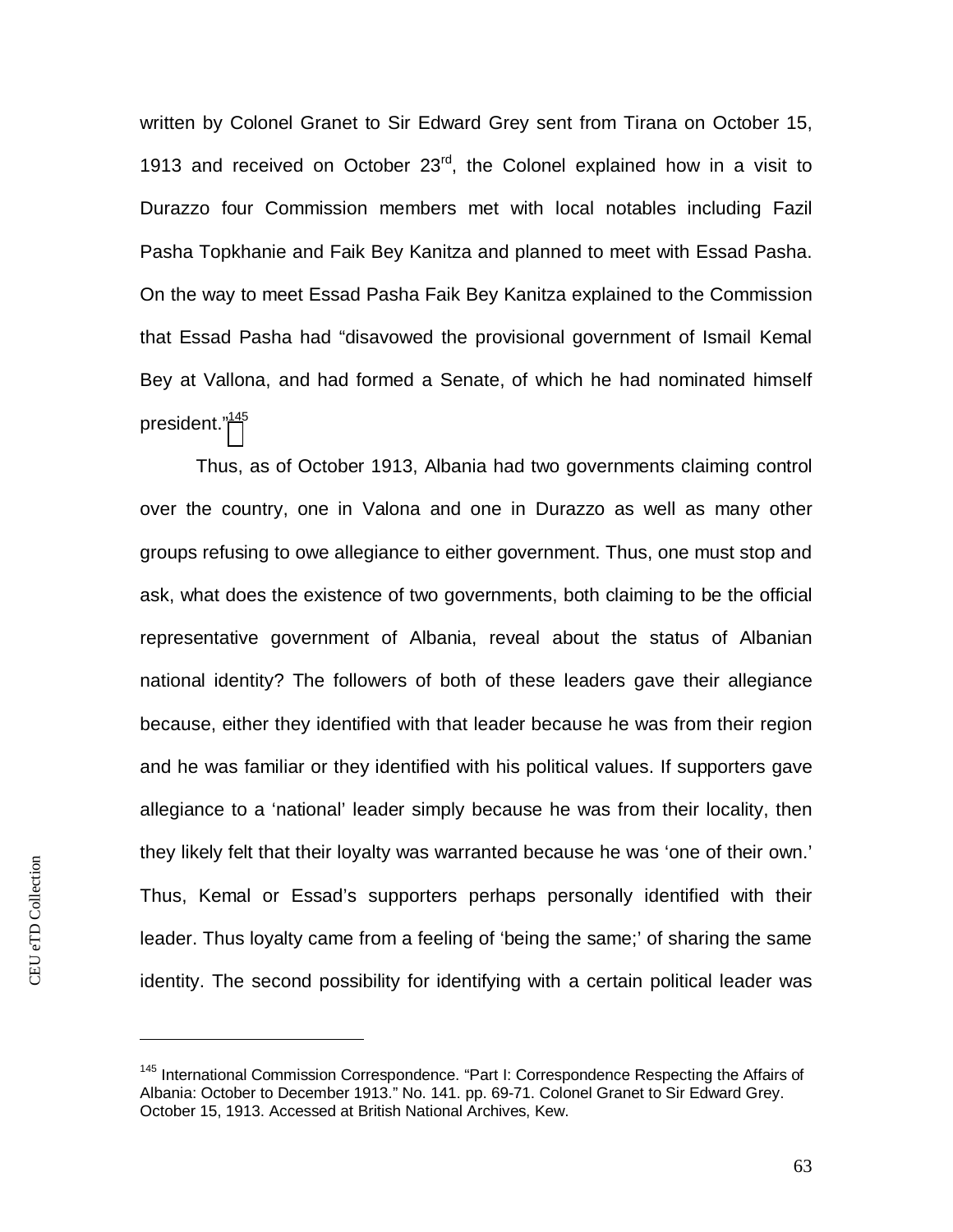perhaps agreeing with his political values; how he wanted the state to develop politically, for example. Kemal was very loyal to the advice of the International Commission. He agreed with their general plan for Albania and the idea of having a Christian prince for the state. Essad disagreed. It seems as though Essad wanted a Moslem prince to be crowned, rather than a Christian prince. And so perhaps the political fragmentation in Albania was due to different visions for the future. What is evident, thus, is that both Essad and Kemal's supporters had different and opposing ideas of what Albania should become. And if one aspect of unified national identity is envisioning a similar goal for the nation, this aspect was very lacking. The political fragmentation would continue to multiply in 1914, but this time, the political movement would assume national aspirations.

The political situation in Albania became even more fragmented in March of 1914 when a new state was created in Northern Epirus. After Greek troops had left the newly acquired Albanian territory, in accordance with the Florence agreement, a pro-Greek party in the south declared the autonomous Republic of Northern Epirus.<sup>[146](#page-64-0)</sup> The flag created for the new state reveals the combination of Greek and Albanian national symbols. The Epirote flag used the colors of the Greek flag, blue and white, but was surmounted by the double-headed black eagle, a symbol of Albanian nationalism.<sup>[147](#page-64-1)</sup> By May 1914, under the leadership of George Zographos, the Greek Epirotes, at a meeting held in Corcyra, succeeded

<span id="page-64-0"></span> $146$  Owen Pearson. "Albania and King Zog: Independence, Republic, and Monarchy, 1908-1939" The Centre for Albanian Studies in association with I.B Tauris Publishers, pp. 62-63.

<span id="page-64-1"></span><sup>&</sup>lt;sup>147</sup> T.J Winnifrith. "Badlands--Borderlands: A History of Northern Epirus/Southern Albania." Gerald Duckworth and Co. Ltd. Great Britian:2002, p. 130.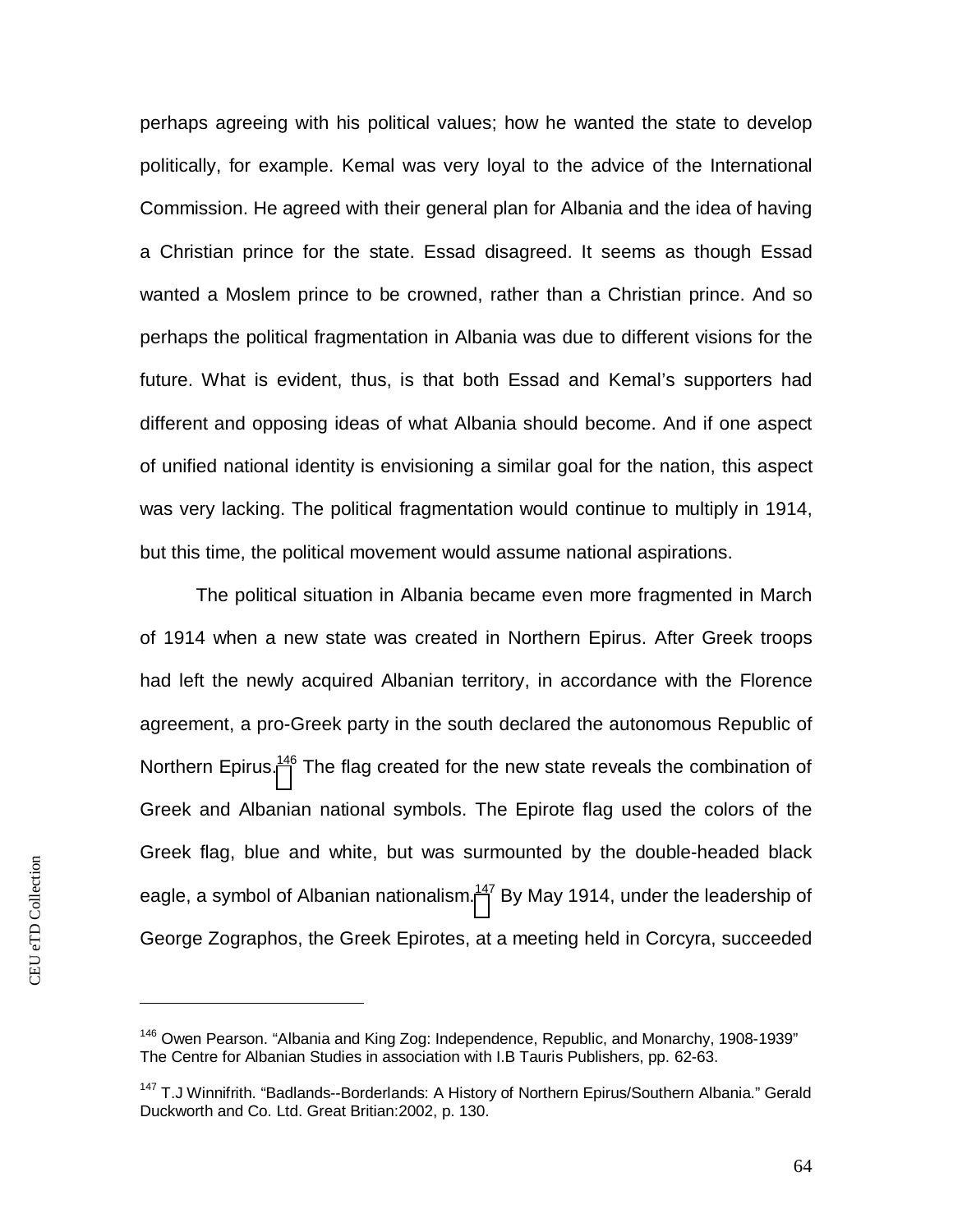in receiving the recognition of Prince William of Wied (the newly appointed, and very unpopular, prince of Albania) and the great powers. They agreed that Northern Epirus would be an autonomous region with full self-government under the suzerainty of Prince William of Wied.

However in correspondence sent by Consul-General Lamb to Sir Edward Grey from Vallona on March  $29<sup>th</sup>$ , 1914 explained the problems related to the government created in Northern Epirus. Firstly, he argues that the future existence of Albania required the re-integration of its southern territories and secondly the movement was very fragmented and would likely not survive for very long.<sup>[148](#page-65-0)</sup>

By September of 1914 the Corcyra agreement was clearly worthless, as Prince William of Wied was no longer in power in Albania (as his unpopularity resulted in his abdication), and the great powers had abrogated responsibility by declaring war on each other.<sup>[149](#page-65-1)</sup> Thus, the Republic of Epirus lasted a very short time as in October Greek troops moved in and annexed the territory. There was little resistance from the Epirotes. The case of Northern Epirus is further evidence as to the lack of political unity within Albania.

The Epirote movement, and state, reveals not only the political fragmentation of the Albanian population but also the brief existence of another national identity within Albanian territory. The new flag of the state blatantly demonstrates the

<span id="page-65-0"></span><sup>&</sup>lt;sup>148</sup> International Commission Correspondence. "Part III: Correspondence Respecting the Affairs of Albania: April to June 1914." No. 6. pp.4-5. Consul-General Lamb to Sir Edward Grey. March 29, 1914. Accessed at British National Archives, Kew.

<span id="page-65-1"></span><sup>&</sup>lt;sup>149</sup>T.J Winnifrith. "Badlands--Borderlands: A History of Northern Epirus/Southern Albania." Gerald Duckworth and Co. Ltd. Great Britian:2002, p.130.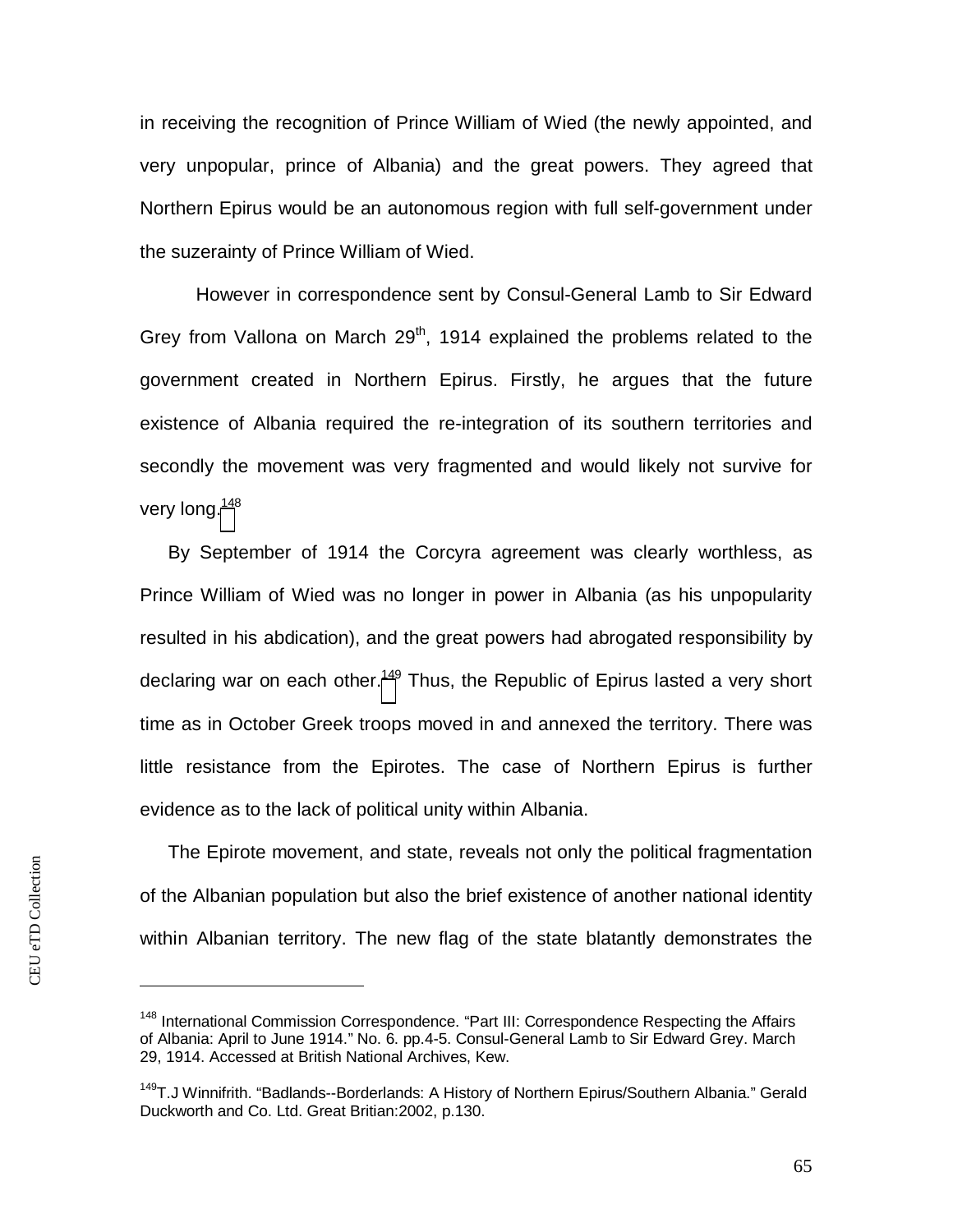mixing of Albanian and Greek culture and national symbolism to create another national identity, another nation, within Albania's borders. If any evidence could reveal the lack of strong and unified Albanian national identity it would have to be the existence of a second, and opposing national identity within a state's borders. Although the state did not last, because it lost the support of Prince Wied and the Powers, its short existence is a clear indicator of the great disunity within Albania. Another, and final, example of political fragmentation mentioned in the Commission reports is the development of a movement advocating for reunification with the Ottoman Empire.

 Here is yet another example of the political fragmentation within Albania during 1913-1914. This movement developed in protest to all of the change occurring in Albania. This group of people either wanted a return to the time prior to Albanian independence or they desired to re-unify with the Ottoman Empire because they recognized themselves as perhaps more Ottoman, than Albanian. In correspondence by Mr. Lamb to Sir Edward Grey from Durazzo on May 25<sup>th</sup>, 1914 he begins by explaining the expulsion of Prince William of Wied and then details the demands of Albanians within this popular and spreading movement. Mr. Lamb explained in some detail the course of the movement, the demands of movement leaders, and the reactions of the International Commission. Mr. Lamb estimated that three or four thousand Albanians, principally from the *kazas* of Shiak, Cavaya, and Tirana, were arming and organizing themselves behind this movement. The movement participants demanded direct communication with the International Commission. Mr. Lamb noted in this correspondence that the

66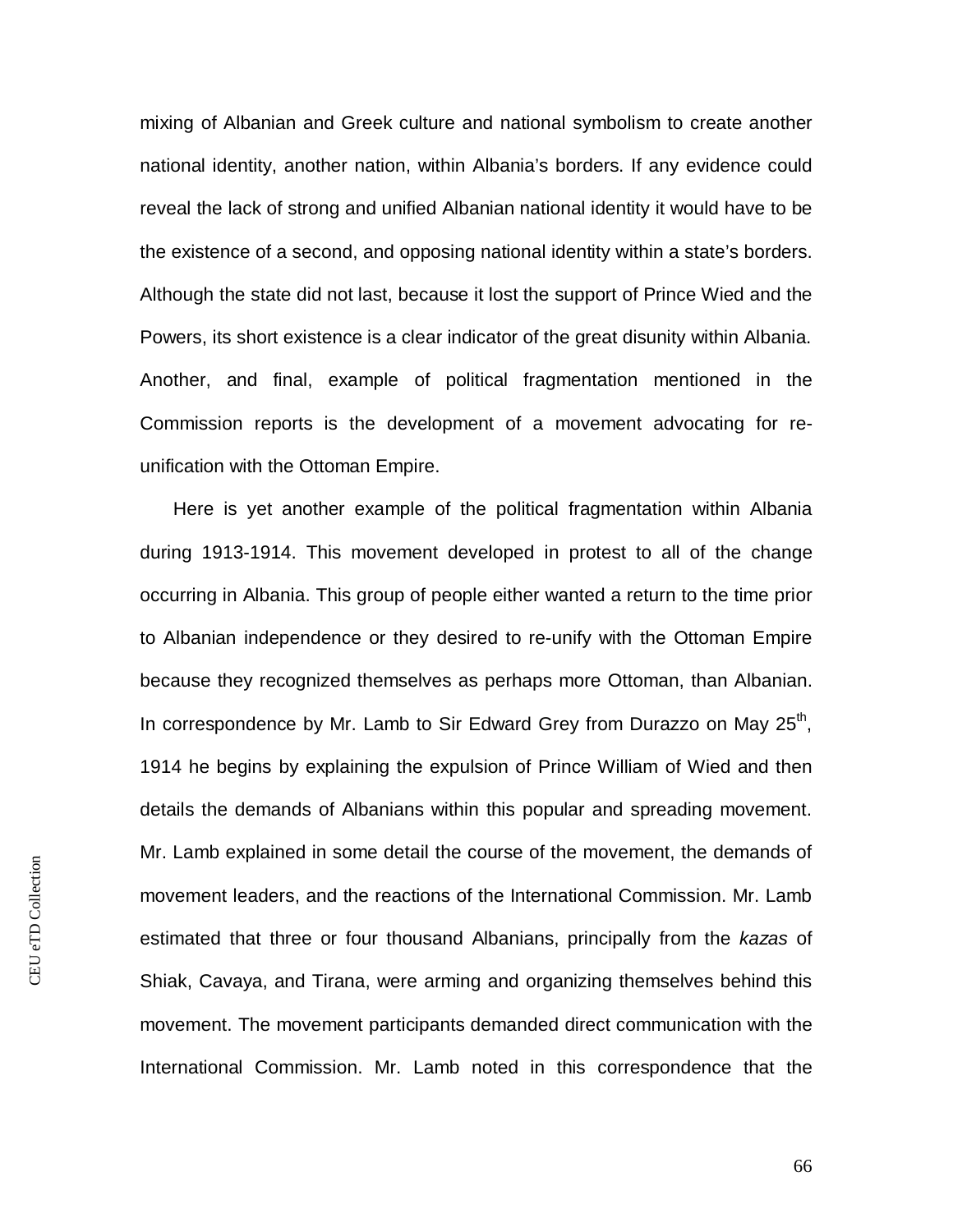movement, "...appeared to be partly religious and partly anti-feudal."<sup>[150](#page-67-0)</sup> International Commission members met with movement leaders in an attempt to discover their demands and reach some sort of understanding. The people of the movement explained that they wanted *ilm-I-din* or religious instruction, justice, and the departure of the beys. Furthermore, they complained that the government was unjust.<sup>[15](#page-67-1)1</sup> The International Commission members encountered some difficultly in understanding their demands, as so they postponed further discussion with movement leaders.

The next day fighting broke out in the town of Shiak and proceeded to Durazzo. Prince William of Wied and his family fled Durazzo and boarded a ship, the 'Misurata' for fear that the movement fighters would take the town. The next morning movement leaders requested to meet with the International Commission again so that they could once again hear their demands. The International Commission representatives still present in Durazzo set out for Shiak, the center of the movement, where they discovered, "… assembled round government buildings, over which was hoisted a Turkish flag, some 500 men, of whom about half were armed...<sup>"[152](#page-67-2)</sup> Their demands were, "Greater extension of religious instruction, restoration of Ottoman rule, and if that were impossible, European

<span id="page-67-0"></span><sup>&</sup>lt;sup>150</sup> International Commission Correspondence. "Part I: Correspondence Respecting the Affairs of Albania: October to December 1913." No. 202. pp. 99-101. Mr. Lamb to Sir Edward Grey. Accessed at British National Archives, Kew.

<span id="page-67-1"></span><sup>&</sup>lt;sup>151</sup> International Commission Correspondence. "Part I: Correspondence Respecting the Affairs of Albania: October to December 1913." No. 202. p. 101. Mr. Lamb to Sir Edward Grey. Accessed at British National Archives, Kew.

<span id="page-67-2"></span><sup>&</sup>lt;sup>152</sup> International Commission Correspondence. "Part I: Correspondence Respecting the Affairs of Albania: October to December 1913." No. 202. p. 102. Mr. Lamb to Sir Edward Grey. Accessed at British National Archives, Kew.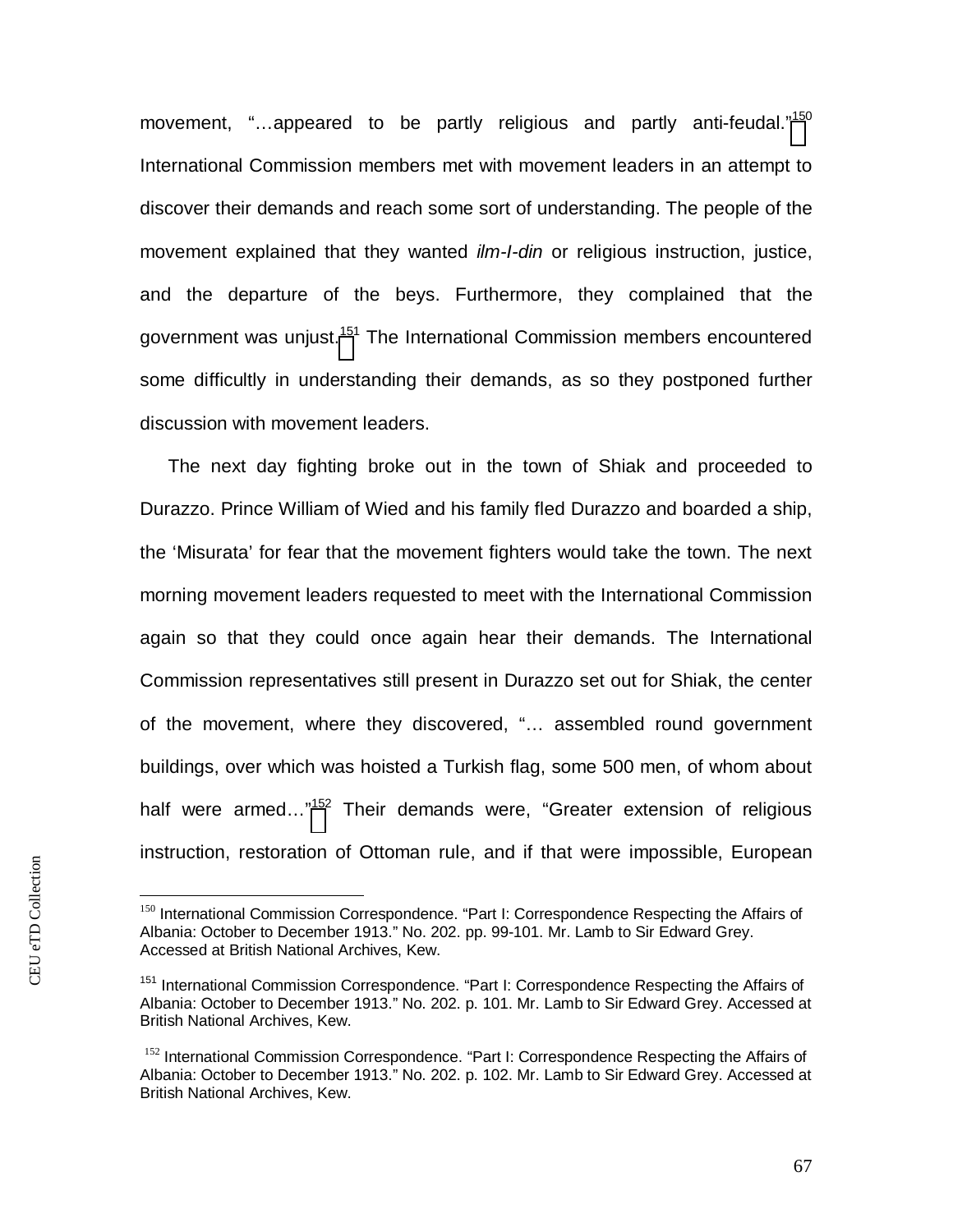rule."<sup>[153](#page-68-0)</sup> It is important to note that "European rule" does not pertain to the rule of Albania by a European state, but, means instead somehow a "European" form of government administration. What is meant by the phrase a "European form of government" is not of primary importance here.

Now, what can we take from the movement described above, their demands, and the events described? These events reveal a lack of Albanian nationalism and national consciousness. Members of this movement, and the Epirus state as well, were less interested in an Albanian national identity, and more interested in living their lives and keeping the status quo. With regard to the religious demands; the peopled argue that secular teachers were paid more than teachers from the Muslim religious schools. They were particularly upset that their children were being taken out of religious schools and being placed in the newer national schools. This is another interesting point as it reveals that the people were far more connected to their religious identity than their national one. After three hours of discussion many movement participants were satisfied with the negotiations realizing that Ottoman rule was impossible and the European-style rule was being implemented by the International Commission as quickly as possible. Mr. Lamb assumes that this movement began with propaganda begun by Essad Pasha nearly a year before advocating for a Muslim prince of Albania. Although he supposedly stopped advocating for this after swearing allegiance to

<span id="page-68-0"></span><sup>&</sup>lt;sup>153</sup> International Commission Correspondence. "Part I: Correspondence Respecting the Affairs of Albania: October to December 1913." No. 202. p. 102. Mr. Lamb to Sir Edward Grey. Accessed at British National Archives, Kew.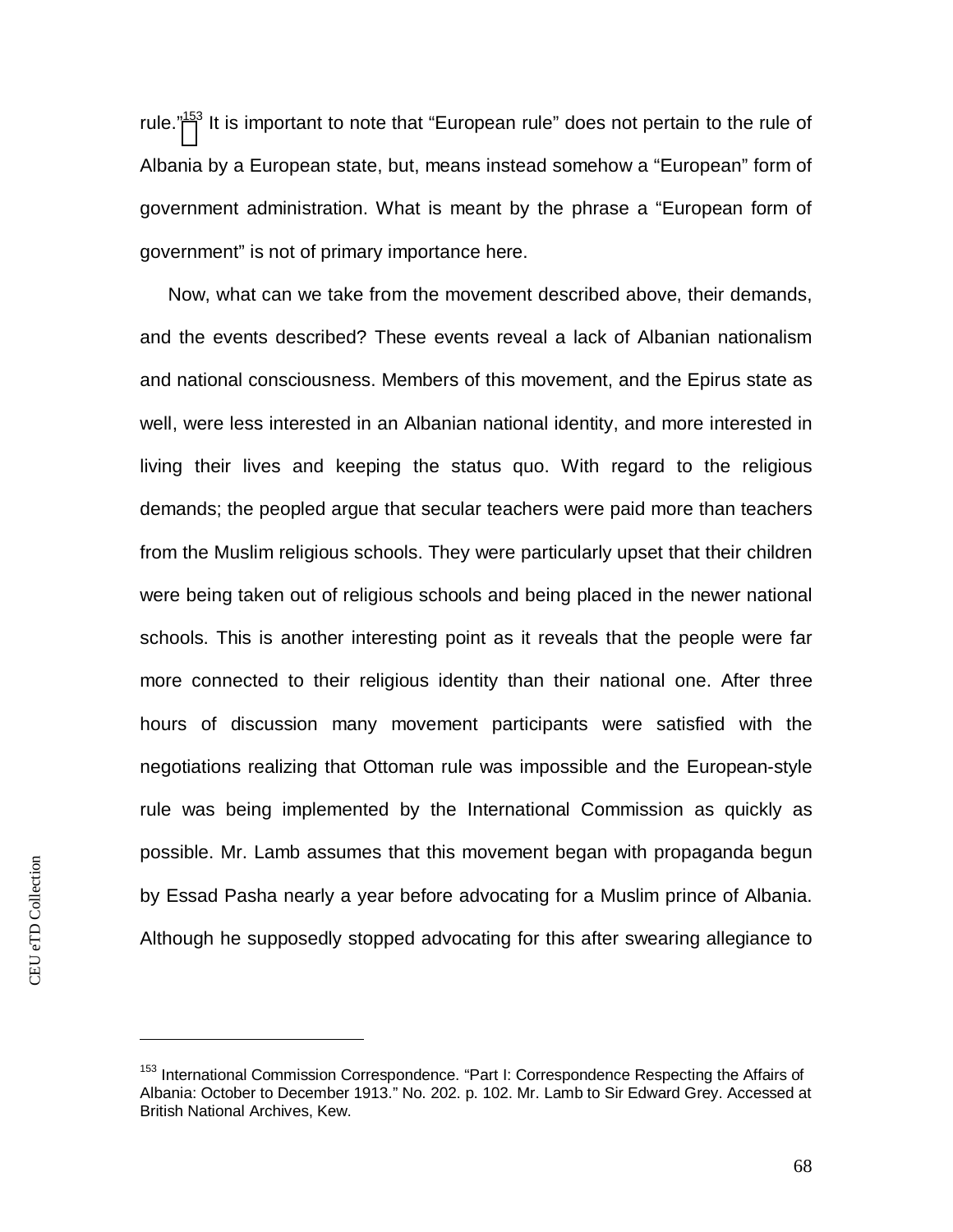Prince William of Wied, the damage had already been done and the movement had already begun to spread.

 The most important point of the demands of those involved in this movement is that Albanians were unhappy with the current political climate, and possibley even with the Albanian state, and demanded a change. As evident from the movement's flag, this demand seemed to be a desire to somehow return to before 1912 (independence). Thus, this movement, which continued to grow in numbers, argued against having an independent Albanian state. And so, how could members of this movement have possessed a strong Albanian national identity or national consciousness if they did not want an independent state?

So, what then does a lack of political unity reveal about national identity? Perhaps widespread political fragmentation is evidence of a lack of unified national identity? To give allegiance to a political organization or government perhaps requires some sort of self-identification with that organization or government. The people supporting the government must be able to identify that government as their own and be connected to not only their local community and local leadership, or religion, but also to themselves. Thus political unity is evidence of a strong national identity. Because Albania was so very politically fragmented between 1913 and 1914, perhaps it did not yet have a state-wide strong national identity. These events illustrate how divided the Albanian people themselves were as of the countries independence in 1912 and the years following. Only a few years after independence, Albanians were breaking away in

69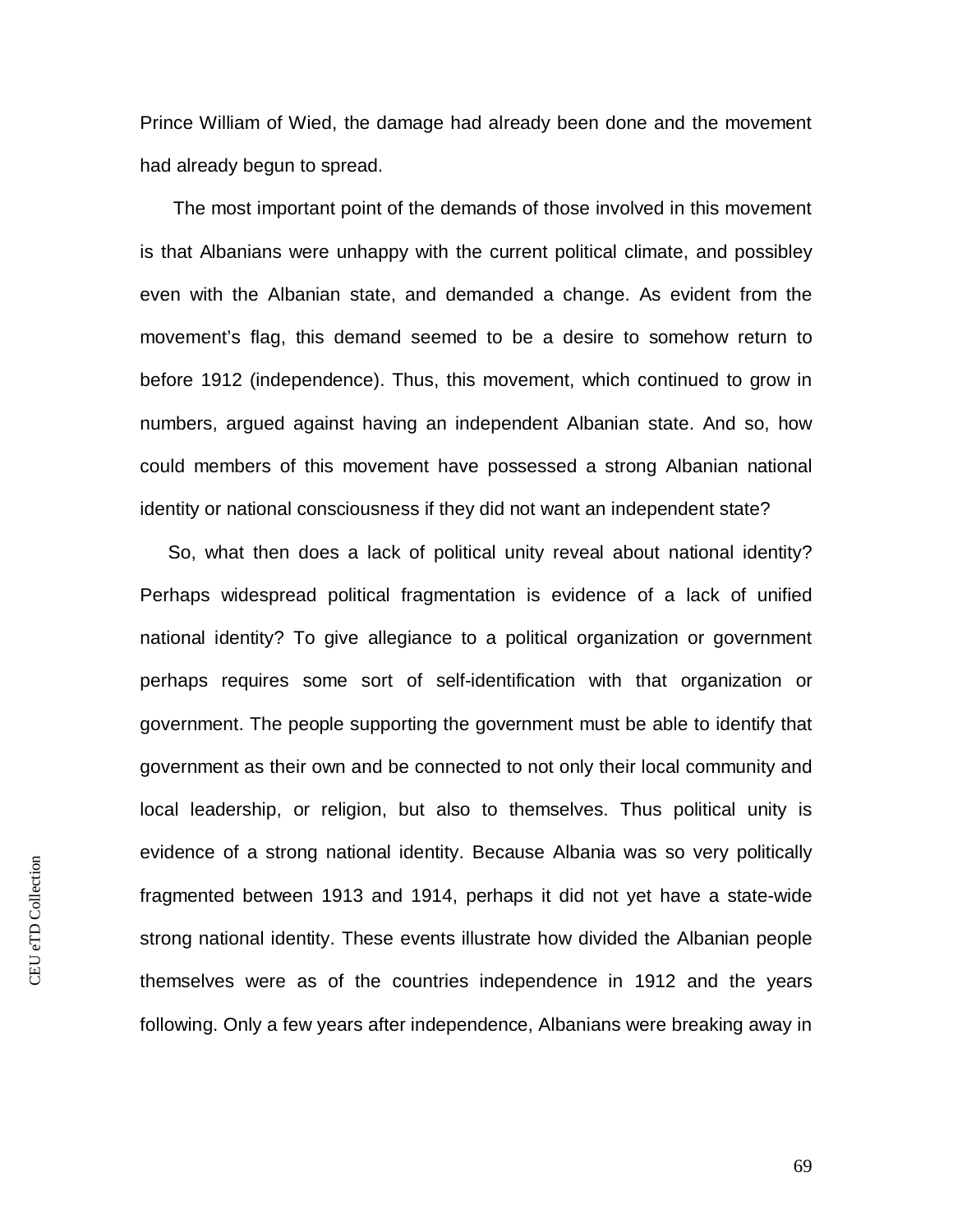the north and the south, clear evidence of a lack of national identity as of the early 20th century.

## **5. The Communist Rise to Power and Attempt to Promote a National Communist Identity**

This chapter will show how and why the communists created a nationbuilding process in a state that had already been in existence since 1912. Looking back; in chapters two and three, key moments in the state building and, uncompleted, nation-building process were illustrated. In chapter four the International Commission gave still further evidence as to the lack of political or cultural unity within Albania shortly after the state came into existence. This chapter, broken up into two subchapters, will look at key moments and programs of the communist era. The following subchapter will illustrate the communist rise to power in Albania, to give some background into how they rose to power and why they were initially more popular than the competing nationalist political party. The second sub-chapter will then outline some of the Party's policies to show how the communists continued the nation-building process that had never been fully completed.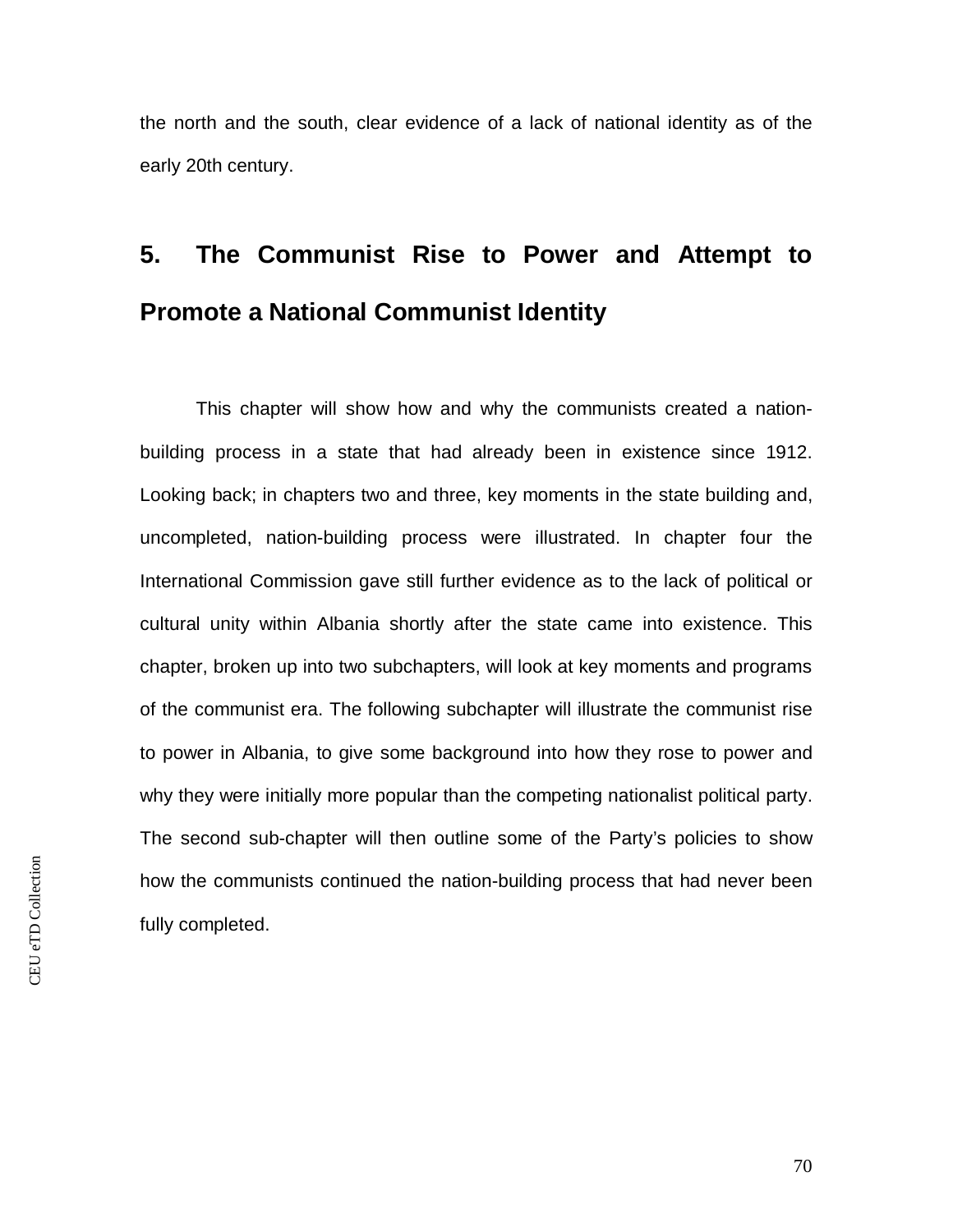### **5.1 The Communist Assent to Power and the Nation-Building Process**

Before examining how the Communist Party created and popularized an Albanian national communist identity it is first important to explore under what circumstances and using what tactics the Party was able to gain power within Albania. The rise of the Communist Party, also known as the National Liberation Front, was due to three stimuli: firstly, the repressive dictatorship of King Zog, secondly, the progressing encroachment of the Fascist Italians within Albanian administration, economy, and even military between 1926 through 1941, and thirdly, the invasion of Albania by Nazis Germany during World War Two. The communist movement arose as a reaction to these three factors. These three factors also account for the early popularity of the communist party in Albania.<sup>[154](#page-71-0)</sup>

After the restrictive regime of King Zog, Albanians seemed to want to pursue a more democratic or socialist government based on nationalism and not the "personality cult" associated with more totalitarian regimes. The Communist Party, especially, owes much of its early success through its ability to present itself not as a "communist revolution," but as a national liberating movement from the oppressive three factors mentioned previously. The communists argued that the foreign occupiers, and current leadership of the time, were weighing down and holding back the Albanian people from progress as a nation. Although The National Liberation Front claimed to be a nationalist Albanian party they were,

<span id="page-71-0"></span><sup>&</sup>lt;sup>154</sup> Miranda Vickers. "The Albanians: A Modern History." I.B Tauris & Co. Ltd. 1995: London p.141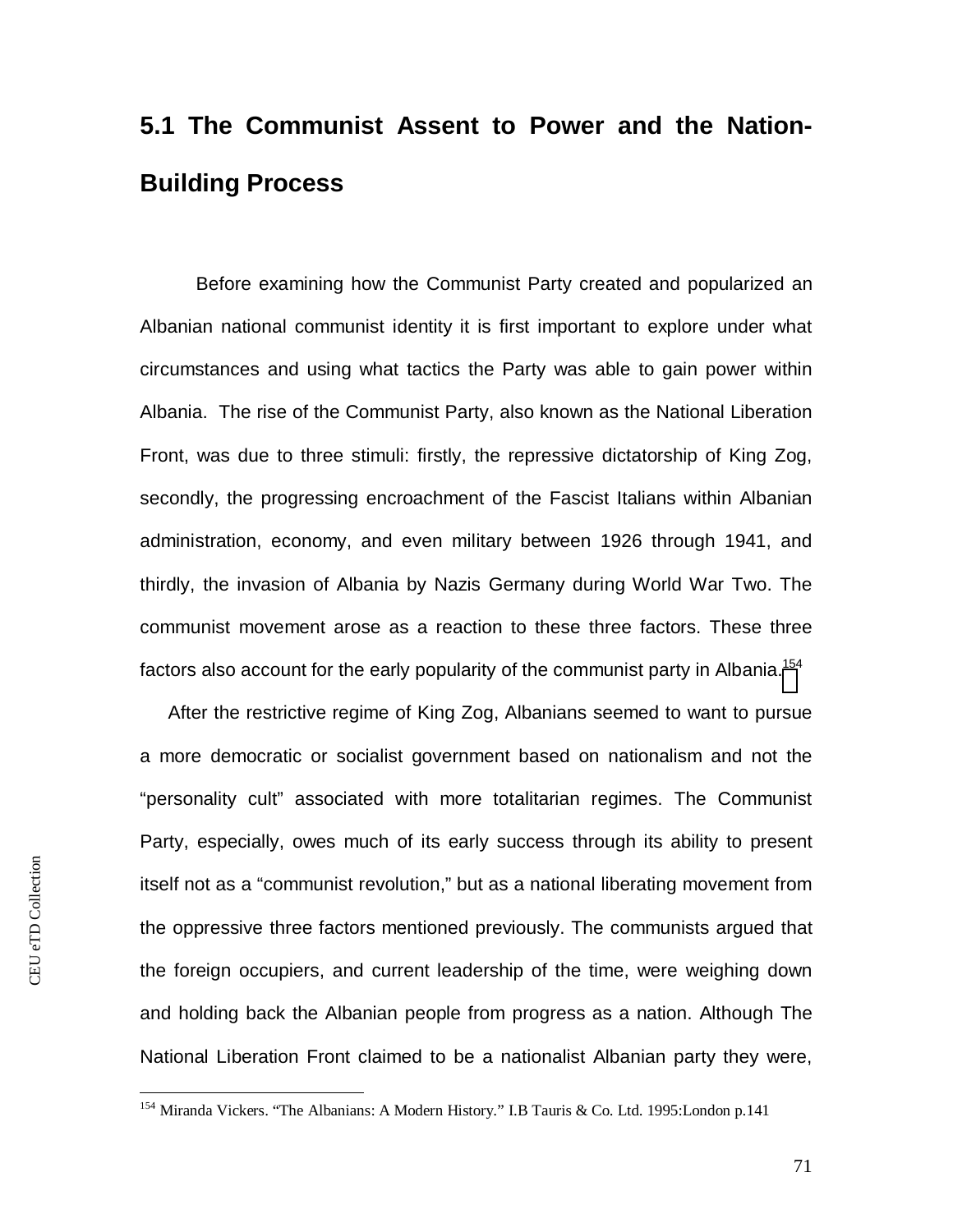however, first and foremost a communist party. They blended communist and nationalist ideologies in an attempt to garner mass support.

Purely nationalist groups did exist in Albania during the early 1940s. For example, the National Front or Bali Kombetar, founded by Midhat Frasheri, organized both active and passive resistance against the Italian "occupiers" of 1939-1941.<sup>[155](#page-72-0)</sup> The National Front had as its primary goal the creation of a democratic government within Albania.<sup>[156](#page-72-1)</sup> This group was initially less popular then the National Liberation Front because it was seen as a not radical enough response to the many dangers, both real and imagined, that were facing the nation.

Both of these political/paramilitary organizations were somewhat hidden, however, as King Zog's restrictive regime outlawed politically non-sanctioned parties[.](#page-72-2)<sup>157</sup> And given the respective nationalist and democratic or communist platforms of these parties they were naturally un-sanctioned by Zog's regime.

These political organizations at times attempted to work together, but faced many difficulties in this task given the mistrust between them. This mistrust was due primarily to the differing goals of the two parties; one advocating the creation of democratic government, the other attempting to create a communist revolution within Albania. Although they had similar short-term goals; to expel the Italians

<span id="page-72-0"></span><sup>155&</sup>quot;Library of Congress. "Albania: A Country Study." Library of Congress Cataloguing-in-Publication Data, 1994, p.35.

<span id="page-72-1"></span><sup>&</sup>lt;sup>156</sup> Miranda Vickers. "The Albanians: A Modern History." I.B Tauris & Co. Ltd. 1995:London, p.147.

<span id="page-72-2"></span><sup>&</sup>lt;sup>157</sup> "Library of Congress. "Albania: A Country Study." Library of Congress Cataloguing-in-Publication Data. 1994, pp. 31-32.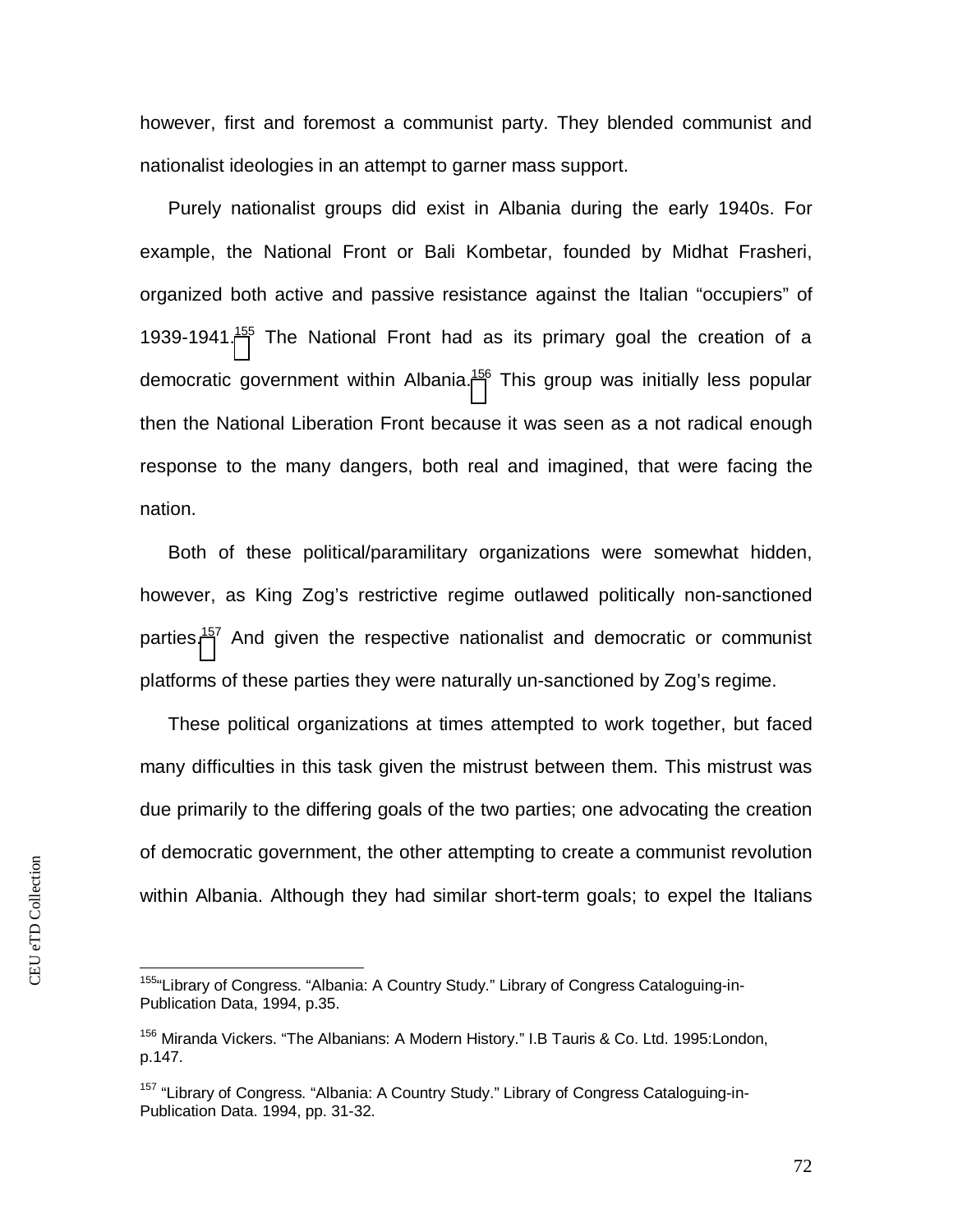and Germans form Albania and end King Zog's repressive regime, they also envisioned a very different future for the country.

Due to the existence of different long-term goals the two parties greatly mistrusted each other. The National Front feared that the Communist party, the National Liberation Front, would unite with other international communist movements and would rely on the protection of other communist countries once the eventual communist government of Albania was eventually in place. In response to these fears, The National Front argued that their movement was the only truly nationalist one. On the other hand the Communists feared that, to save the nation from invaders, the National Front would make too many concessions, especially to the Fascist Italians. This fear is possibly founded as it seems that National Front leaders might have worked alongside the Italians when they occupied Albania in the 1920s and 30s. In correspondence from the Office of the British Representative at Bari of the Resident Minister Central Mediterranean on 7, February 1945 mentioned the possibility that Bali Kombetar (National Front) leaders were "in touch" with Italian authorities, but the relationship between Bali Kombetar (National Front) and Italy was difficult to connect.<sup>[158](#page-73-0)</sup> The National Liberation Front, and eventually the communist regime, within Albania would rely on the economic assistance provided by other communist nations, especially the Soviet Union and China. And so the concerns of the National Front where not at all unrealistic either.

<span id="page-73-0"></span><sup>&</sup>lt;sup>158</sup> Letter sent from Mr. Klissura and the Resident Central Mediterranean at Bari to Mr. Broad Caserta (British Foreign Ministry), sent February 7, 1945, dated 13 February, 1945. No. 42. Regarding Bali Kombetar and other nationalist organizations during King Zog's reign. Accessed at British National Archives, Kew.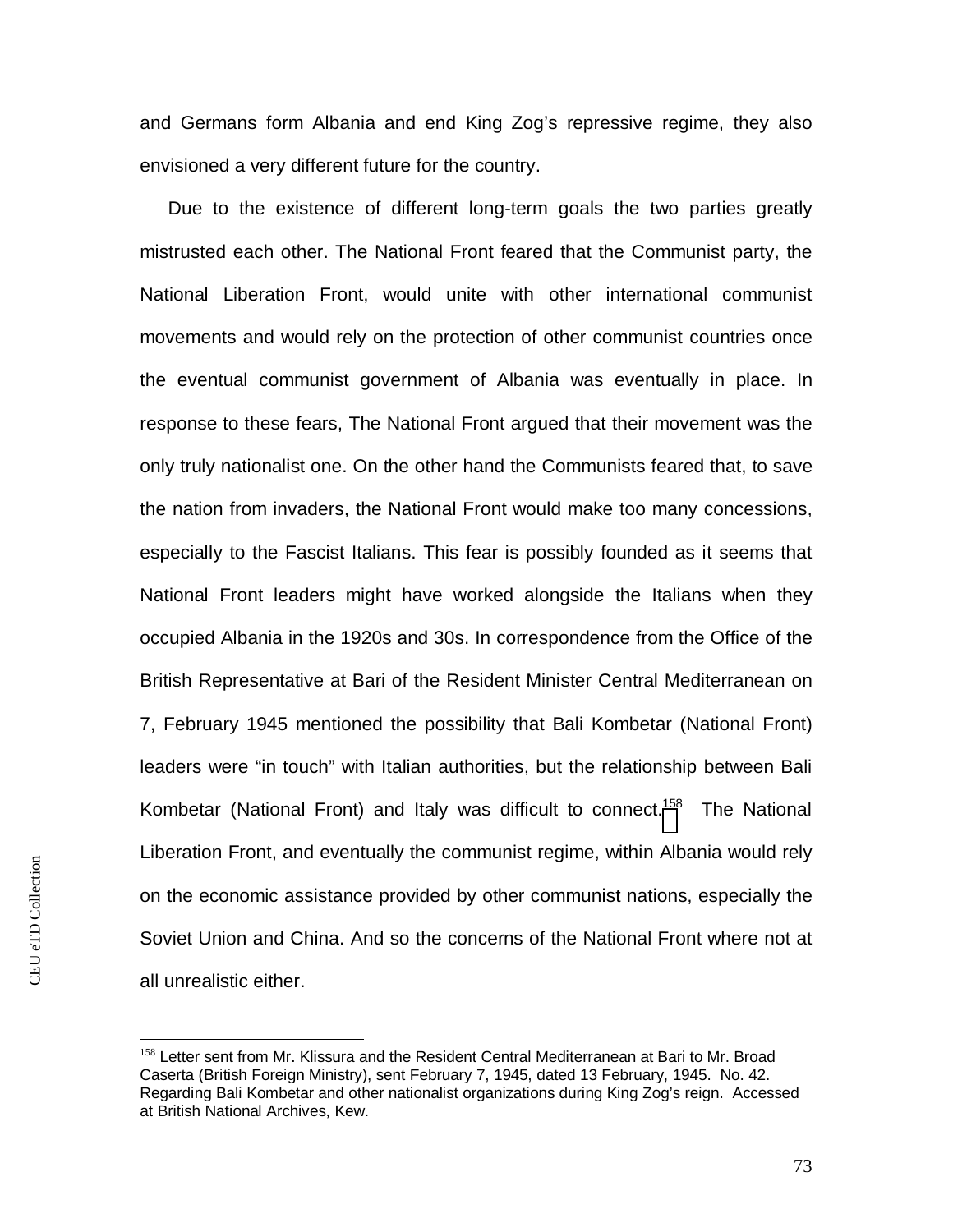Despite the many ideological differences, eventually the two parties were able to briefly unite, at a conference held in Makaj on August 2, 1943.<sup>[159](#page-74-0)</sup> The primary purpose of this conference was to discuss the future of Kosova, which in 1941 had been annexed by the Italians and reintegrated into Albania. Initially the National Front wanted to maintain its right to integrate the territory of Kosova into Albania, while the communist National Liberation Front strongly disagreed with this proposal. Eventually the decision was postponed and the delegates present from the two parties decided to unite into one political organization named the Committee of National Salvation. This alliance between the two parties, however, did not last as the leadership of the Communist party disagreed with the decision to postpone talks regarding Kosova. The National Liberation Front had loyalties to the Yugoslav communists, and thus wanted to return Kosova to Yugoslavia.

The German military occupation of Albania, in July of 1943, only further revealed the true non-existence of this alliance between the two parties and unity of action within the population. In the north, "…Albania remained but was left entirely inert or in collaboration with the Germans..."<sup>[160](#page-74-1)</sup> Chaos ensued as communists fought against Germans, National Front members against communists and Germans, with different members even switching sides when identifying which enemy seemed more threatening at any given time.<sup>161</sup> In this

<span id="page-74-0"></span><sup>&</sup>lt;sup>159</sup> "Library of Congress. "Albania: A Country Study." Library of Congress Cataloguing-in-Publication Data. 1994, pp. 35-36.

<span id="page-74-1"></span> $160$  Correspondence from M. Romanos, Greek Embassy to British Foreign Ministry. Dated 14 July, 1945. No. 5018. Quotes statement said to have been made by Mr. Jacobs head of American Mission to Tirana. Regarding Albania's part in the WWII. Accessed at British National Archives, Kew.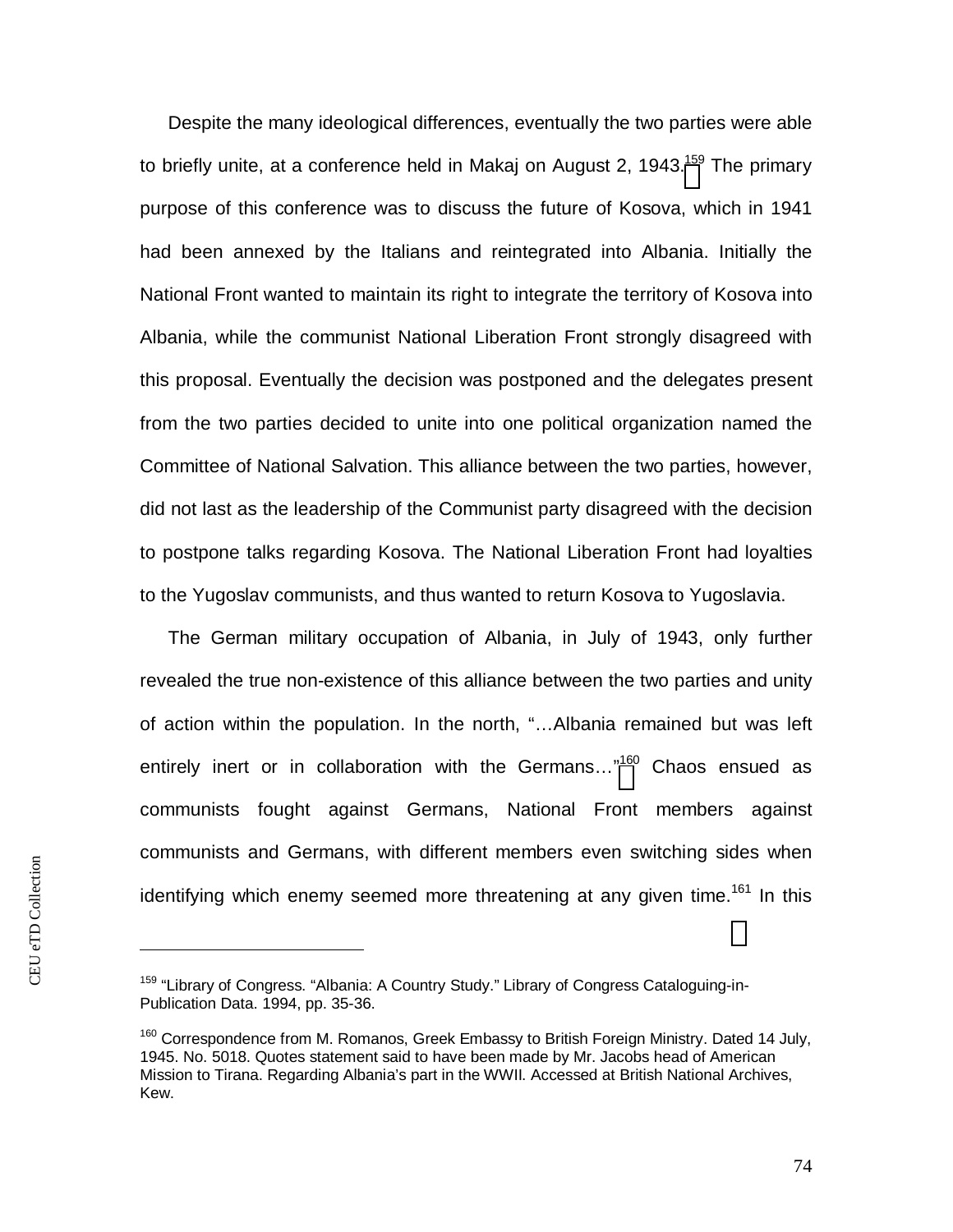environment of chaos the National Front was more and more unable to maintain its organization.<sup>[16](#page-75-0)2</sup> On the contrary, the National Liberation Front continued its propaganda machine; even over Allied radio frequency. The propaganda shifted, and targeted the National Front as a traitor to Albanians, who joined the German occupiers. There is some truth to this claim, however, as some National Front members did fight on the side of the Germans against the communists.

The National Liberation Front was able to maintain its organization and survive German occupation despite little Allied assistance and no Allied forces within the country's borders.<sup>[163](#page-75-1)</sup> Thus, when the German forces retreated following the war, a power vacuum remained. The National Liberation Party, and the communists, were the strongest, most united, group to fill this vacuum and create a new state within Albania. On November 29, 1944 the communist regime, headed by Prime Minister Enver Hoxha, was created in Tirana.<sup>[164](#page-75-2)</sup> The new government then quickly acted to dispose of all political opposition, especially members of the National Front who had not yet fled the country. The second early goal of the regime was to create a "democratic appearance" in order to receive legitimacy domestically and internationally. Hoxha changed the title of his party, and regime, to the Democratic Front, created a People's Assembly, held

<sup>&</sup>lt;sup>161</sup> "Library of Congress. "Albania: A Country Study." Library of Congress Cataloguing-in-Publication Data. 1994, p.33.

<span id="page-75-0"></span><sup>&</sup>lt;sup>162</sup> Miranda Vickers. "The Albanians: A Modern History." I.B Tauris & Co. Ltd. 1995:London, p.153.

<span id="page-75-1"></span><sup>&</sup>lt;sup>163</sup> "Library of Congress. "Albania: A Country Study." Library of Congress Cataloguing-in-Publication Data. 1994, p.37.

<span id="page-75-2"></span><sup>164</sup> Miranda Vickers. "The Albanians: A Modern History." I.B Tauris & Co. Ltd. 1995:London, p.163.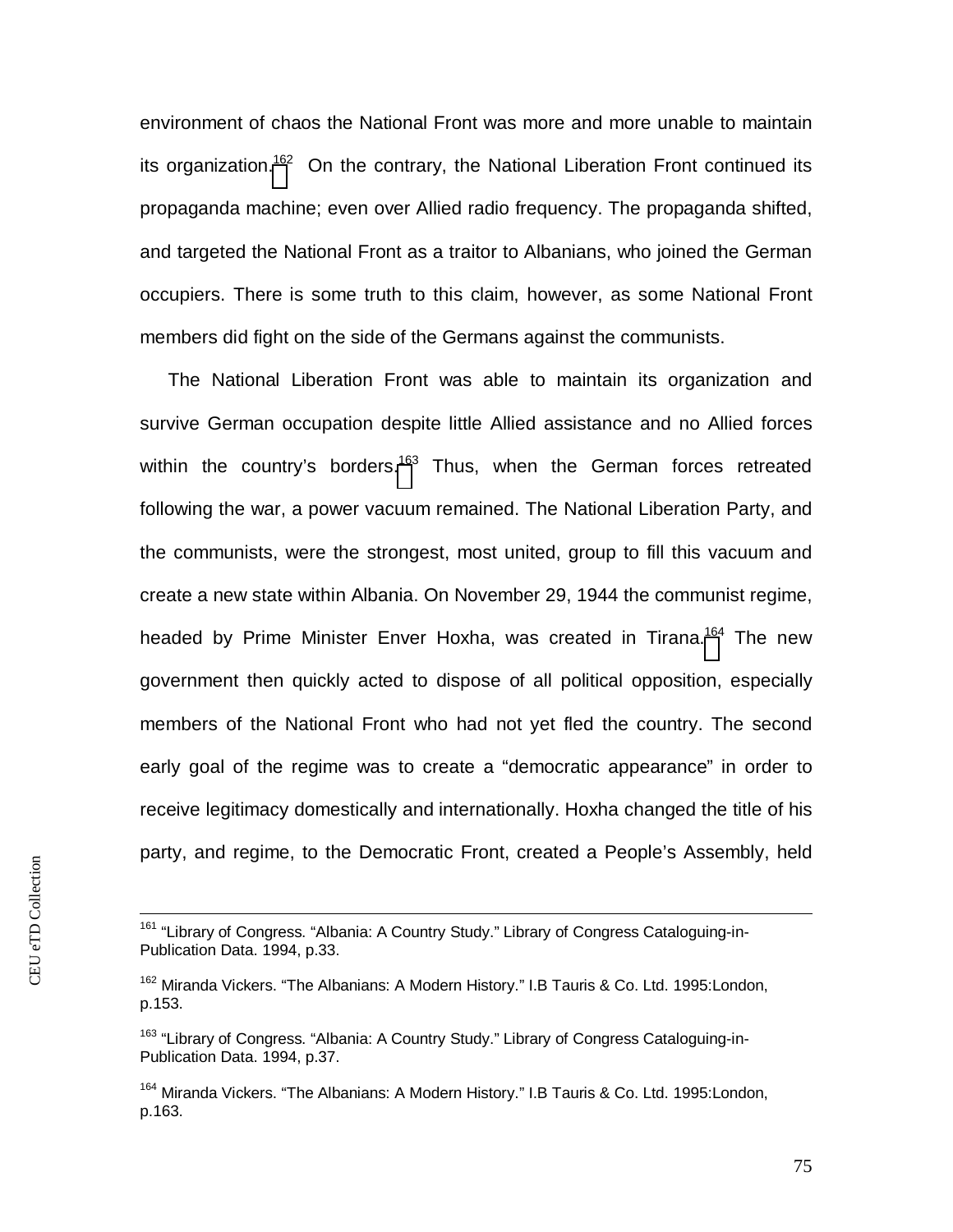elections on December 2, 1945, and declared Albania a Popular Democratic Republic all in an effort to achieve this legitimacy.<sup>[165](#page-76-0)</sup> The United States and Britain formally recognized Enver Hoxha's Regime in Albania in 1945 and only asked that Hoxha maintain the earlier treaties created prior to the existence of the new communist government.<sup>[166](#page-76-1)</sup>

By exploring the history and context of the communist revolution in Albania one can discover its distinctly nationalist style. The National Front, or communist party, within Albania recognized the lack of a national Albanian identity and capitalized on the opportunity to create one; an identity that was both communist and nationalist.<sup>[167](#page-76-2)</sup> This nationalistic style accounts for the popularity of communism during the communist revolution within Albania. Nationalism was popularized due to the political climate of the period before and during World War Two due to the strong Italian, and then German, presence in the Albanian government and economy. Thus, nationalism and communism were combined, and integrated into a new Albanian communist ideology.

<span id="page-76-0"></span><sup>&</sup>lt;sup>165</sup> "Library of Congress. "Albania: A Country Study." Library of Congress Cataloguing-in-Publication Data. 1994, p.39.

<span id="page-76-1"></span><sup>&</sup>lt;sup>166</sup> "Library of Congress. "Albania: A Country Study." Library of Congress Cataloguing-in-Publication Data. 1994, pp.36-37.

<span id="page-76-2"></span><sup>&</sup>lt;sup>167</sup> James S. O'Donnell. "A Coming of Age Albania Under Enver Hoxha." East European Monographs. Moulder: 1999, p. 139.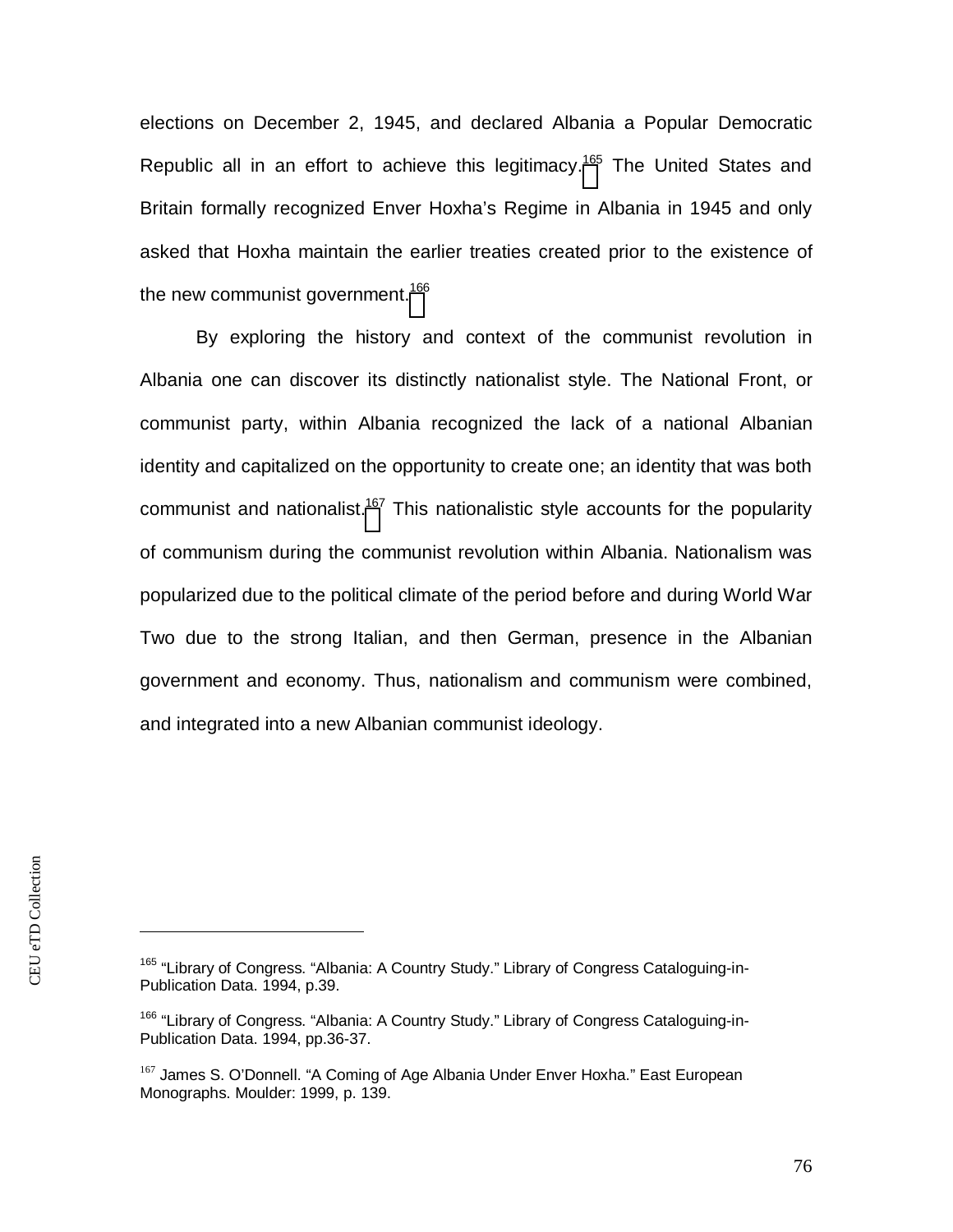# **5.2 The Communist Attempt to Lessen Differences and Promote a Communist, As Well As Nationalist, Identity**

This chapter will demonstrate how the communist leadership, during the period of 1944-1967, were able to continue the nation-building project by building and popularizing national identity through social policies and, in particular, the institution of obligatory mass-education. It will show how the communists revived nationalist fervor whilst eliminating previous obstacles to the formation of an imagined Albanian communist identity and was able to unite Albanians by creating common core traditions and one national culture that had not existed before. How did the communists achieve what the Prizren League, King Wied, President and then King/Dictator Zogu, and the Italian occupation government, were never able to accomplish? The answer is a complicated one. The communists both eliminated obstacles whist creating a new Albanian identity through education and mass propaganda.

In December 1944 the communist Democratic Front (before known as the National Liberation Front), headed by Prime Minister Enver Hoxha, assumed the role of provisional government adopting laws which enabled the state to regulate foreign and domestic trade, nationalize transportation, as well as confiscate property belonging to so called 'enemies of the state' and 'war criminals.'<sup>[168](#page-77-0)</sup> These enemies were primarily political opponents, however, many of whom

<span id="page-77-0"></span><sup>&</sup>lt;sup>168</sup> "Library of Congress. "Albania: A Country Study." Library of Congress Cataloguing-in-Publication Data. 1994, p.39.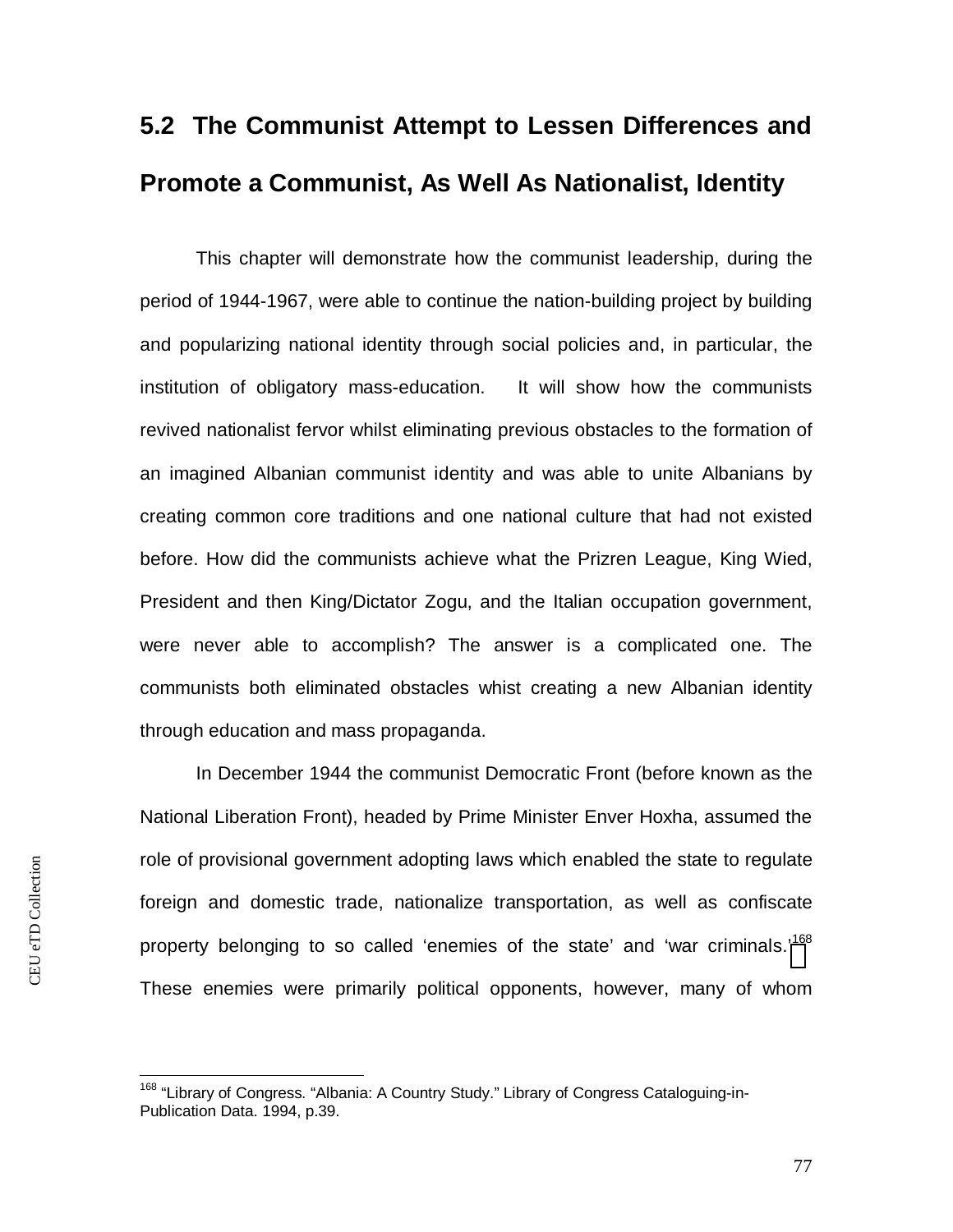belonged to the competing political party, the National Front.<sup>[169](#page-78-0)</sup> Soon after assuming power Enver Hoxha, "…had a clear grasp of the importance of ideology, of a well-defined party line, as an instrument of discipline and a weapon in power struggles<sup>"[170](#page-78-1)</sup> Hoxha, and the Party, would use the mass education program, anti-religion and isolationist policy, as well as social programs, to consolidate and hold onto power by forming an Albanian national communist identity. The details of these policies will be discussed further in the proceeding sub-chapters.

In December 1945 a Peoples Assembly was elected and the Democratic Front, (the communist party), was elected. The Assembly was to meet every four years, and one assembly member was to be elected for every 8000 people. Smaller local councils were to meet every three years. The People's Assembly met for the first time in January 1946 to declare Albania a people's republic. "After months of angry debate, the assembly adopted a constitution that mirrored the Yugoslav and Soviet constitutions."<sup>[171](#page-78-2)</sup>

By looking at some of the policies of the Democratic Front and Enver Hoxha one can see how the communists were able to create and popularize an Albanian national identity. Mass compulsory education and mass literacy (for the first time in Albania's history), enabled the communist regime to reach portions of

<span id="page-78-0"></span><sup>&</sup>lt;sup>169</sup> Dennis P. Hupchick. "The Balkans: From Constantinople to Communism," Palgrave Macmillian. New York: 2002. pp.375-376.

<span id="page-78-1"></span><sup>&</sup>lt;sup>170</sup> James S. O'Donnell. "A Coming of Age Albania Under Enver Hoxha." East European Monographs. Moulder: 1999, p. 17.

<span id="page-78-2"></span><sup>&</sup>lt;sup>171</sup> "Library of Congress. "Albania: A Country Study." Library of Congress Cataloguing-in-Publication Data. 1994, p.39.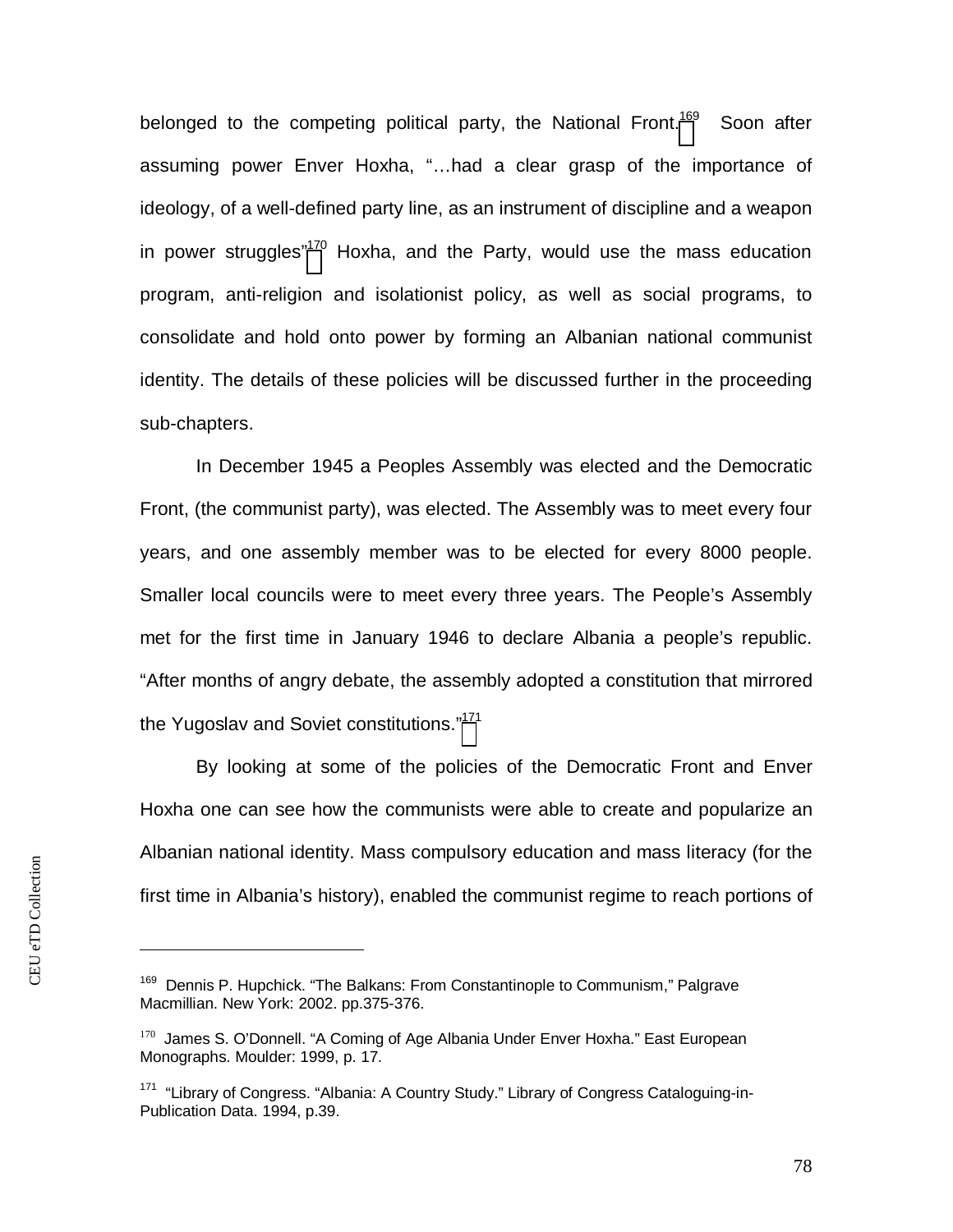the population unreachable before.<sup>[172](#page-79-0)</sup> The use of media, newspapers, radio, and film, spread ideas of a unique communist, yet still nationalist, Albanian identity. Communist leadership looked into the past to create national identity, using traditional myths and legends. Figures such as Skanderbeg were glorified and became national heroes. The first Albanian full-length color feature film was dedicated to his life.

The regime also sought to rid the country of the barriers existing between people. One such perceived obstacle was the existence of three religions within the country. Thus, the communists began an anti-religion campaign that eventually resulted in the extinction of organized religion within Albania. The communists sought to unify the population behind the concept of communism and the nation; to popularize an Albanian national communist identity. The following sections will examine how the communist leadership was able to use mass compulsory education and the media to reach the population and popularize national identity while riding the country of the real or perceived obstacles to unified communist and national identity, such as religion and traditional society.

### **Anti-Religion Campaign**

The results of a religious census taken in 1945 revealed that 70 percent of the population identified themselves with Islam, 20 percent with the Orthodox

<span id="page-79-0"></span><sup>&</sup>lt;sup>172</sup> "Library of Congress. "Albania: A Country Study." Library of Congress Cataloguing-in-Publication Data. 1994, pp. 87-88.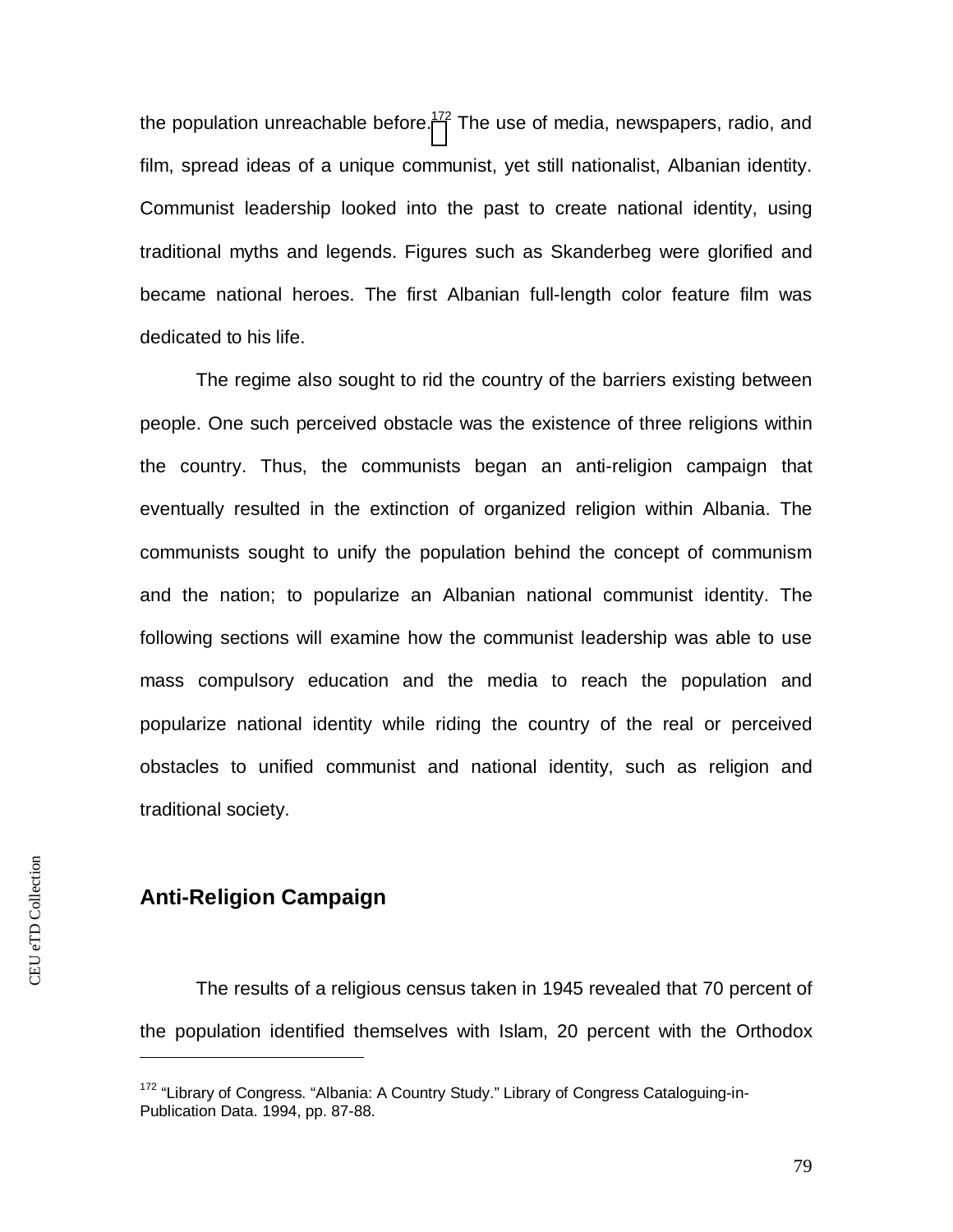faith, and the remaining 10 percent with Catholicism.<sup>[173](#page-80-0)</sup> Thus, the religious divisions discussed previously, in the second chapter, were still relatively the same. The constitution ratified in 1944 granted religious freedom. Article 18 states that "All citizens are guaranteed freedom of opinion and belief…All religious communities are free in matters concerned with their faith as well as in its practice and outward expression."<sup>[174](#page-80-1)</sup> This was the rule, but it was not the reality. As the Party slowly consolidated its power, it also slowly began attacking religious institutions. The Party gradually passed more and more restrictive policies against religious institutions until they were eventually banned outright. The long-term plan to eradicate religion was twofold; first, atheist propaganda would be taught in the new mandatory state schools, and second, children would be motivated to inform on their parents if they practiced religion.<sup>[175](#page-80-2)</sup> Thus, as the next generation grew to adulthood they would never come into contact with religion. Eventually religion would disappear.

The Party justified its anti-religious campaign by claiming that religion was to blame for the "backwardness" of the country, and that religion was brought into Albania by foreign occupying states and was an "…instrument of power over the people, an agent of division among them..." and, in essence, was un-Albanian.<sup>176</sup>

<span id="page-80-0"></span><sup>173</sup> Miranda Vickers. "The Albanians: A Modern History." I.B and Tauris Ltd. London: 1995, p. 178.

<span id="page-80-1"></span><sup>&</sup>lt;sup>174</sup> James S. O'Donnell. "A Coming of Age Albania Under Enver Hoxha." East European Monographs. Moulder: 1999, p. 137.

<span id="page-80-2"></span><sup>&</sup>lt;sup>175</sup> James S. O'Donnell. "A Coming of Age Albania Under Enver Hoxha." East European Monographs. Moulder: 1999, p. 141.

<sup>&</sup>lt;sup>176</sup> Miranda Vickers. "The Albanians: A Modern History." I.B and Tauris Ltd. London: 1995, p.50. and James S. O'Donnell. "A Coming of Age Albania Under Enver Hoxha." East European Monographs. Moulder: 1999, p. 138.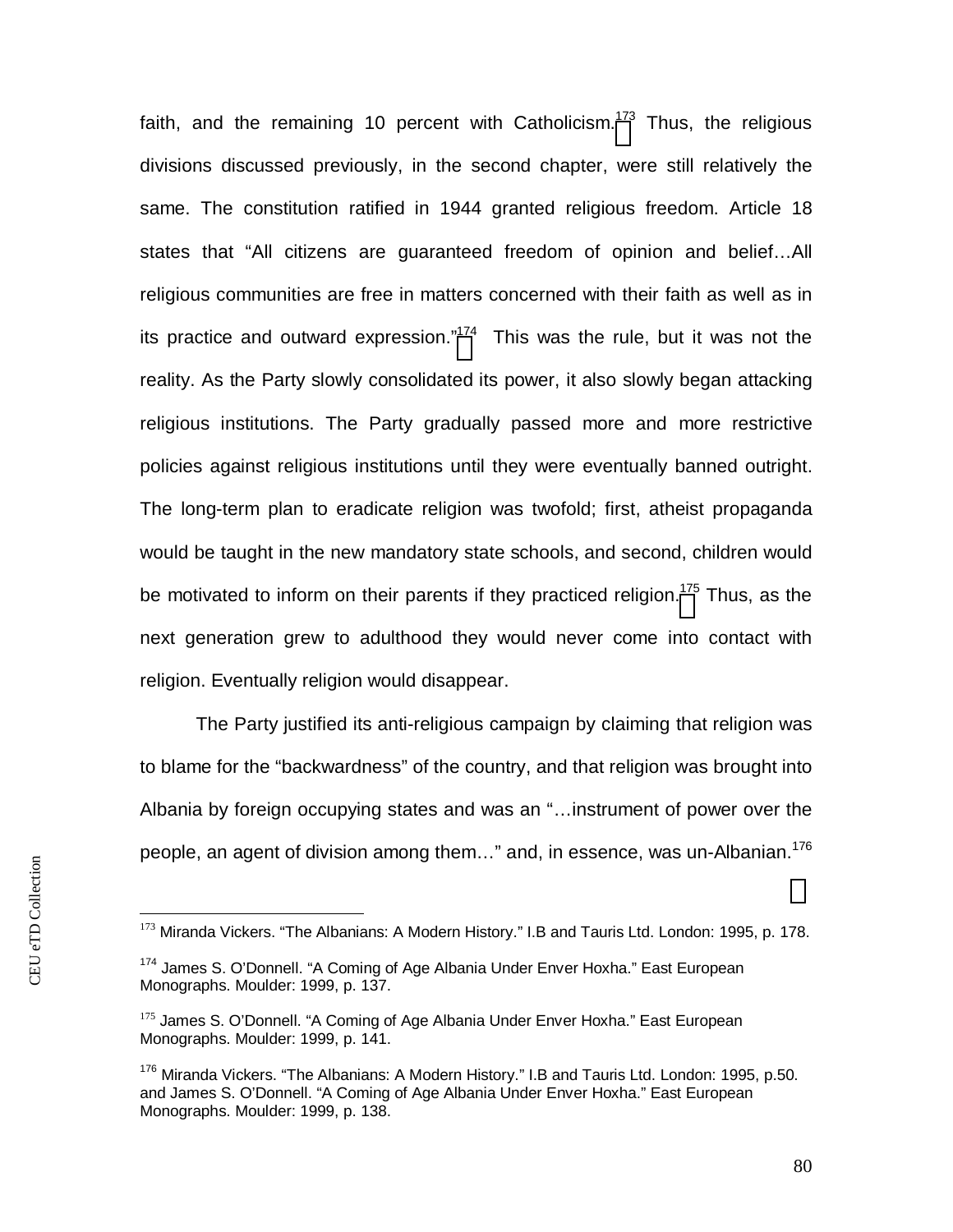Hoxha stated on numerous occasions that, "the religion of Albanians is Albanianism."<sup>[177](#page-81-0)</sup> This is a telling statement as it reveals the goal of the Hoxha and the Party to replace religion with not only communist ideology, but Albanian nationalism. By eliminating religion, and the (perhaps perceived) divisions created by the existence of three different religions, whilst filling that void with communist and nationalist rhetoric, the Party leadership sought to create a new Albanian identity.

Laws such as the Agrarian Reform Law of 1945 were not passed solely for the purpose of nationalizing private property, but also to confiscate land previously owned by religious institutions.<sup>[17](#page-81-1)8</sup> As of 1945, religious institutions could no longer own property within Albania By controlling the land where religious institutions operated, the communist government could also greater control the actions of those institutions. Religious institutions were also forbidden to continue operating educational programs for children as the communist government took full responsibility for education in 1945 as well.

Due to the fear, or justification, based on a rule of no 'outside influence,' those religious institutions with bases of operation outside of Albania were ordered to stop functioning within the country. Roman Catholic clergy members, who were not Albanian nationals, were forcibly expelled from the country by

<span id="page-81-0"></span><sup>&</sup>lt;sup>177</sup> James S. O'Donnell. "A Coming of Age Albania Under Enver Hoxha." East European Monographs. Moulder: 1999, p. 139.

<span id="page-81-1"></span><sup>&</sup>lt;sup>178</sup> "Library of Congress. "Albania: A Country Study." Library of Congress Cataloguing-in-Publication Data. 1994, p.85.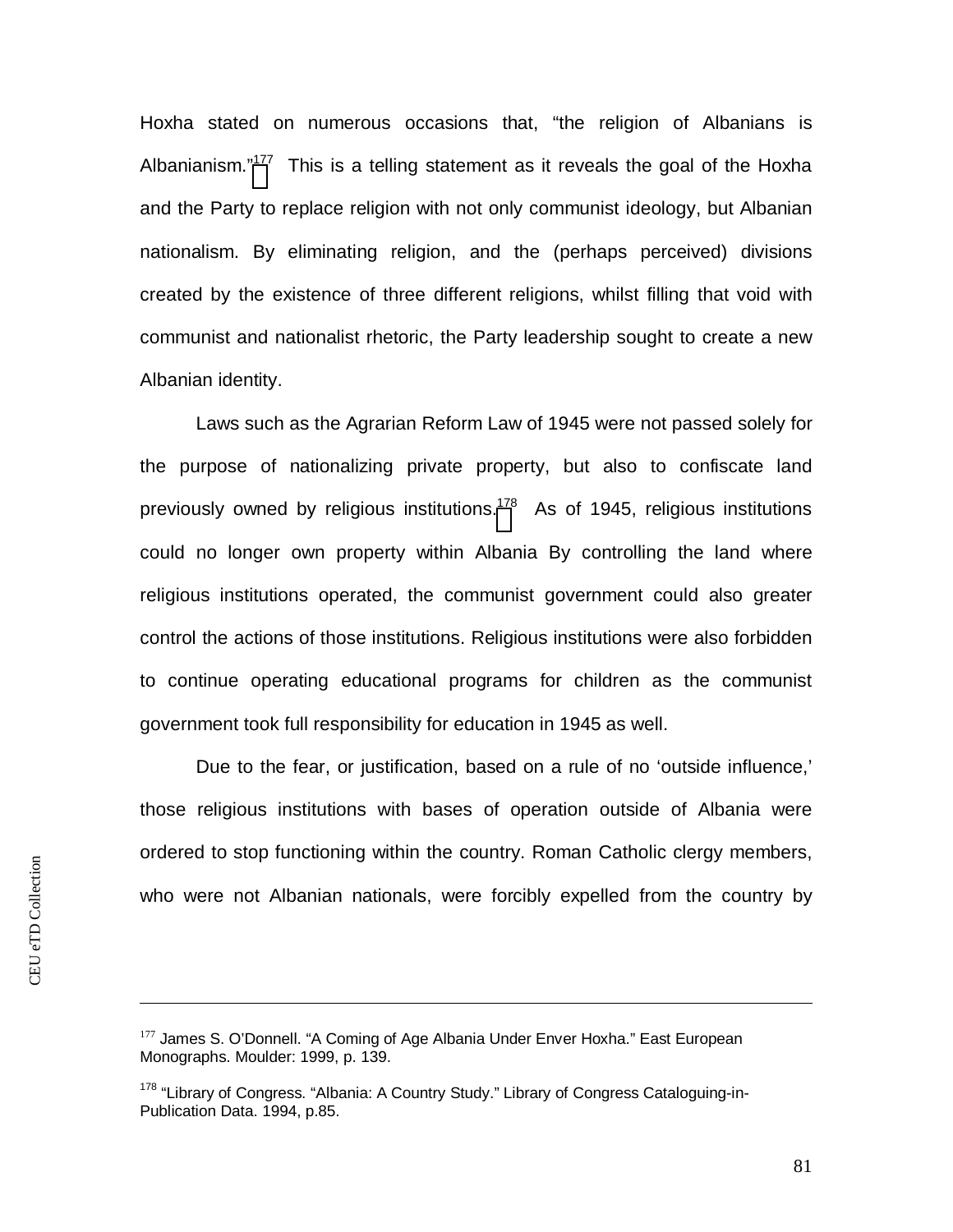1946. In 1946 the Jesuit Order was banned from Albania, the Franciscans were dissolved in 1947.

In 1949 laws restricting religion became progressively more harsh. On January 26, 1949 Decree No. 743, entitled, On Religion, stated that religious practice could in no way contradict the laws of the State and asked religious institutes with foreign offices to disassociate from them. On November 26, 1949 a mandate entitled, Decree on Religious Communities required all religious institutions to contact the government for its approval. The law read:

> The religious communities or their braches which have their headquarters outside the state are not allowed to open branches (orders, missions, philanthropic institutions, etc.) and those which exist will be closed within a month from the date of the entrance of power of this law[.](#page-82-0)<sup>179</sup>

 Through these laws, and others, the government sought to greater control the actions, and even the rhetoric, of religious institutions. The attack against organized religion, as of 1949, had become more open and outright.

However, even more radical polices were to come in the 1950s and 60s'. The communist leadership, especially Enver Hoxha, became progressively more vocal and open in their anti-religion policies and propaganda. Hoxha viewed religion, and the religious divisions within the country, as a dangerous opposing force to communism and a unified Albanian people.

<span id="page-82-0"></span><sup>&</sup>lt;sup>179</sup> Miranda Vickers. "The Albanians: A Modern History." I.B. Tauris and Co. Ltd. London: 1995, p. 178.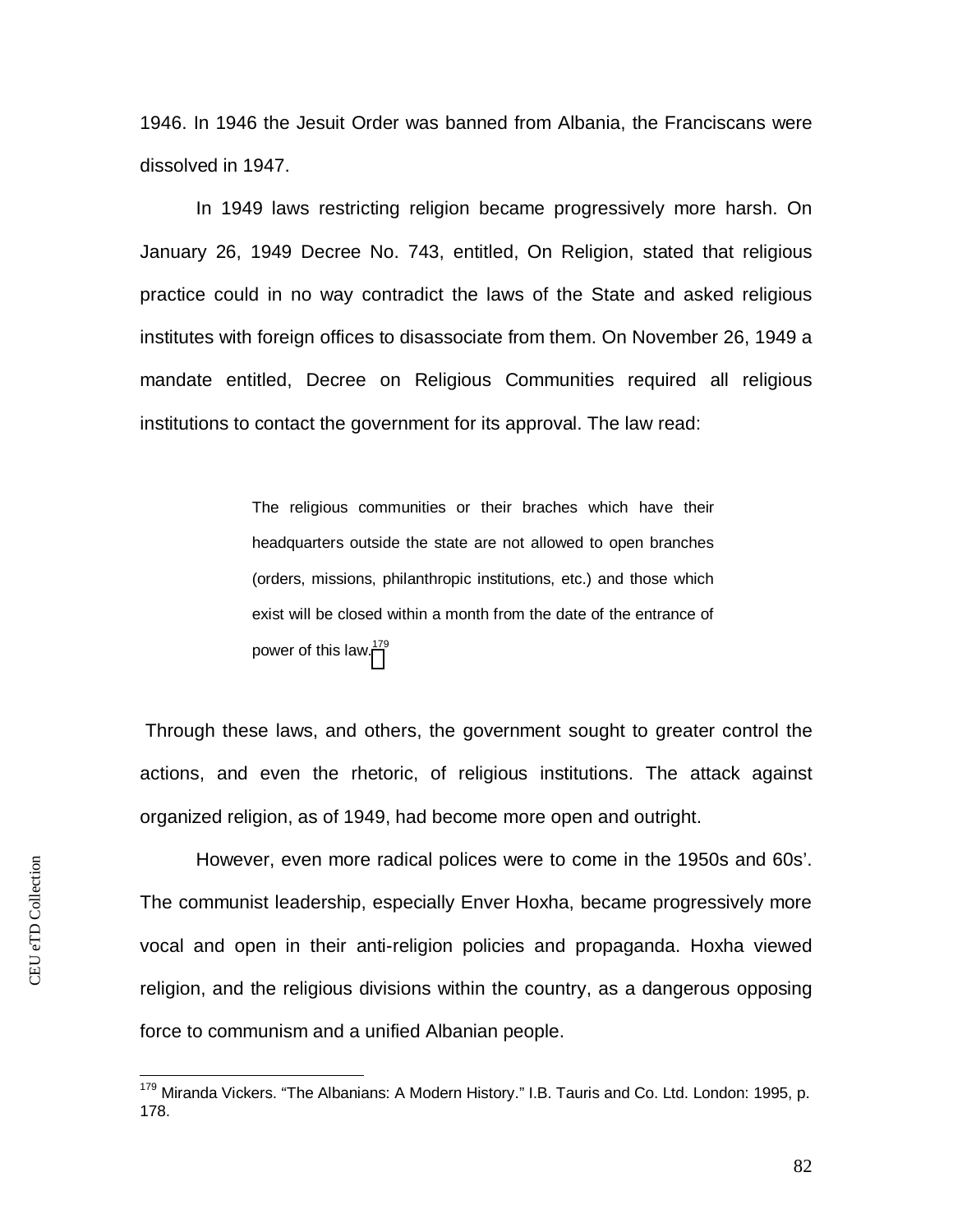During the 1950s and 1960s the communist regime sought to even greater weaken the role of religious institutions within Albania. By the late 1960s, due to the Party's anti-religion policies and closer cooperation, or at least influence off, Maoist China, anti-religious feeling, had reached its height. "The religious world outlook and the Communist world outlook were said to be irreconcilable...["](#page-83-0)<sup>180</sup> In May of 1967 a newspaper, the *Nendori*, reported that "the youth had thus 'created the first atheist nation in the world." $181$  This was the excited headline after the students, through Party mandate, re-claimed 2,169 religious sites and converted most of them into cultural centers.<sup>[18](#page-83-2)2</sup> Few religious sites remained, and only due to their cultural significance. Whether or not the headline is factual and the forced closure or destruction of these 2000 plus religious sites was the work of random and simultaneously motivated students, is highly questionable. Regardless of where the movement originated, the move resulted in the closure of hundreds of religious sites and was a very public, and well publicized, attack against religion.

On November 13, 1967, only months after the May religious site closures, Decree No. 4337, was passed. This law officially cancelled the official status of religious institutions granted by the religious freedom clause of the 1946 Constitution. Thus, religious freedom was no longer "officially guaranteed" by the

<span id="page-83-0"></span><sup>&</sup>lt;sup>180</sup> Miranda Vickers. "The Albanians: A Modern History." I.B. Tauris and Co. Ltd. London: 1995, p. 178, p.180.

<span id="page-83-1"></span><sup>&</sup>lt;sup>181</sup> "Library of Congress. "Albania: A Country Study." Library of Congress Cataloguing-in-Publication Data. 1994, p.86.

<span id="page-83-2"></span><sup>&</sup>lt;sup>182</sup> Miranda Vickers. "The Albanians: A Modern History." I.B. Tauris and Co. Ltd. London: 1995, p. 195.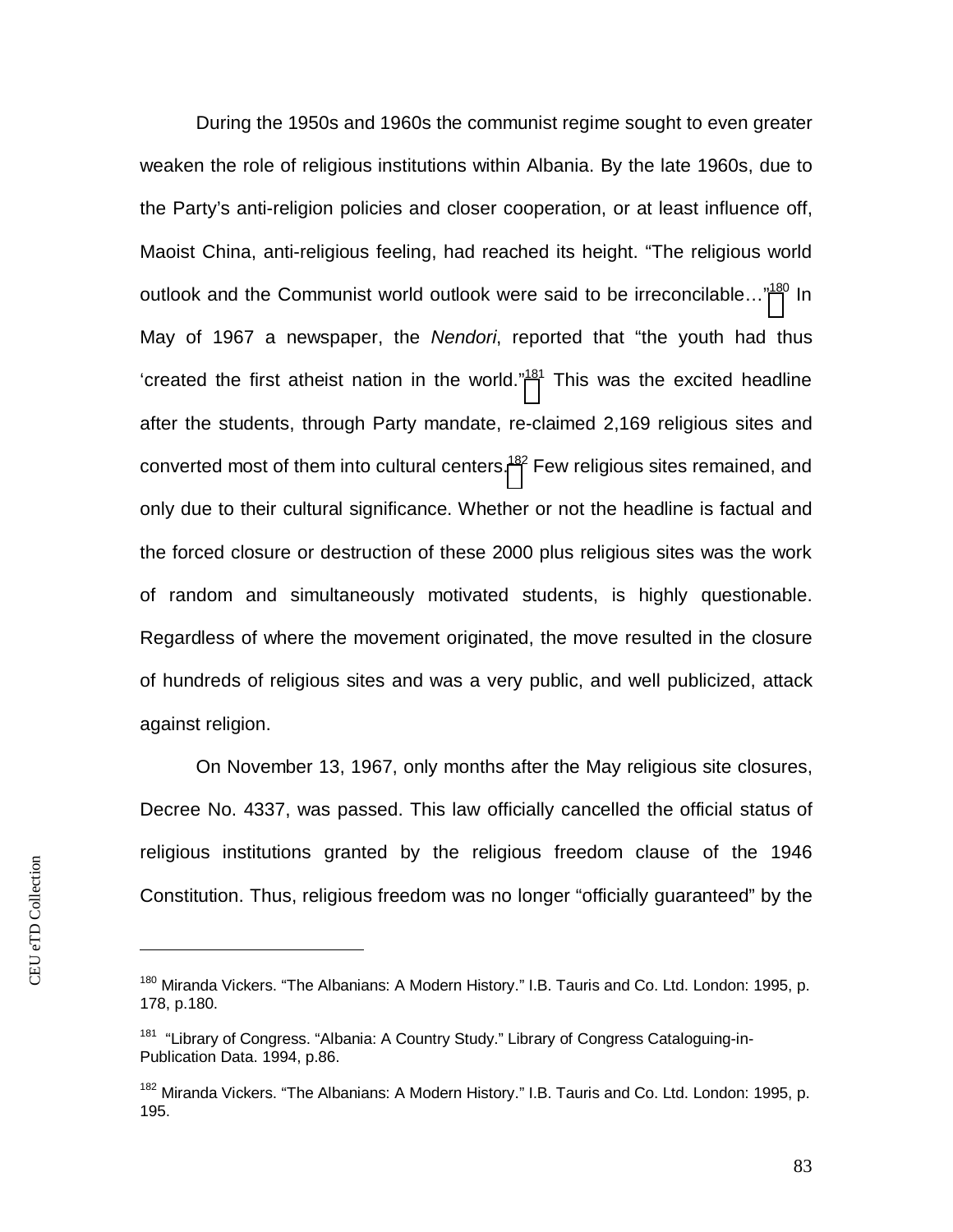state. On September 23, 1975 another law, Decree No. 5339, required citizens with names that are contrary to the official state ideology or are offensive, to change them.<sup>[183](#page-84-0)</sup> This law was an attack on religion as it outlawed religious names. Decree No. 225 forbade geographic names from having religious origins.

Article 37 of the 1976 Constitution was the most radical of all the laws passed thus far. It declared outright that, "the State recognizes no religion whatever and supports atheist propaganda for the purpose of inculcating the scientific materialist world outlook in people."<sup>[184](#page-84-1)</sup> Thus, religion was Constitutionally forbade and, at least officially, Albania became an atheist state.

In the 1970s and 80s the Party continued its anti-religion policy despite already banning religion in 1976. As of March 27, 1981 the Peoples' Assembly passed law no. 6300, based on Article 55 of the 1976 Constitution (agitation and propaganda against the people's power), which specified even the condemnation of those people who created or conduced religious propaganda.<sup>[185](#page-84-2)</sup> The penalty for religious propaganda was harsh, up to ten years prison time, or, during a time of war, the death penalty.

How successful were the anti-religion policies of the communist Party in Albania? And, if these policies were successful, did the absence of religion actually help the population to better unify behind a national communist Albanian identity? The policies of the Party, although harsh and brutal to the religious,

<span id="page-84-0"></span><sup>&</sup>lt;sup>183</sup> James S. O'Donnell. "A Coming of Age Albania Under Enver Hoxha." East European Monographs. Moulder: 1999, p. 144.

<span id="page-84-1"></span><sup>&</sup>lt;sup>184</sup> James S. O'Donnell. "A Coming of Age Albania Under Enver Hoxha." East European Monographs. Moulder: 1999, p. 143.

<span id="page-84-2"></span><sup>&</sup>lt;sup>185</sup> Sherif Delvina. "Albania: The Country of Inter-Religious Harmony." Eurorilindja Publishing House. Tirana: 2006, p. 40.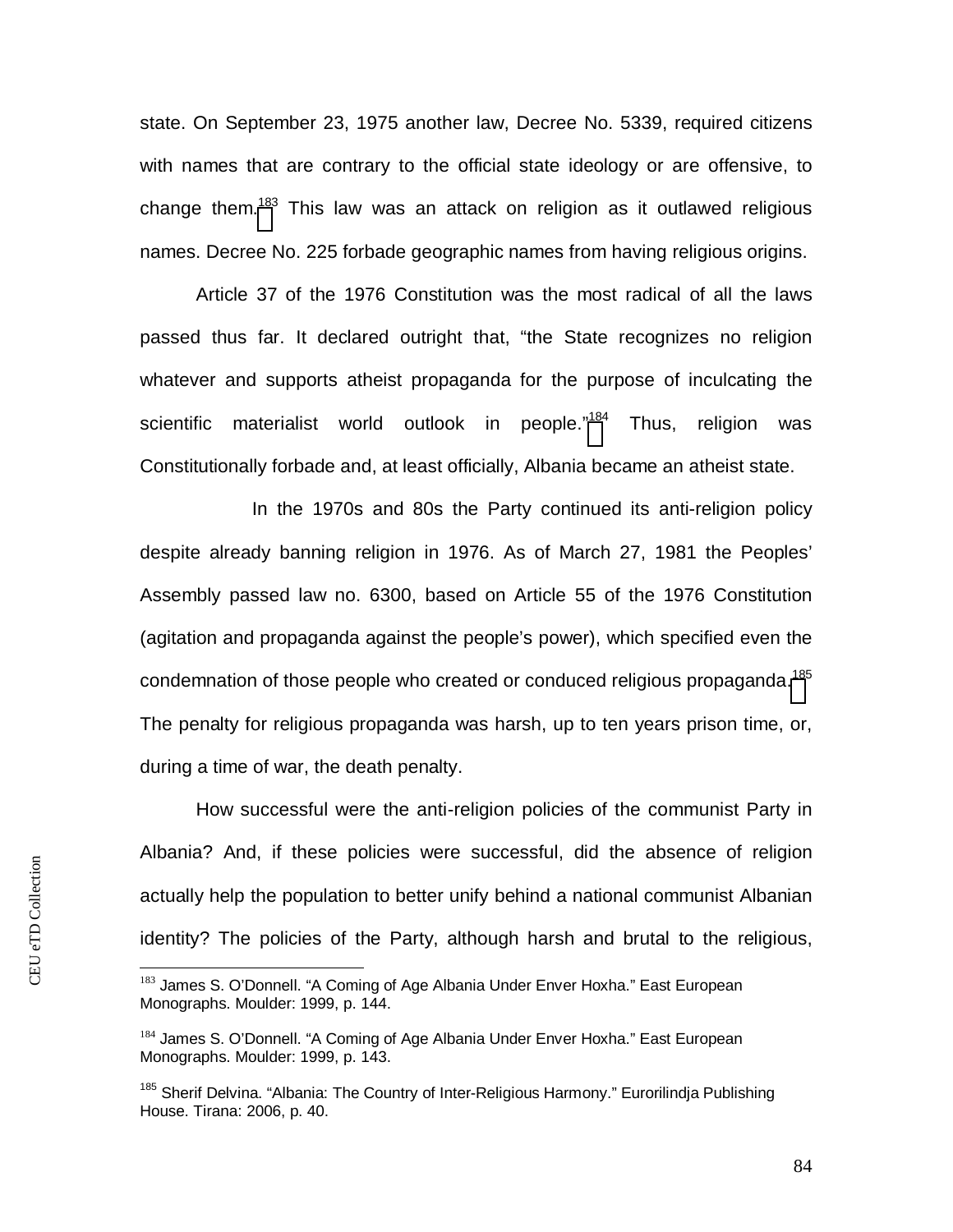were a partial success. The goal of the communists was to eradicate religion altogether in Albania. They were somewhat successful. As of the late 1940s, institutional religion ceased to exist. And as of May 1967, even the symbols of organized religion, the churches, mosques, etc. were closed and destroyed. Even subtle reminders of organized religion, the names of people and places related to religious tradition, was outlawed in the mid-70s. Due to the previous decades of anti-religion policy and anti-religious rhetoric, the popularity of religious practice had to have been significantly diminished. An interesting pole taken from Albania in March and April of 1994 reveals that many people were aware of their religious background, but no longer practiced any religion. Atheism had grown in popularity; of the 12 that named atheism as their religious background, 55 now say that they are now atheist. The population went from 7 percent atheist (in religious background) to 30 percent atheist (in 1994).<sup>[18](#page-85-0)6</sup>

Thus, the anti-religion campaign of the Party was a relative success. Whether or not the 'weakening' of organized religion unified Albanians behind an atheist national identity, is difficult to say. Prior to the communist takeover in 1944, there existed very little open conflict between the three different religious communities. However, perhaps the elimination of this difference, and the supplementation of communist and nationalist, rhetoric did create a greater feeling of unification. As of the early 1990s, a person could no longer identify themselves as a Muslim Albanian, or Christian Albanian, or Orthodox Albanian, but simply as an Albanian.

<span id="page-85-0"></span><sup>186</sup> James S. O'Donnell. "A Coming of Age Albania Under Enver Hoxha." East European Monographs. Moulder: 1999, p. 139. Table 9-1: Religious Background and Present Religion.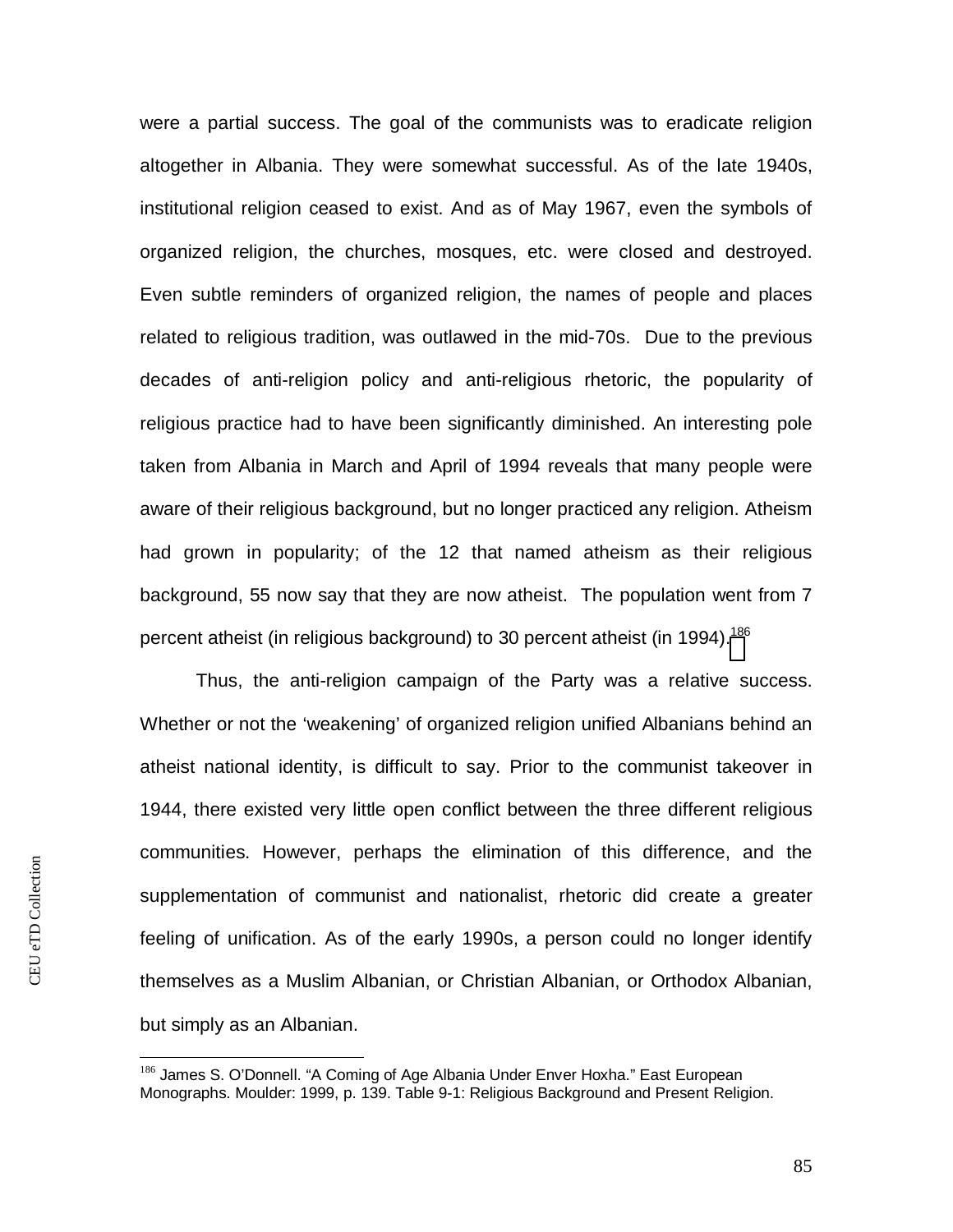### **Educational Policy and Reform**

As noted before, prior to the communist takeover, two primary dialects, Gheg and Tosk, existed within Albania. Other, more local dialects existed within these two larger categories. The adoption of the Tosk (or Southern) dialect as Albania's official language was one of the earliest policies of the Party. "Tosk grammar was left almost intact, while the Gheg vocabulary...was 'Toskized."<sup>[187](#page-86-0)</sup> The Tosk dialect was chosen due to the fact that most of the early supporters of the communist party, and the Party leadership, were Tosk. Thus, the newly adopted education system would use only the Tosk dialect and the previous linguistic division that existed within the country prior to the communist takeover, would greatly diminish. After the standardization of the language the Party then sought to create a new education program, based on the soviet model, in an attempt to increase literacy within Albania.

In 1938, approximately 85 percent of the population was illiterate and the country boasted no institutions of advanced-learning.<sup>[18](#page-86-1)8</sup> As of 1938 there were only 2,400 children attending kindergarten, 0 grade schools, 11 secondary schools, 0 high schools and 1,551 teachers in the entire country.<sup>189</sup> Although

<span id="page-86-0"></span><sup>&</sup>lt;sup>187</sup> Miranda Vickers. "The Albanians: A Modern History." I.B. Tauris and Co. Ltd. London: 1995, pp. 164-165.

<span id="page-86-1"></span><sup>&</sup>lt;sup>188</sup> "Library of Congress. "Albania: A Country Study." Library of Congress Cataloguing-in-Publication Data. 1994, p. 87, 90.

<sup>&</sup>lt;sup>189</sup> James S. O'Donnell. "A Coming of Age Albania Under Enver Hoxha." East European Monographs. Moulder: 1999, p. 113.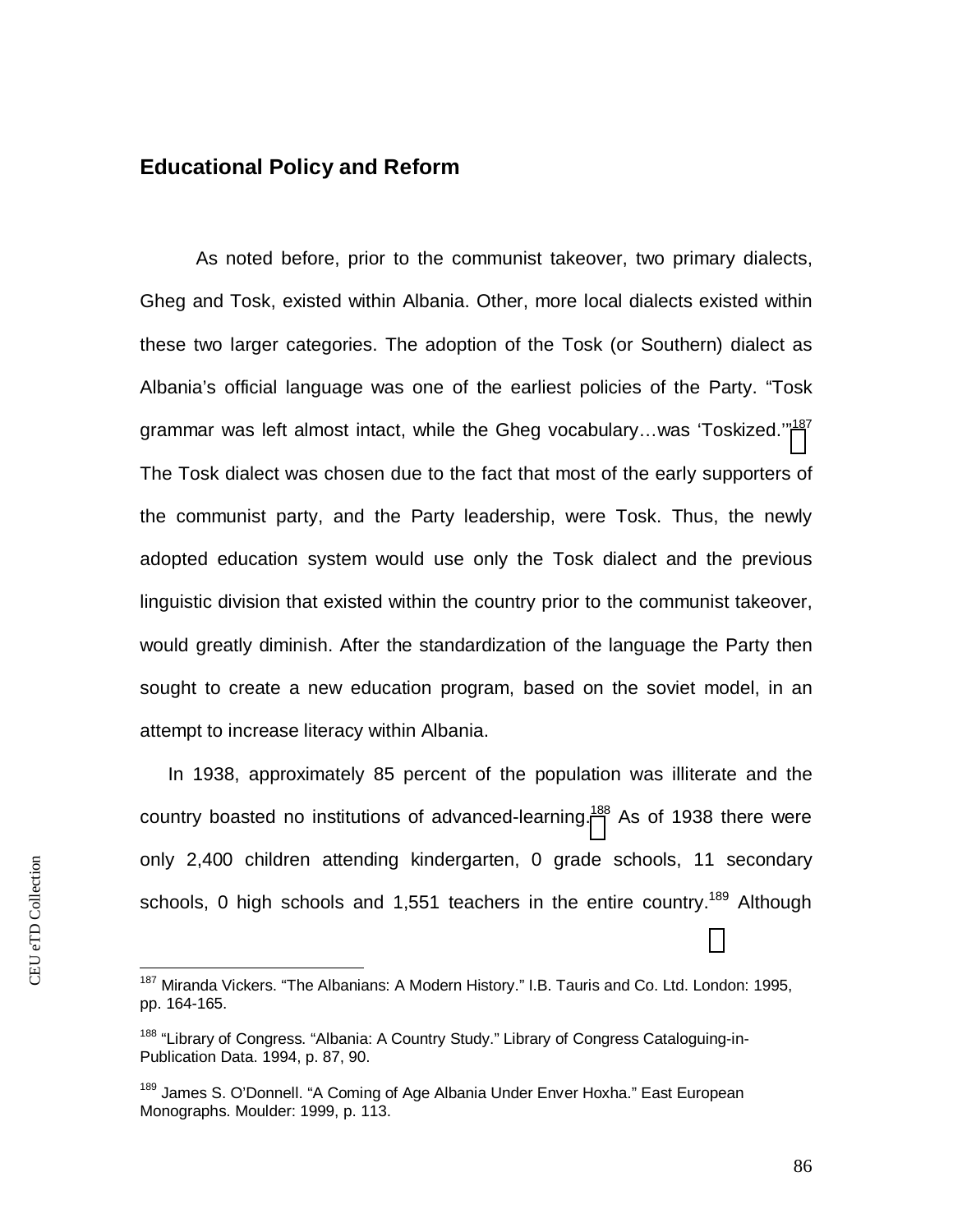King Zog created a compulsory education program, as of 1938 only 638 schools were in operation and about 25% of children attended classes.<sup>[190](#page-87-0)</sup> As of 1946, just two years after the communist seizure of power in Albania, the country still had the lowest average level of education within Europe.<sup>[191](#page-87-1)</sup> And so, with the first constitution of 1946, the Party sought to create a uniform and partially mandatory education system that would instill communist ideological values upon the youth of Albania and rid the country of illiteracy. A law entitled the Education Reform Law, passed within the same year, required all texts to reflect Marxist-Leninist ideology and directed all citizens between the ages of 12 and 40 who could not read or write in Albanian to attend school.<sup>[192](#page-87-2)</sup> The Party invested heavily in education. For example, in 1950 10.7% of the states budget was earmarked for education.<sup>[19](#page-87-3)3</sup>

The curricula and structure of education was reflective of the Soviet educational model. The education system, created on August 17, 1946, and included in Article 28 of the new Albanian constitution, guaranteed all of its citizens an opportunity to gain an education.<sup>[194](#page-87-4)</sup> The system proclaimed the values of education, "in a pacifist spirit, with true patriotism, and a feeling of love

<span id="page-87-0"></span><sup>&</sup>lt;sup>190</sup> James S. O'Donnell. "A Coming of Age Albania Under Enver Hoxha." East European Monographs. Moulder: 1999, p. 111.

<span id="page-87-1"></span><sup>&</sup>lt;sup>191</sup> James S. O'Donnell. "A Coming of Age Albania Under Enver Hoxha." East European Monographs. Moulder: 1999, p. 113.

<span id="page-87-2"></span><sup>&</sup>lt;sup>192</sup> "Library of Congress. "Albania: A Country Study." Library of Congress Cataloguing-in-Publication Data. 1994, p. 87, 90.p.92.

<span id="page-87-3"></span><sup>&</sup>lt;sup>193</sup> James S. O'Donnell. "A Coming of Age Albania Under Enver Hoxha." East European Monographs. Moulder: 1999, p. 112.

<span id="page-87-4"></span><sup>194</sup> Joseph S. Roucek. "The Sovietization of Albanian Education." *The Slavic and East European Journal*, Vol. 2, No. 1. (Spring, 1958), p. 51.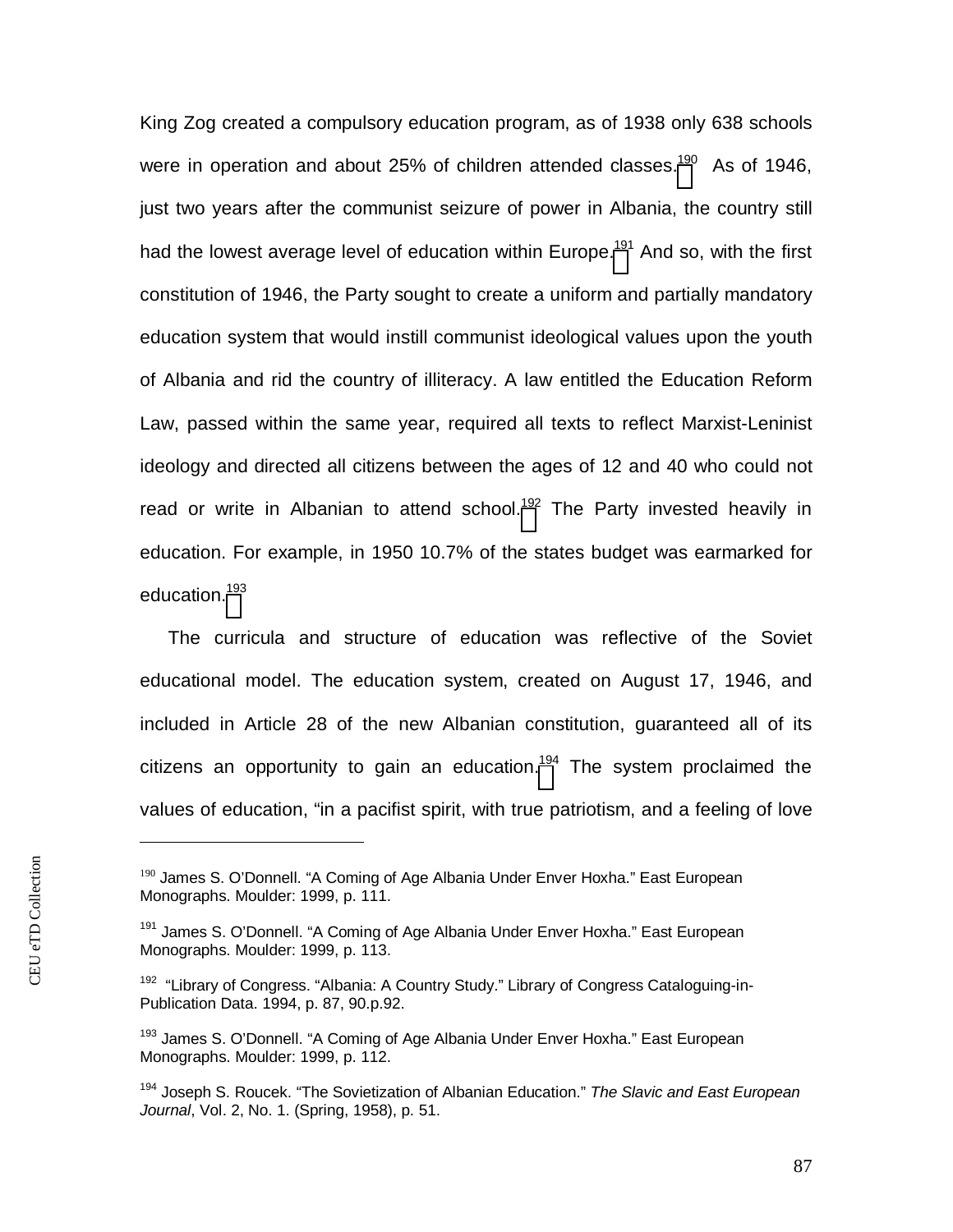for the Soviet Union, Stalin, and Our Party!"<sup>[195](#page-88-0)</sup> The Soviet-based structure of education, existent until October of 1960 when tensions between Albania and the Soviet Union had reached a breaking point, had consisted of eleven years of elementary and secondary education.<sup>[196](#page-88-1)</sup> After the Albanian-Soviet break in relations, the educational system was slightly changed. The new law entitled, On the Reorganization of the Educational System in the PRA, passed in 1963, outlined the changes to the educational program: education would change into a twelve year program with 8 years of compulsory elementary-level education and four years of secondary instruction.<sup>[197](#page-88-2)</sup>

Higher education began in 1946 with the first Teacher's Training Institution called the "Alexander Xhuvani" Teachers Training Institute, followed by the Institute of Sciences, opened in 1947, the Four-year Teachers Training Institute, Politechnical Institute, and the Agricultural Institute, opened in 1951, the Juridical Institute, and the University of Tirane, in 1957.<sup>[198](#page-88-3)</sup>

The educational policies were very successful, which was much to the benefit of the Party. "By 1952 more then half a million Albanians could read and

<span id="page-88-0"></span><sup>195</sup> Joseph S. Roucek. "The Sovietization of Albanian Education." *The Slavic and East European Journal*, Vol. 2, No. 1. (Spring, 1958), p. 52.

<span id="page-88-1"></span><sup>&</sup>lt;sup>196</sup> "Library of Congress. "Albania: A Country Study." Library of Congress Cataloguing-in-Publication Data. 1994, p. 93.

<span id="page-88-2"></span><sup>&</sup>lt;sup>197</sup> James S. O'Donnell. "A Coming of Age Albania Under Enver Hoxha." East European Monographs. Moulder: 1999, pp. 113-114.

<span id="page-88-3"></span><sup>&</sup>lt;sup>198</sup> James S. O'Donnell. "A Coming of Age Albania Under Enver Hoxha." East European Monographs. Moulder: 1999, p. 113.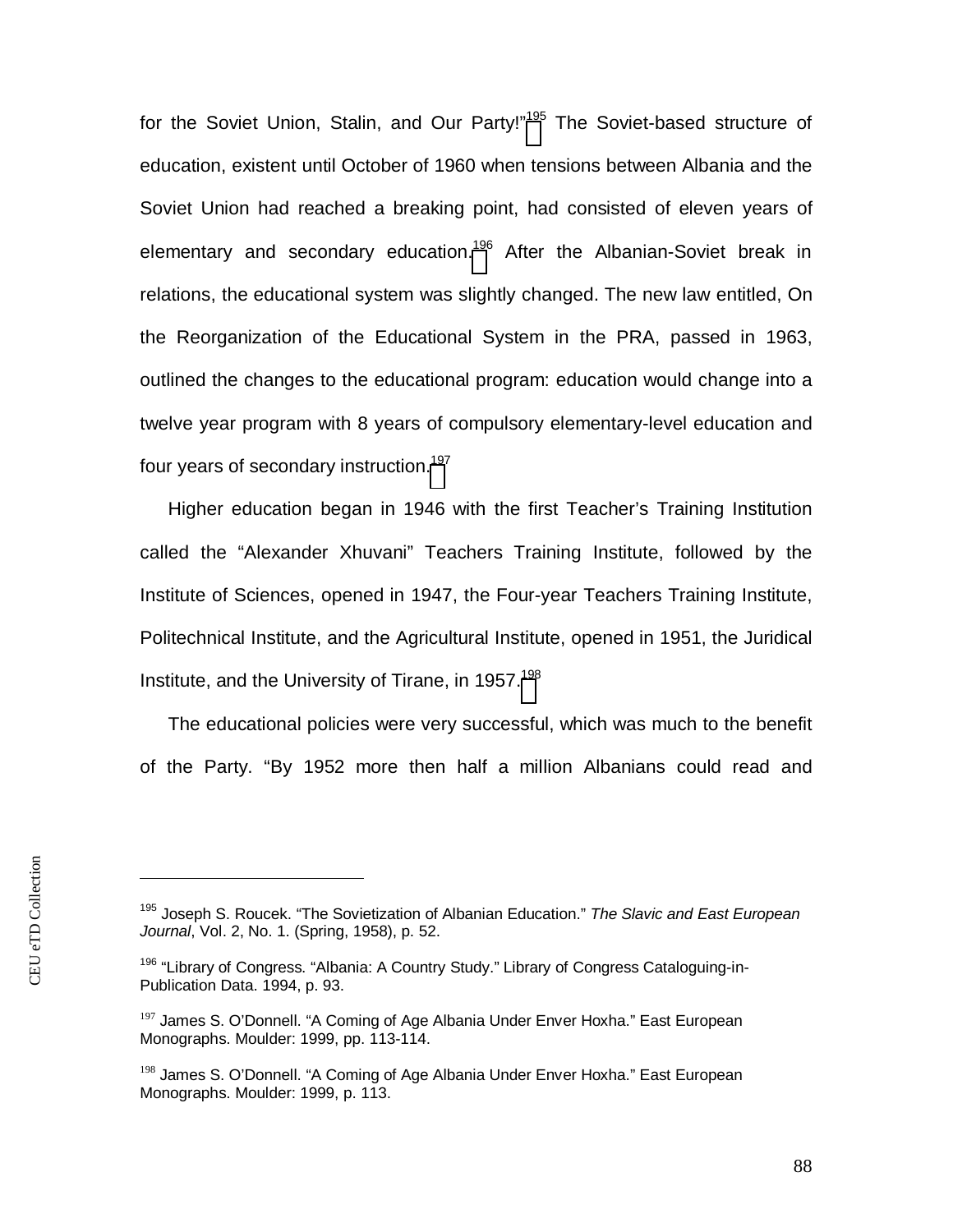write..."<sup>[199](#page-89-0)</sup> Also by 1983, 1621 grade schools, 333 secondary schools, and 8 higher schools were in operation, with 39,342 registered teachers.<sup>[200](#page-89-1)</sup> The number of children attending kindergarten had risen substantially from, 10,000 in 1950, 23,000 in 1960, 47,500 in 1970, and 103,000 by 1983.<sup>[201](#page-89-2)</sup> Other statistics claim that by the 1980s illiteracy was almost completely eliminated in Albania. $^{202}$  $^{202}$  $^{202}$ 

The educational programs of the Party also instituted policies including the female population. Prior to the communist takeover, tradition forbade females from education. The *Kanun*, or traditional law code, prevalent in the Gheg north, taught that it was dangerous to educate women. However, by 1978, 15.1 times more women attended eight-year schools, 175.7 times more women attended secondary schools, and 101.9 times more women attended higher schools than in 1938. $^{203}$  $^{203}$  $^{203}$ 

The compulsory education policy and resulting high literacy rate of the population enabled the Party to use the media to reach and influence percentages of the population unreachable before. The integration of Marxist-Leninist and Albanian nationalist ideologies into the curricula itself was of great political benefit to the Party. Not only could the media be used to influence the

<span id="page-89-0"></span><sup>199</sup> Joseph S. Roucek. "The Sovietization of Albanian Education." *The Slavic and East European Journal*, Vol. 2, No. 1. (Spring, 1958), p,57.

<span id="page-89-1"></span><sup>&</sup>lt;sup>200</sup> James S. O'Donnell. "A Coming of Age Albania Under Enver Hoxha." East European Monographs. Moulder: 1999, p. 113.

<span id="page-89-2"></span><sup>&</sup>lt;sup>201</sup> James S. O'Donnell. "A Coming of Age Albania Under Enver Hoxha." East European Monographs. Moulder: 1999, p. 112.

<span id="page-89-3"></span><sup>&</sup>lt;sup>202</sup> "Library of Congress. "Albania: A Country Study." Library of Congress Cataloguing-in-Publication Data. 1994, pp. 93-94.

<span id="page-89-4"></span><sup>&</sup>lt;sup>203</sup> James S. O'Donnell. "A Coming of Age Albania Under Enver Hoxha." East European Monographs. Moulder: 1999, p. 114.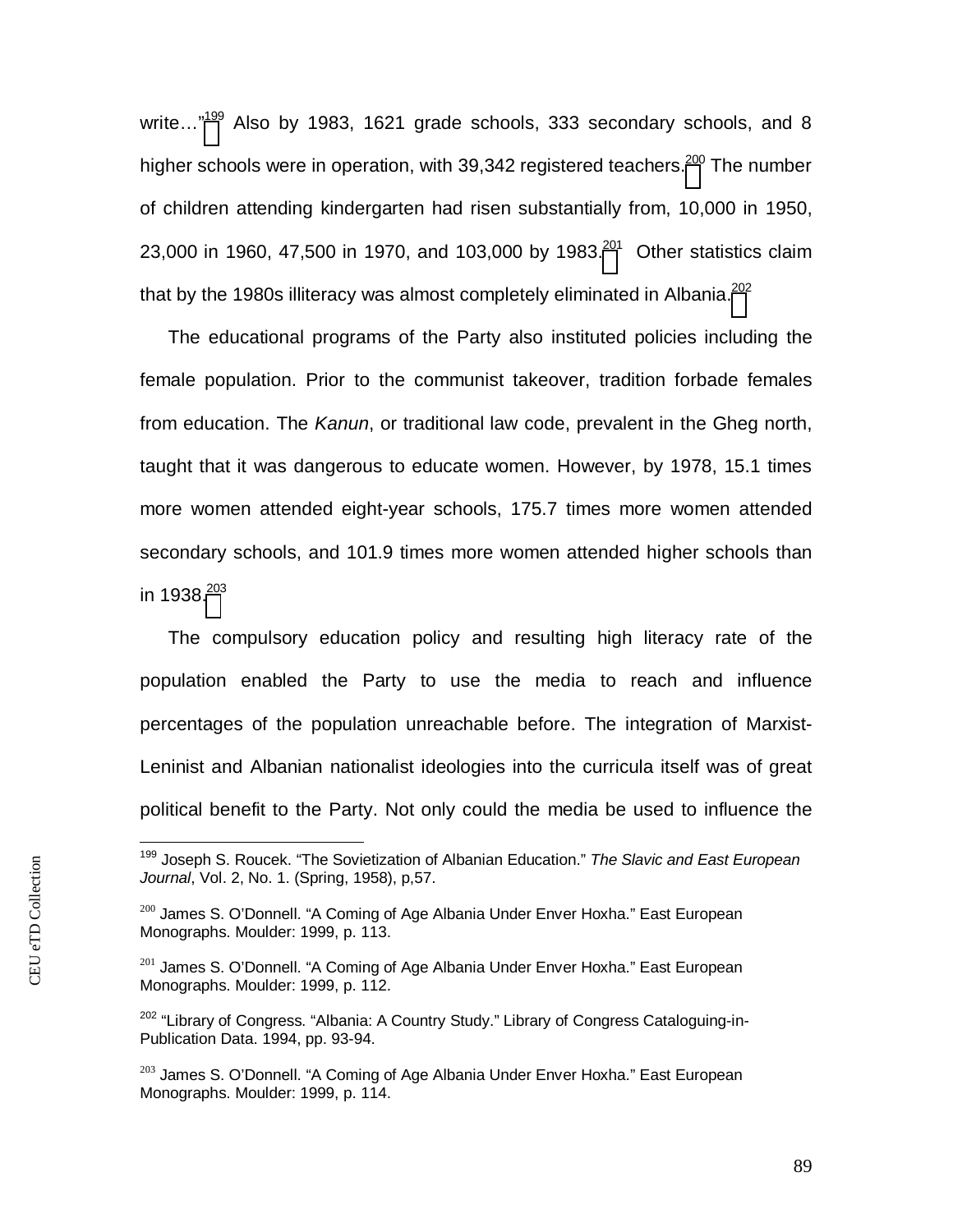nation, but also the education system itself. Through the education system, and the resulting more effective use of different forms of the media (such as newspapers and textbooks), the Party was able to build an Albanian communist, and yet still nationalistic, identity that could reach the entire population.

## **The Use of The Media to Popularize Ideas of a Communist and Nationalist Albanian Identity**

Soon after the communists assumed power in 1944 they worked to seize control of the media. However, the formal nationalization of media operations did not occur until two years later, in 1946. "In order to appeal to the masses, much of the media's messages had a nationalist content, evoking feelings of loyalty and pride associated with Albanian independence."<sup>[204](#page-90-0)</sup> Different forms of the media, including newspapers, radio, and film, were used to reach and influence portions of the population unreachable prior to the communist takeover. By controlling the media, and using to spread Party national communist ideology, the communists sought to create a new national communist identity that would eventually be accepted by the nation.

This is especially evident in the film industry. By 1946 all theaters were controlled and operated by the Party. One of the first documentaries, filmed in 1948-1949, with the help of Soviet equipment and finance, was entitled "New

<span id="page-90-0"></span><sup>&</sup>lt;sup>204</sup> "Library of Congress. "Albania: A Country Study." Library of Congress Cataloguing-in-Publication Data. 1994, p.182.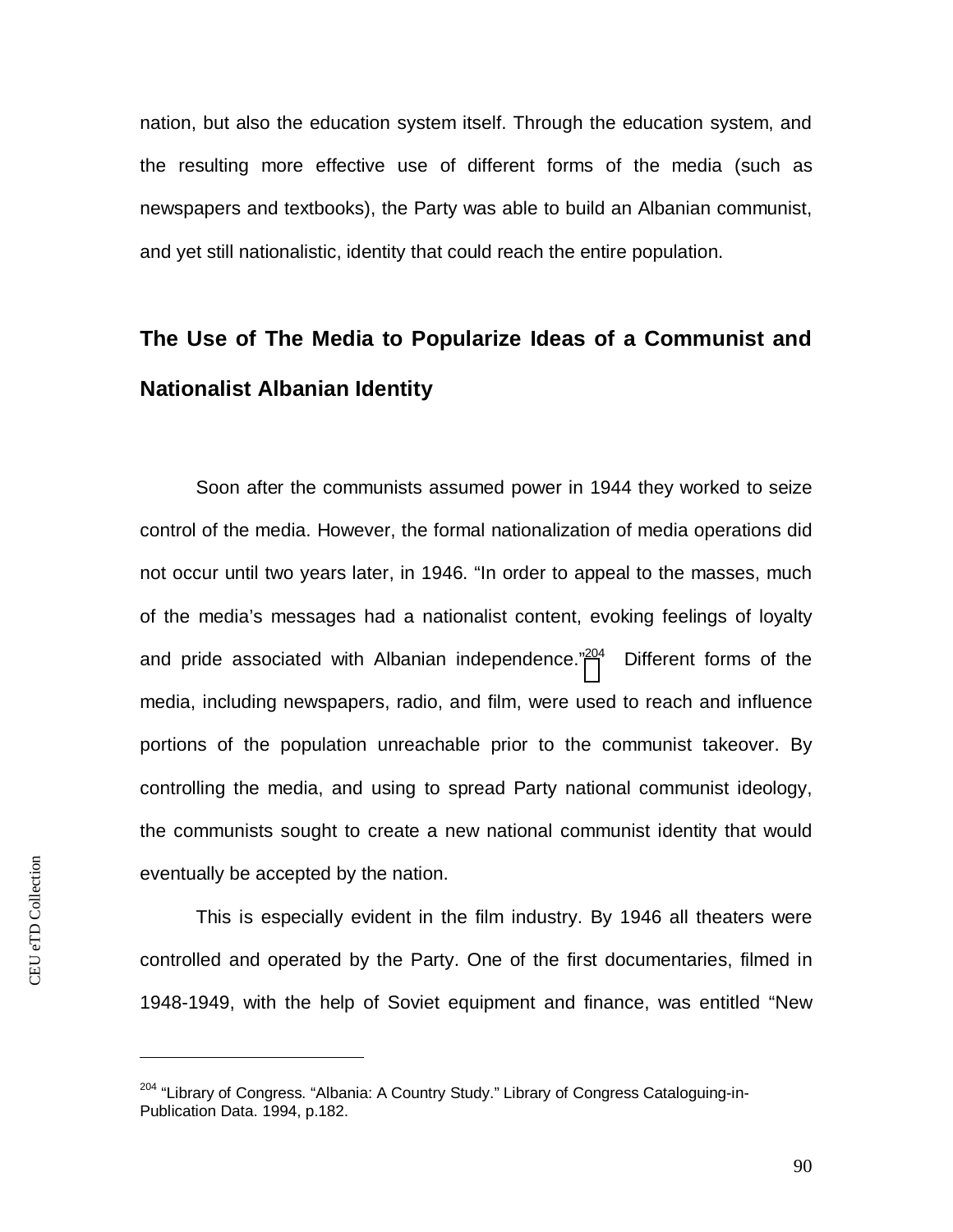Albania."[205](#page-91-0) New Albania was also the name chosen for the first film studio built in 1952 and located in the nation's capital. Skanderbeg, a figure chosen by the Party to represent an Albanian national hero, was the title of the first film shoot on the New Albania film lot.<sup>[206](#page-91-1)</sup> It is important to note that instead of picking a more traditional communist "hero figure" to dedicate a film to, the Albanian communist Party chose a fifteenth century Albanian hero; a figure with absolutely no relation to communism.

The Party also took control of newspapers. Organizations such as the Union of Working Youth, created by Chapter 11, article 8 of the 1944 Constitution, operated their own newspapers.<sup>[207](#page-91-2)</sup> By 1947, the Union of Working Youth was responsible for six different newspapers. The Party newspaper, *Zeri I Popullit*, or Voice of the People, was published by the Party Central Committee. Due to the educational reforms more and more of the population became literate, and could read the many publications created and distributed, or in the least controlled, by the Party.

For those of the population that remained illiterate the Party could reach them via radio. Articles taken from *Zeri I Popullit* were read aloud daily along with Party news and achievements. The daily broadcasts followed a prescribed format. Thus, even portions of the population who were illiterate and did not

<span id="page-91-0"></span><sup>205</sup> Joseph S. Roucek. "The Sovietization of Albanian Education." *The Slavic and East European Journal*, Vol. 2, No. 1. (Spring, 1958), p,59.

<span id="page-91-1"></span><sup>206</sup> Joseph S. Roucek. "The Sovietization of Albanian Education." *The Slavic and East European Journal*, Vol. 2, No. 1. (Spring, 1958), p,59.

<span id="page-91-2"></span><sup>207</sup> Joseph S. Roucek. "The Sovietization of Albanian Education." *The Slavic and East European Journal*, Vol. 2, No. 1. (Spring, 1958), p.57.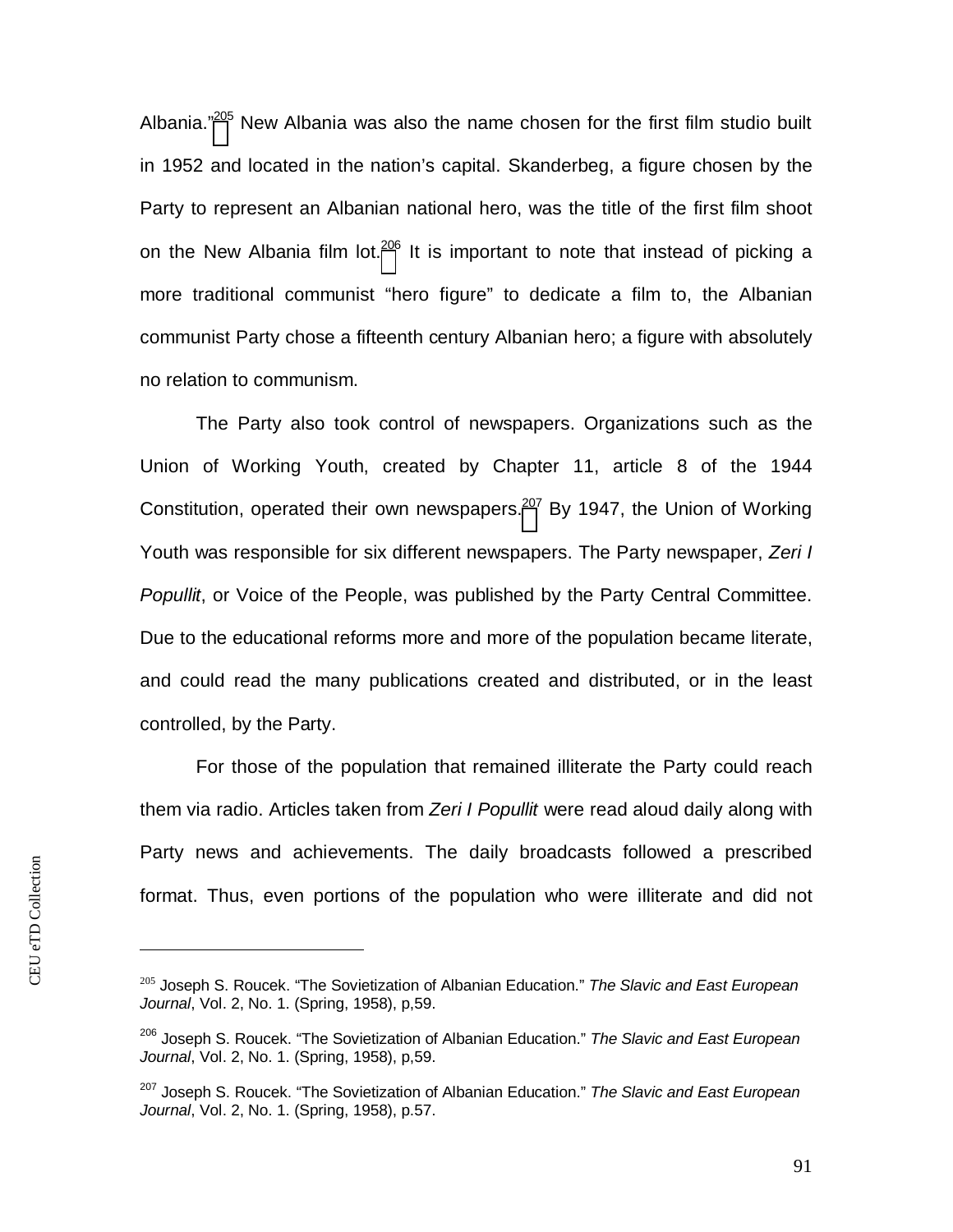attend school, were also subject to the Party rhetoric. Those people living in rural areas who did not posses a radio could also hear the daily broadcast from speakers mounted in town centers. Thus, the Party was able to reach and influence a large percentage of the population, including those who where illiterate, to transmit their ideas of Albanian identity.

Lastly, it is important to mention the use of political speeches and history to create ideology. In a speech delivered on June 10, 1978, the centennial anniversary of the founding of the Prizren League and a national holiday as well as anniversary never celebrated before, Ramiz Alia, gave a fiery address entitled, "The Albanian League of Prizren—A Brilliant Page of Our History Written in Blood." This excerpt demonstrates how Alia praised the League as heroes while creating an enemy, religion and religious fanaticism.

> The sound organization of the League itself which united in its ranks Ghegs and Tosks, Moslems and Christians, served to strengthen national unity.<sup>[20](#page-92-0)8</sup>

> [By] Rising above religion, above religious fanaticism and divisions, a thing which was by no means easy in the time of which we are speaking, the ideologist of the League…launched a militant slogan that Albanian's religion is Albania.<sup>209</sup>

<span id="page-92-0"></span><sup>208</sup> Ramiz Alia. "The Albanian League of Prizren—A Brilliant Page of Our History Written in Blood." Speech on the Centenary of the Albanian League of Prizren (Tirana, June 10, 1978). The 8 Nentori Publishing House. Tirana: 1978, p. 27. Accessed in British National Library, London.

<sup>&</sup>lt;sup>209</sup> Ramiz Alia. "The Albanian League of Prizren—A Brilliant Page of Our History Written in Blood." Speech on the Centenary of the Albanian League of Prizren (Tirana, June 10, 1978). The 8 Nentori Publishing House. Tirana: 1978, p. 30. Accessed in British National Library, London.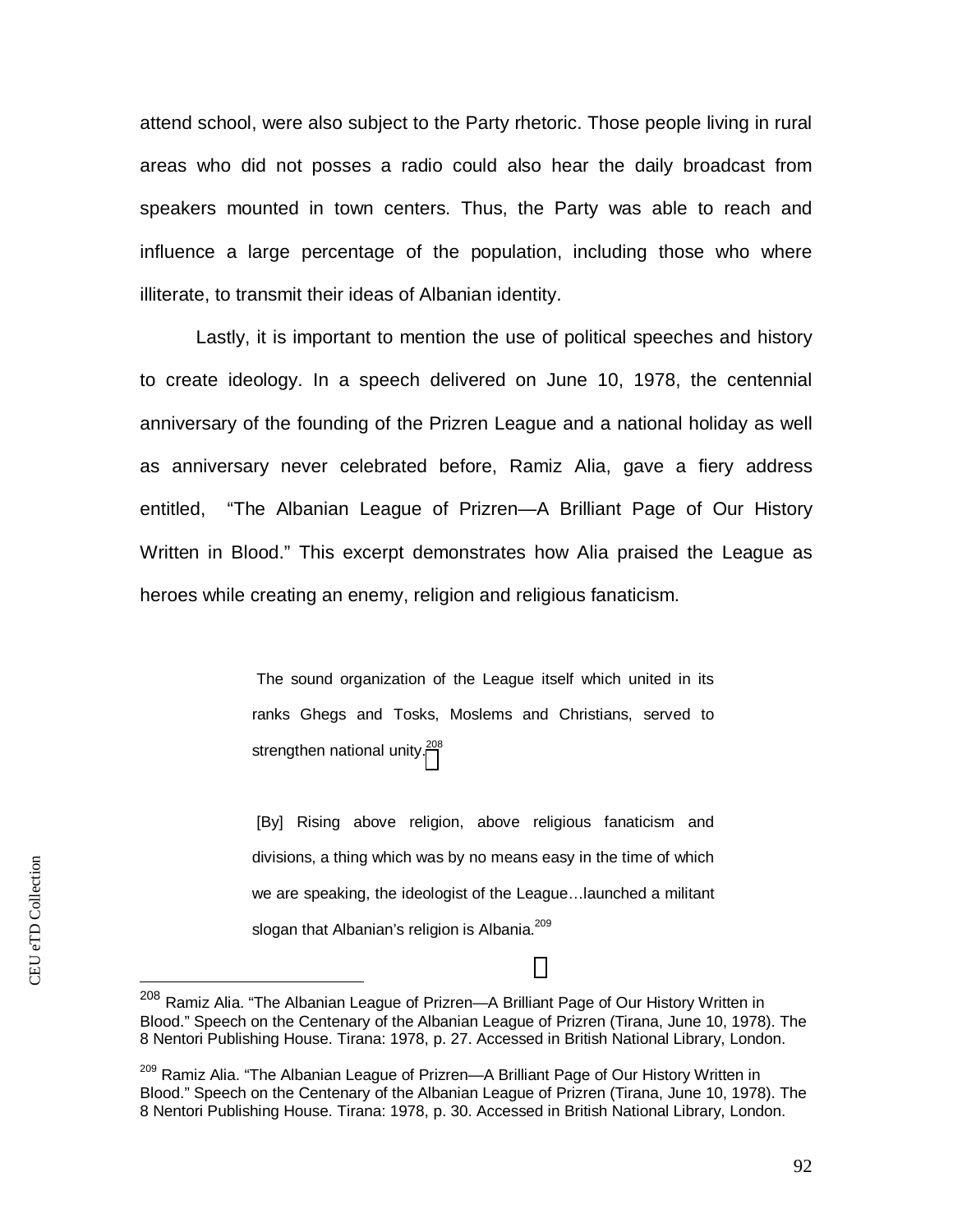Besides granting insight into how the Party conducted its anti-religion campaign, this speech also serves as an excellent example of how the Party leaders used both the media, and history, to create identity. By reaching into the past and claiming that all Albanians, regardless of religion or cultural group, shared a common history and common struggle to create a nation and state in the late  $19<sup>th</sup>$  century, Alia is creating identity. Those who identify with this shared history and grow to admire these same, (invented) nationalist heroes of 1878 are drawn together; the population has something more in common, another way to connect. Also, by identifying a common enemy, religion and religious fanaticism, the Party also forms identity, as people are sometimes defined by what or who they are not. Through this speech, and many others, the Party used the media to form what is Albanian national communist identity and who (according to the Party) a national communist Albanian was.

#### **Cultural Differences Diminished**

Many of the educational, anti-religious, and social policies of the communists were aimed at lessening the influence of 'traditionalism' and many of the cultural practices and societal systems of the past. These policies are important to examine as one of the real or perceived obstacles to the formation of a more unified national identity was the existence of two cultural groups and two accompanying forms of social structure; the Gheg and the Tosk. Many of the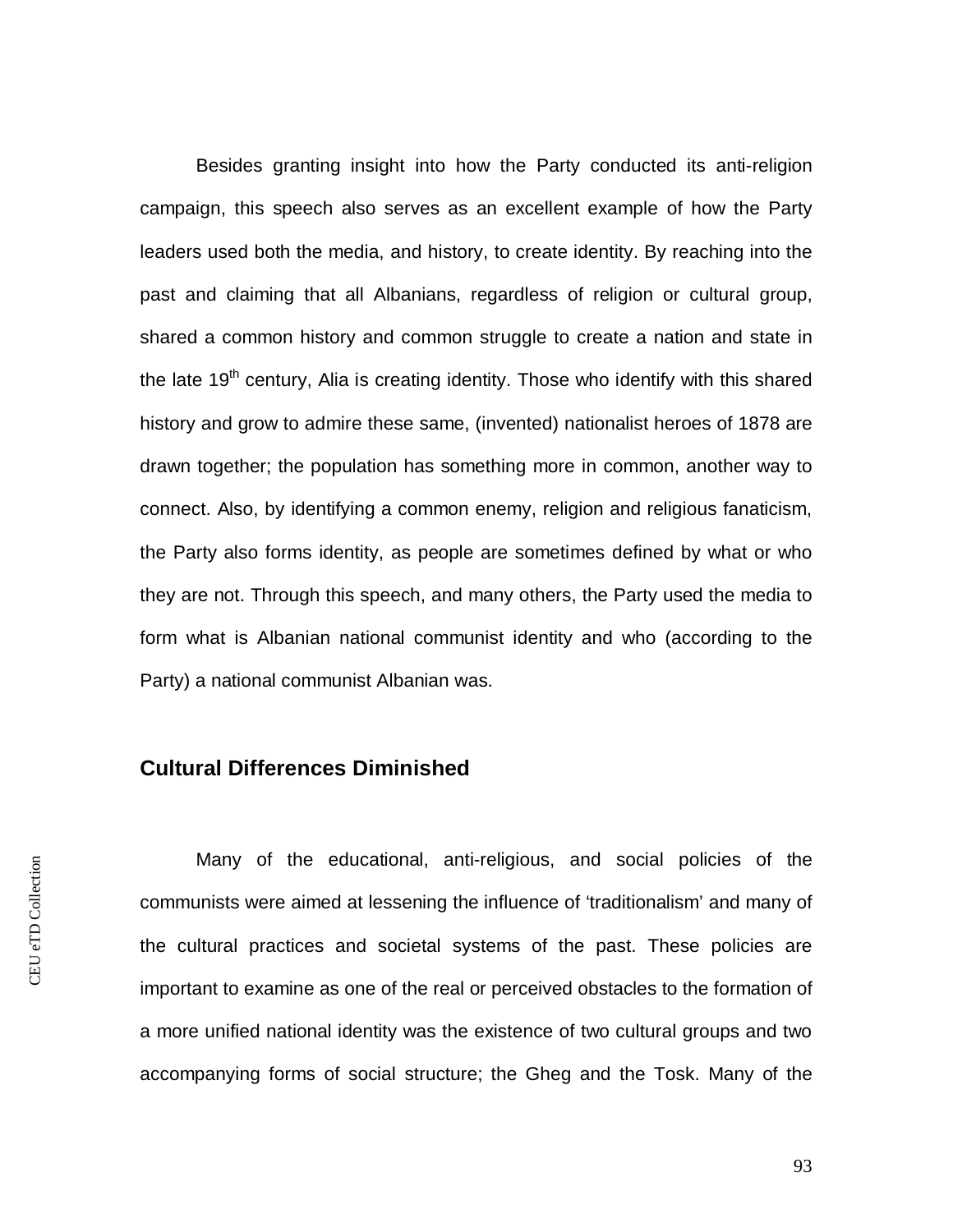educational, anti-religious, and social policies would weaken the roles of Gheg tradition and kinship methods, more than the Tosk, as many of the supporters and leaders of the Party were Tosk. These policies are especially evident during the Maoist-type "Cultural and Ideological Revolution" within Albania during the 1960s. $^{210}$  $^{210}$  $^{210}$ 

Due to the close political and economic ties with communist China during the 1960s, the Party sought to tailor and adopt some of the cultural reforms taking place during the Maoist cultural revolution to Albania. The Party used these reforms to weaken the roles of religion and traditional societal organization. For example, in traditional Albanian society, especially within the Gheg social and kinship system, women assumed a second-class position within the public and the home. During the Cultural and Ideological Revolution Enver Hoxha proclaimed a policy of gender equality, pushing women into education and into the labor force. Within the educational sphere, there seems to have been successes (the details of which were described in the sun-chapter entitled "Educational Policy and Reform").

It is difficult to estimate just how successful the policy of gender equality was in weakening the roles of traditional kinship and clan loyalties. But, other factors, even prior to the Cultural and Ideological Revolution, such as the, "…postwar repression of clan leadership, collectivization of agriculture, industrialization, migration from the countryside to urban areas, and the

<span id="page-94-0"></span><sup>&</sup>lt;sup>210</sup> "Library of Congress. "Albania: A Country Study." Library of Congress Cataloguing-in-Publication Data. 1994, p. 50.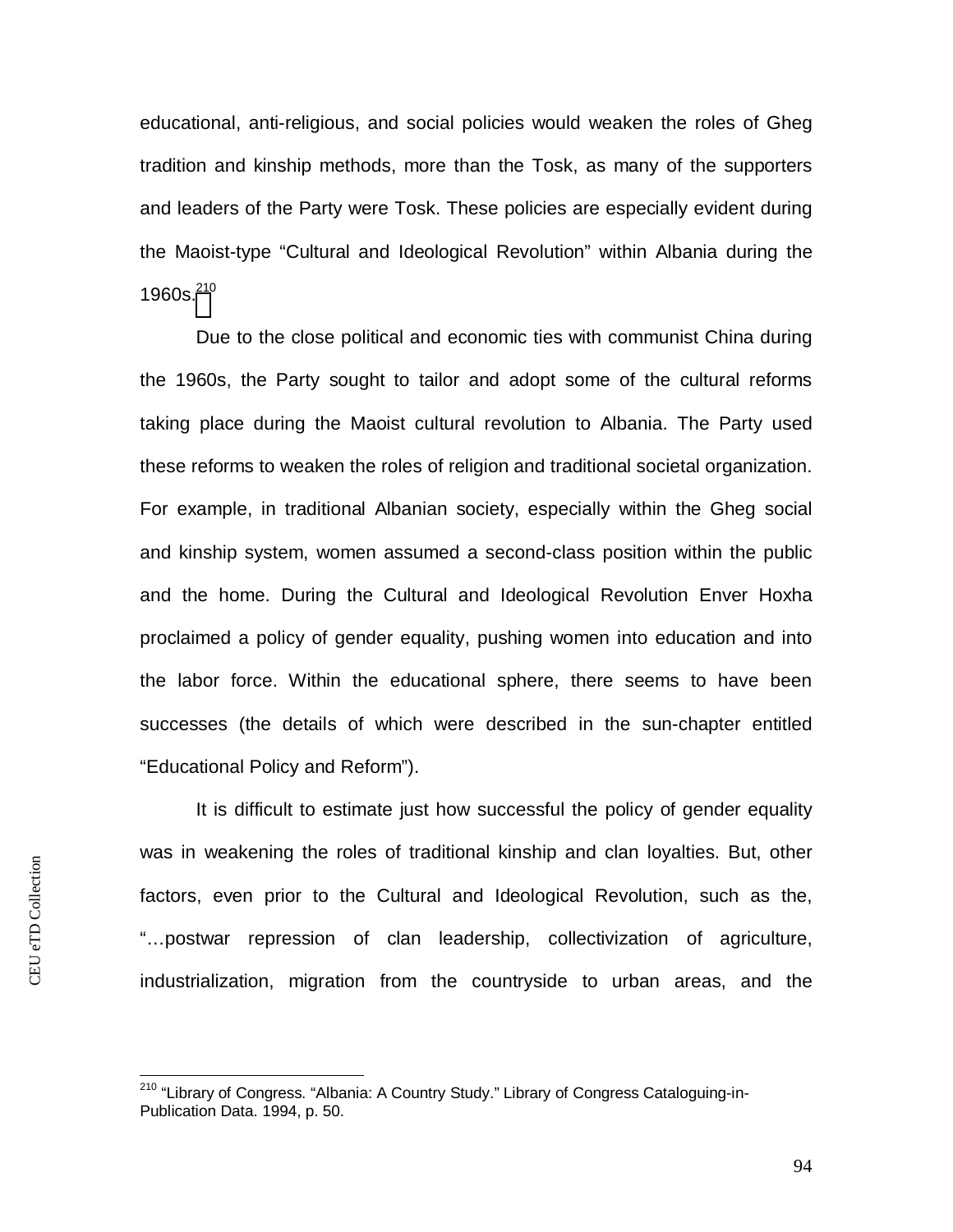suppression of religion" also played a role in lessoning the role of tradition and cultural differences based on Gheg or Tosk kinship structure or culture.<sup>[211](#page-95-0)</sup>

The anti-religion policies of the Party also played a significant role in the diminishing of tradition and cultural differences and influences. The unpopularity or absence of traditional organized religion forced citizens to turn to other sources, the Party and its ideology, to fill that void. Traditional kinship systems, with women as secondary and lesser members, were also to a small extent justified by other traditional institutions including not only the *Kanun*, but also organized religion.

Thus, by pushing women into educational programs and into the workforce, as well as limiting the role of religion, and eventually eliminating religion altogether, the Party was able to greatly weaken the roles of traditional extended family and clan-based society, traditional law code (the *Kanun*), as well as the existence of two different cultural groups.

## **6. Conclusions**

By looking the policies of the Party one can see how the communists were able to create and popularize a communist, as well as nationalist, Albanian identity. The Party used compulsory mass education to increase the literacy rate of the population, thus enabling the Party leadership to more effectively use the media to transmit communist and nationalist rhetoric.

<span id="page-95-0"></span><sup>&</sup>lt;sup>211</sup> "Library of Congress. "Albania: A Country Study." Library of Congress Cataloguing-in-Publication Data. 1994, p.51.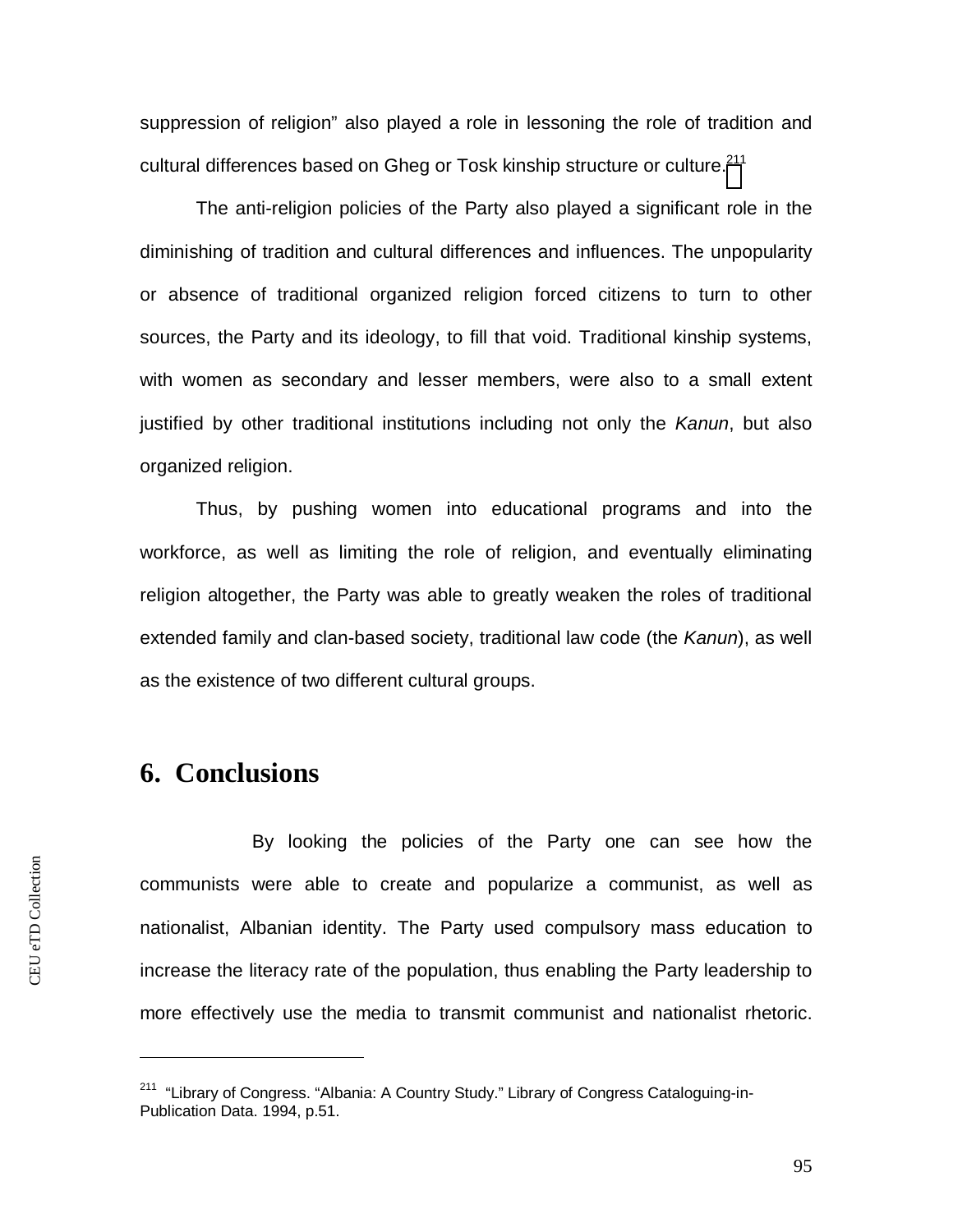This rhetoric sought to unite the population behind not only the Party and its communist ideology, but also the nation and its Albanian identity. The Party further strengthened its efforts by ridding the country of the barriers, (whether perceived or genuine), existing between Albanian citizens. These obstacles included the existence of three religious institutions, various dialects, and two different cultural groups with accompanying social structures and traditions. By successfully raising the overall level of education of the population and eradicating organized religion, while lessoning the differences that existed between groups of people, the communists were able to reach larger percents of the population than ever before and shape and popularize identity as never done within Albania previously. In this respect, the communist Party was able to influence Albanian identity as no leadership within Albania had done before.

Thus, through the educational, anti-religious, and other social policies created and enforced by the communist Party one can observe how an Albanian national communist identity was constructed and popularized. By reviewing key periods and documents dating from times prior to the communist takeover, such as the International Commission Correspondence from 1913-1914, it becomes apparent that, a year after the state came into being, the nation had yet to exist. The communist Party continued the nation-building process begun generations before and had perhaps the greatest success in creating the nation by constructing and popularizing identity.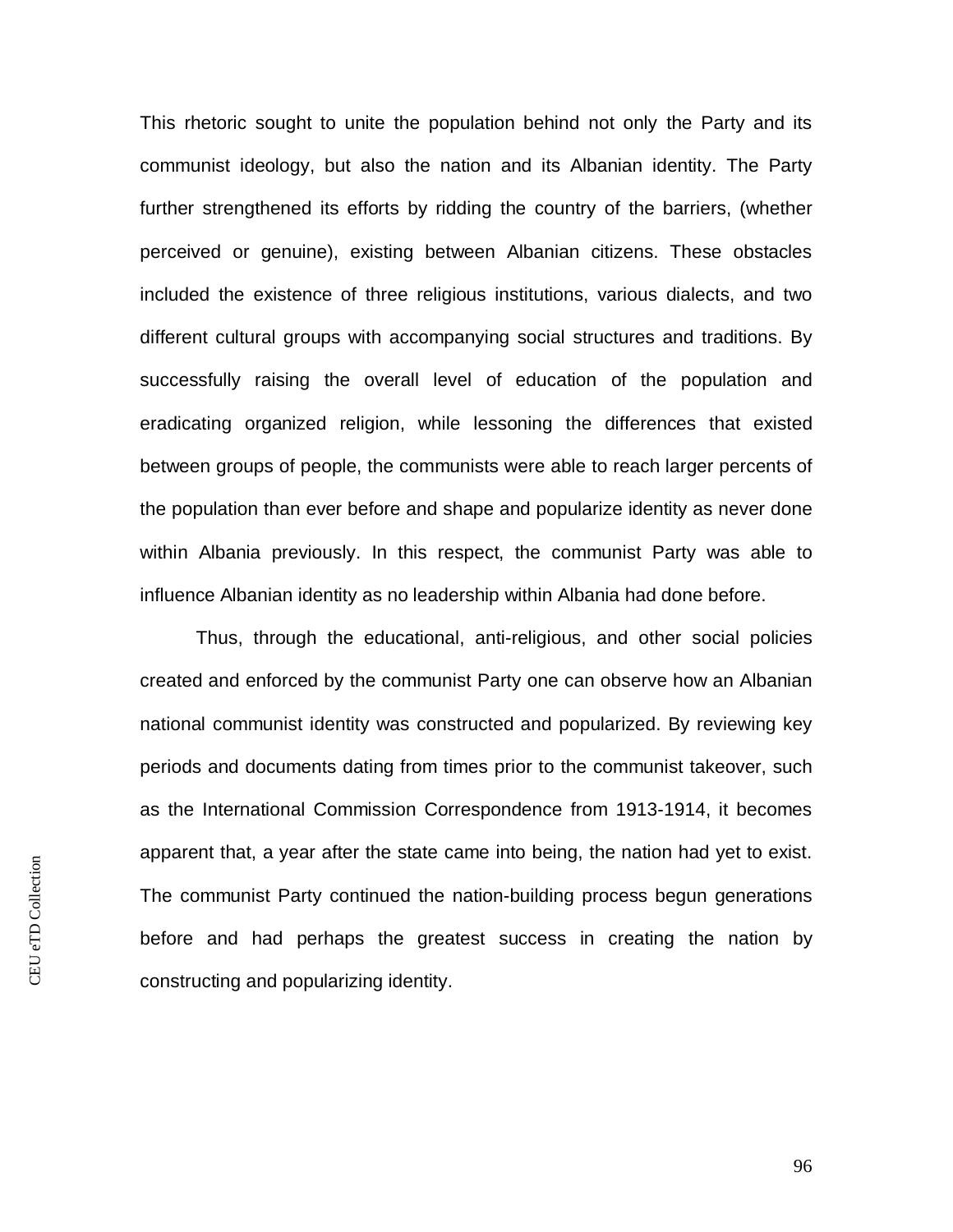## **Bibliography**

- 1. "Albania: A Country Study." (ed.) by Zickel, Ramond E. and Iwasskiw, Walter R. Federal Research Division, Library of Congress. 1994.
- 2. Backer, Berit. "Self-Reliance Under Socialism. The Case of Albania." *Journal of Peace Research*, Vol. 19, No. 4. (1982), pg. 355-367.
- 3. Barnes, J.S. "The Future of the Albanian State." *The Geographical Journal*, Vol. 52, No.1. (Jul., 1918), pp.12-27.
- 4. British Correspondence: Albania, Scutari: 1878. F.O 195/ 1136. British National Archives, Kew.
- 5. British Foreign Ministry. International Commission Correspondence. "Part I: Correspondence Respecting the Affairs of Albania: October to December 1913." Call Number F.O. 421. 287. British National Archives, Kew.
- 6. British Foreign Ministry. International Commission Correspondence. "Part III: Further Correspondence Respecting the Affairs of Albania: April to June 1914." Call Number F.O. 421. 293. British National Archives, Kew.
- 7. Brubaker, Rogers and Cooper, Frederick. "Beyond Identity." *Theory and Society*, Vol. 29, No. 1. (Feb. 2000), pp. 1-47.
- 8. Creveld, Martin Van. "In the Shadow of Barbossa: Germany and Albania, January-March 1941." *Journal of Contemporary History*, Vol. 7, No. ¾. (July-October, 1972), pg. 221-230.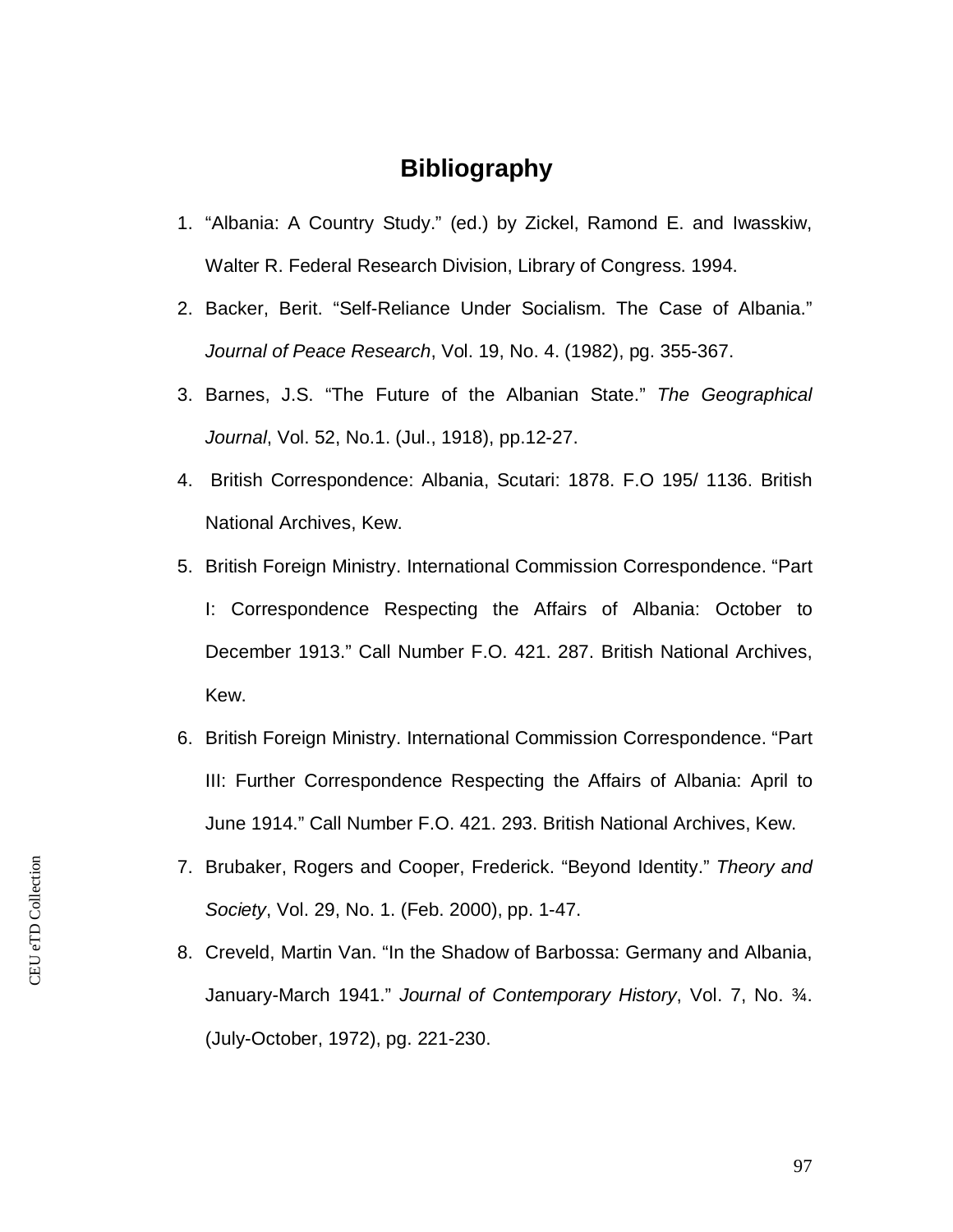- 9. Deringal, Selim. "Avoiding the Imperial Headache: Conversion, Apostasy, and the Tanzimat State". pp 1-21.
- 10. Duggan, Stephen P. "The Balkan Adjustment." *Political Science Quarterly*, Vol. 28, No. 4. (Dec., 1913), 627-645.
- 11. Elsie, Robert. "Albanian Literature in the Moslem Tradition. Eighteenth and Early Nineteenth Century Albanian Writing in Arabic Script." *Oriens*, Vol. 33. (1992), pp. 287-306.
- 12. Gawrych, George W. "Tolerant Dimensions of Cultural Pluralism in the Ottoman Empire: The Albanian Community, 1800-1912." *International Journal of Middle East Studies*, Vol. 15, No. 4. (November, 1983), pp. 519-536.
- 13. Gawrych, George W. "The Cresent and the Eagle: Ottoman Rule, Islam, and the Albanians, 1874-1913." I.B. Tauris & Co Ltd. London: 2006.
- 14. Hanioglu, M. Sukru. "The Collapse of the Ottoman Empire and the Current Kurdish Problem." *Zaman*, (November 2007), pp. 22-23 (trans. Deringal).
- 15. Hibbert, Reginald. "Albania's National Liberation Struggle: The Bitter Victory." Pinter Publishers London and New York: 1991.
- 16. Hupchick, Dennis P. "The Balkans: From Constantinople to Communism." Palgrave Macmillan. United States: 2004.
- 17. Barbara Jelavich. (Review of) Stavro Skendi. "The Albanian National Awakening 1878-1912" *The Journal of Modern History*, Vol. 40, No. 4. (Dec., 1968), p. 684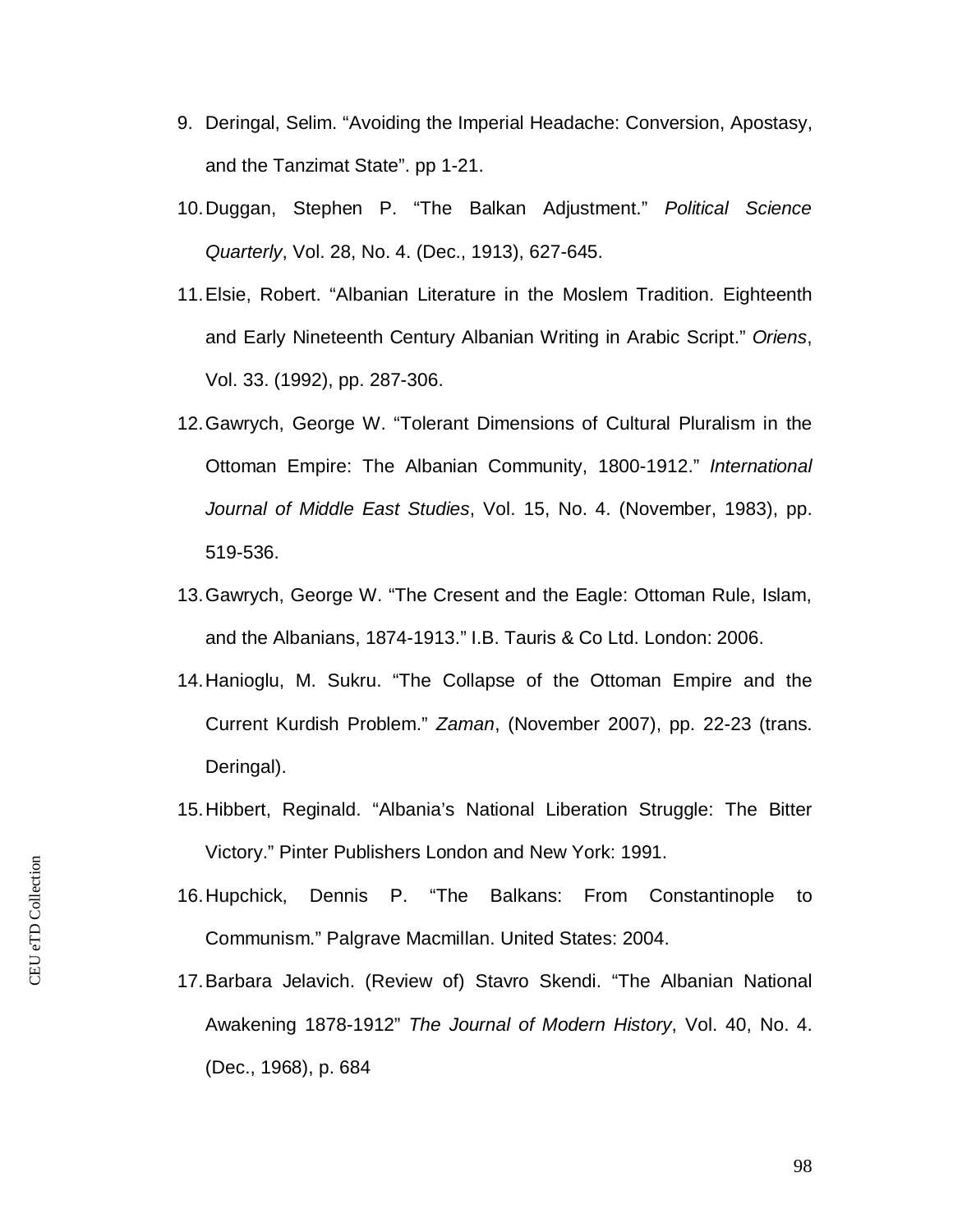- 18. Karpat, Kemal H. "The Transformation of the Ottoman State, 1789-1908." *International Journal of Middle East Studies*, Vol. 3, No. 3. (July, 1972), pp. 243-281.
- 19. Karpat, Kemal H. "The Memoirs of N. Batzaria: The Young Turks and Nationalism." *International Journal of Middle East Studies*. Vol. 6, No. 3. (July 1975), pp. 276-299.
- 20. Kaser, Michael. "Economic Continuities in Albania's Turbulent History." *Europe-Asia Studies*, Vol. 53, No. 4. (June, 2001) pg. 627-637.
- 21. Lampe, John R. "Balkans into Southeastern Europe." Palgrave Macmillian. New York: 2006.
- 22. Larrabee, Stephan F. "Long Memories and Short Fuses: Change and Instability in the Balkans." *International Security*, Vol. 15, No. 3. (Winter 1990-1991), pg. 58-91.
- 23. Lawson, Colin and Saltmarshe, Douglas. "Security and Economic Transition: Evidence from Northern Albania." *Europe-Asia Studies*, Vol. 52, No. 1. (January 2000), pg 133-148.
- 24. Mardin, Serif A. "Ideology and Religion in the Turkish Revolution". *International Journal of Middles East Studies*. Vol. 2. No. 2. (July 1971), pp. 197-211.
- 25. Milgrim, Michael R.. "An Overlooked Problem in Turkish-Russian Relations: The 1878 War Indemnity." *International Journal of Middle East Studies*, Vol. 9, No. 4. (Nov., 1978), pp. 519-537.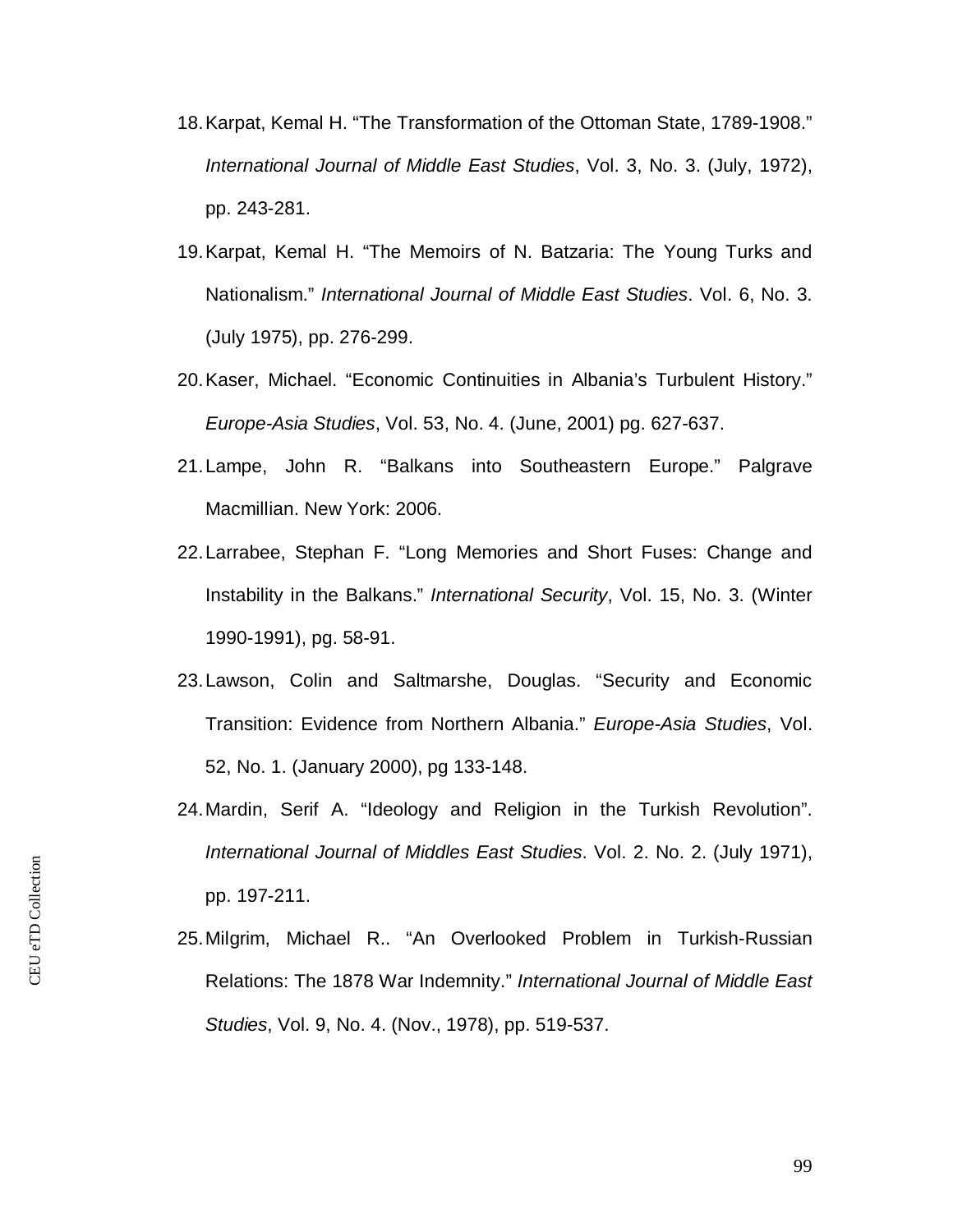- 26. O'Donnell, James S. "A Coming of Age Albania Under Enver Hoxha." East European Monographs. Boulder: 1999.
- 27. Pearson, Owen. "Albania and King Zog: Independence, Republic and Monarchy, 1908-1939." The Centre for Albanian Studies in association with IB Tauris Publishers, London: 2000.
- 28. Perlmutter, Ted. "The Politics of Proximity: The Italian Response to the Albanian Crisis." *International Migration Review*, Vol. 32, No. 1. (Spring, 1998), pg. 203-222.
- 29. Pavlowitch, Stevan K. "A History of the Balkans, 1804-1945." Addison Wesley Longman Limited. United States: 1999.
- 30. Ramiz Alia. "The Albanian League of Prizren—A Brilliant Page of Our History Written in Blood." Speech on the Centenary of the Albanian League of Prizren (Tirana, June 10, 1978). The 8 Nentori Publishing House. Tirana: 1978, pp. 1-42.
- 31. Roucek, Joseph S. "The Sovietization of Albanian Education." *The Slavic and East European Journal*, Vol. 2, No. 1. (Spring, 1958), pp. 55-60.
- 32. Rugg, Dean S. "Communist Legacies in the Albanian Landscape." *Geographical Review*, Vol. 84, No.1. (January, 1994), pg. 59-73.
- 33. Saltmarshe, Douglas. "Identity in a Post-Communist Balkan State: An Albanian Village Study." Ashgate Publishing Limited. England: 2001.
- 34. Scriven, George P. "The Awakening of Albania." *Geographical Review*, Vol. 8, No. 2. (August, 1919), pp. 73-83.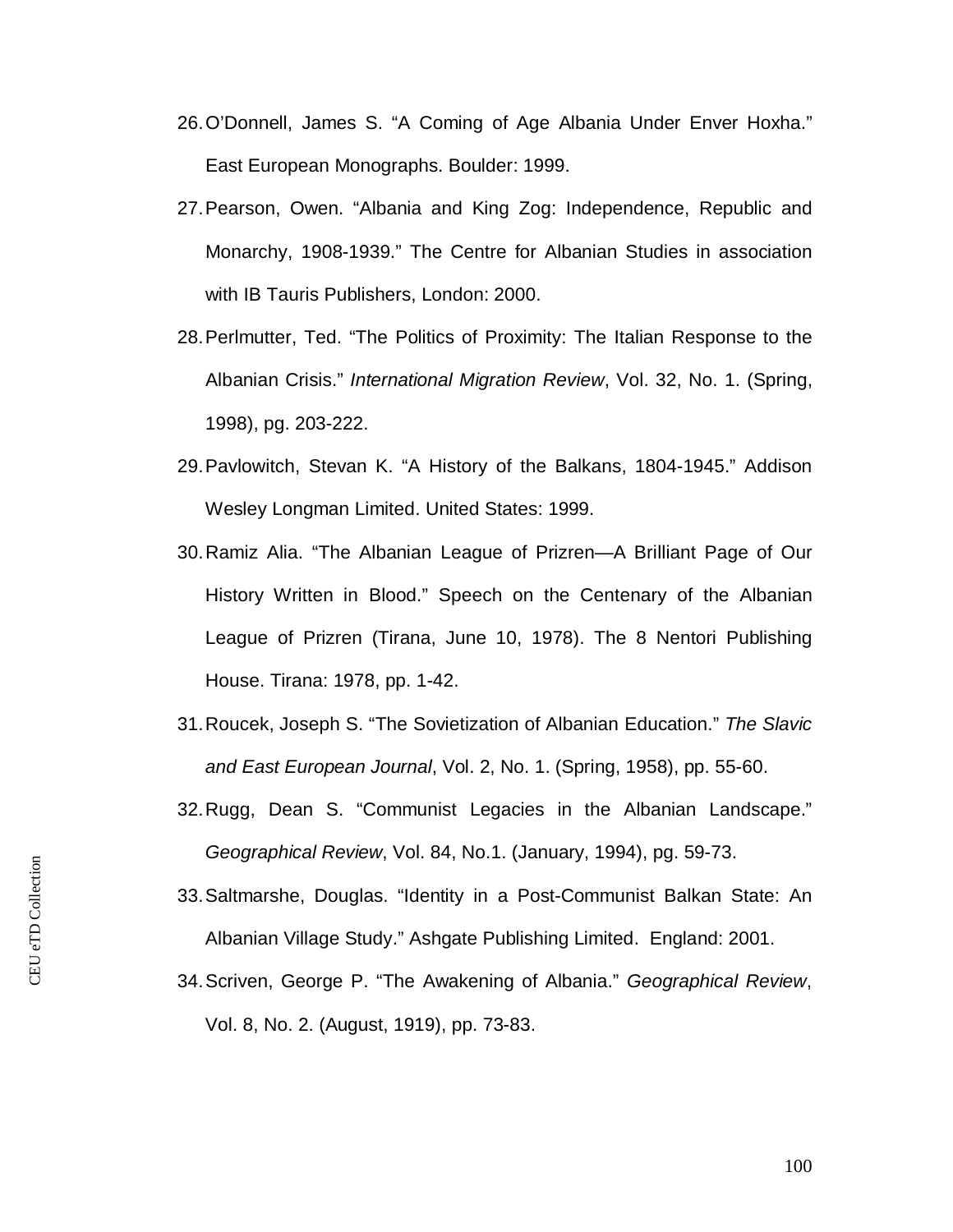- 35. Skendi, Stavro. "Albania Within the Slav Orbit: Advent to Power of the Communist Party." *Political Science Quarterly*, Vol. 63, No. 2. (June, 1948), pg. 257-274.
- 36. Skendi, Stavro. "Beginnings of the Albanian Nationalist and Autonomous Trends: The Albanian League, 1878-1881." *American Slavic and East European Review*, Vol. 12, No. 2. (April, 1953), pp. 219-232.
- 37. Sohrabi, Nader. "Global Waves, Local Actors: What the Young Turks Knew About Other Revolutions and Why It Mattered." *Comparative Studies in Society and History*, Vol. 44, No. 1. (Jan., 2002), pp. 45-79.
- 38. Sugarman, Jane C. "Imagining the Homeland: Poetry, Songs, and the Discourses of Albanian Nationalism." *Ethnomusicology*, Vol. 43, No. 3. (Autumn, 1999), pp. 419-458.
- 39. Vickers, Miranda. "The Albanians: A Modern History." I.B Tauris and Co Ltd. London: 1995.
- 40. Woods, Charles H. "Albania and the Albanians." *Geographical Review*, Vol. 5, No. 4. (April, 1918), pp. 257-273
- 41. Yasamee, F.A.K. "Nationality in the Balkans: The Case of the Macedonians."
- 42. Correspondence from Mr. Klissura (Resident Central Mediterranean at Bari) to Mr. Broad Caserta (British Foreign Ministry), sent February 7, 1945. No. 42. F.O. 371/ 48106. File Number R 3671. British National Archives, Kew.